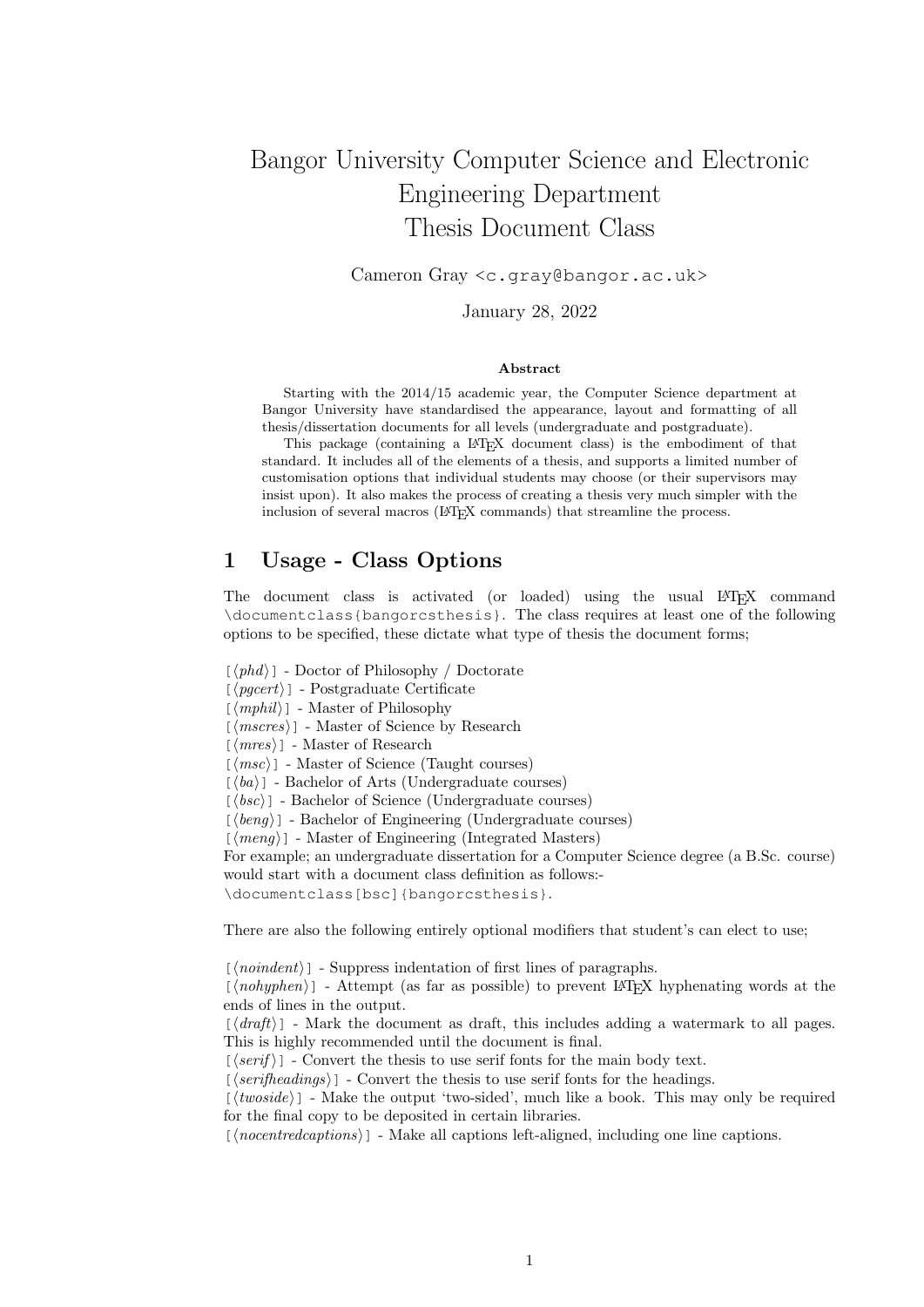## 2 Usage - Preamble Macros

The class includes several macros that must be used in the preamble, the portion of the document before \begin{document}. These set several important parameters such as the degree scheme, supervisors and author details.

- $\text{title}({title})$  The title of the thesis/dissertation. This macro is not provided by this class but is **required** in the preamble.
- \author{ $\{author\}$ } The author of the document. Not provided by this class, but required in the preamble. It is recommended that the author name is specified as First M.I. Last.
	- $\langle \text{data}\rangle$  The date of the document. It is recommended that the date argument is set to the month and year of submission of the thesis in full, e.g. May, 2014. This macro is not provided by this class but is required in the preamble.

### \degreeScheme{⟨scheme This macro must be used to set the title of the student's overall degree scheme. It has a name) single parameter, the name will be reproduced (verbatim) on the title/cover page of the thesis. Use of this macro is required.

- \supervisor{⟨name⟩} The \supervisor macro adds a named supervisor to the student's thesis. (In theory) an unlimited number of these commands can be used, although LATEX has internal memory limits. When there is more than one supervisor defined, the title/cover page changes to accommodate them appropriately. At least one supervisor must be included.
- \bibliographySetup This macro configures BibLaTeX, the successor to BibTeX, to departmental standards. [ $\langle$ *compressed*}] The Computer Science department have standardised on IEEE referencing, using Name, Year, Title ordering. This means that the first citation to appear may not be numbered [1] in the thesis. Use of this macro is required. If the compressed option is set the bibliography style will be altered to produce one set of brackets for multiple citations in one command. Please note, this violates the IEEE style guide.
	- \addbibresource The \addbibresource macro is not provided by this package, but is required in the {⟨name.bib⟩} preamble. The parameter is the name of the BibLaTeX/BibTeX database that should be processed for the document.

## 3 Usage - Other Items

\acknowledgements The \acknowledgements macro creates the standard acknowledgments page for the front [⟨quote text⟩] [⟨person quoted⟩] {⟨acknowledgements⟩} of the thesis. Use of this macro is optional although highly recommended as there is usually someone to thank for contributing to your work (including your supervisor). You can optionally include an inspirational and/or funny quote for the top of the page. If you do not wish to include the quote, simply omit the optional arguments.

[⟨signature image filename⟩]

\statements This macro creates the required statements page for the front matter of a thesis. This must be included, failure to do so can result in the thesis being rejected as it cannot be accepted into the University library or other depositories. If the signature image filename parameter is included, this image is included instead of a white space for you to sign manually.

\tables The \tables macro creates the appropriate tables (of contents, of figures and of tables) for the front matter of the thesis. Tables of figures and tables of tables are only included when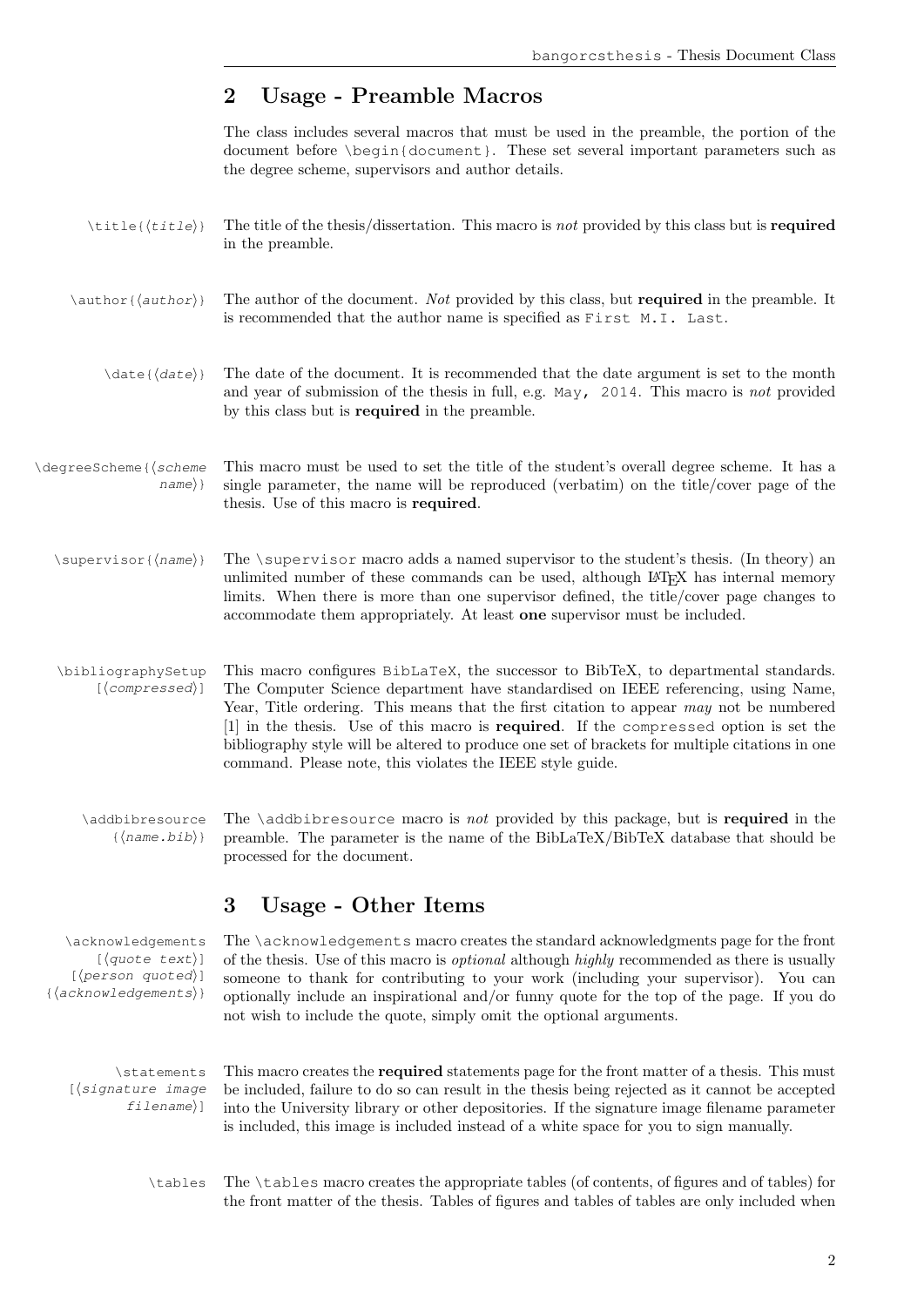figures and tables are included in the document text respectively. If the thesis includes other items (for example code listings), you are responsible for including tables of these items yourself after the use of this macro.

\thesisContent This macro marks the start of the actual 'content' of the thesis, separate from the 'front matter' (contents, etc.) and the appendices. Use of this macro is required to maintain correct formatting.

\references This macro starts the appendices for the thesis and generates an appropriately formatted [ $\langle \text{small} \rangle$ ] 'References' list. This differs from a Bibliography as it only contains items specifically cited in the thesis text whereas a Bibliography should contain everything that has been read/used during the preparation of the thesis. If the small parameter is included, the font and spacing are altered for the references section to present a more compact form.

```
{⟨quote text⟩}
{⟨person quotes⟩}
 {⟨reason noted⟩}
```
\chapterquote The \chapterquote macro can be used to produce 'heading' quotes for the start of chapters, similar to that in the Acknowledgements. All three arguments are required, however they can be supplied with  $\{\}$ , the empty block, to effectively remove them.

### 4 Document Section Order

The Computer Science Thesis has a very specific section order; this does not prescribe the format of your thesis, just the front and back matter.

- 1. Title/Cover Page
- 2. Acknowledgments Page
- 3. Statements Page
- 4. Contents
- 5. Tables
- 6. Thesis Content
- 7. References
- 8. Other Appendices

### 5 Skeleton Thesis

A very much skeleton document is provided here as a starting point when using this document class.

```
\documentclass[bsc,noindent,nohyphen]{bangorcsthesis}
\title{Thesis Title}
\author{Just A. Student}
\degreeScheme{Computer Science}
\date{May, 2015}
\supervisor{Dr. S.P.R. Visor}
\bibliographySetup
\addbibresource{file.bib}
\begin{document}
\maketitle
\acknowledgements[Quote][Person Quoted]{Acknowledgements}
\statements
\begin{abstract}
    ... thesis abstract...
```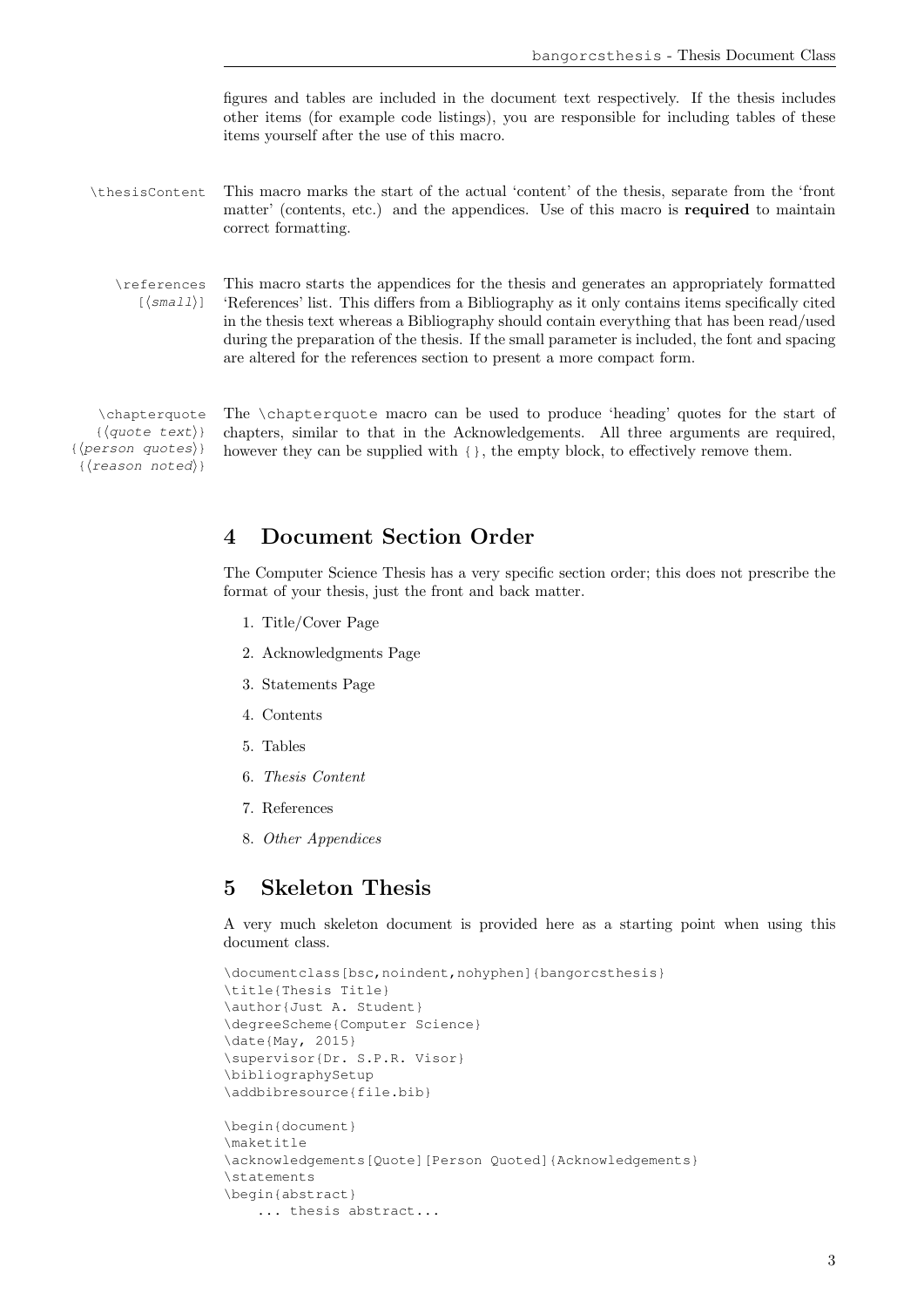```
\end{abstract}
\tables
\thesisContent
    ... document ...
\references
   ... other appendices ...
\end{document}
```
### 6 The Code

```
1 \def\version{1.5.5}
2
3 \NeedsTeXFormat{LaTeX2e}
4
5 \ProvidesClass{bangorcsthesis}[2022/01/28 \version C. Gray]
6
7 % Originally inspired by Clean Thesis
8 % - http://cleanthesis.der-ric.de/
9% Developed further by C. Gray
10
11 \def\degreeScheme#1{\def\@scheme{#1}}
12 \RequirePackage{fifo-stack}
13 \FSCreate{supervisors}{}
14 \def\supervisor#1{\FSPush{supervisors}{#1}}
15
16
17 \RequirePackage{ifthen}
18 \RequirePackage{xkeyval}
19 \RequirePackage[dvipsnames]{xcolor}
20 \RequirePackage[T1]{fontenc} % font types and character verification
21 \RequirePackage[UKenglish]{babel}
22 \RequirePackage[UKenglish]{isodate}
23 \RequirePackage[utf8]{inputenc}
24 \RequirePackage{xparse}
25
26 % **************************************************
27 % Degree Scheme Options
28 % **************************************************
29 \DeclareOption{bsc}{
30 \newcommand{\degree}{Bachelor of Science}
31 }
32 \DeclareOption{ba}{
33 \newcommand{\degree}{Bachelor of Arts}
34 }
35 \DeclareOption{beng}{
36 \newcommand{\degree}{Bachelor of Engineering}
37 }
38 \DeclareOption{msc}{
39 \newcommand{\degree}{Master of Science}
40 }
41 \DeclareOption{meng}{
42 \newcommand{\degree}{Master of Engineering}
43 }
44 \DeclareOption{mscres}{
45 \newcommand{\degree}{Master of Science by Research}
46 }
47 \DeclareOption{mres}{
48 \newcommand{\degree}{Master of Research}
49 }
50 \DeclareOption{mphil}{
51 \newcommand{\degree}{Master of Philosophy}
52 }
53 \DeclareOption{phd}{
54 \newcommand{\degree}{Doctor of Philosophy}
55 \newcommand{\phd}{\relax}
```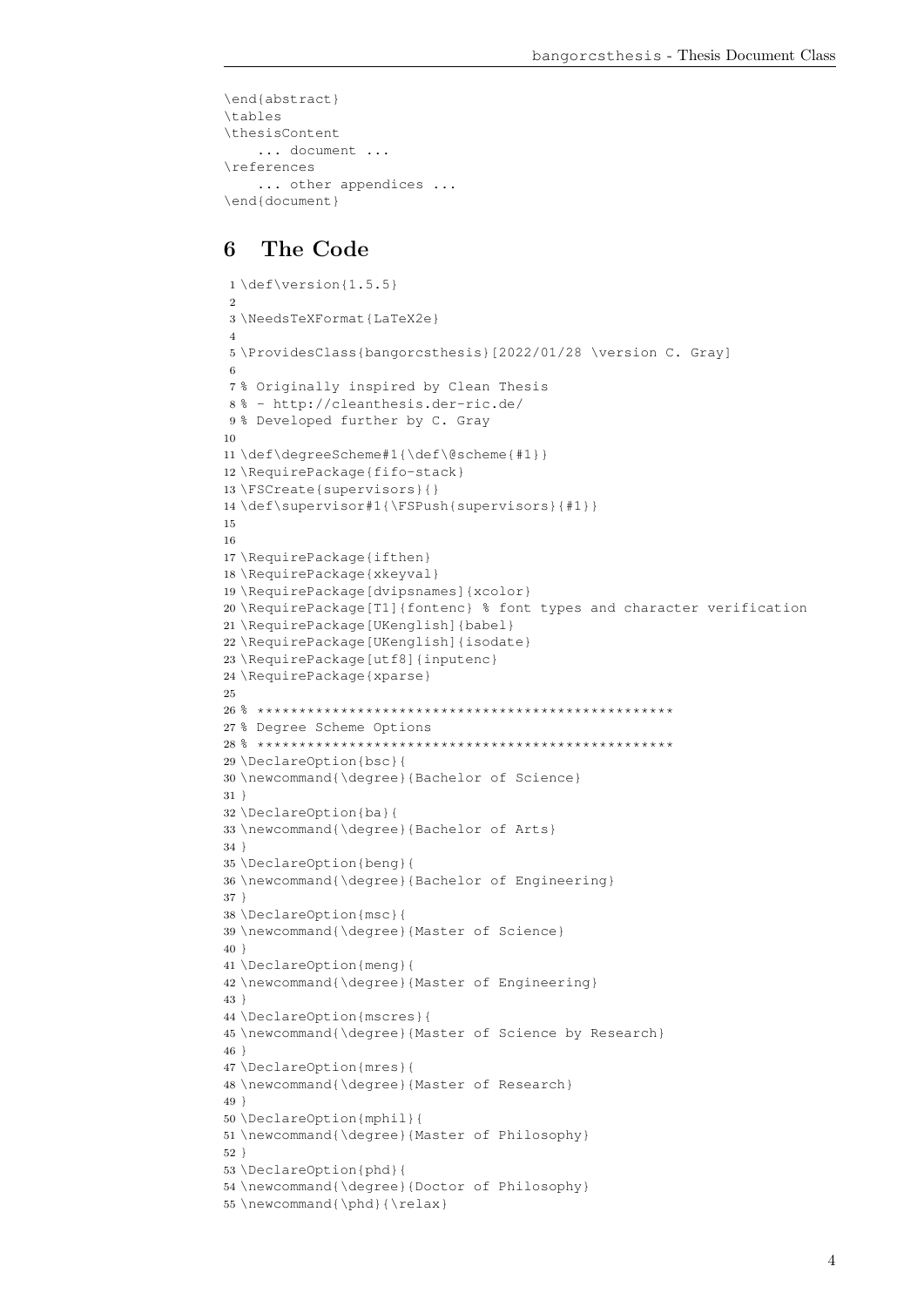```
56 }
57 \DeclareOption{pgcert}{
58 \newcommand{\degree}{Postgraduate Certificate}
59 \newcommand{\pgcert}{\relax}
60 }
61
62 \newboolean{@draft}
63 \setboolean{@draft}{false}
64 \DeclareOption{draft}{\setboolean{@draft}{true}}
65
66 \newboolean{@nohyphen}
67 \setboolean{@nohyphen}{false}
68 \DeclareOption{nohyphen}{\setboolean{@nohyphen}{true}}
69
70 \newboolean{@noindent}
71 \setboolean{@noindent}{false}
72 \DeclareOption{noindent}{\setboolean{@noindent}{true}}
73
74 \newboolean{@centredcaptions}
75 \setboolean{@centredcaptions}{true}
76 \DeclareOption{nocentredcaptions}{\setboolean{@centredcaptions}{false}}
77
78 \define@choicekey*{bangorcs}{figuresep}{none,colon,period,space,quad,newline,endas
79 \setkeys{bangorcs}{figuresep=colon}
80
81 % **************************************************
82 % Font Definitions (see http://www.tug.dk/FontCatalogue/)
83 % **************************************************
84 \newboolean{@sansserif}
85 \setboolean{@sansserif}{true}
86 \DeclareOption{serif}{\setboolean{@sansserif}{false}}
87
88 \newboolean{@sansserifheadings}
89 \setboolean{@sansserifheadings}{true}
90 \DeclareOption{serifheadings}{\setboolean{@sansserifheadings}{false}}
91
92 \setboolean{@twoside}{false}
93 \DeclareOption{twoside}{
94 \PassOptionsToClass{\CurrentOption}{report}
95 \setboolean{@twoside}{true}
96 }
97
98 \ProcessOptions\relax
99
100 \ifx\degree\undefined
101 \ClassError{bangorcsthesis}{A degree type option has not been defined; use ba,
102 \text{ } \text{ } 56103
104 \LoadClass[12pt]{report}
105
106 \RequirePackage{tocloft}
107
108 \if@nohyphen
109 \tolerance=1
110 \sloppy
111 \emergencystretch=\maxdimen
112 \hyphenpenalty=10000
113 \hbadness=10000
114 \fi
115
116 \RequirePackage{parskip}
117 \setlength{\parskip}{1.5em}
118
119 \if@noindent
120 \setlength{\parindent}{0in}
121 \else
```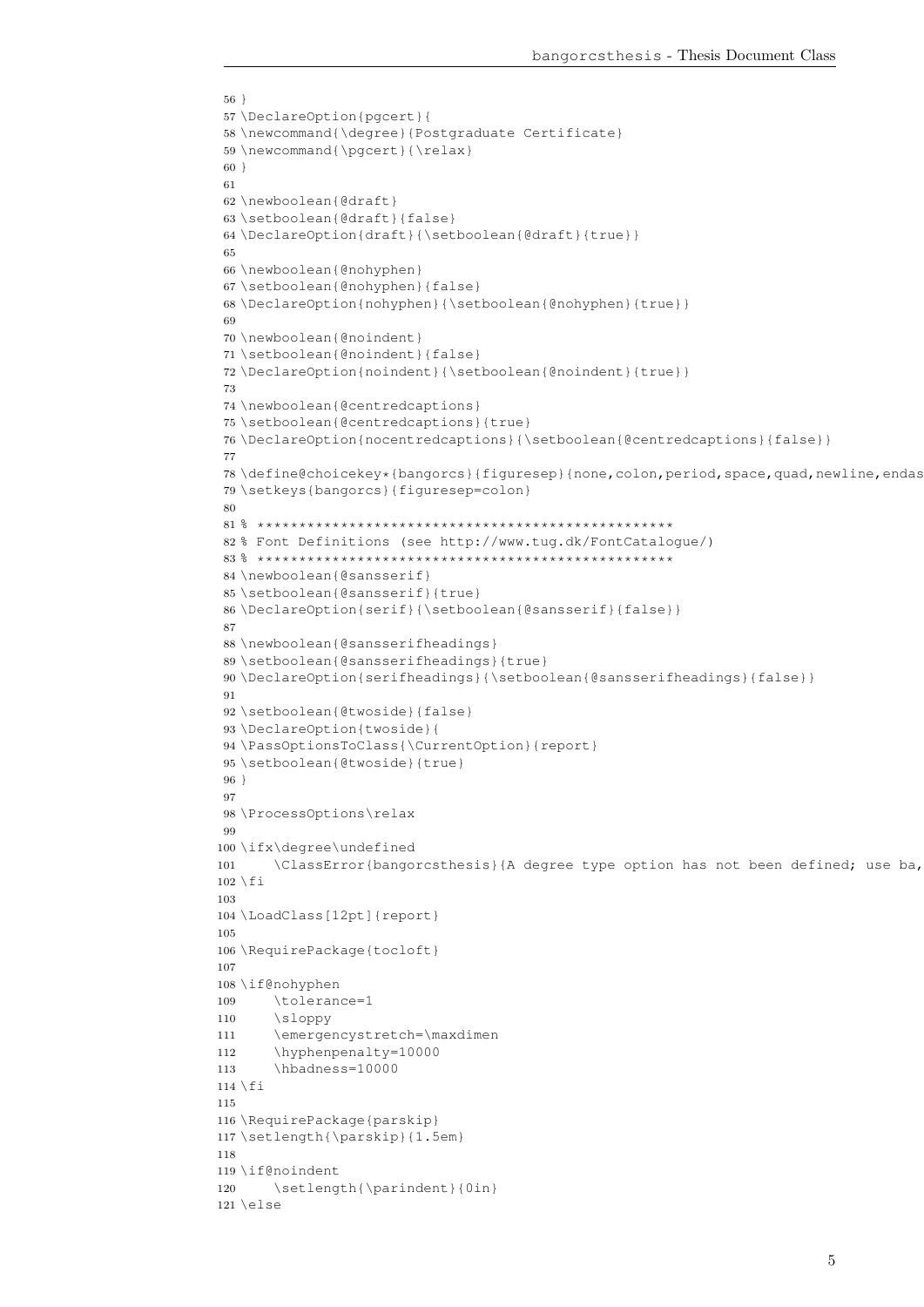```
122 \setlength{\parindent}{15pt}
123 \RequirePackage{indentfirst}
124 \fi
125
126 \RequirePackage[scaled]{berasans} % Font: Bera Sans, a a version of Bitstream Vera
127 \ifthenelse{\boolean{@sansserif}}%
128 {%
129 % Using sans-serif fonts
130 \renewcommand*\familydefault{\sfdefault}%
131 \newcommand{\tgherosfont}{\fontfamily{fvs}\selectfont}
132 }{%
133 % Using serif fonts
134 \usepackage{newtxtext,newtxmath} % font set: New TX
135 %\RequirePackage{fourier} % font set: (basically improved utopia)
136 \newcommand{\tgherosfont}{\fontfamily{bch}\selectfont}
137 }
138 \ifthenelse{\boolean{@sansserifheadings}}%
139 {%
140 % Using sans-serif fonts
141 \newcommand{\tgherosfontfoot}{\fontfamily{fvs}\selectfont}
142 } \{143 \newcommand{\tgherosfontfoot}{\fontfamily{bch}\selectfont}
144 }
145
146 \RequirePackage{graphicx,url,csquotes,microtype,setspace,fancyhdr,enumitem,amsmath
147 \RequirePackage[hidelinks,bookmarks=true,colorlinks=false]{hyperref}
148 \RequirePackage[nameinlink,capitalize]{cleveref}
149
150 \RequirePackage[ % page layout modifications
151 %showframe,
152 paper=a4paper,% - use A4 paper size
153 %scale={0.86, 0.94}, % - total body size (h, v)154 %scale=\{0.86, 0.94\}, % - total body size (h, v)155 nohead,% - no header
156 includefoot,% - include footer space
157 includemp,% - include side note space
158 bindingoffset=0.5cm,% - binding correction
159 top=1.5cm,% - total body: top margin
160 left=3.2cm,% - total body: left margin (odd pages)
161 right=0.75cm,% - total body: right margin (odd pages)
162 bottom=1.5cm,% - total body: bottom margin
163 marginparwidth=1.75cm,% - width for side note
164 marginparsep=10pt,% - space between notes and body text (content)
165 footskip=1cm % - footer skip size
166 ] {geometry}
167
168 \RequirePackage{draftwatermark}
169 \if@draft
170 \SetWatermarkText{DRAFT}
171 \SetWatermarkScale{1}
172 \else
173 \SetWatermarkText{}
174 \fi
175
176 % **************************************************
177 % Bibliography Options - use IEEE (NYT) Bibliography style.
178 % **************************************************
179 \DeclareDocumentCommand{\bibliographySetup}{ O{} }{%
180 \ifthenelse{\equal{#1}{compressed}}{%
181 \RequirePackage[ % use biblatex for bibliography
182 backend=biber, % - use biber backend (bibtex replacement) or bibtex
183 bibencoding=utf8, % - use auto file encode
184 natbib=true, % - allow natbib commands
185 hyperref=true, % - activate hyperref support
186 backref=true, % - activate backrefs
187 urldate=long, % - display type for dates
```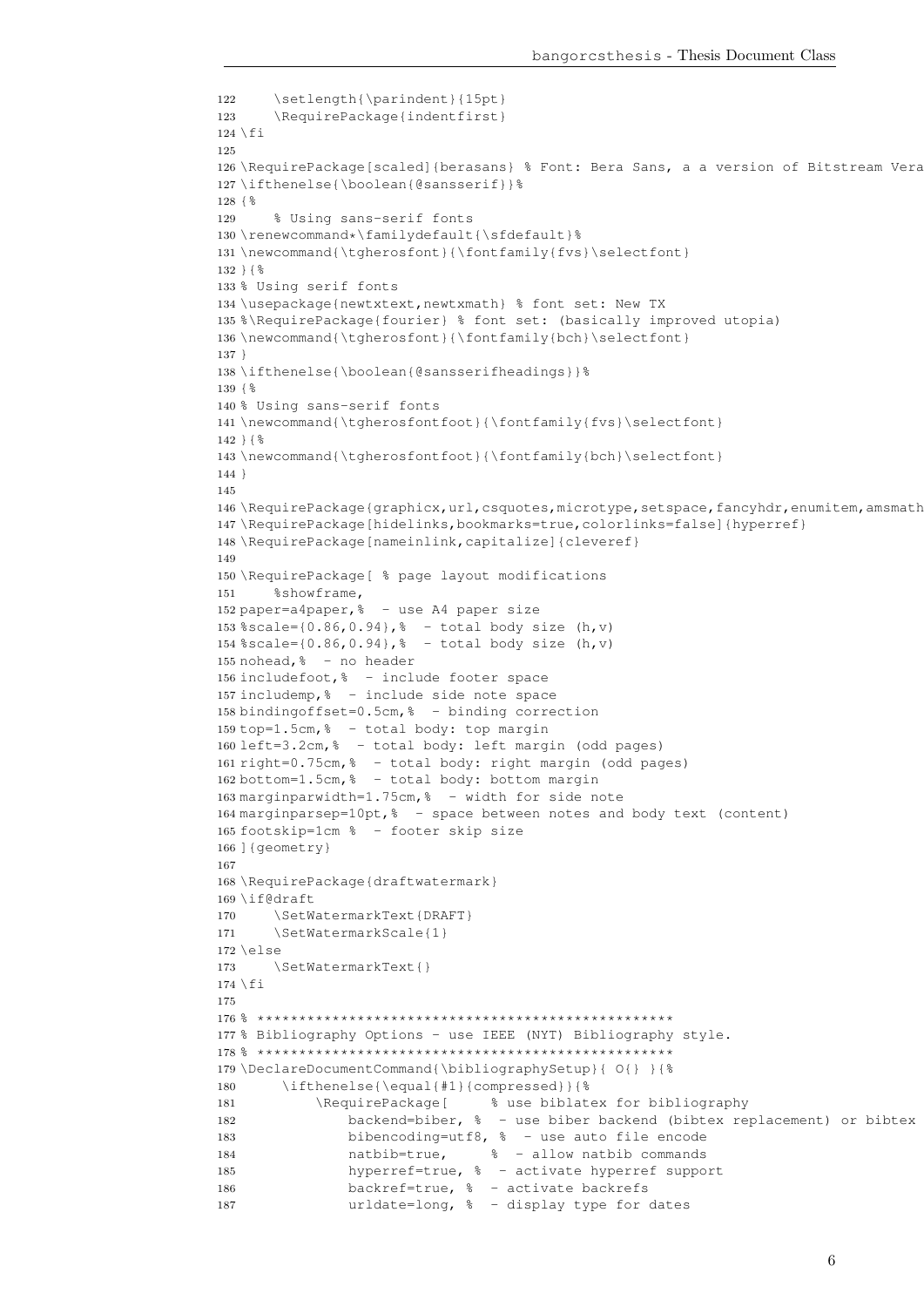```
188 style=ieee,
189 citestyle=numeric, %
190 sorting=nyt
191 ] {biblatex}
192 } { \frac{6}{5}193 \RequirePackage[ % use biblatex for bibliography
194 backend=biber, % - use biber backend (bibtex replacement) or bibtex
195 bibencoding=utf8, % - use auto file encode
196 natbib=true, % - allow natbib commands
197 hyperref=true, % - activate hyperref support
198 backref=true, % - activate backrefs
199 urldate=long, % - display type for dates
200 style=ieee,
201 sorting=nyt
202 ]{biblatex}
203 \qquad \qquad \}204
205
206 \DefineBibliographyStrings{english} {
207 backrefpage = {p.}, % for single page number
208 backrefpages = {pp.},% for multiple page numbers
209 bibliography = {References}
210 }
211 }
212
213 \DeclareDocumentCommand{\references}{ O{} }{%
214 \appendix
215 {
216 \ifthenelse{\equal{#1}{small}}{8
217 \renewcommand*{\bibfont}{\footnotesize}
218 \linespread{1.0}
219 \setlength\itemsep{1ex}
220 \setlength\bibitemsep{0.7\itemsep}
221 } { }
222 \pagestyle{maincontentstyle}
223 \printbibliography[heading=bibintoc]
224 }
225 }
226
227 % **************************************************
228 % Text Format
229 % **************************************************
230 \setstretch{1.5} % value for line spacing, use \setstretch{} or
231 31 31 3 and 231 3 and 231 3 and 231 3 and 231 3 and 231 3 and 231 3 and 231 3 and 231 3 and 231 3 and 231 3 and 231 3 and 231 3 and 231 3 and 231 3 and 231 3 and 231 3 and 231 3 and 231 3 and 231 3 and 231 3 and 231 3 
232 \clubpenalty = 10000 % prevent single lines at the beginning of a paragraph
233 \widowpenalty = 10000 % prevent single lines at the end of a paragraph
234 \displaywidowpenalty = 10000 %
235
236 \definecolor{coloursgraylight}{gray}{.8}
237
238 % **************************************************
239 % Header and Footer
240 % **************************************************
241 \pagestyle{fancy}
242 \renewcommand{\chaptermark}[1] {%
243 \markboth{%
244 \footnotesize%
245 {#1}%
246 } { } \frac{6}{6}247 }
248 \renewcommand{\sectionmark}[1]{%
249 \markright{%
250 \footnotesize%
251 {\textbf{\thesection}}%
252 \text{ quad}\253 {#1}%
```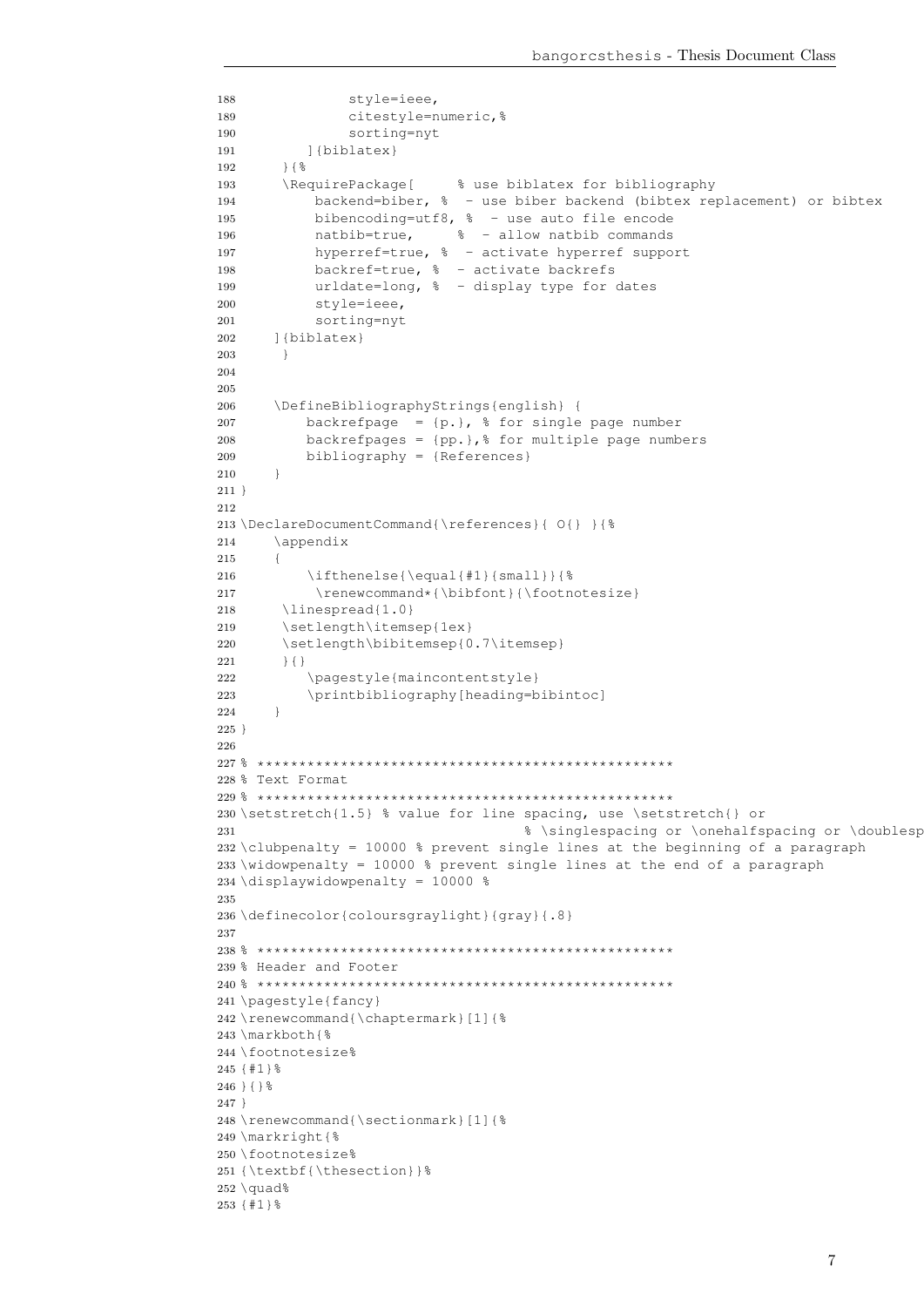```
254 } %255 }
256 %
257 \fancypagestyle{plain} {
258 \fancyfoot{}
259 \fancyhead{}
260 \renewcommand{\headrulewidth}{0pt}
261 \renewcommand{\footrulewidth}{0pt}
262
263 \ifthenelse{\boolean{@twoside}}{
264 \fancyfootoffset[RO]{1.75cm}
265 \fancyfoot[RO]{%
266 \tgherosfontfoot\footnotesize%
267 \hspace*{9pt}\makebox[1.4cm][l]{\textbf{\thepage}}%
268 }
269
270 \fancyfootoffset[LE]{1.75cm}
271 \fancyfoot[LE]{%
272 \tgherosfontfoot\footnotesize%
273 \makebox[1.4cm][l]{\textbf{\thepage}}\hspace*{9pt}
274 }
275 }{
276 \fancyfootoffset[R]{1.75cm}
277 \fancyfoot[R]{%
278 \tgherosfontfoot\footnotesize%
279 \hspace*{9pt}\makebox[1.4cm][l]{\textbf{\thepage}}%
280 }
281 }
282 }
283
284 \fancypagestyle{maincontentstyle} {
285 \fancyfoot{}
286 \fancyhead{}
287 \renewcommand{\headrulewidth}{0pt}
288 \renewcommand{\footrulewidth}{0pt}
289
290 \ifthenelse{\boolean{@twoside}}{
291 \fancyfootoffset[RO]{1.75cm}
292 \fancyfoot[RO]{%
293 \tgherosfontfoot\footnotesize%
294 \leftmark\hspace*{9pt}\makebox[1.4cm][l]{\textbf{\thepage}}%
295 }
296
297 \fancyfootoffset[LE]{1.75cm}
298 \fancyfoot[LE]{%
299 \tgherosfontfoot\footnotesize%
300 \makebox[1.4cm][l]{\textbf{\thepage}}\hspace*{9pt}\rightmark
301 \qquad \qquad302 }{
303 \fancyfootoffset[RO]{1.75cm}
304 \fancyfoot[R]{%
305 \tgherosfontfoot\footnotesize%
306 \leftmark\hspace*{9pt}\makebox[1.4cm][l]{\textbf{\thepage}}%
307 }
308 }
309 }
310
311 \ifthenelse{\boolean{@centredcaptions}}
312 {
313 \RequirePackage[ % modify figure and table captions
314 font={small}, % - small font size
315 labelfont={bf,sf}, % - label in bold, sans-serif and accessory colour
316 labelsep=\bangorcs@figuresep, % - separator: none, colon, period, space, quad, ne
317 singlelinecheck=true % - no centred single-lined captions
318 ]{caption}
319 }
```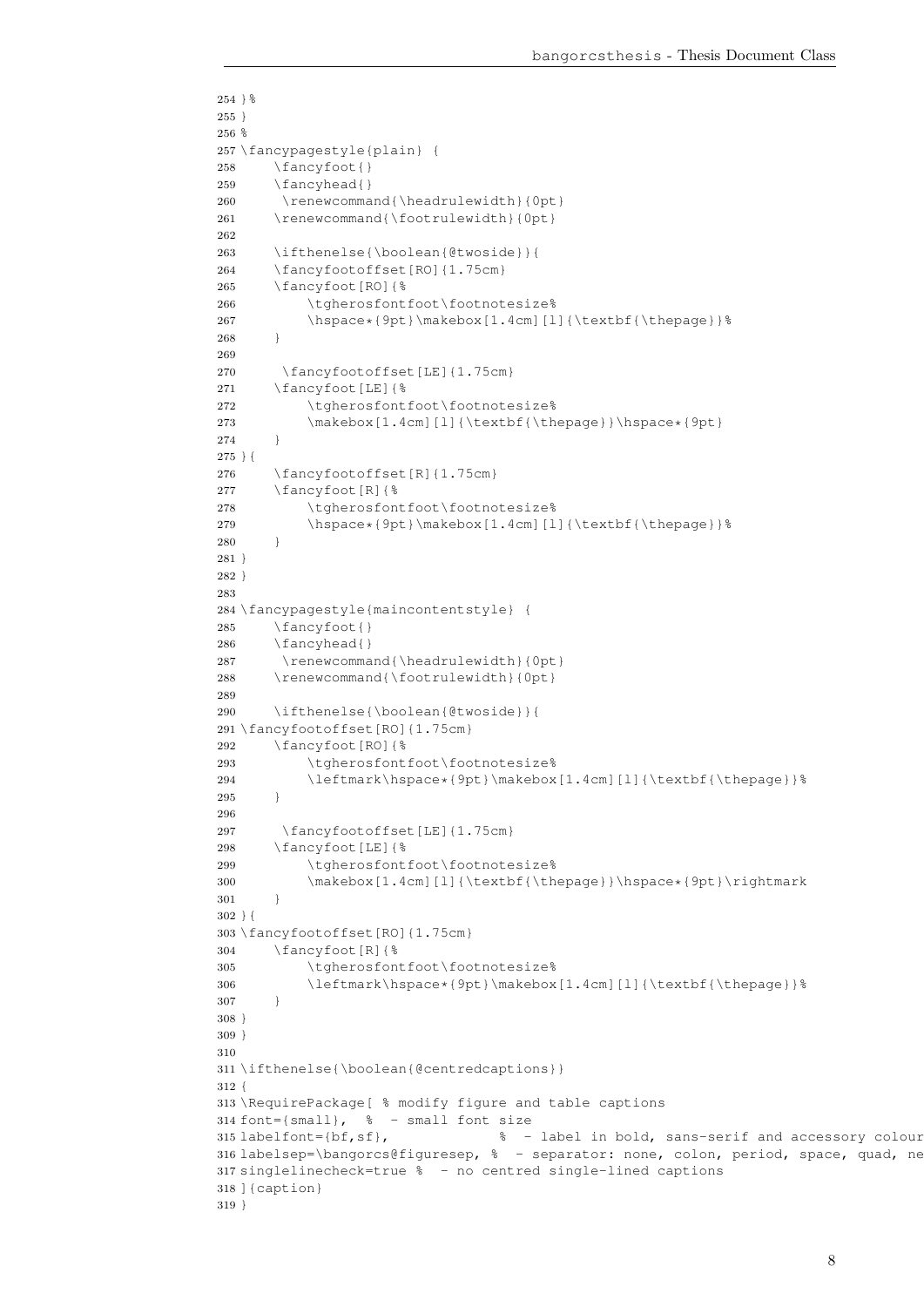```
320 {
321 \RequirePackage[ % modify figure and table captions
322 font={small}, % - small font size
323 labelfont={bf,sf}, % - label in bold, sans-serif and accessory colour
324 labelsep=\bangorcs@figuresep, % - separator: none, colon, period, space, quad, ne
325 singlelinecheck=false % - no centred single-lined captions
326 ]{caption}
327 }
328
329
330 % **************************************************
331 % Sectioning Commands
332 % **************************************************
333 %
334 \newcommand*{\ctSetFont}[3]{%
335 arg1=#1, arg2=#2, arg3=#3%
336 }
337
338 % own font definitions
339 \newcommand{\helv}{\tgherosfontfoot\fontsize{9}{11}\selectfont}
340 \newcommand{\book}{\tgherosfontfoot\fontseries{m}\fontsize{11}{13}\selectfont}
341
342 \newcommand{\thesispartlabelfont}{\book\fontsize{60}{60}\selectfont}
343 \newcommand{\thesispartfont}{\huge \tgherosfont\selectfont}
344 \newcommand{\thesischapterfont}{\huge \tgherosfontfoot\selectfont}
345 \newcommand{\thesissectionfont}{\LARGE\bfseries \tgherosfontfoot}
346 \newcommand{\thesissubsectionfont}{\Large \tgherosfontfoot}
347 \newcommand{\thesisparagraphfont}{\tgherosfont\small\bfseries}
348
349
350
351 %% **************************************************
352 %% Sectioning
353 %% **************************************************
354 %%
355 %% -- modifications regarding sectioning (structural) commands,
356 %% i.e. \part, \chapter, \section, \subsection, \subsubsection, \paragraph
357 %%
358%359 %% The package titlesec enables us to modify (style) the sectioning commands
360 %% -- usage: \titlespacing{\command}{left}{before-sep}{after-sep}[right-sep]
361 %% -- usage: \titleformat{\command}[shape]{format}{label}{sep}{before}[after]
362 %% -- usage: \titleclass{\command}{class}
363 %% -- classes: page (single page), top (like chapters),
364 %% straight (title in the middle)
365 \RequirePackage{titlesec}
366
367 \titleformat{\chapter}[display]
368 {\raggedright\huge\thesischapterfont}{\chaptertitlename\ \thechapter}{-4mm}{\Huge}
369
370 \titlespacing*{\chapter} {0pt}{2mm}{10mm}
371
372
373
374 % **************************************************
375 % ToC, LoF, LoT
376 % **************************************************
377 %
378 % -- modifications regarding the table of contents,
379 % the list of figures and the list of tables
380 %
381 %
382 %
383 % > adjusts the indention for figure and table entries (lof and lot)
384 % -- \cftsetindents{entry}{indent}{numwidth} sets the entry's indent to
385 % the length indent and its numwidth to the length numwidth
```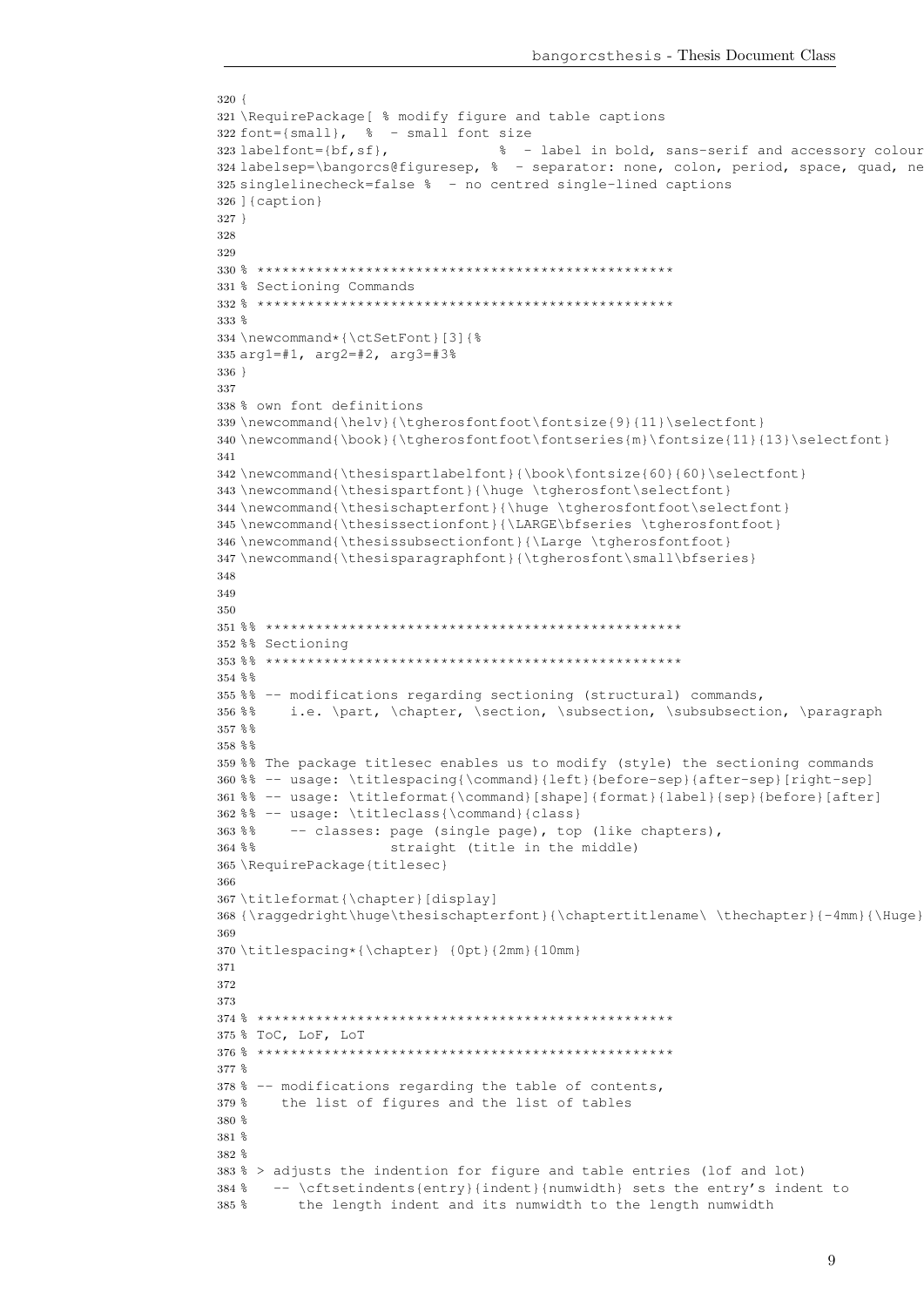```
386 \cftsetindents{figure}{0em}{3em}
387 \cftsetindents{table}{0em}{3em}
388
389 \renewcommand{\cfttoctitlefont}{\thesischapterfont}
390 \renewcommand{\cftloftitlefont}{\thesischapterfont}
391 \renewcommand{\cftlottitlefont}{\thesischapterfont}
392
393 % Clean chapter quotations
394 \newcommand{\hugequote}{%
395 {\book\fontsize{75}{80}\selectfont%
396 \hspace*{-.475em}\color{coloursgraylight}%
397 \textit{\glqq}%
398 \forall x \in -26em}%
399 }
400 \newcommand{\chapterquote}[3]{%
401 \begin{minipage}{.865\textwidth}%
402 \begin{flushright}
403 \begin{minipage}{.65\textwidth}%
404 \begin{flushleft}
405 {\hugequote}\textit{#1}
406 \end{flushleft}
407 \begin{flushright}
408 \if\relax\detokenize{#2}\relax\else
409 --- \text{textbf{#2}} \ \ \ \ \ \410 \fi
411 #3412 \end{flushright}
413 \end{minipage}%
414 \end{flushright}
415 \end{minipage}%
416 \bigskip
417 }
418
419*420 % Make Cover Page
421 \RequirePackage{tikz,forloop}
422 \newcommand{\bangorlogo}{%
423 \definecolor{c231f20}{RGB}{35,31,32}
424 \definecolor{cb91930}{RGB}{185,25,48}
425 \definecolor{cf9ae0c}{RGB}{249,174,12}
426 \definecolor{cffffff}{RGB}{255,255,255}
427
428
429 \begin{tikzpicture}[y=0.80pt,x=0.80pt,yscale=-1, inner sep=0pt, outer sep=0pt]
430 \begin{scope}[cm={{1.25,0.0,0.0,-1.25,(0.0,672.2875)}}]
431 \begin{scope}[scale=0.100]
432 \path[fill=c231f20,nonzero rule] (220.1760,1227.1600) -- (305.4800,1227.1600)
433 controls (366.6990,1227.1600) and (415.9960,1242.8100) .. (451.9730,1273.730
434 .. controls (487.7930,1304.4500) and (505.9380,1346.6400) ..
435 (505.9380,1399.0600) .. controls (505.9380,1454.2700) and (488.1640,1497.7700)
436 .. (453.0860,1528.2600) .. controls (417.8120,1558.9200) and
437 (367.1480,1574.4700) .. (302.5270,1574.4700) -- (220.1760,1574.4700) --
438 (220.1760,1227.1600) -- cycle(220.1760,1186.9100) -- (220.1760,945.0000) ..
439 controls (220.1760,891.6600) and (226.1520,854.9610) .. (238.0080,835.9300)
440 controls (249.4410,817.5120) and (272.1480,808.1800) .. (305.4490,808.1800)
441 (377.0510,808.1800) .. controls (425.8910,808.1800) and (466.2700,824.2300) ..
442 (497.0700,855.9100) .. controls (527.8710,887.6290) and (543.5160,930.8200) ..
443 (543.5160,984.3320) .. controls (543.5160,1045.2100) and (521.0470,1094.6800)
444 .. (476.7190,1131.4000) .. controls (432.1480,1168.2400) and
445 (372.0510,1186.9100) .. (298.0660,1186.9100) -- (220.1760,1186.9100) --
446 (220.1760,1186.9100) -- cycle(402.1680,767.9410) -- (0.0000,767.9410) --
447 (0.0000,800.3090) -- (4.0312,800.3090) .. controls (39.3555,800.3090) and
448 (64.0430,809.5120) .. (77.3945,827.6290) .. controls (91.0547,846.1720) and
449 (97.9688,880.3910) .. (97.9688,929.3710) -- (97.9688,1452.5500) .. controls
450 (97.9688,1502.5100) and (91.3867,1537.1000) .. (78.4570,1555.4100) .. contro
451 (65.8008,1573.2800) and (40.7617,1582.3400) .. (4.0312,1582.3400) --
```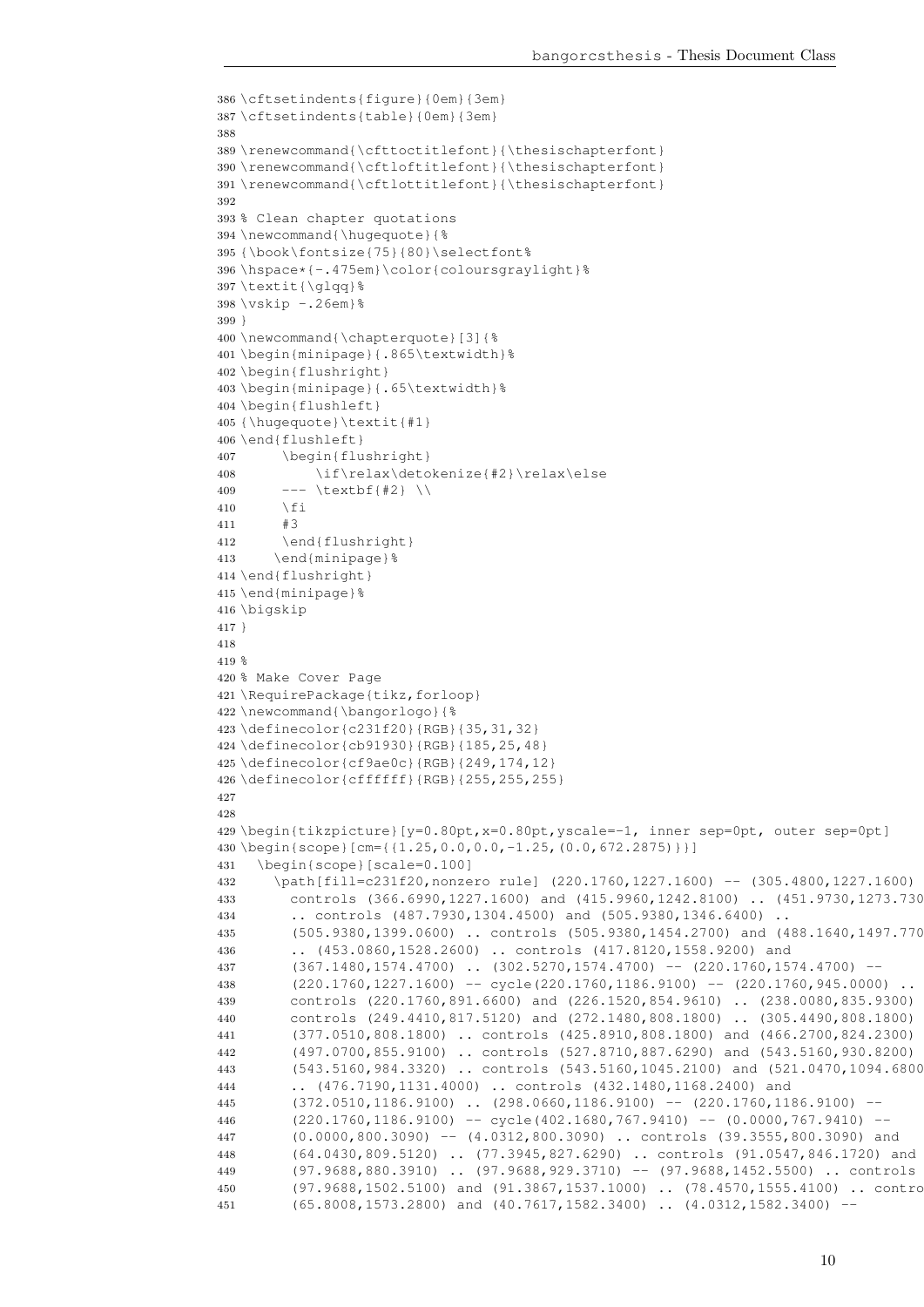(0.0000,1582.3400) -- (0.0000,1614.7000) -- (329.9410,1614.7000) .. controls (423.6910,1614.7000) and (498.6520,1595.5800) .. (552.6880,1557.8900) .. controls (607.1880,1519.8400) and (634.8050,1468.8800) .. (634.8050,1406.3800) .. controls (634.8050,1316.8100) and (577.9800,1252.4800) .. 456 (465.8590,1215.0000) .. controls (528.5860,1201.3000) and (580.6250,1172.960 .. (620.7810,1130.7400) .. controls (662.8050,1086.5200) and (684.1410,1034.8800) .. (684.1410,977.3590) .. controls (684.1410,914.2500) 459 and (657.8980,862.9800) .. (606.1910,824.9020) .. controls (554.8240,787.102 460 and (486.1910,767.9410) .. (402.1680,767.9410) -- (402.1680,767.9410); \path[fill=c231f20,nonzero rule] (1242.3600,1167.1000) -- (1474.7100,1167.1000) -- (1357.8800,1506.0300) -- (1242.3600,1167.1000) -- (1242.3600,1167.1000) -- cycle(1818.8300,767.9410) -- (1506.6200,767.9410) -- (1506.6200,800.3090) -- (1510.6600,800.3090) .. controls (1557.9600,800.3090) and (1580.9400,815.4100) .. (1580.9400,846.4410) .. controls (1580.9400,855.4800) and (1578.7900,865.8520) .. (1574.5700,877.3200) -- (1495.2400,1107.5700) -- 467 (1223.5800,1107.5700) -- (1165.5700,941.8520) .. controls (1151.0600,899.879 and (1143.7300,869.2300) .. (1143.7300,850.7420) .. controls (1143.7300,817.6910) and (1164.7700,801.2110) .. (1208.0500,800.3090) --  $(1211.9900, 800.2110)$  --  $(1211.9900, 767.9410)$  --  $(980.8010, 767.9410)$  -- (980.8010,799.8200) -- (984.3090,800.2700) .. controls (1015.2300,804.3910) and (1039.5500,814.4490) .. (1056.5600,830.0510) .. controls (1073.6700,845.7620) and (1091.4100,879.1910) .. (1109.3200,929.4690) -- (1348.2000,1621.2600) -- (1349.1100,1623.9800) -- (1443.7700,1623.9800) -- (1444.6900,1621.2800) -- (1695.5300,898.6520) .. controls (1709.9400,857.0700) and (1725.0100,829.9610) .. (1740.2300,818.0820) .. controls (1755.4100,806.2620) and (1780.4900,800.3090) .. (1814.8000,800.3090) -- (1818.8300,800.3090) -- (1818.8300,767.9410); 479 \path[fill=c231f20,nonzero rule] (2901.6500,774.1410) -- (2869.2600,774.1410) (2868.0500,775.5590) -- (2263.1200,1496.4000) -- (2263.1200,918.4300) .. controls (2263.1200,878.1990) and (2271.5100,849.1210) .. (2288.1300,832.1210) .. controls (2304.6800,815.1290) and (2333.0600,806.5200) .. 483 (2372.5000,806.5200) -- (2376.5200,806.5200) -- (2376.5200,774.1410) -- (2106.2900,774.1410) -- (2106.2900,806.5200) -- (2110.3200,806.5200) 485 controls (2150.4700,806.5200) and (2177.8600,816.6210) .. (2191.7400,836.602 .. controls (2205.9400,857.0820) and (2213.0900,894.0000) .. (2213.0900,946.3200) -- (2213.0900,1437.2600) .. controls (2213.0900,1488.9400) and (2203.4000,1526.4600) .. (2184.2600,1548.8000) .. controls (2165.1400,1570.9700) and (2132.9900,1584.3900) .. (2088.5900,1588.5700) -- (2084.9600,1588.9200) -- (2084.9600,1620.8900) -- (2312.5600,1620.8900) -- (2313.7700,1619.4500) -- (2849.4100,975.2110) -- (2849.4100,1454.5700) .. controls (2849.4100,1504.9000) and (2842.1200,1540.3100) .. (2827.7300,1559.7800) .. controls (2813.5800,1578.8600) and (2786.8000,1588.5500) .. (2748.1100,1588.5500) -- (2744.0600,1588.5500) -- (2744.0600,1620.8900) -- (3012.8500,1620.8900) -- (3012.8500,1588.5500) -- (3008.8100,1588.5500) .. controls (2968.5200,1588.5500) and (2940.3000,1579.4100) .. (2924.9800,1561.3400) .. controls (2909.4900,1543.1600) and (2901.6500,1509.1200) ..  $(2901.6500, 1460.2900)$  --  $(2901.6500, 774.1410)$ ; \path[fill=c231f20,nonzero rule] (3863.7500,747.1990) .. controls (3703.9600,747.1990) and (3577.5800,786.0120) .. (3488.1300,862.5510) .. controls (3398.5000,939.2700) and (3353.0500,1041.8300) .. (3353.0500,1167.3800) .. controls (3353.0500,1254.9000) and (3372.9300,1334.9600) .. (3412.1300,1405.2700) .. controls (3451.3100,1475.6400) and (3506.8400,1532.2000) .. (3577.0900,1573.3900) .. controls (3647.3200,1614.5500) and (3722.9900,1635.4100) .. (3801.9100,1635.4100) .. controls (3849.1800,1635.4100) and (3901.3300,1627.1600) .. (3956.9500,1610.9300) .. controls (3991.7800,1601.0900) and (4018.6700,1596.1100) .. (4036.8200,1596.1100) .. controls (4059.8000,1596.1100) and (4074.4900,1604.4100) .. (4081.7400,1621.5600) -- (4082.7900,1624.0000) -- (4116.7200,1624.0000) -- (4116.7200,1368.5300) -- (4084.9000,1368.5300) -- (4084.3900,1371.9700) .. controls (4074.7700,1439.2500) and (4042.9500,1493.8000) .. (3989.8200,1534.1600) .. controls (3936.5200,1574.6800) and (3873.3200,1595.2100) .. (3801.9100,1595.2100) .. controls (3712.2500,1595.2100) and (3637.7100,1559.9800) .. (3580.3700,1490.4800) .. controls (3522.8300,1420.7600) and (3493.6700,1329.3500) ..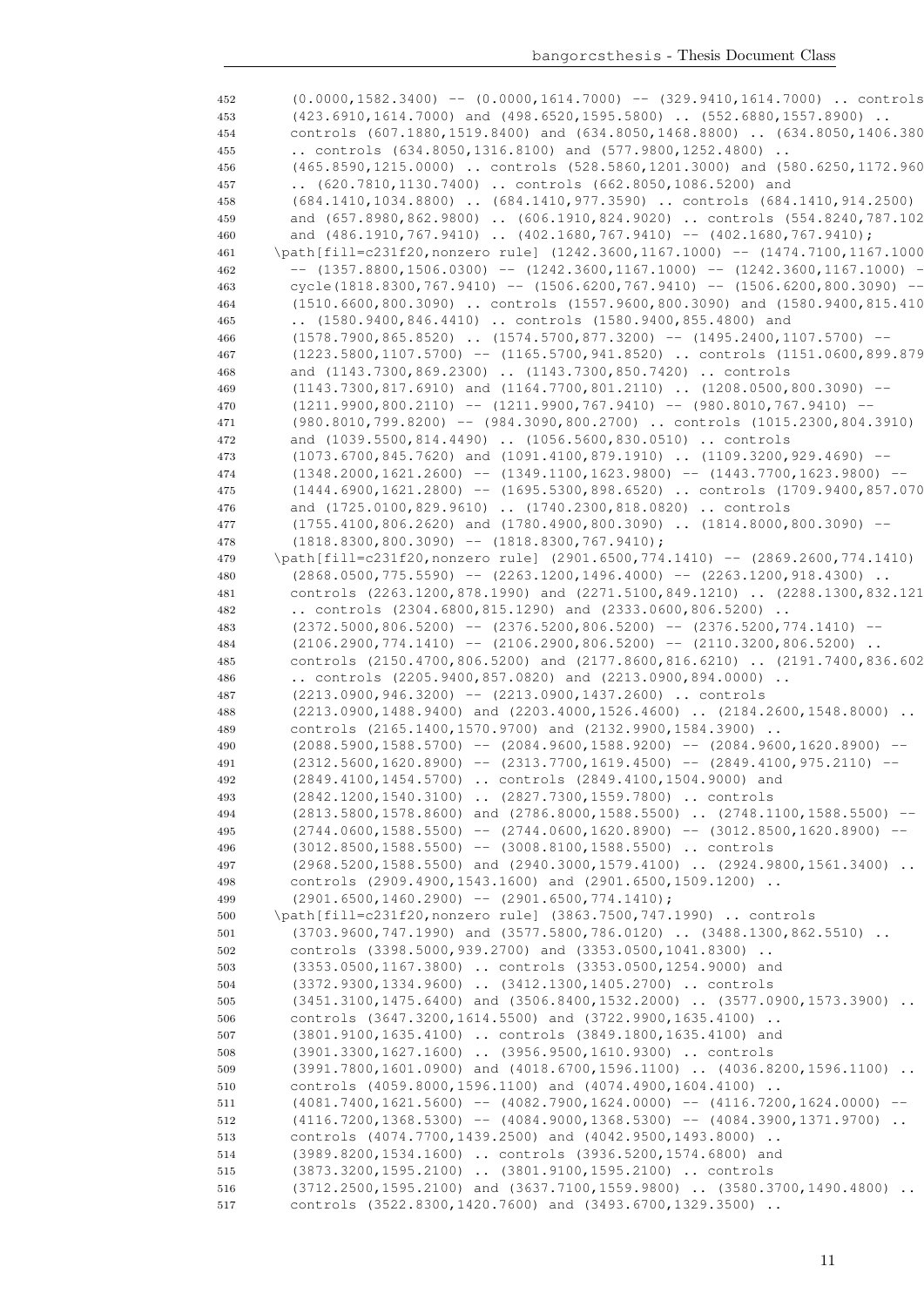(3493.6700,1218.8400) .. controls (3493.6700,1097.3800) and (3527.4200,995.2890) .. (3593.9800,915.4220) .. controls (3660.3700,835.7190) and (3744.9600,795.3090) .. (3845.3500,795.3090) .. controls (3940.2700,795.3090) and (3986.3900,823.2810) .. (3986.3900,880.8320) -- (3986.3900,971.8710) .. controls (3986.3900,1022.3600) and (3979.5900,1058.0000) .. (3966.1100,1077.7900) .. controls (3952.9900,1097.0800) and (3929.2000,1106.8500) .. (3895.4300,1106.8500) -- (3858.2600,1106.8500) -- (3858.2600,1139.2300) -- (4216.1300,1139.2300) -- (4216.1300,1106.8500) -- (4212.1100,1106.8500) .. controls (4175.1400,1106.8500) and (4148.4600,1098.7100) .. (4132.8900,1082.6500) .. controls (4117.2700,1066.5600) and (4109.3600,1037.9600) .. (4109.3600,997.6910) -- (4109.3600,768.8790) -- (4106.3300,768.1210) .. 530 controls (4086.0000,762.8320) and (4047.7100,757.9800) .. (3992.5800,753.672 .. controls (3937.5000,749.3910) and (3894.1600,747.1990) .. 532 (3863.7500,747.1990) -- (3863.7500,747.1990); \path[fill=c231f20,nonzero rule] (5040.9800,1595.1900) .. controls 534 (4941.5800,1595.1900) and (4860.9800,1558.4300) .. (4801.4300,1485.8500) .. controls (4741.6600,1413.0400) and (4711.4100,1314.8000) .. (4711.4100,1193.8000) .. controls (4711.4100,1072.8100) and (4741.3100,973.6910) .. (4800.3700,899.2300) .. controls (4859.1600,825.0310) and (4937.4000,787.4220) .. (5032.8700,787.4220) .. controls 539 (5129.3200,787.4220) and (5208.6500,825.8710) .. (5268.6900,901.7300) .. controls (5328.9600,977.8520) and (5359.5100,1074.1900) .. (5359.5100,1188.0800) .. controls (5359.5100,1310.4800) and (5329.5700,1410.0900) .. (5270.5300,1484.1200) .. controls 543 (5211.7400,1557.8500) and (5134.5300,1595.1900) .. (5040.9800,1595.1900) (5040.9800,1595.1900) -- cycle(5034.3600,747.1990) .. controls (4905.2100,747.1990) and (4794.5100,790.8910) .. (4705.3100,877.0510) .. controls (4616.0400,963.2420) and (4570.7600,1070.2900) .. (4570.7600,1195.2300) .. controls (4570.7600,1320.2100) and (4615.8000,1425.9500) .. (4704.6100,1509.5800) .. controls (4793.3600,1593.0800) and (4905.5300,1635.4400) .. (5038.0100,1635.4400) .. controls (5166.6000,1635.4400) and (5276.9300,1592.4600) .. (5365.9600,1507.7500) .. controls (5454.9800,1423.0000) and (5500.1400,1317.8500) .. (5500.1400,1195.2300) .. controls 553 (5500.1400,1070.2900) and (5454.6300,963.2420) .. (5364.8400,877.0120) .. 554 controls (5275.1600,790.8910) and (5163.9800,747.1990) .. (5034.3600,747.199 --  $(5034.3600, 747.1990)$ ; \path[fill=c231f20,nonzero rule] (6057.1700,1199.2500) -- (6159.2000,1199.2500) .. controls (6221.1500,1199.2500) and (6270.3500,1216.6700) .. (6305.5300,1251.0300) .. controls (6340.6100,1285.3300) and (6358.4200,1331.5200) .. (6358.4200,1388.3200) .. controls (6358.4200,1443.5300) and (6338.7100,1488.8200) .. (6299.7700,1522.9200) .. controls (6260.7000,1557.1200) and (6208.2000,1574.4700) .. (6143.7100,1574.4700) -- (6057.1700,1574.4700) -- (6057.1700,1199.2500) -- cycle(6668.4200,767.9410) -- (6485.7800,767.9410) -- (6484.5900,769.3520) .. controls (6448.4000,811.6600) and (6403.9300,874.7190) .. (6352.4000,956.7500) .. controls (6297.9700,1042.3200) and (6254.8000,1097.6900) .. (6224.1200,1121.1900) .. controls (6193.8100,1144.4100) and 567 (6159.8000,1156.1700) .. (6123.0900,1156.1700) -- (6057.1700,1156.1700) -- (6057.1700,929.5120) .. controls (6057.1700,880.9690) and (6064.1800,846.8090) .. (6078.0900,828.0000) .. controls (6091.7000,809.6410) and 570 (6116.5400,800.3090) .. (6151.8200,800.3090) -- (6155.8600,800.3090) -- (6155.8600,767.9410) -- (5836.9900,767.9410) -- (5836.9900,800.3090) -- (5841.0200,800.3090) .. controls (5877.7100,800.3090) and (5902.7700,809.5700) .. (5915.4100,827.9100) .. controls (5928.3800,846.7300) and 574 (5934.9600,880.8520) .. (5934.9600,929.3710) -- (5934.9600,1455.3900) .. controls (5934.9600,1503.9000) and (5928.5200,1537.6700) .. (5915.7800,1555.7800) .. controls (5903.3600,1573.4100) and 577 (5878.2200,1582.3400) .. (5841.0200,1582.3400) -- (5836.9900,1582.3400) (5836.9900,1614.7000) -- (6195.2500,1614.7000) .. controls (6283.1300,1614.7000) and (6354.4500,1593.6100) .. (6407.2900,1551.9700) .. controls (6460.3300,1510.1300) and (6487.2300,1456.0300) .. (6487.2300,1391.1900) .. controls (6487.2300,1289.1200) and (6429.1400,1219.4300) .. (6314.4900,1183.8800) .. controls 583 (6338.3400,1167.9600) and (6361.8400,1146.8500) .. (6384.4300,1121.0500) ..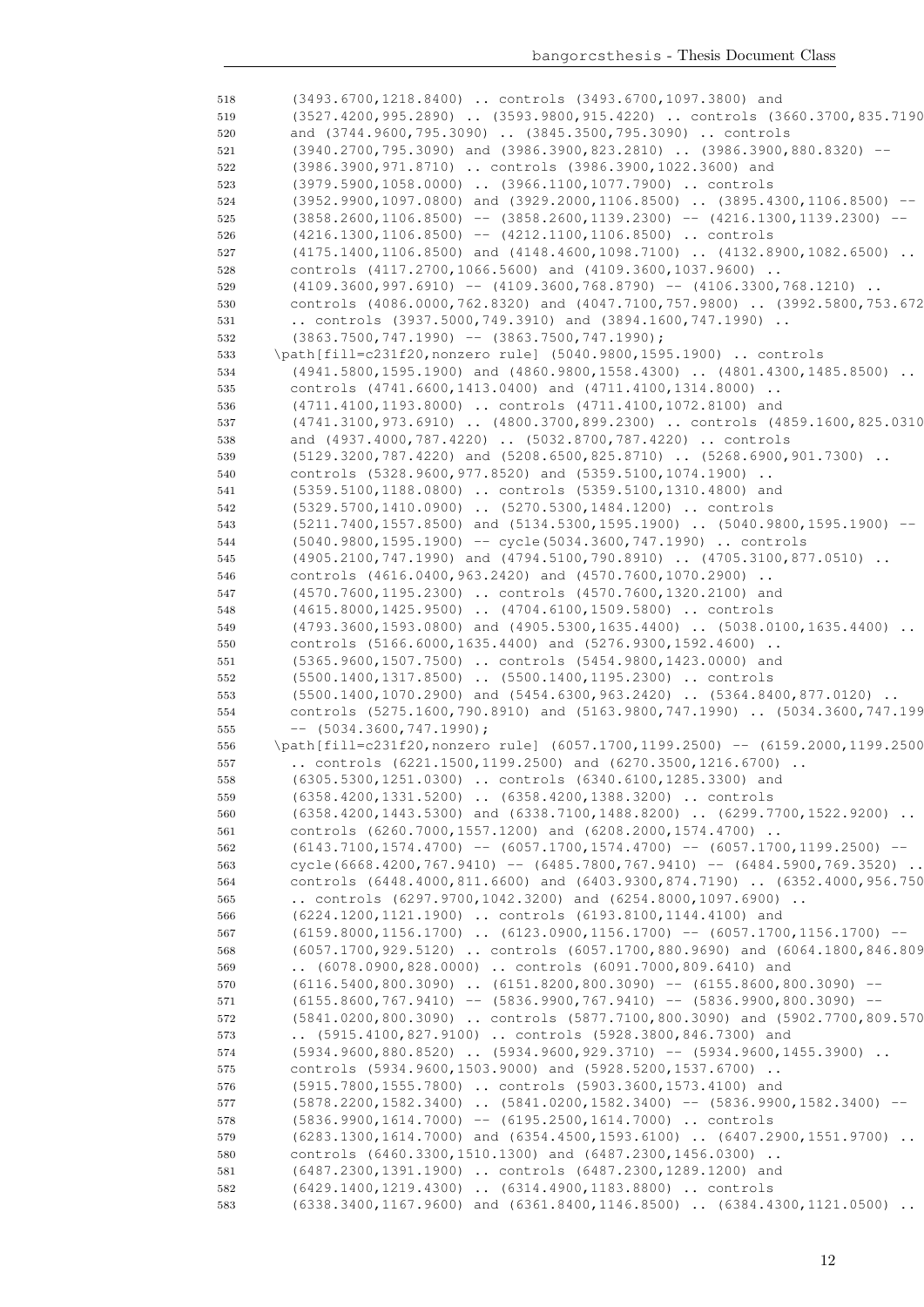584 controls (6409.3600,1092.6300) and (6442.3400,1044.9000) .. 585 (6482.6200,979.1210) .. controls (6527.3400,906.7890) and (6562.7500,858.7500) 586 .. (6587.8100,836.2620) .. controls (6612.4400,814.2110) and 587 (6638.3000,802.1210) .. (6664.6500,800.2700) -- (6668.4200,800.0120) --588 (6668.4200,767.9410); 589 \path[fill=c231f20,nonzero rule] (1239.5500,0.0000) .. controls 590 (1200.1800,0.0000) and (1168.7200,11.6211) .. (1146.0300,34.5703) .. controls 591 (1123.3700,57.5117) and (1111.8800,88.1211) .. (1111.8800,125.5620) -- 592 (1111.8800,300.2890) .. controls (1111.8800,320.6990) and (1109.2000,334.961 593 .. (1103.8700,342.6720) .. controls (1098.8300,349.9800) and 594 (1088.6500,353.6910) .. (1073.6100,353.6910) -- (1070.4000,353.6910) -- $595$  (1070.4000,370.4100) -- (1209.0700,370.4100) -- (1209.0700,353.6910) --596 (1205.8500,353.6910) .. controls (1190.5900,353.6910) and (1180.2400,350.090 597 .. (1175.0900,342.9220) .. controls (1169.7200,335.4610) and 598 (1166.9700,321.3200) .. (1166.9700,300.8910) -- (1166.9700,121.0120) .. 599 controls (1166.9700,92.9609) and (1174.9400,70.6406) .. (1190.6900,54.6797) 600 controls (1206.4000,38.7109) and (1228.7000,30.6406) .. (1257.0200,30.6406) .. 601 controls (1298.8300.30.6406) and (1332.8800.49.7617) .. (1358.2800.87.4609) 602 (1358.2800,300.2890) .. controls (1358.2800,320.2890) and (1355.5900,334.3090) 603 .. (1350.3000,341.8910) .. controls (1345.2000,349.1600) and 604 (1335.8000,353.1410) .. (1322.3500,353.6910) -- (1319.2900,353.8200) --605 (1319.2900,370.4100) -- (1454.8400,370.4100) -- (1454.8400,353.6910) --606 (1451.6400,353.6910) .. controls (1437.2200,353.6910) and (1427.1900,349.9610) 607 .. (1421.8200,342.5900) .. controls (1416.2200,334.9220) and 608 (1413.3700,320.6800) .. (1413.3700,300.2500) -- (1413.3700,78.6719) .. 609 controls (1413.3700,58.6289) and (1416.1700,44.5117) .. (1421.6700,36.6914) 610 controls (1426.9100,29.2891) and (1437.0100,25.5195) .. (1451.6400,25.5195) 611 (1454.8400,25.5195) -- (1454.8400,8.8008) -- (1358.2800,8.8008) --612 (1358.2800,53.3711) .. controls (1324.6600,17.9414) and (1284.7500,0.0000) .. 613  $(1239.5500, 0.0000)$  --  $(1239.5500, 0.0000)$ ; 614 \path[fill=c231f20,nonzero rule] (1977.5500,8.7812) -- (1961.6200,8.7812) -- 615 (1960.6700,9.9414) -- (1707.1300,312.0700) -- (1707.1300,71.4023) .. control 616 (1707.1300,54.7812) and (1710.5700,42.8086) . (1717.2900,35.8906) . contro 617 (1724.0100,29.0000) and (1735.6600,25.5000) .. (1751.9600,25.5000) -- 618 (1755.1700,25.5000) -- (1755.1700,8.7812) -- (1637.7100,8.7812) --619 (1637.7100,25.5000) -- (1640.9400,25.5000) .. controls (1657.4000,25.5000) a 620 (1668.5800,29.5820) .. (1674.1600,37.6094) .. controls (1679.9700,46.0312) a 621 (1682.9300,61.3594) .. (1682.9300,83.2188) -- (1682.9300,291.1520) .. contro 622 (1682.9300,312.6720) and (1678.9500,328.2190) .. (1671.0800,337.3790) .. 623 controls (1663.2300,346.4800) and (1649.9500,351.9690) .. (1631.5600,353.691 624 -- (1628.6400,353.9800) -- (1628.6400,370.4100) -- (1727.2900,370.4100) --625 (1728.2600,369.2500) -- (1952.4200,99.6406) -- (1952.4200,298.4690) .. 626 controls (1952.4200,319.4690) and (1949.4400,334.1410) .. (1943.5500,342.102 627 .. controls (1937.8900,349.8200) and (1926.9400,353.6910) .. 628 (1911.0400,353.6910) -- (1907.8100,353.6910) -- (1907.8100,370.4100) --629  $(2024.6600, 370.4100)$  --  $(2024.6600, 353.6910)$  --  $(2021.4600, 353.6910)$  .. 630 controls (2004.8400,353.6910) and (1993.2900,350.0120) .. (1987.1000,342.7110) 631 .. controls (1980.7500,335.3090) and (1977.5500,321.2110) .. 632 (1977.5500,300.8910) -- (1977.5500,8.7812); 633 \path[fill=c231f20,nonzero rule] (2341.4800,8.7812) -- (2203.4300,8.7812) -- 634 (2203.4300,25.5000) -- (2206.6400,25.5000) .. controls (2221.5100,25.5000) a 635 (2231.6500,29.1211) .. (2236.8100,36.2617) .. controls (2242.1700,43.7305) a 636 (2244.9300,58.0000) .. (2244.9300,78.6719) -- (2244.9300,300.2110) .. contro 637 (2244.9300,321.2500) and (2242.2300,335.6600) .. (2236.9400,343.0390) .. 638 controls (2231.8900,350.1290) and (2221.6900,353.6910) .. (2206.6400,353.6910) 639 --  $(2203.4300,353.6910)$  --  $(2203.4300,370.4100)$  --  $(2341.4800,370.4100)$  --640 (2341.4800,353.6910) -- (2338.2700,353.6910) .. controls (2323.8600,353.6910) 641 and (2313.8400,349.9610) .. (2308.4600,342.5900) .. controls 642 (2302.8700,334.9410) and (2300.0200,320.6990) .. (2300.0200,300.2110) -- 643 (2300.0200,78.6719) .. controls (2300.0200,58.2188) and (2302.8700,44.0195) .. 644 (2308.4400,36.5000) .. controls (2313.8100,29.1914) and (2323.8200,25.5000) .. 645 (2338.2700,25.5000) -- (2341.4800,25.5000) -- (2341.4800,8.7812); 646 \path[fill=c231f20,nonzero rule] (2711.8500,3.9414) -- (2697.0700,3.9414) -- 647 (2696.2800,5.9922) -- (2582.9800,294.2700) .. controls (2572.5700,320.3520) 648 and (2563.6100,336.8910) .. (2556.3400,343.4690) .. controls 649 (2549.2800,349.8590) and (2538.8300,353.3200) .. (2525.3000,353.6910) --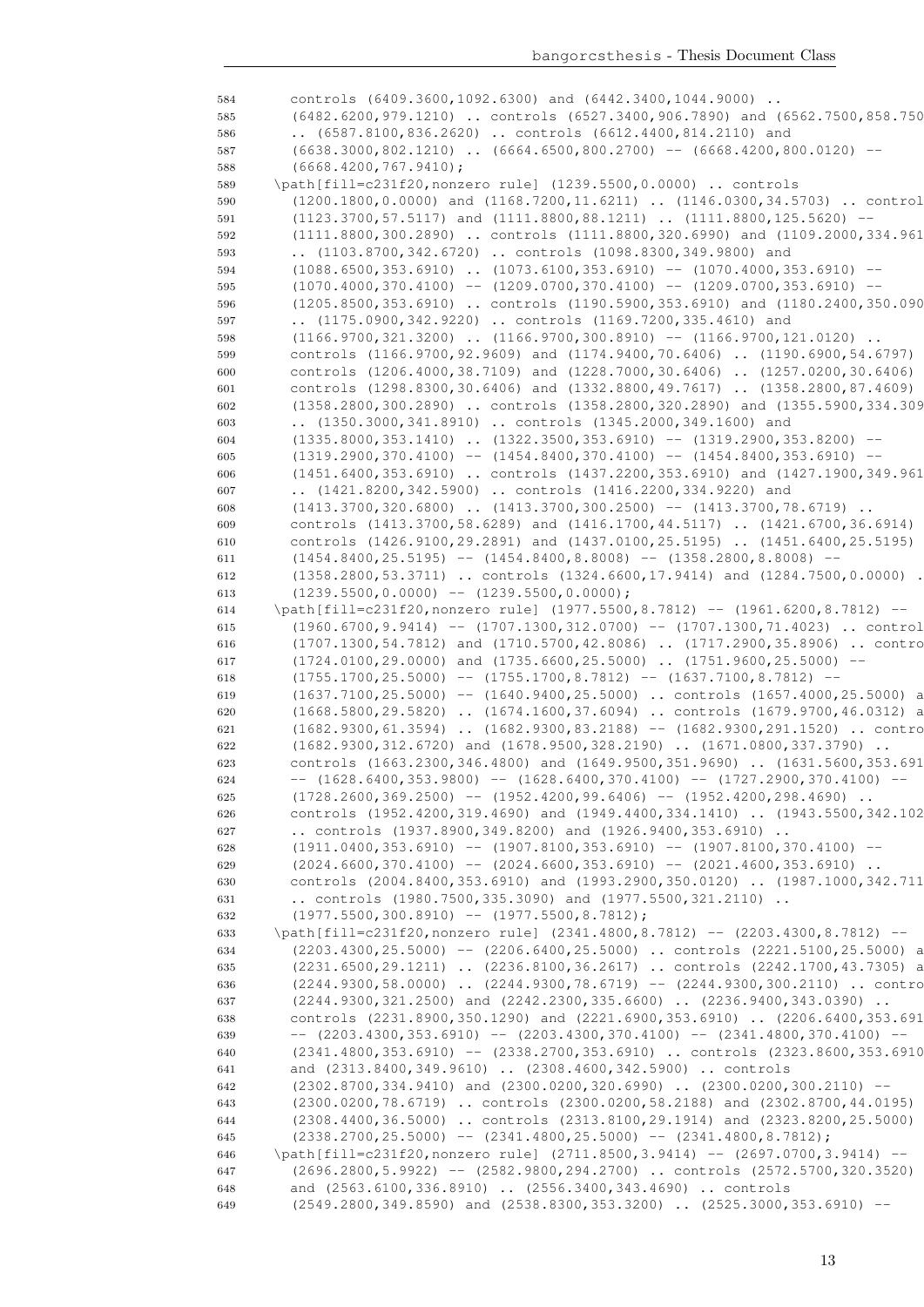$(2522.1900,353.7810)$  --  $(2522.1900,370.4100)$  --  $(2661.4800,370.4100)$  -- (2661.4800,353.6910) -- (2658.2800,353.6910) .. controls (2632.4700,353.6910) and (2629.4700,341.8710) .. (2629.4700,332.9800) .. controls (2629.4700,328.1410) and (2630.7600,322.5510) .. (2633.3000,316.3200) -- (2719.8600,94.7617) -- (2801.8700,308.3520) .. controls (2805.2100,317.4220) and (2806.9400,325.3320) .. (2806.9400,331.7500) .. controls (2806.9400,341.1910) and (2803.8800,353.6910) .. (2777.4100,353.6910) -- 657 (2774.2000,353.6910) -- (2774.2000,370.4100) -- (2887.3000,370.4100) -- (2887.3000,353.0820) -- (2884.0900,353.0820) .. controls (2858.8300,353.0820) 659 and (2837.4700,330.5590) .. (2820.6200,286.1290) -- (2712.6200,5.9922) -- $(2711.8500, 3.9414)$  --  $(2711.8500, 3.9414)$ ; \path[fill=c231f20,nonzero rule] (3298.9200,8.7812) -- (3029.6400,8.7812) -- (3029.6400,25.5000) -- (3032.8500,25.5000) .. controls (3048.0900,25.5000) and (3058.2900,29.1719) .. (3063.2500,36.4023) .. controls (3068.4600,43.9805) and 664 (3071.1000,58.0195) .. (3071.1000,78.0625) -- (3071.1000,300.2110) .. contro (3071.1000,321.0310) and (3068.3800,335.4100) .. (3063.0100,342.9100) .. controls (3057.8300,350.0510) and (3047.6900,353.6910) .. (3032.8500,353.6910) 667 --  $(3029.6400.353.6910)$  --  $(3029.6400.370.4100)$  --  $(3299.6200.370.4100)$  --668 (3299.6200,304.6410) -- (3286.9600,304.6410) -- (3286.4100,307.1410) .. controls (3282.8400,323.3200) and (3277.8200,334.0390) .. (3271.4700,339.1020) .. controls (3265.1300,344.1600) and (3250.5400,346.7300) .. 671 (3228.0900,346.7300) -- (3125.8900,346.7300) -- (3125.8900,201.1720) -- (3224.9800,201.1720) .. controls (3238.0100,201.1720) and (3246.8600,203.3200) .. (3251.3100,207.5510) .. controls (3255.8700,211.8520) and 674 (3259.2700,220.5200) .. (3261.4300,233.2810) -- (3261.8700,235.9490) --675 (3278.7200,235.9490) -- (3278.7200,143.2420) -- (3262.1100,143.2420) --676 (3261.4800,145.6410) .. controls (3256.8700,163.4490) and (3251.8500,169.961 .. (3248.4400,172.2620) .. controls (3244.9400,174.6210) and 678 (3236.0200,177.4800) .. (3213.4500,177.4800) -- (3125.8900,177.4800) -- (3125.8900,53.4688) .. controls (3125.8900,45.6016) and (3127.5900,40.0898) .. 680 (3130.9200,37.0703) .. controls (3134.3500,34.0000) and (3140.6100,32.4609) 681 (3149.4900,32.4609) -- (3213.4500,32.4609) .. controls (3235.9100,32.4609) and 682 (3251.5800,33.6484) .. (3259.9900,35.9688) .. controls (3268.1100,38.2188) a 683 (3275.0300,42.4609) .. (3280.6400,48.5312) .. controls (3286.4400,54.8594) and (3292.7500,65.3086) .. (3299.4200,79.6602) -- (3300.3000,81.5195) -- 685 (3317.3700,81.5195) -- (3316.3500,77.5000) -- (3299.5200,11.1914) -- (3298.9200,8.7813) -- (3298.9200,8.7813); 687 \path[fill=c231f20,nonzero rule]  $(3608.0000,194.5120)$  --  $(3649.7400,194.5120)$ 688 controls (3675.6000,194.5120) and (3696.0600,201.7110) .. (3710.6200,215.969 .. controls (3725.1900,230.1910) and (3732.5900,249.3910) .. (3732.5900,273.0200) .. controls (3732.5900,295.9920) and (3724.3800,314.8200) .. (3708.2500,328.8590) .. controls (3692.0000,343.1600) and (3670.1300,350.3710) .. (3643.1700,350.3710) -- (3608.0000,350.3710) -- 693 (3608.0000,194.5120) -- cycle(3866.9000,8.7812) -- (3787.3500,8.7812) -- (3786.4000,9.9219) .. controls (3770.9300,27.9805) and (3752.0600,54.7188) .. (3730.2600,89.4688) .. controls (3707.3100,125.5820) and (3689.1300,148.9020) .. (3676.3200,158.7300) .. controls (3663.7800,168.3200) and (3649.6600,173.2190) .. (3634.4400,173.2190) -- (3608.0000,173.2190) -- 698 (3608.0000,78.7109) .. controls (3608.0000,58.5117) and (3610.9100,44.3711) 699 (3616.5900,36.6016) .. controls (3622.0600,29.2500) and (3632.1600,25.5000) (3646.5900,25.5000) -- (3649.8100,25.5000) -- (3649.8100,8.7813) -- (3511.7900,8.7813) -- (3511.7900,25.5000) -- (3514.9900,25.5000) .. controls 702 (3529.9900,25.5000) and (3540.1900,29.2109) .. (3545.2400,36.5391) .. contro (3550.5400,44.2305) and (3553.2500,58.4102) .. (3553.2500,78.6719) -- (3553.2500,301.4220) .. controls (3553.2500,321.6910) and (3550.6000,335.6990) .. (3545.4200,343.0820) .. controls (3540.4600,350.1290) and 706 (3530.2100,353.6910) .. (3514.9900,353.6910) -- (3511.7900,353.6910) -- (3511.7900,370.4100) -- (3665.0100,370.4100) .. controls (3702.5900,370.4100) and (3733.1200,361.3590) .. (3755.7300,343.5310) .. controls (3778.6000,325.5000) and (3790.1700,302.1800) .. (3790.1700,274.2300) .. controls (3790.1700,231.1910) and (3766.2200,201.5200) .. (3718.9200,185.9490) .. controls (3728.2300,179.3710) and (3737.3700,170.9690) .. (3746.2600,160.8520) .. controls (3756.9200,148.6720) and (3770.9700,128.3520) .. (3787.9800,100.5000) .. controls (3806.8800,70.0000) and 714 (3821.7700,49.7617) .. (3832.2600,40.3320) .. controls (3842.4100,31.2617) a (3853.0800,26.2812) .. (3863.9200,25.5000) -- (3866.9000,25.2695) --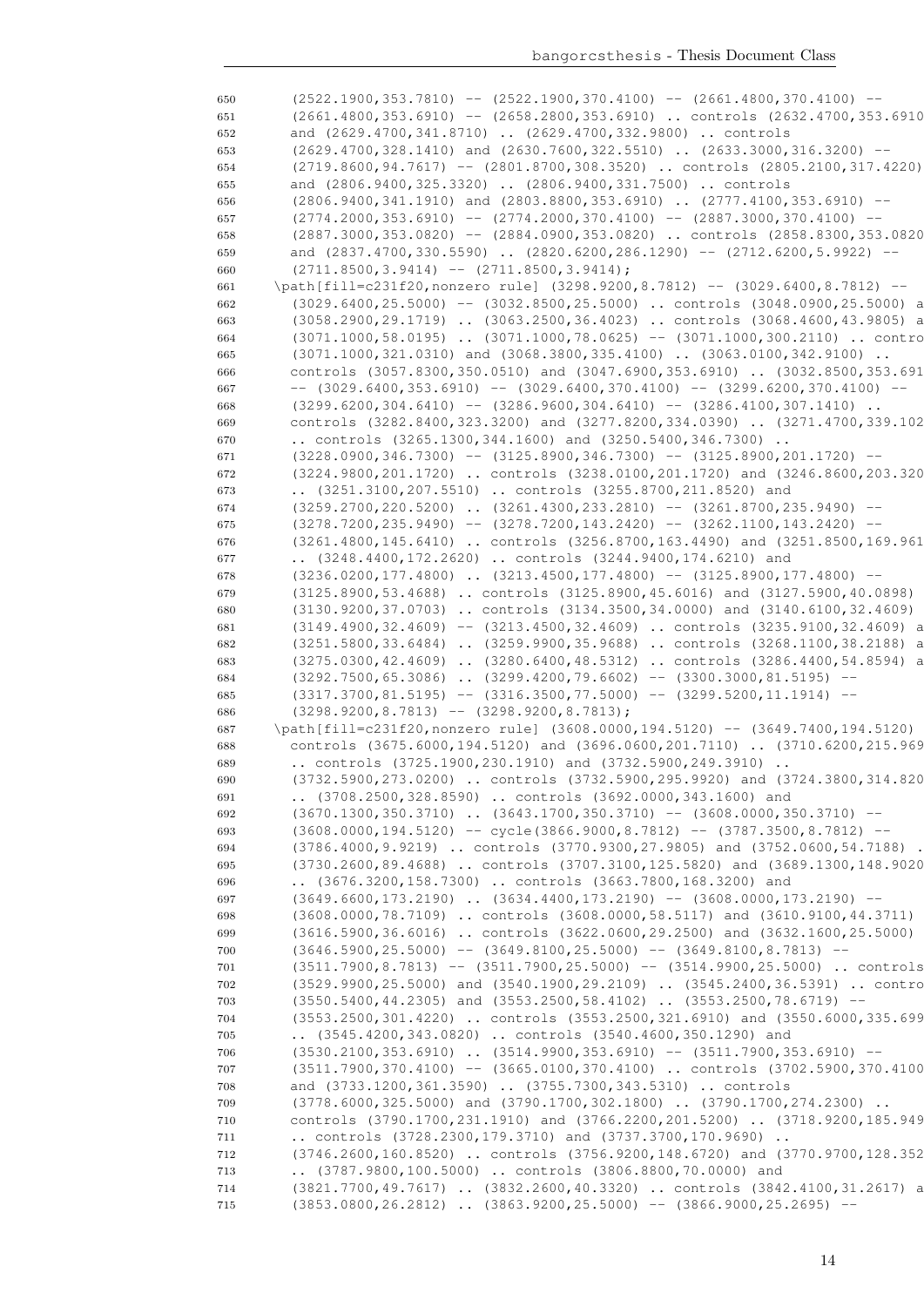| 716 | $(3866.9000, 8.7812)$ ;                                                            |
|-----|------------------------------------------------------------------------------------|
| 717 | \path[fill=c231f20, nonzero rule] (4134.2500, 0.0000)  controls                    |
| 718 | (4117.3700,0.0000) and (4095.6500,4.5508)  (4069.6800,13.4922)  controls           |
| 719 | (4056.9200,17.8516) and (4052.2000,18.7617)  (4050.4800,18.7617)  contro           |
| 720 | (4048.8000,18.7617) and (4043.6800,18.7617)  (4039.4600,7.2617) --                 |
| 721 | $(4038.6800, 5.1523)$ -- $(4022.3300, 5.1523)$ -- $(4022.3300, 107.5510)$ --       |
| 722 | (4039.6200,107.5510) -- (4039.6400,104.3710)  controls (4039.8700,78.9805)         |
| 723 | and (4048.4900,58.3711)  (4065.2400,43.1602)  controls (4082.0600,27.832           |
| 724 | and (4102.0000,20.0703)  (4124.5800,20.0703)  controls (4145.9100,20.070           |
| 725 | and (4163.1300,25.6016)  (4175.8300,36.5586)  controls (4188.4300,47.378           |
| 726 | and (4194.8100,62.0508)  (4194.8100,80.1719)  controls (4194.8100,93.691           |
| 727 | and (4189.5000,106.8520)  (4179.0500,119.3320)  controls                           |
| 728 | (4168.3300,132.1210) and (4145.4000,148.9800)  (4110.9300,169.4300)                |
| 729 | controls (4082.3100,186.5590) and (4062.8800,200.3520)  (4053.1300,210.422         |
| 730 | controls $(4043.3100, 220.6020)$ and $(4035.9500, 231.9690)$ .                     |
| 731 | (4031.2600,244.0820)  controls (4026.5700,256.2300) and (4024.2100,269.742         |
| 732 | (4024.2100,284.1720)  controls (4024.2100,312.2620) and                            |
| 733 | (4033.8400,335.4100)  (4052.8400,352.8910)  controls (4071.7900,370.3710           |
| 734 | and (4096.7100,379.2110)  (4126.9200,379.2110)  controls                           |
| 735 | $(4143.3900, 379.2110)$ and $(4161.5900, 376.0120)$ $(4180.9500, 369.6410)$        |
| 736 | controls (4191.6100,366.2810) and (4196.4700,365.5590)  (4198.6600,365.559         |
| 737 | controls (4201.5100,365.5590) and (4202.1200,366.2620)                             |
| 738 | (4202.1200,366.2620)  controls (4202.4100,366.6020) and (4203.3900,367.980         |
| 739 | $(4204.9100, 373.2620)$ -- $(4205.6000, 375.5590)$ -- $(4221.4900, 375.5590)$ --   |
| 740 | $(4221.4900, 285.8520)$ -- $(4204.4600, 285.8520)$ -- $(4204.1900, 288.7300)$      |
| 741 | controls (4201.8100,310.8010) and (4193.5100,328.2620)  (4179.5400,340.582         |
| 742 | controls $(4165.5400, 352.8910)$ and $(4147.6300, 359.1410)$                       |
| 743 | (4126.3000,359.1410)  controls (4107.3700,359.1410) and (4091.9800,354.512         |
| 744 | (4080.5600,345.3320)  controls (4069.2100,336.1720) and                            |
| 745 | (4063.6800,324.3090)  (4063.6800,309.0590)  controls (4063.6800,294.9220           |
| 746 | and (4068.4700,281.8710)  (4077.9400,270.2110)  controls                           |
| 747 | (4087.6100,258.2620) and (4109.1700,242.5000)  (4141.9600,223.4100)                |
| 748 | controls (4180.7900,200.9100) and (4207.3100,180.9100)  (4220.8300,163.902         |
| 749 | controls $(4234.5200, 146.6410)$ and $(4241.4700, 126.5820)$ .                     |
| 750 | (4241.4700,104.3520)  controls (4241.4700,75.6992) and (4230.8700,50.8906)         |
| 751 | (4209.9700,30.5625)  controls (4189.0900,10.2891) and (4163.6400,0.0000            |
| 752 | $(4134.2500, 0.0000)$ -- $(4134.2500, 0.0000)$ ;                                   |
| 753 | \path[fill=c231f20, nonzero rule] (4577.2800, 8.7812) -- (4439.2100, 8.7812) --    |
| 754 | (4439.2100,25.5000) -- (4442.4300,25.5000)  controls (4457.2600,25.5000) a         |
| 755 | (4467.4100,29.1211)  (4472.5900,36.2617)  controls (4477.9600,43.7617) a           |
| 756 | (4480.7100,58.0391)  (4480.7100,78.6719) -- (4480.7100,300.2110)  contro           |
| 757 | (4480.7100,321.2500) and (4478.0200,335.6600)  (4472.7200,343.0390)                |
| 758 | controls (4467.6700,350.1290) and (4457.4700,353.6910)  (4442.4300,353.691         |
| 759 | $-$ (4439.2100,353.6910) $-$ (4439.2100,370.4100) $-$ (4577.2800,370.4100) $-$     |
| 760 | (4577.2800,353.6910) -- (4574.0500,353.6910)  controls (4559.6400,353.6910         |
| 761 | and (4549.6000,349.9610)  (4544.2300,342.5900)  controls                           |
| 762 | (4538.6200,334.9220) and (4535.7700,320.6800)  (4535.7700,300.2110) --             |
| 763 | (4535.7700,78.6719)  controls (4535.7700,58.2617) and (4538.6200,44.0820)          |
| 764 | (4544.1900,36.4609)  controls (4549.5800,29.1914) and (4559.6000,25.5000)          |
| 765 | $(4574.0500, 25.5000)$ -- $(4577.2800, 25.5000)$ -- $(4577.2800, 8.7812)$ ;        |
| 766 | \path[fill=c231f20, nonzero rule] (4993.5800, 8.7812) -- (4857.7400, 8.7812) --    |
| 767 | $(4857.7400, 25.5000)$ -- $(4860.9500, 25.5000)$ controls $(4875.8100, 25.5000)$ a |
| 768 | (4885.9500,29.3516)  (4891.0800,36.9922)  controls (4896.4700,44.9805) a           |
| 769 | $(4899.2100, 59.0195)$ $(4899.2100, 78.6719)$ -- $(4899.2100, 346.7300)$ --        |
| 770 | (4849.3800,346.7300)  controls (4824.8300,346.7300) and (4806.8100,342.941         |
| 771 | (4795.8500,335.4800)  controls (4785.1900,328.1990) and                            |
| 772 | $(4779.1100, 315.8520)$ $(4777.7600, 298.8200)$ -- $(4777.5300, 295.8710)$ --      |
| 773 | $(4760.4200, 295.8710)$ -- $(4760.4200, 383.7300)$ -- $(4775.7900, 383.7300)$ --   |
| 774 | (4776.7100,382.9220)  controls (4785.8300,374.6210) and (4803.5600,370.410         |
| 775 | $\ldots$ (4829.4200,370.4100) -- (5021.2600,370.4100)  controls                    |
| 776 | $(5048.0400, 370.4100)$ and $(5066.8800, 374.6600)$ $(5077.2400, 383.0390)$ --     |
| 777 | $(5078.1200, 383.7300)$ -- $(5094.0100, 383.7300)$ -- $(5094.0100, 295.8710)$ --   |
| 778 | (5081.0800,295.8710) -- (5080.5000,298.3520)  controls (5076.1400,316.9490         |
| 779 | and (5068.4100,329.7620)  (5057.4900,336.4410)  controls                           |
| 780 | $(5046.3000, 343.2620)$ and $(5029.0700, 346.7300)$ $(5006.2800, 346.7300)$ --     |
| 781 | (4953.9900,346.7300) -- (4953.9900,76.8516)  controls (4953.9900,56.1914)          |
|     |                                                                                    |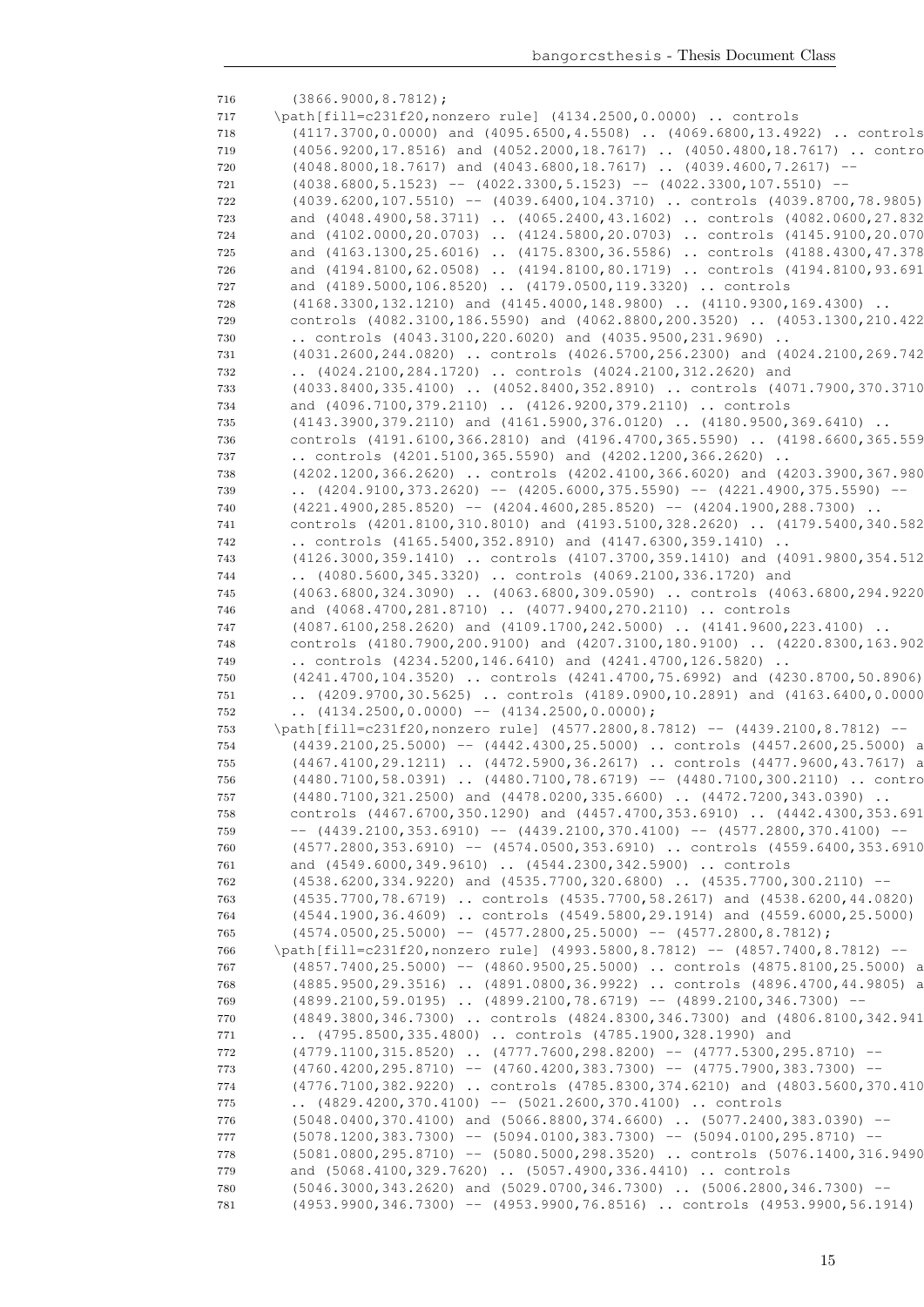| 782        | and (4956.5300,42.2617)  (4961.4900,35.4102)  controls (4966.2000,28.820                                                                                |
|------------|---------------------------------------------------------------------------------------------------------------------------------------------------------|
| 783        | and $(4975.9500, 25.5000)$ $(4990.3800, 25.5000)$ -- $(4993.5800, 25.5000)$ --                                                                          |
| 784        | $(4993.5800, 8.7813)$ ;                                                                                                                                 |
| 785        | \path[fill=c231f20, nonzero rule] (5497.5900, 8.7812) -- (5357.6700, 8.7812) --                                                                         |
| 786        | (5357.6700,25.5000) -- (5360.8700,25.5000)  controls (5377.7600,25.5000) a                                                                              |
| 787        | (5389.0100,29.3320)  (5394.2900,36.8711)  controls (5399.7800,44.7812) a<br>$(5402.5700, 58.8789)$ $(5402.5700, 78.7109)$ -- $(5402.5700, 189.6990)$ -- |
| 788<br>789 | (5325.1300,306.6720)  controls (5312.5100,325.8710) and (5302.1600,338.531                                                                              |
| 790        | (5294.3700,344.3320)  controls (5286.8300,349.9800) and                                                                                                 |
| 791        | $(5276.1000, 353.1210)$ $(5262.4700, 353.6910)$ -- $(5259.4200, 353.8200)$ --                                                                           |
| 792        | $(5259.4200, 370.4100)$ -- $(5408.9900, 370.4100)$ -- $(5408.9900, 353.6910)$ --                                                                        |
| 793        | (5405.7900,353.6910)  controls (5382.9000,353.6910) and (5371.2800,349.191                                                                              |
| 794        | (5371.2800,340.2500)  controls (5371.2800,335.8910) and                                                                                                 |
| 795        | $(5373.6000, 330.1720)$ $(5378.2300, 323.3010)$ -- $(5447.8400, 219.6990)$ --                                                                           |
| 796        | (5503.1000,304.8200)  controls (5511.2400,317.5120) and (5515.3800,328.410                                                                              |
| 797        | (5515.3800,337.2190)  controls (5515.3800,344.3090) and                                                                                                 |
| 798        | $(5513.1900, 353.6910)$ $(5494.3700, 353.6910)$ -- $(5491.1600, 353.6910)$ --                                                                           |
| 799        | $(5491.1600, 370.4100)$ -- $(5598.0200, 370.4100)$ -- $(5598.0200, 353.8790)$ --                                                                        |
| 800        | (5594.9900,353.6910)  controls (5582.1000,352.9610) and (5572.1000,350.211                                                                              |
| 801        | (5565.2400,345.6020)  controls (5558.2700,340.9300) and                                                                                                 |
| 802        | $(5549.4800, 330.5820)$ $(5539.1700, 314.8590)$ -- $(5457.3300, 189.6990)$ --                                                                           |
| 803        | (5457.3300,78.7109)  controls (5457.3300,57.8516) and (5460.0300,43.5312)                                                                               |
| 804        | (5465.3200,36.1484)  controls (5470.4000,29.1016) and (5480.1700,25.5000)                                                                               |
| 805        | $(5494.3700, 25.5000)$ -- $(5497.5900, 25.5000)$ -- $(5497.5900, 8.7812)$ ;<br>\path[fill=c231f20, nonzero rule] (1372.7400, 2141.4400)  controls       |
| 806        | $(1384.1800, 2137.9800)$ and $(1398.2900, 2136.2500)$ $(1414.7400, 2136.2500)$                                                                          |
| 807<br>808 | $\ddots$<br>controls (1441.2700,2136.2500) and (1462.4200,2142.9200)                                                                                    |
| 809        | (1477.6600, 2156.0500)  controls (1492.7700, 2169.0800) and                                                                                             |
| 810        | (1500.4200,2187.2000)  (1500.4200,2209.9600)  controls                                                                                                  |
| 811        | $(1500.4200, 2234.6000)$ and $(1492.7500, 2255.1900)$ $(1477.5900, 2271.1500)$                                                                          |
| 812        | controls (1462.5000,2287.0700) and (1441.3600,2295.1500)                                                                                                |
| 813        | $(1414.7400, 2295.1500)$ -- $(1372.7400, 2295.1500)$ -- $(1372.7400, 2141.4400)$ --                                                                     |
| 814        | $cycle(1414.2200, 1953.5700) -- (1276.1400, 1953.5700) -- (1276.1400, 1970.2900)$                                                                       |
| 815        | $-$ (1279.3600,1970.2900)  controls (1293.9600,1970.2900) and                                                                                           |
| 816        | $(1304.0500, 1974.1200)$ $(1309.3200, 1981.6700)$ controls                                                                                              |
| 817        | $(1314.8400, 1989.5500)$ and $(1317.6400, 2003.2000)$ $(1317.6400, 2022.2200)$ --                                                                       |
| 818        | (1317.6400,2245.0300)  controls (1317.6400,2265.4200) and                                                                                               |
| 819        | (1314.8400,2279.6600)  (1309.3500,2287.4000)  controls                                                                                                  |
| 820        | $(1304.0800, 2294.7400)$ and $(1293.9800, 2298.4900)$ $(1279.3600, 2298.4900)$ --                                                                       |
| 821        | $(1276.1400, 2298.4900)$ -- $(1276.1400, 2315.2300)$ -- $(1412.8500, 2315.2300)$<br>controls (1457.0100,2315.2300) and (1492.5500,2305.5000)            |
| 822<br>823 | (1518.4800,2286.4200)  controls (1544.6800,2267.0700) and                                                                                               |
| 824        | $(1557.9800, 2241.7500)$ $(1557.9800, 2211.1700)$ controls                                                                                              |
| 825        | (1557.9800,2180.7000) and (1546.2900,2156.9300)  (1523.2500,2140.5200)                                                                                  |
| 826        | controls (1500.5600, 2124.3700) and (1467.7100, 2116.1900)                                                                                              |
| 827        | (1425.6500, 2116.1900)  controls (1410.4700, 2116.1900) and                                                                                             |
| 828        | $(1392.6900, 2117.2600)$ $(1372.7400, 2119.4500)$ -- $(1372.7400, 2023.5100)$                                                                           |
| 829        | controls (1372.7400,2002.8700) and (1375.5000,1988.5900)                                                                                                |
| 830        | (1380.9900,1981.1100)  controls (1386.2200,1973.9200) and                                                                                               |
| 831        | $(1396.3400, 1970.2900)$ $(1410.9900, 1970.2900)$ -- $(1414.2200, 1970.2900)$ --                                                                        |
| 832        | $(1414.2200, 1953.5700)$ ;                                                                                                                              |
| 833        | \path[fill=c231f20, nonzero rule] (1833.0600, 2139.2700) -- (1874.7400, 2139.2700                                                                       |
| 834        | controls $(1900.5800, 2139.2700)$ and $(1921.0600, 2146.5000)$                                                                                          |
| 835        | (1935.6600, 2160.7400)  controls (1950.2100, 2175.0300) and                                                                                             |
| 836        | (1957.6100,2194.2100)  (1957.6100,2217.8100)  controls<br>(1957.6100,2240.7200) and (1949.4300,2259.5500)  (1933.2800,2273.7100)                        |
| 837<br>838 | controls (1917.0000, 2287.9200) and (1895.1000, 2295.1500)                                                                                              |
| 839        | $(1868.1800, 2295.1500)$ -- $(1833.0600, 2295.1500)$ -- $(1833.0600, 2139.2700)$ --                                                                     |
| 840        | $cycle (2091.9400, 1953.5700) -- (2012.3700, 1953.5700) -- (2011.4000, 1954.6800)$                                                                      |
| 841        | controls $(1995.9600, 1972.7300)$ and $(1977.0800, 1999.5100)$                                                                                          |
| 842        | (1955.3000,2034.2500)  controls (1932.3400,2070.3500) and                                                                                               |
| 843        | (1914.1600,2093.6300)  (1901.3200,2103.4700)  controls                                                                                                  |
| 844        | (1888.7300,2113.1400) and (1874.6500,2118.0000)  (1859.4600,2118.0000)                                                                                  |
| 845        | $(1833.0600, 2118.0000)$ -- $(1833.0600, 2023.5100)$ controls                                                                                           |
| 846        | $(1833.0600, 2003.2400)$ and $(1835.9300, 1989.1000)$ $(1841.6000, 1981.4200)$                                                                          |
| 847        | controls (1847.0700,1974.0400) and (1857.1700,1970.2900)                                                                                                |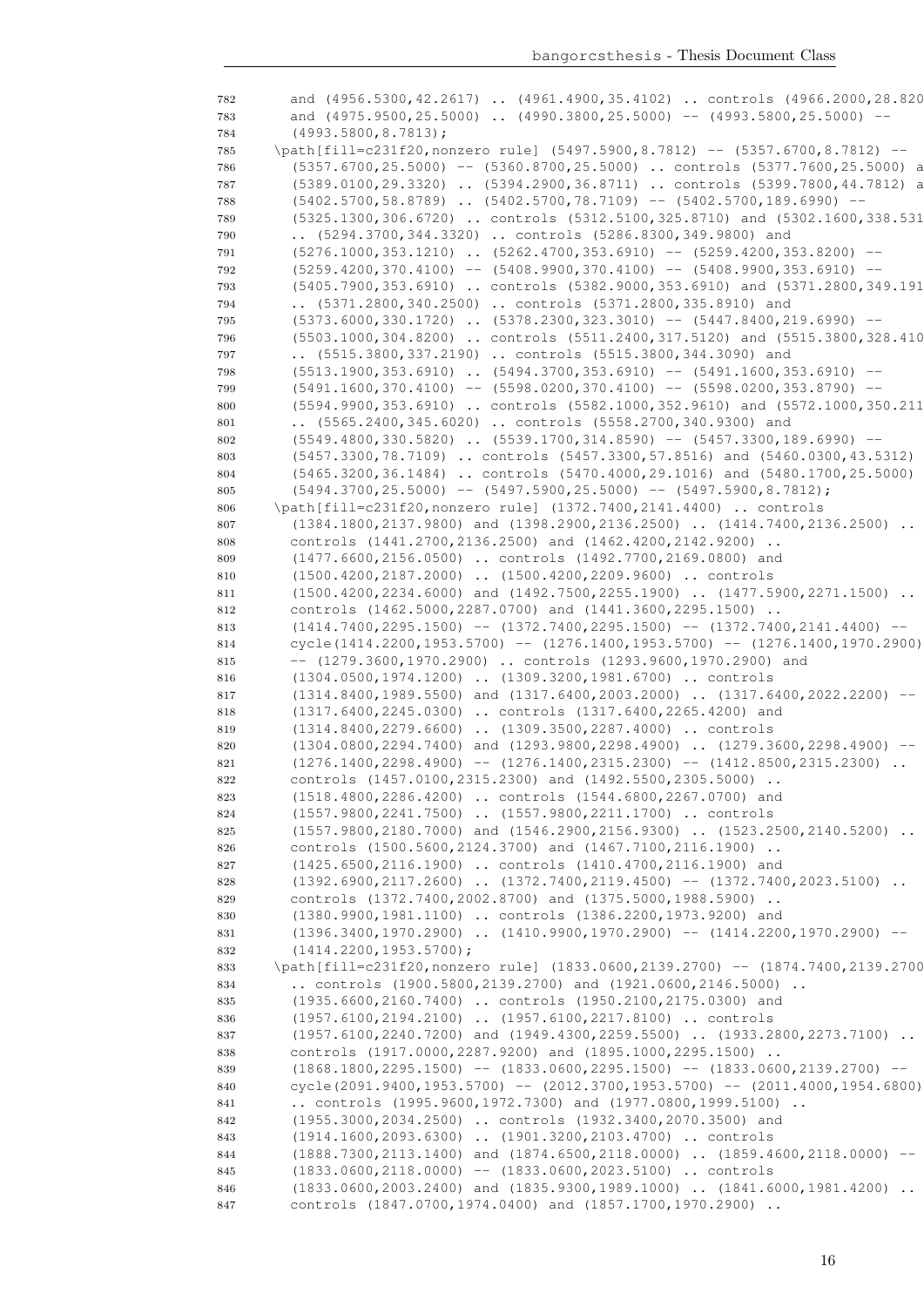| 848        | $(1871.6200, 1970.2900)$ -- $(1874.8200, 1970.2900)$ -- $(1874.8200, 1953.5700)$ --                             |
|------------|-----------------------------------------------------------------------------------------------------------------|
| 849        | $(1736.7600, 1953.5700)$ -- $(1736.7600, 1970.2900)$ -- $(1739.9800, 1970.2900)$ .                              |
| 850        | controls (1755.0000,1970.2900) and (1765.2100,1974.0200)                                                        |
| 851        | (1770.2500,1981.3200)  controls (1775.5700,1989.0200) and                                                       |
| 852        | $(1778.2600, 2003.2000)$ $(1778.2600, 2023.4300)$ -- $(1778.2600, 2246.2500)$                                   |
| 853        | controls (1778.2600,2266.4600) and (1775.6300,2280.4800)                                                        |
| 854        | (1770.4400,2287.8900)  controls (1765.4500,2294.9000) and                                                       |
| 855        | $(1755.2100, 2298.4900)$ $(1739.9800, 2298.4900)$ -- $(1736.7600, 2298.4900)$<br>$--$                           |
| 856        | $(1736.7600, 2315.2300)$ -- $(1890.0100, 2315.2300)$ controls                                                   |
| 857        | $(1927.5900, 2315.2300)$ and $(1958.1200, 2306.1700)$ $(1980.7500, 2288.3300)$                                  |
| 858        | controls (2003.6000, 2270.3100) and (2015.2000, 2246.9900)                                                      |
| 859        | (2015.2000,2219.0200)  controls (2015.2000,2175.9700) and                                                       |
| 860        | (1991.2500,2146.2600)  (1943.9300,2130.7600)  controls                                                          |
| 861        | $(1953.2500, 2124.1400)$ and $(1962.4200, 2115.7200)$ $(1971.2800, 2105.6200)$                                  |
| 862        | controls (1981.8900,2093.5100) and (1995.9400,2073.2200)                                                        |
| 863        | (2013.0100,2045.3100)  controls (2031.8500,2014.8000) and                                                       |
| 864        | (2046.7400,1994.5500)  (2057.2900,1985.1700)  controls                                                          |
| 865        | $(2067.4700, 1976.0300)$ and $(2078.1300, 1971.0300)$ $(2088.9400, 1970.2900)$ --                               |
| 866        | $(2091.9400, 1970.0700)$ -- $(2091.9400, 1953.5700)$ ;                                                          |
| 867        | \path[fill=c231f20,nonzero rule] (2406.2600,1953.5700) -- (2268.1800,1953.5700                                  |
| 868        | $-$ (2268.1800,1970.2900) $-$ (2271.4200,1970.2900)  controls                                                   |
| 869        | $(2286.2700, 1970.2900)$ and $(2296.4200, 1973.9000)$ $(2301.5400, 1981.0900)$                                  |
| 870        | controls (2306.9200,1988.5700) and (2309.6600,2002.8300)                                                        |
| 871        | $(2309.6600, 2023.4300)$ -- $(2309.6600, 2245.0300)$ controls                                                   |
| 872        | (2309.6600,2266.0500) and (2306.9900,2280.4200)  (2301.7000,2287.8500)                                          |
| 873        | controls (2296.6500, 2294.9000) and (2286.4500, 2298.4900)                                                      |
| 874        | $(2271.4200, 2298.4900)$ -- $(2268.1800, 2298.4900)$ -- $(2268.1800, 2315.2300)$ --                             |
| 875        | $(2406.2600, 2315.2300)$ -- $(2406.2600, 2298.4900)$ -- $(2403.0500, 2298.4900)$                                |
| 876        | controls (2388.6000, 2298.4900) and (2378.5500, 2294.7400)                                                      |
| 877        | (2373.1900, 2287.3800)  controls (2367.6100, 2279.6600) and                                                     |
| 878        | $(2364.7800, 2265.4400)$ $(2364.7800, 2245.0300)$ -- $(2364.7800, 2023.4300)$                                   |
| 879        | controls (2364.7800,2003.0200) and (2367.6100,1988.8000)                                                        |
| 880        | (2373.1900,1981.2600)  controls (2378.5300,1973.9800) and                                                       |
| 881        | $(2388.5700, 1970.2900)$ $(2403.0500, 1970.2900)$ -- $(2406.2600, 1970.2900)$ --                                |
| 882        | $(2406.2600, 1953.5700)$ ;<br>\path[fill=c231f20, nonzero rule] (2759.5400, 1953.5700) -- (2621.4800, 1953.5700 |
| 883        | $--$ (2621.4800,1970.2900) $--$ (2624.7200,1970.2900)  controls                                                 |
| 884<br>885 | (2639.3700,1970.2900) and (2649.4500,1973.9600)  (2654.7200,1981.2300)                                          |
| 886        | controls (2660.2100,1988.8000) and (2662.9600,2003.0200)                                                        |
| 887        | $(2662.9600, 2023.4300)$ -- $(2662.9600, 2245.0300)$ controls                                                   |
| 888        | (2662.9600,2265.6800) and (2660.2200,2279.9600)  (2654.8400,2287.5300)                                          |
| 889        | controls (2649.6800, 2294.8000) and (2639.5600, 2298.4900)                                                      |
| 890        | $(2624.7200, 2298.4900)$ -- $(2621.4800, 2298.4900)$ -- $(2621.4800, 2315.2300)$ --                             |
| 891        | $(2879.0200, 2315.2300)$ -- $(2879.0200, 2245.8000)$ -- $(2864.7900, 2245.8000)$ --                             |
| 892        | (2864.2400,2248.3300)  controls (2860.4300,2266.3800) and                                                       |
| 893        | (2855.4900, 2278.2400)  (2849.6100, 2283.5700)  controls                                                        |
| 894        | (2845.6300,2287.1800) and (2835.1500,2291.5200)  (2807.8000,2291.5200) --                                       |
| 895        | $(2717.7600, 2291.5200)$ -- $(2717.7600, 2149.2500)$ -- $(2809.9800, 2149.2500)$                                |
| 896        | controls (2821.9300, 2149.2500) and (2830.8000, 2152.1400)                                                      |
| 897        | (2836.3800, 2157.8300)  controls (2842.0800, 2163.6300) and                                                     |
| 898        | $(2845.8700, 2173.9800)$ $(2847.6700, 2188.5100)$ -- $(2848.0100, 2191.3600)$ --                                |
| 899        | $(2864.0600, 2191.3600)$ -- $(2864.0600, 2085.0000)$ -- $(2847.7700, 2085.0000)$ --                             |
| 900        | (2847.6300,2088.0600)  controls (2846.4600,2113.0600) and                                                       |
| 901        | $(2834.5400, 2125.2500)$ $(2811.2300, 2125.2500)$ -- $(2717.7600, 2125.2500)$ --                                |
| 902        | (2717.7600,2023.5100)  controls (2717.7600,2003.0400) and                                                       |
| 903        | (2720.5900,1988.8200)  (2726.1700,1981.2800)  controls                                                          |
| 904        | $(2731.5300, 1973.9800)$ and $(2741.6600, 1970.2900)$ $(2756.3200, 1970.2900)$ --                               |
| 905        | $(2759.5400, 1970.2900)$ -- $(2759.5400, 1953.5700)$ ;                                                          |
| 906        | \path[fill=c231f20, nonzero rule] (3297.8400, 1953.5700) -- (3157.9000, 1953.5700                               |
| 907        | $--$ (3157.9000,1970.2900) $--$ (3161.1200,1970.2900)  controls                                                 |
| 908        | (3178.0300,1970.2900) and (3189.2500,1974.1200)  (3194.4900,1981.6700)                                          |
| 909        | controls (3200.0200,1989.5500) and (3202.8100,2003.6300)                                                        |
| 910        | $(3202.8100, 2023.5100)$ -- $(3202.8100, 2134.4500)$ -- $(3125.3700, 2251.5000)$                                |
| 911        | controls (3112.7300,2270.6600) and (3102.3900,2283.3000)                                                        |
| 912        | (3094.6200,2289.1200)  controls (3087.0700,2294.7600) and                                                       |
| 913        | $(3076.3400, 2297.9100)$ $(3062.7300, 2298.4900)$ -- $(3059.6600, 2298.6300)$ --                                |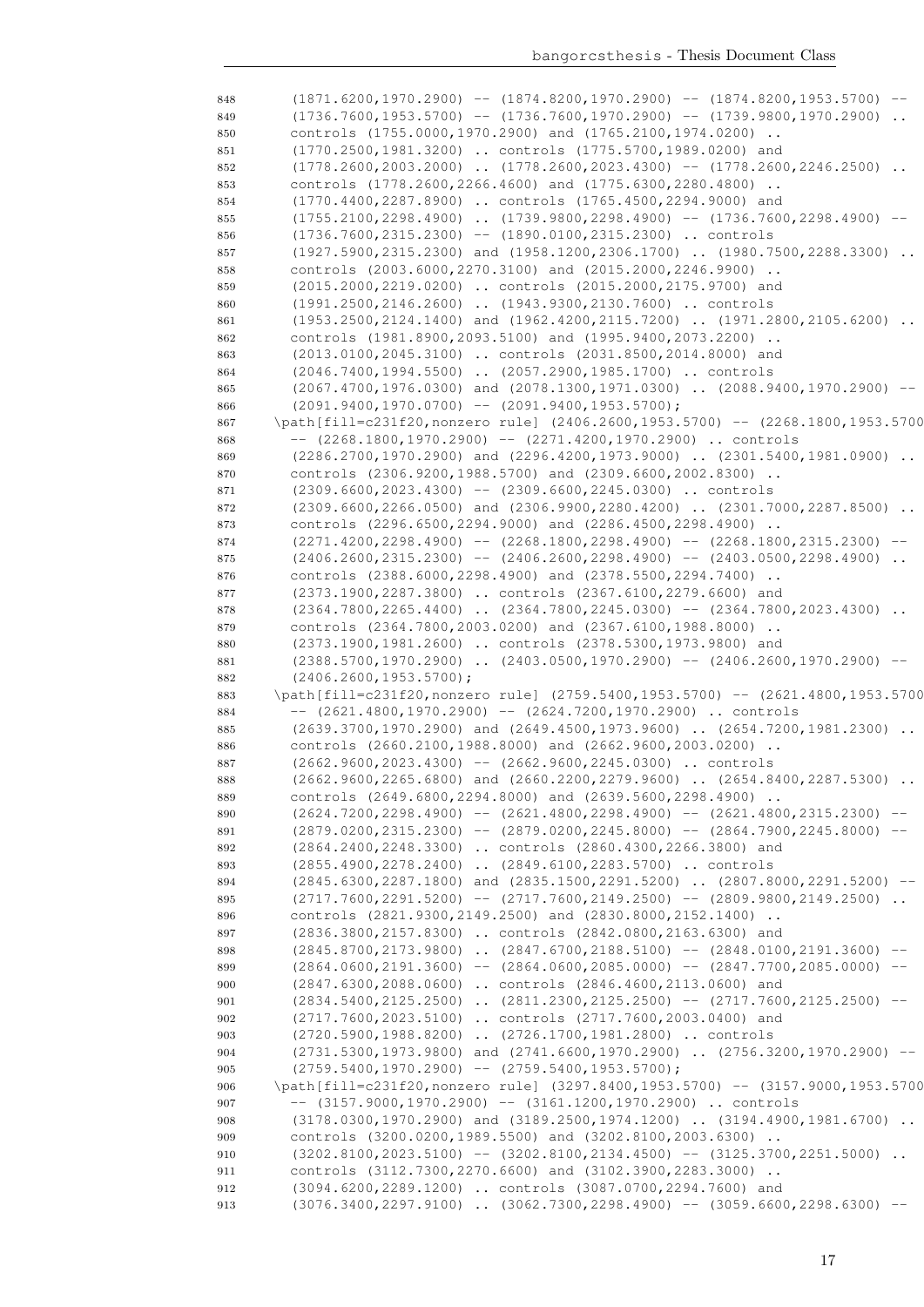| 914 | $(3059.6600, 2315.2300)$ -- $(3209.2500, 2315.2300)$ -- $(3209.2500, 2298.4900)$ -- |
|-----|-------------------------------------------------------------------------------------|
| 915 | (3206.0300, 2298.4900)  controls (3183.1300, 2298.4900) and                         |
| 916 | (3171.5100,2293.9600)  (3171.5100,2285.0500)  controls                              |
| 917 | $(3171.5100, 2280.6600)$ and $(3173.8500, 2274.9600)$ $(3178.4500, 2268.0600)$ --   |
| 918 | $(3248.1000, 2164.4700)$ -- $(3303.3700, 2249.5800)$ controls                       |
| 919 | $(3311.5100, 2262.3000)$ and $(3315.6400, 2273.2400)$ $(3315.6400, 2282.0500)$      |
| 920 | controls (3315.6400, 2289.1000) and (3313.4800, 2298.4900)                          |
| 921 | $(3294.6200, 2298.4900)$ -- $(3291.4100, 2298.4900)$ -- $(3291.4100, 2315.2300)$ -- |
| 922 | $(3398.2900, 2315.2300)$ -- $(3398.2900, 2298.6700)$ -- $(3395.2600, 2298.4900)$ .  |
| 923 | controls (3382.3900,2297.7300) and (3372.3700,2295.0100)                            |
| 924 | (3365.5000,2290.4100)  controls (3358.5100,2285.7000) and                           |
| 925 | $(3349.7400, 2275.3500)$ $(3339.4000, 2259.6600)$ -- $(3257.6000, 2134.4900)$ --    |
| 926 | (3257.6000,2023.5100)  controls (3257.6000,2002.6700) and                           |
| 927 | (3260.3000,1988.3300)  (3265.5900,1980.9500)  controls                              |
| 928 | (3270.6300,1973.8600) and (3280.3900,1970.2900)  (3294.6200,1970.2900)              |
| 929 | $(3297.8400, 1970.2900)$ -- $(3297.8400, 1953.5700)$ ;                              |
| 930 | \path[fill=c231f20, nonzero rule] (3659.7200, 1944.7800)  controls                  |
| 931 | $(3642.7800, 1944.7800)$ and $(3621.0400, 1949.3500)$ $(3595.1500, 1958.2800)$      |
| 932 | controls (3582.3500,1962.6700) and (3577.6500,1963.5700)                            |
| 933 | (3575.9300,1963.5700)  controls (3571.4200,1963.5700) and                           |
| 934 | $(3567.7200, 1959.6800)$ $(3564.9500, 1952.0300)$ -- $(3564.1900, 1949.9000)$ --    |
| 935 | $(3547.7800, 1949.9000)$ -- $(3547.7800, 2052.3800)$ -- $(3565.1300, 2052.3800)$ -- |
| 936 | (3565.1500,2049.1600)  controls (3565.3400,2023.7500) and                           |
| 937 | (3573.9200,2003.1400)  (3590.6900,1987.9200)  controls                              |
| 938 | $(3607.5500, 1972.6100)$ and $(3627.5100, 1964.8400)$ $(3650.0100, 1964.8400)$      |
| 939 | controls (3671.3000,1964.8400) and (3688.5400,1970.3900)                            |
| 940 | (3701.3000,1981.3200)  controls (3714.0500,1992.3000) and                           |
| 941 | (3720.2400,2006.5600)  (3720.2400,2024.9800)  controls                              |
| 942 | (3720.2400,2038.4700) and (3714.9500,2051.6400)  (3704.5200,2064.0800)<br>$\sim$ .  |
| 943 | controls (3693.8000,2076.9100) and (3670.8700,2093.7600)                            |
| 944 | (3636.3800, 2114.1900)  controls (3607.3300, 2131.6200) and                         |
| 945 | (3588.4300,2145.0300)  (3578.6000,2155.2300)  controls                              |
| 946 | $(3568.7800, 2165.4100)$ and $(3561.4200, 2176.7100)$ $(3556.7100, 2188.8600)$      |
| 947 | controls (3552.0400,2200.9500) and (3549.6600,2214.4500)                            |
| 948 | (3549.6600,2229.0000)  controls (3549.6600,2257.0700) and                           |
| 949 | (3559.2900,2280.1700)  (3578.3100,2297.6500)  controls                              |
| 950 | $(3597.1600, 2315.1300)$ and $(3622.1000, 2323.9800)$ $(3652.3500, 2323.9800)$      |
| 951 | controls (3668.8400,2323.9800) and (3687.0200,2320.7600)                            |
| 952 | (3706.4000,2314.4300)  controls (3717.0400,2311.0700) and                           |
| 953 | (3721.9000,2310.3900)  (3724.0900,2310.3900)  controls                              |
| 954 | $(3726.9400, 2310.3900)$ and $(3727.5700, 2311.0500)$ $(3727.6100, 2311.0500)$      |
| 955 | controls (3727.8600,2311.3600) and (3728.8400,2312.7700)                            |
| 956 | $(3730.3800, 2318.0400)$ -- $(3731.0400, 2320.3700)$ -- $(3746.9600, 2320.3700)$ -- |
| 957 | $(3746.9600, 2230.6600)$ -- $(3729.9500, 2230.6600)$ -- $(3729.6400, 2233.5300)$    |
| 958 | controls (3727.2400,2255.6000) and (3718.9400,2273.0200)                            |
| 959 | (3704.9900, 2285.3700)  controls (3690.9900, 2297.6900) and                         |
| 960 | (3673.0600,2303.9400)  (3651.7500,2303.9400)  controls                              |
| 961 | $(3632.7800, 2303.9400)$ and $(3617.4300, 2299.2700)$ $(3606.0400, 2290.0900)$      |
| 962 | controls (3594.6600, 2280.9700) and (3589.1300, 2269.1000)                          |
| 963 | (3589.1300, 2253.8400)  controls (3589.1300, 2239.7400) and                         |
| 964 | (3593.9200,2226.6600)  (3603.4100,2215.0000)  controls                              |
| 965 | (3613.0800,2203.0600) and (3634.6000,2187.3200)  (3667.4100,2168.2400)              |
| 966 | controls (3706.2800, 2145.6600) and (3732.8200, 2125.6400)                          |
| 967 | (3746.2800, 2108.7100)  controls (3759.9700, 2091.4000) and                         |
| 968 | (3766.9200,2071.3400)  (3766.9200,2049.1400)  controls                              |
| 969 | $(3766.9200, 2020.5000)$ and $(3756.3400, 1995.6800)$ $(3735.4400, 1975.3700)$      |
| 970 | controls (3714.5800,1955.0900) and (3689.0900,1944.7800)                            |
| 971 | $(3659.7200, 1944.7800)$ -- $(3659.7200, 1944.7800)$ ;                              |
| 972 | \path[fill=c231f20, nonzero rule] (4178.8200, 1944.7800)  controls                  |
| 973 | (4110.7700,1944.7800) and (4056.9200,1961.3400)  (4018.7400,1994.0200)              |
| 974 | controls (3980.4200,2026.7700) and (3961.0300,2070.6000)                            |
| 975 | (3961.0300, 2124.2300)  controls (3961.0300, 2161.5800) and                         |
| 976 | (3969.4800, 2195.7200)  (3986.2000, 2225.7200)  controls                            |
| 977 | (4002.9000,2255.7600) and (4026.5900,2279.9200)  (4056.6300,2297.5100)              |
| 978 | controls (4086.6300,2315.0900) and (4118.9400,2323.9800)                            |
| 979 | (4152.6100,2323.9800)  controls (4172.7800,2323.9800) and                           |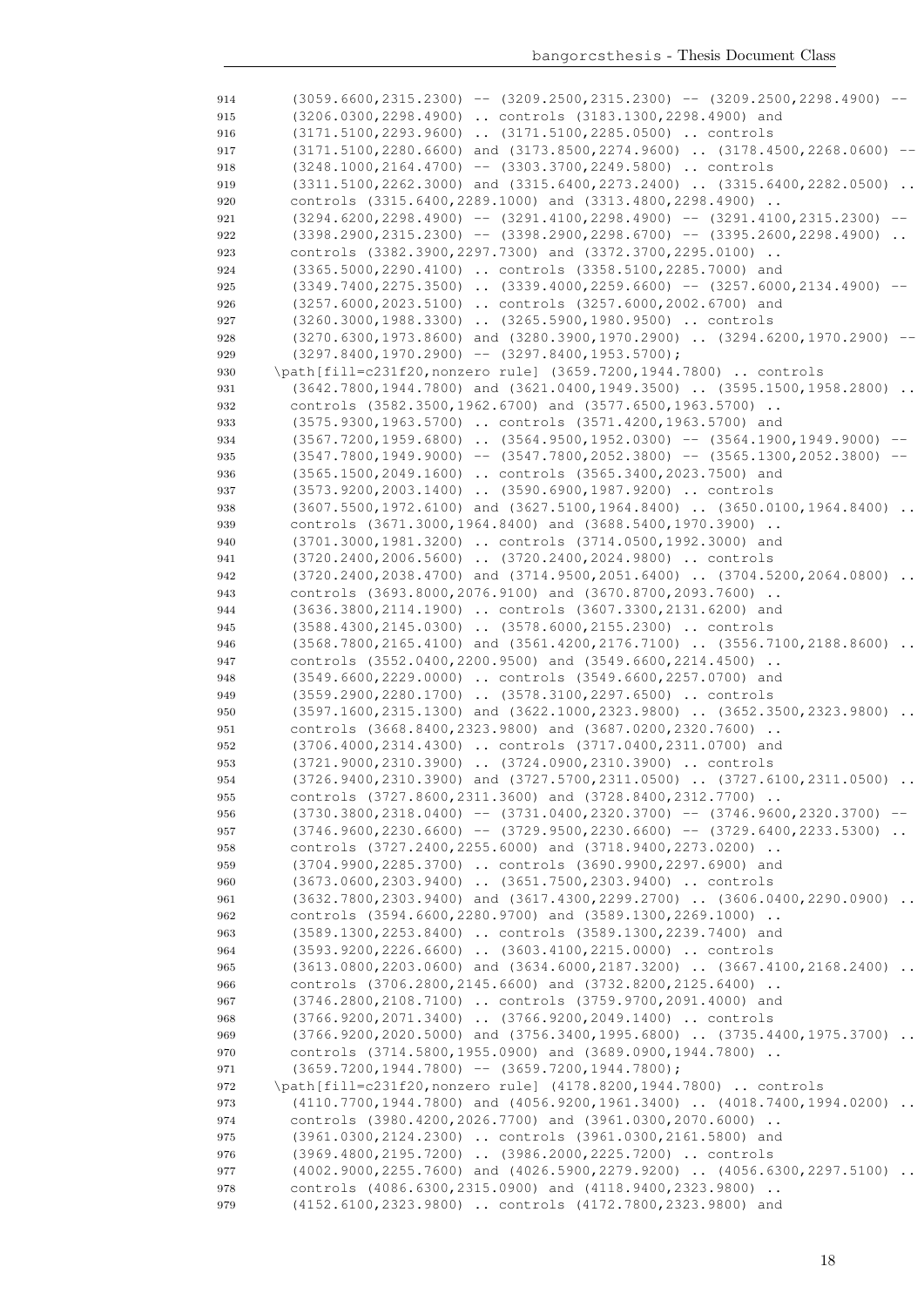| 980          | (4195.0300,2320.4600)  (4218.7000,2313.5700)  controls                                                                                       |
|--------------|----------------------------------------------------------------------------------------------------------------------------------------------|
| 981          | (4233.2900,2309.4500) and (4244.5400,2307.3600)  (4252.1200,2307.3600)                                                                       |
| 982          | controls (4261.1600,2307.3600) and (4266.9000,2310.5600)                                                                                     |
| 983          | $(4269.7200, 2317.1800)$ -- $(4270.5600, 2319.1200)$ -- $(4287.4500, 2319.1200)$ --                                                          |
| 984          | $(4287.4500, 2207.9200)$ -- $(4271.1400, 2207.9200)$ -- $(4270.7500, 2210.6800)$ .                                                           |
| 985          | controls (4266.7500,2238.7300) and (4253.4700,2261.5200)                                                                                     |
| 986          | (4231.3000,2278.3900)  controls (4208.9700,2295.3300) and                                                                                    |
| 987          | (4182.4900,2303.9400)  (4152.6100,2303.9400)  controls                                                                                       |
| 988          | $(4115.1100, 2303.9400)$ and $(4083.9600, 2289.1900)$ $(4059.9700, 2260.1300)$                                                               |
| 989          | controls (4035.8300,2230.8700) and (4023.5800,2192.5100)                                                                                     |
|              | (4023.5800,2146.0700)  controls (4023.5800,2095.0000) and                                                                                    |
| 990<br>991   | (4037.7600,2052.0800)  (4065.7100,2018.4900)  controls                                                                                       |
| 992          | $(4093.5300, 1985.0900)$ and $(4128.9400, 1968.1600)$ . $(4171.0100, 1968.1600)$ .                                                           |
| 993          | controls (4210.1900,1968.1600) and (4229.2500,1979.5100)                                                                                     |
| 994          | $(4229.2500, 2002.8900)$ -- $(4229.2500, 2041.4400)$ controls                                                                                |
| 995          | $(4229.2500, 2062.5500)$ and $(4226.4400, 2077.3600)$ $(4220.9100, 2085.4400)$                                                               |
|              | controls (4215.6300,2093.1800) and (4205.9900,2097.1000)                                                                                     |
| 996          | $(4192.2200, 2097.1000)$ -- $(4174.9700, 2097.1000)$ -- $(4174.9700, 2113.8400)$ --                                                          |
| 997          |                                                                                                                                              |
| 998          | $(4329.5400, 2113.8400)$ -- $(4329.5400, 2097.1000)$ -- $(4326.3400, 2097.1000)$<br>controls (4311.1000,2097.1000) and (4300.1700,2093.8000) |
| 999          |                                                                                                                                              |
| 1000         | (4293.8800,2087.3200)  controls (4287.5500,2080.8000) and                                                                                    |
| 1001         | $(4284.3300, 2069.0200)$ $(4284.3300, 2052.3800)$ -- $(4284.3300, 1954.2900)$ --                                                             |
| 1002         | (4281.9400,1953.6700)  controls (4273.1700,1951.4000) and                                                                                    |
| 1003         | (4257.3300,1949.4100)  (4233.5100,1947.5000)  controls                                                                                       |
| 1004         | (4210.1500,1945.6800) and (4191.7500,1944.7800)  (4178.8200,1944.7800) --<br>$(4178.8200, 1944.7800)$ ;                                      |
| 1005         |                                                                                                                                              |
| 1006         | \path[fill=c231f20, nonzero rule] (4711.4900, 2303.9400)  controls                                                                           |
| 1007         | $(4669.8700, 2303.9400)$ and $(4636.1400, 2288.5300)$ $(4611.2200, 2258.1600)$                                                               |
| 1008         | controls (4586.1400, 2227.6100) and (4573.4100, 2186.3200)                                                                                   |
| 1009         | (4573.4100,2135.4400)  controls (4573.4100,2084.5500) and                                                                                    |
| 1010         | (4586.0100,2042.8900)  (4610.7900,2011.6200)  controls                                                                                       |
| 1011         | $(4635.4000, 1980.5600)$ and $(4668.1300, 1964.8200)$ $(4708.0800, 1964.8200)$                                                               |
| 1012         | controls (4748.4700,1964.8200) and (4781.6500,1980.9300)                                                                                     |
| 1013         | (4806.7700,2012.6900)  controls (4832.0800,2044.6200) and                                                                                    |
| 1014         | (4844.9100,2085.0900)  (4844.9100,2133.0000)  controls                                                                                       |
| 1015         | $(4844.9100, 2184.5500)$ and $(4832.3100, 2226.4000)$ $(4807.5700, 2257.4400)$                                                               |
| 1016         | controls (4782.9400,2288.2800) and (4750.6200,2303.9400)                                                                                     |
| 1017         | $(4711.4900, 2303.9400)$ -- $(4711.4900, 2303.9400)$ -- cycle $(4708.7000, 1944.7800)$                                                       |
| 1018         | controls $(4653.6200, 1944.7800)$ and $(4606.3600, 1963.4300)$<br>(4568.2700,2000.1900)  controls (4530.1700,2036.9700) and                  |
| 1019         | (4510.8700,2082.6500)  (4510.8700,2136.0500)  controls                                                                                       |
| 1020         |                                                                                                                                              |
| 1021         | (4510.8700,2189.4300) and (4530.0700,2234.5800)  (4568.0200,2270.2700)<br>controls (4605.8300,2305.9100) and (4653.7200,2323.9800)           |
| 1022         |                                                                                                                                              |
| 1023         | (4710.2600,2323.9800)  controls (4765.1700,2323.9800) and<br>(4812.2400,2305.6400)  (4850.1900,2269.5100)  controls                          |
| 1024         |                                                                                                                                              |
| 1025         | (4888.2100,2233.3000) and (4907.4900,2188.3900)  (4907.4900,2136.0500)<br>controls (4907.4900,2082.6900) and (4888.0600,2036.9900)           |
| 1026         | (4849.7000,2000.1900)  controls (4811.4600,1963.4300) and                                                                                    |
| 1027<br>1028 | $(4764.0100, 1944.7800)$ $(4708.7000, 1944.7800)$ -- $(4708.7000, 1944.7800)$ ;                                                              |
| 1029         | \path[fill=c231f20, nonzero rule] (5367.9600, 1953.5300) -- (5097.1800, 1953.5300                                                            |
| 1030         | $--$ (5097.1800,1970.2900) $--$ (5100.4200,1970.2900)  controls                                                                              |
| 1031         | (5114.3800,1970.2900) and (5123.9700,1974.2900)  (5129.7600,1982.5300)                                                                       |
| 1032         | controls (5135.6500,1991.0300) and (5138.6600,2005.8000)                                                                                     |
| 1033         | $(5138.6600, 2026.4600)$ -- $(5138.6600, 2250.1700)$ controls                                                                                |
| 1034         | $(5138.6600, 2268.5700)$ and $(5135.8900, 2281.4000)$ $(5130.4400, 2288.3500)$                                                               |
| 1035         | controls (5125.2200, 2295.0700) and (5115.1100, 2298.4700)                                                                                   |
| 1036         | $(5100.4200, 2298.4700)$ -- $(5097.1800, 2298.4700)$ -- $(5097.1800, 2315.2300)$ --                                                          |
| 1037         | $(5234.6400, 2315.2300)$ -- $(5234.6400, 2298.4700)$ -- $(5231.4200, 2298.4700)$                                                             |
| 1038         | controls (5217.8200,2298.4700) and (5208.4300,2294.6400)                                                                                     |
| 1039         | (5202.6500,2286.7700)  controls (5196.7700,2278.6900) and                                                                                    |
| 1040         | $(5193.7800, 2264.8400)$ $(5193.7800, 2245.6600)$ -- $(5193.7800, 2008.2600)$                                                                |
| 1041         | controls (5193.7800,1996.1900) and (5196.2800,1987.9400)                                                                                     |
| 1042         | (5201.2200,1983.7500)  controls (5206.3200,1979.4500) and                                                                                    |
| 1043         | $(5216.6700, 1977.2600)$ $(5232.0400, 1977.2600)$ -- $(5304.7200, 1977.2600)$                                                                |
| 1044         | controls (5326.3000,1977.2600) and (5341.4600,1980.8200)                                                                                     |
| 1045         | (5349.7200,1987.8700)  controls (5358.1300,1994.9400) and                                                                                    |
|              |                                                                                                                                              |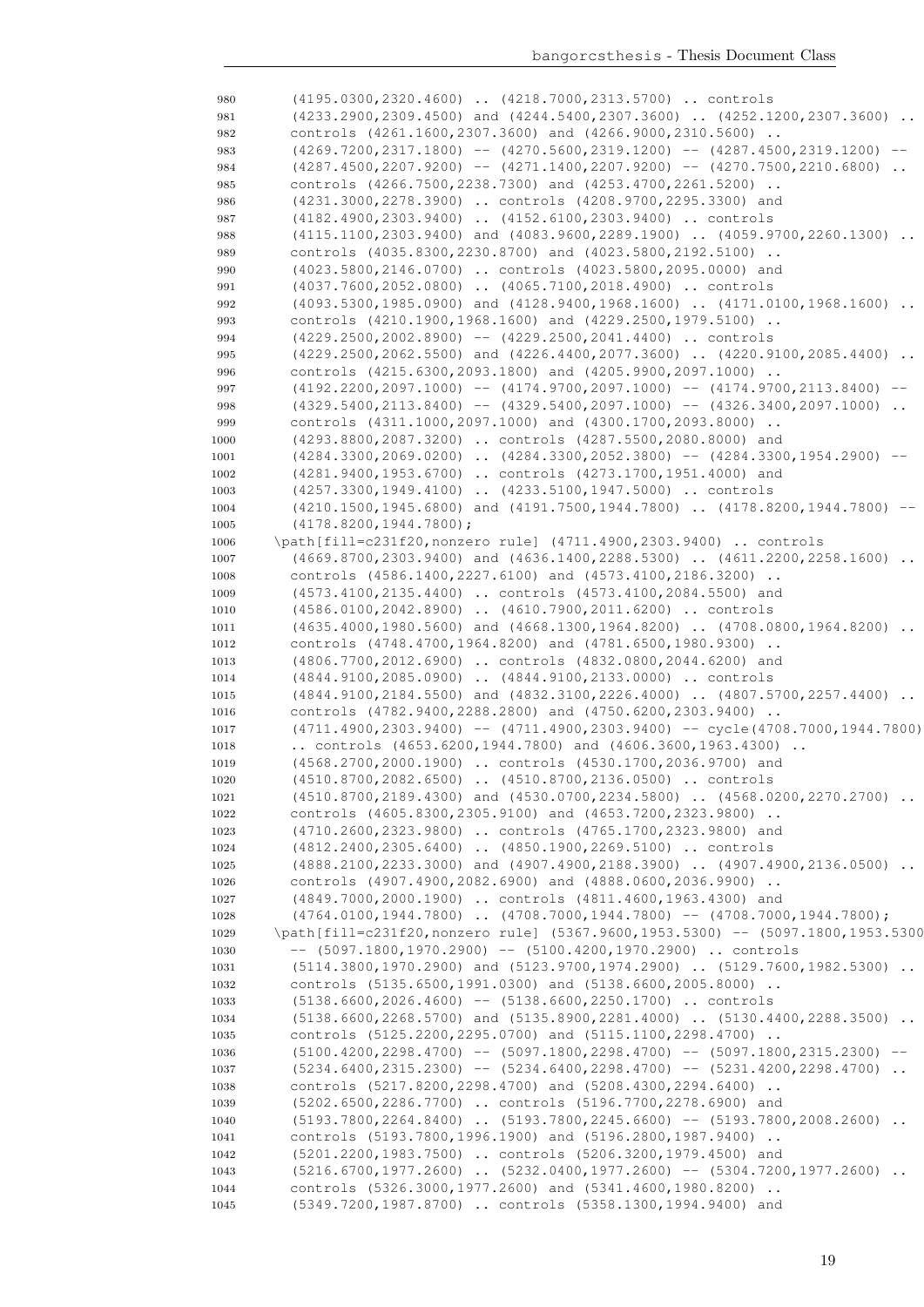|      | $(5366.3000, 2010.9100)$ $(5374.0100, 2035.2500)$ -- $(5374.7400, 2037.5100)$ --                                    |
|------|---------------------------------------------------------------------------------------------------------------------|
| 1047 | $(5392.2800, 2037.5100)$ -- $(5391.0600, 2033.3900)$ -- $(5368.6200, 1955.8700)$ --                                 |
| 1048 | $(5367.9600, 1953.5300)$ -- $(5367.9600, 1953.5300)$ ;                                                              |
| 1049 | \path[fill=c231f20, nonzero rule] (3334.2200, 2731.4100)  controls                                                  |
| 1050 | $(3579.8200, 2731.4100)$ and $(3861.2900, 2847.2500)$ $(4087.1500, 3041.2400)$                                      |
| 1051 | controls (4328.3200,3248.4500) and (4466.6600,3512.5400)                                                            |
| 1052 | $(4466.6600, 3765.8300)$ -- $(4466.6600, 5378.3300)$ -- $(2201.7600, 5378.3300)$                                    |
| 1053 | (2201.7600,3765.8300)  controls (2201.7600,3512.5400) and                                                           |
| 1054 | (2340.0800,3248.4500)  (2581.2900,3041.2400)  controls                                                              |
| 1055 | $(2807.1100, 2847.2500)$ and $(3088.5700, 2731.4100)$ $(3334.2200, 2731.4100)$ --                                   |
| 1056 | $(3334.2200, 2731.4100)$ ;                                                                                          |
| 1057 | \path[fill=cb91930, nonzero rule] (3730.0000, 4217.1400) -- (4423.5390, 4217.1400                                   |
| 1058 | $--$ (4423.5390,5335.8200) $--$ (3730.0000,5335.8200) $--$ (3730.0000,4217.1400) $-$                                |
| 1059 | cycle;                                                                                                              |
| 1060 | \path[fill=cb91930, nonzero rule] (2243.6800, 4180.2900) -- (2937.8300, 4180.2900                                   |
| 1061 | $-$ (2937.8300,2864.9100)  controls (2572.7100,3025.8100) and                                                       |
| 1062 | $(2243.6800, 3380.2000)$ $(2243.6800, 3765.8300)$ -- $(2243.6800, 4180.2900)$ ;                                     |
| 1063 | \path[fill=cf9ae0c,nonzero rule] (2244.3000,4217.1400) -- (2937.8270,4217.1400)                                     |
| 1064 | $--$ (2937.8270,5335.8200) $--$ (2244.3000,5335.8200) $--$ (2244.3000,4217.1400) $-$                                |
| 1065 | cycle;                                                                                                              |
| 1066 | \path[fill=cf9ae0c,nonzero rule] (3730.0000,4180.2900) -- (3730.0000,2864.9100                                      |
| 1067 | controls $(4095.1200, 3025.8100)$ and $(4424.1400, 3380.2000)$                                                      |
| 1068 | $(4424.1400, 3765.8300)$ -- $(4424.1400, 4180.2900)$ -- $(3730.0000, 4180.2900)$ ;                                  |
| 1069 | \path[fill=cffffff, nonzero rule] (3389.5300, 2976.5100)  controls                                                  |
| 1070 | (3381.4100,2980.4500) and (3371.9100,2984.0500)  (3370.1400,2984.1400)<br>$\ddots$                                  |
| 1071 | controls (3367.9900,2983.9700) and (3348.4400,2975.7700)                                                            |
| 1072 | (3348.4400,2952.5000)  controls (3348.4400,2926.9800) and                                                           |
| 1073 | (3361.1500,2913.4800)  (3385.1600,2913.4800)  controls                                                              |
| 1074 | (3406.8800,2913.4800) and (3411.4500,2929.5600)  (3411.4500,2943.0600)                                              |
| 1075 | controls (3411.4500,2964.0900) and (3401.9300,2970.4300)                                                            |
| 1076 | $(3389.5300, 2976.5100)$ -- cycle $(3584.8200, 2959.7900)$ -- $(3575.6300, 2947.0600)$                              |
| 1077 | $--$ (3574.7900,2945.8900) $--$ (3558.0700,2945.8900)  controls                                                     |
| 1078 | (3556.1700,2945.8900) and (3555.7200,2945.6500)  (3555.6600,2945.6200)                                              |
| 1079 | controls (3555.6100,2945.4100) and (3555.5100,2944.3400)                                                            |
| 1080 | $(3555.5100, 2942.5600)$ -- $(3555.5100, 2925.2200)$ controls                                                       |
|      |                                                                                                                     |
|      |                                                                                                                     |
| 1081 | $(3555.5100, 2916.4200)$ and $(3555.5100, 2916.4200)$ $(3562.6600, 2914.4000)$ --                                   |
| 1082 | $(3574.1200, 2911.1000)$ -- $(3576.1500, 2910.5200)$ -- $(3576.1500, 2900.4900)$ --                                 |
| 1083 | $(3510.6400, 2900.4900)$ -- $(3510.6400, 2910.4700)$ -- $(3512.6400, 2911.0800)$ --                                 |
| 1084 | (3526.1500, 2915.1600)  controls (3530.2700, 2916.2400) and                                                         |
| 1085 | $(3530.2700, 2916.2400)$ $(3530.2700, 2924.7100)$ -- $(3530.2700, 2941.5500)$<br>$\ddots$                           |
| 1086 | controls (3530.2700,2943.2900) and (3530.2700,2945.2700)                                                            |
| 1087 | (3530.0400,2945.7500)  controls (3530.0400,2945.7300) and                                                           |
| 1088 | (3530.0400,2945.7300)  (3529.9800,2945.7300)  controls                                                              |
| 1089 | $(3529.8400, 2945.7300)$ and $(3529.1400, 2945.8900)$ $(3527.2100, 2945.8900)$ --                                   |
| 1090 | $(3461.3900, 2945.8900)$ -- $(3460.5900, 2946.5800)$ -- $(3458.5700, 2948.3500)$ --                                 |
| 1091 | $(3457.2900, 2949.5000)$ -- $(3457.7000, 2951.1600)$ -- $(3462.0500, 2968.5000)$                                    |
| 1092 | controls (3465.9400,2974.9300) and (3469.5900,2981.2600)                                                            |
| 1093 | (3473.5400,2988.1400)  controls (3478.8700,2997.3900) and                                                           |
| 1094 | (3484.8800,3007.8800)  (3491.9900,3018.8100)  controls                                                              |
| 1095 | $(3507.8500, 3043.1400)$ and $(3521.5600, 3062.6100)$ $(3526.4800, 3069.1700)$ --                                   |
| 1096 | $(3527.0300, 3069.9000)$ -- $(3527.8900, 3070.1700)$ -- $(3549.5900, 3076.7900)$ --                                 |
| 1097 | $(3550.9800, 3077.2300)$ -- $(3552.1300, 3076.3400)$ -- $(3554.4300, 3074.5600)$ --                                 |
| 1098 | $(3555.5100, 3073.7100)$ -- $(3555.5100, 2970.5900)$ controls                                                       |
| 1099 | $(3555.5100, 2969.6900)$ and $(3555.5100, 2966.9600)$ $(3555.8400, 2966.3700)$                                      |
| 1100 | controls (3555.8400,2966.3700) and (3555.8600,2966.3900)                                                            |
| 1101 | (3555.9000,2966.3900)  controls (3556.0700,2966.3900) and                                                           |
| 1102 | $(3556.8200, 2966.2700)$ $(3558.5900, 2966.2700)$ -- $(3582.3800, 2966.2700)$                                       |
| 1103 | $(3583.2200, 2965.1700)$ -- $(3584.7900, 2963.1200)$ -- $(3586.0400, 2961.4700)$ --                                 |
| 1104 | (3584.8200,2959.7900) -- cycle(3376.7600,2897.1900)  controls                                                       |
| 1105 | $(3344.8400, 2897.1900)$ and $(3325.7800, 2916.4300)$ $(3325.7800, 2948.6800)$                                      |
| 1106 | controls (3325.7800,2974.1100) and (3342.2200,2983.5800)                                                            |
| 1107 | (3351.0400,2988.6600)  controls (3353.1500,2989.8700) and                                                           |
| 1108 | $(3355.7600, 2991.3900)$ $(3356.1900, 2992.1100)$ -- $(3356.1100, 2992.1100)$                                       |
| 1109 | controls (3355.6900,2992.1100) and (3354.0400,2993.1300)                                                            |
| 1110 | (3352.8000,2993.8700)  controls (3346.0200,2998.0100) and<br>(3333.4100,3005.7200)  (3333.4100,3030.7700)  controls |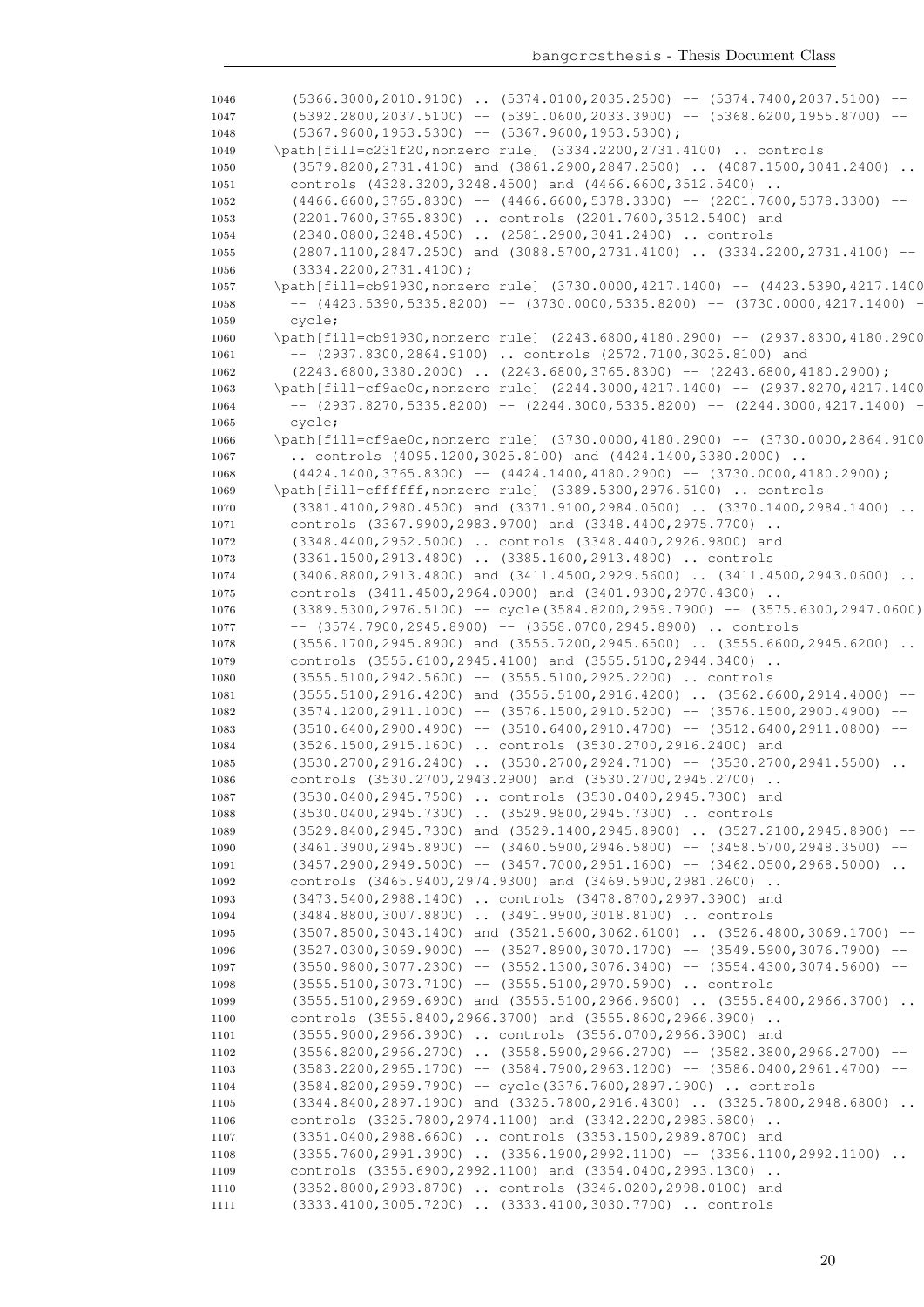| 1112         | $(3333.4100, 3061.0700)$ and $(3359.5500, 3076.9100)$ $(3385.4100, 3076.9100)$         |
|--------------|----------------------------------------------------------------------------------------|
| 1113         | controls (3414.0200,3076.9100) and (3429.7900,3061.6400)                               |
| 1114         | (3429.7900,3033.8500)  controls (3429.7900,3012.9000) and                              |
| 1115         | (3415.7000,3003.6100)  (3408.1300,2998.6300)  controls                                 |
| 1116         | $(3407.2300, 2998.0300)$ and $(3406.1700, 2997.3300)$ $(3405.4300, 2996.7600)$         |
| 1117         | controls (3406.4600,2996.1500) and (3408.2000,2995.3400)                               |
| 1118         | (3409.6900,2994.6500)  controls (3419.3000,2990.2600) and                              |
| 1119         | (3437.1700,2982.0800)  (3437.1700,2953.7900)  controls                                 |
| 1120         | $(3437.1700, 2918.8700)$ and $(3414.0200, 2897.1900)$ $(3376.7600, 2897.1900)$ --      |
| 1121         | cycle(3244.7000,2897.1700)  controls (3212.7800,2897.1700) and                         |
| 1122         | (3193.7200,2916.4300)  (3193.7200,2948.6900)  controls                                 |
| 1123         | $(3193.7200, 2974.1100)$ and $(3210.1700, 2983.5600)$ $(3219.0000, 2988.6600)$         |
| 1124         | controls (3221.1000,2989.8800) and (3223.7200,2991.3900)                               |
| 1125         | $(3224.1400, 2992.1100)$ -- $(3224.0700, 2992.1100)$ controls                          |
| 1126         | $(3223.6400, 2992.1100)$ and $(3221.9900, 2993.1200)$ $(3220.7300, 2993.8800)$         |
| 1127         | controls (3213.9600,2998.0300) and (3201.3600,3005.7300)                               |
| 1128         | (3201.3600,3030.7900)  controls (3201.3600,3061.0800) and                              |
| 1129         | (3227.5200,3076.9300)  (3253.3600,3076.9300)  controls                                 |
| 1130         | $(3281.9600, 3076.9300)$ and $(3297.7300, 3061.6200)$ $(3297.7300, 3033.8300)$         |
| 1131         | controls (3297.7300,3012.9100) and (3283.6600,3003.6000)                               |
| 1132         | (3276.1000,2998.6300)  controls (3275.1800,2998.0300) and                              |
| 1133         | (3274.1200,2997.3300)  (3273.4000,2996.7700)  controls                                 |
| 1134         | (3274.4100,2996.1600) and (3276.1700,2995.3500)  (3277.6600,2994.6500)                 |
| 1135         | controls (3287.2800,2990.2500) and (3305.1500,2982.0600)                               |
| 1136         | (3305.1500,2953.7800)  controls (3305.1500,2918.8600) and                              |
| 1137         | $(3281.9600, 2897.1700)$ $(3244.7000, 2897.1700)$ -- cycle $(3168.5600, 2900.4900)$    |
| 1138         | $--$ (3088.5000,2900.4900) $--$ (3088.5000,2910.5500) $--$ (3090.6000,2911.0900) $-$   |
| 1139         | (3108.1900,2915.6900)  controls (3115.5300,2917.6200) and                              |
| 1140         | $(3115.5300, 2918.0300)$ $(3115.5300, 2924.9400)$ -- $(3115.5300, 3041.9900)$          |
| 1141         | controls (3115.5300,3050.9000) and (3115.5300,3051.2500)                               |
| 1142         | $(3107.8200, 3051.4500)$ -- $(3086.9200, 3051.6900)$ -- $(3084.6600, 3051.7100)$ --    |
| 1143         | $(3084.2300, 3053.9600)$ -- $(3083.2100, 3059.0500)$ -- $(3082.7200, 3061.5400)$ --    |
| 1144         | $(3085.1600, 3062.2600)$ -- $(3134.0900, 3076.8100)$ -- $(3135.4500, 3077.2200)$ --    |
| 1145         | $(3136.5600, 3076.3800)$ -- $(3139.6300, 3074.0900)$ -- $(3140.7600, 3073.2400)$ --    |
| 1146         | (3140.7600,2923.9500)  controls (3140.7600,2918.7200) and                              |
| 1147         | $(3141.0700, 2917.2700)$ $(3148.8000, 2915.4500)$ -- $(3166.4400, 2911.1100)$ --       |
| 1148         | $(3168.5600, 2910.5700)$ -- $(3168.5600, 2900.4900)$ -- cycle $(3693.1400, 5334.2400)$ |
| 1149         | $--$ (3693.1400,5335.8200) $--$ (2974.6900,5335.8200) $--$ (2974.6900,5334.2400) $-$   |
| 1150         | $(2972.8000, 5334.2400)$ -- $(2972.8000, 2850.5300)$ controls                          |
| 1151         | (3065.5700,2812.9700) and (3160.0300,2788.0300)  (3251.5100,2778.4400)                 |
| 1152         | controls (3352.7400,2765.6100) and (3442.8300,2773.8500)                               |
| 1153         | (3539.2200,2799.8100)  controls (3590.5100,2812.2300) and                              |
| 1154         | $(3642.0700, 2828.8900)$ $(3693.1400, 2849.4400)$ -- $(3693.1400, 2852.5000)$          |
| 1155         | controls (3693.9800,2852.8400) and (3694.7900,2853.1500)                               |
| 1156         | $(3695.6300, 2853.5000)$ -- $(3695.6300, 5334.2400)$ -- $(3693.1400, 5334.2400)$ --    |
| 1157         | cycle(3484.6100,2968.8300)  controls (3484.6100,2966.6300) and                         |
| 1158         | $(3484.6100, 2966.2700)$ . $(3491.0000, 2966.2700)$ -- $(3527.7100, 2966.2700)$ .      |
| 1159         | controls (3529.5500,2966.2700) and (3529.9600,2966.6100)                               |
| 1160         | (3529.9600,2966.6100)  controls (3530.2700,2967.0000) and                              |
| 1161         | $(3530.2700, 2969.0900)$ $(3530.2700, 2970.5900)$ -- $(3530.2700, 3048.2800)$          |
| 1162         | controls (3525.6300, 3042.2300) and (3514.4500, 3025.0200)                             |
| 1163         | (3501.3300,3002.1100)  controls (3488.1400,2979.5700) and                              |
| 1164         | (3484.6100,2970.5900)  (3484.6100,2968.8300) -- cycle (3259.2500,3003.0100)            |
| 1165         | controls $(3262.0300, 3003.0100)$ and $(3275.0500, 3010.5800)$                         |
| 1166         | (3275.0500,3032.0700)  controls (3275.0500,3049.4000) and                              |
| 1167         | (3264.3500,3060.6100)  (3247.7700,3060.6100)  controls                                 |
| 1168         | $(3230.6800, 3060.6100)$ and $(3227.1100, 3047.8600)$ $(3227.1100, 3037.1600)$         |
| 1169         | controls (3227.1100,3008.9700) and (3258.9400,3003.0100)                               |
| 1170         | (3259.2500,3003.0100) -- cycle(3257.5100,2976.5100)  controls                          |
|              | (3249.1700,2980.5300) and (3239.8600,2984.0400)  (3238.0900,2984.1300)                 |
| 1171<br>1172 | controls (3235.9500,2983.9700) and (3216.4200,2975.7700)                               |
| 1173         | (3216.4200,2952.5000)  controls (3216.4200,2926.9800) and                              |
|              | (3229.1100,2913.5000)  (3253.1200,2913.5000)  controls                                 |
| 1174         | (3274.8200,2913.5000) and (3279.3800,2929.5800)  (3279.3800,2943.0700)                 |
| 1175         | controls (3279.3800,2964.1100) and (3269.9100,2970.4300)                               |
| 1176         | (3257.5100, 2976.5100) -- cycle (3391.3100, 3002.9900)  controls                       |
| 1177         |                                                                                        |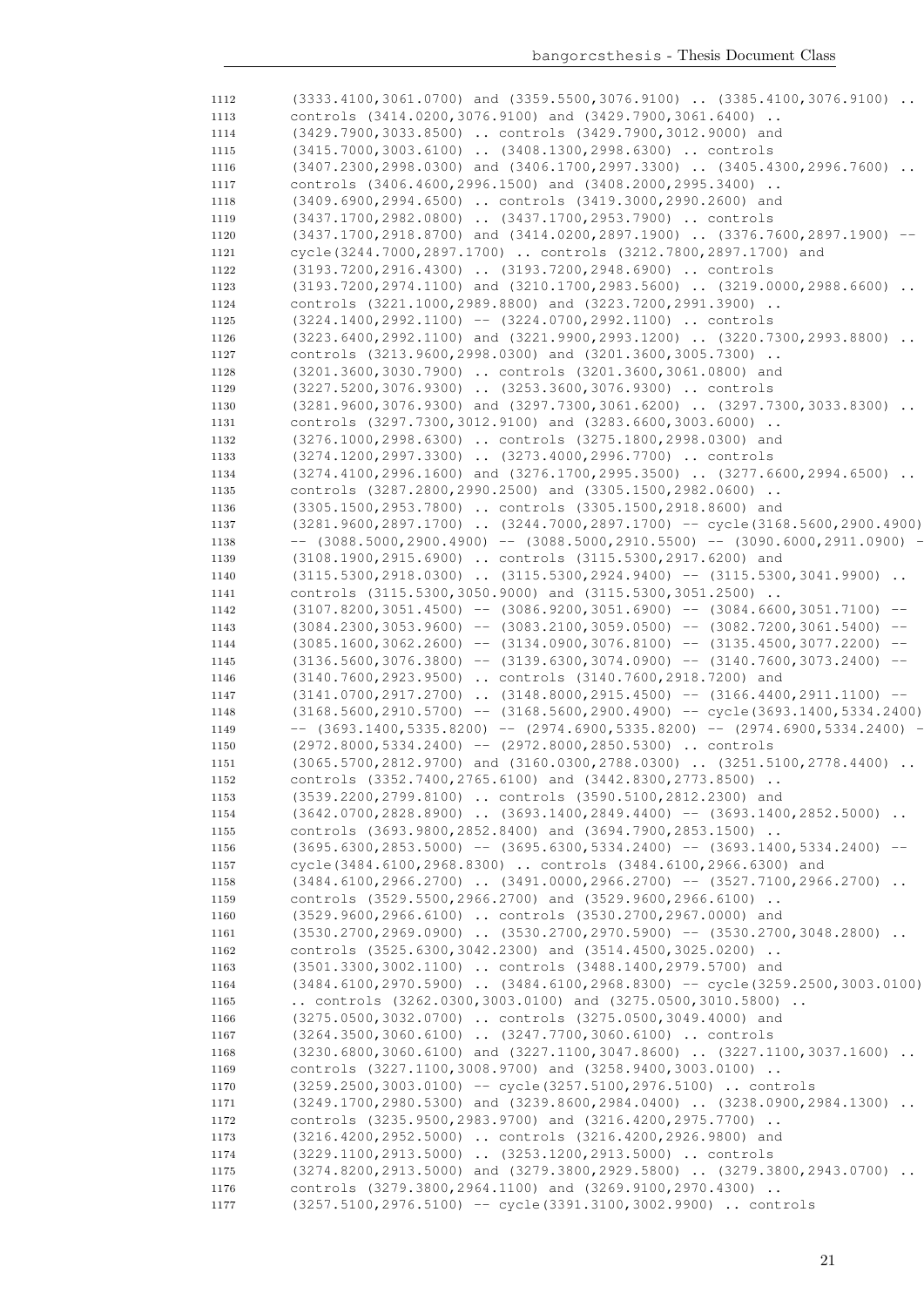| 1178         | $(3394.0800, 3002.9900)$ and $(3407.1300, 3010.5700)$ $(3407.1300, 3032.0800)$                                                                  |
|--------------|-------------------------------------------------------------------------------------------------------------------------------------------------|
| 1179         | controls (3407.1300,3049.4200) and (3396.3900,3060.6200)                                                                                        |
| 1180         | (3379.8000,3060.6200)  controls (3362.7300,3060.6200) and                                                                                       |
| 1181         | (3359.1400,3047.8700)  (3359.1400,3037.1500)  controls                                                                                          |
| 1182         | $(3359.1400, 3008.9900)$ and $(3390.9800, 3003.0100)$ $(3391.3100, 3002.9900)$ ;                                                                |
| 1183         | \path[fill=c231f20, nonzero rule] (3904.9200, 4879.7000)  controls                                                                              |
| 1184         | (3903.8700,4862.3100) and (3893.1800,4877.5400)  (3893.1800,4877.5400)                                                                          |
| 1185         | controls (3893.1800,4877.5400) and (3866.0900,4903.7900)                                                                                        |
| 1186         | (3866.0900,4941.5400)  controls (3873.9600,4946.2500) and                                                                                       |
| 1187         | (3877.6400,4963.0300)  (3880.7800,4964.5900)  controls                                                                                          |
| 1188         | (3883.9300,4966.1700) and (3905.9400,4976.6600)  (3905.9400,4987.6600)                                                                          |
| 1189         | controls (3905.9400,4998.6700) and (3875.0200,5066.8200)                                                                                        |
| 1190         | $(3875.0200, 5092.5100)$ -- $(3848.7900, 5055.8000)$ -- $(3828.3600, 5091.4600)$ --                                                             |
| 1191         | $(3812.1100, 5049.0000)$ -- $(3795.3300, 5068.9200)$ controls                                                                                   |
| 1192         | $(3795.3300, 5068.9200)$ and $(3787.1900, 5007.4200)$ $(3790.1400, 4996.3200)$                                                                  |
| 1193         | controls (3798.1600,4966.2700) and (3811.5800,4969.8400)                                                                                        |
| 1194         | (3811.5800,4959.3500)  controls (3811.5800,4943.1100) and                                                                                       |
| 1195         | (3783.1100,4931.1200)  (3783.1100,4931.1200)  controls                                                                                          |
| 1196         | (3786.3700,4922.4600) and (3802.5600,4844.5100)  (3814.3200,4806.8800)                                                                          |
| 1197         | controls (3827.7900,4763.8600) and (3837.2700,4760.1500)                                                                                        |
| 1198         | (3846.1900,4741.8100)  controls (3853.4600,4726.8300) and                                                                                       |
| 1199         | (3856.6800,4693.5900)  (3874.4900,4693.5900)  controls                                                                                          |
| 1200         | (3892.3000,4693.5900) and (3941.0700,4711.3900)  (3941.0700,4711.3900)                                                                          |
| 1201         | controls (3924.8000,4695.6800) and (3917.4800,4536.8400)<br>(3891.2700,4536.8400)  controls (3873.5000,4536.8400) and                           |
| 1202         | (3828.3800,4535.5300)  (3828.3800,4535.5300)  controls                                                                                          |
| 1203         | $(3828.3800, 4535.5300)$ and $(3808.6500, 4504.2700)$ $(3792.7100, 4441.9500)$ --                                                               |
| 1204<br>1205 | $(3831.5000, 4464.4900)$ -- $(3819.9800, 4403.1600)$ -- $(3867.1500, 4438.2800)$ --                                                             |
| 1206         | $(3886.5400, 4378.0000)$ -- $(3903.8500, 4406.3100)$ controls                                                                                   |
| 1207         | (3903.8500,4406.3100) and (3899.5500,4419.8000)  (3913.8100,4438.8100)                                                                          |
| 1208         | controls (3926.3900,4455.5800) and (3945.7800,4483.3600)                                                                                        |
| 1209         | $(3945.7800, 4483.3600)$ -- $(3969.9000, 4477.0800)$ controls                                                                                   |
| 1210         | (3969.9000,4477.0800) and (3982.9900,4495.4300)  (3979.3400,4513.7700) --                                                                       |
| 1211         | $(3986.2300, 4515.4700)$ -- $(3993.7100, 4531.8900)$ -- $(4004.5500, 4561.2000)$                                                                |
| 1212         | controls (4008.3400,4570.2600) and (4049.2600,4676.2700)                                                                                        |
| 1213         | (4061.5800,4708.3200)  controls (4063.8100,4714.1200) and                                                                                       |
| 1214         | (4071.1300,4733.2000)  (4069.1200,4742.7700)  controls                                                                                          |
| 1215         | $(4068.0100, 4748.1200)$ and $(4066.6200, 4754.7600)$ $(4066.6200, 4764.8900)$                                                                  |
| 1216         | controls (4066.6200,4774.7600) and (4075.0400,4793.2100)                                                                                        |
| 1217         | (4091.4300,4809.0000)  controls (4091.4100,4808.7300) and                                                                                       |
| 1218         | (4091.4100,4808.4600)  (4091.4100,4808.1800)  controls                                                                                          |
| 1219         | (4091.4100,4796.9300) and (4099.6100,4793.9600)  (4103.9500,4793.9600)                                                                          |
| 1220         | controls (4108.3000,4793.9600) and (4111.3500,4796.1000)                                                                                        |
| 1221         | (4114.0400,4797.9900)  controls (4118.5500,4801.1800) and                                                                                       |
| 1222         | $(4126.9700, 4807.1000)$ $(4144.2600, 4807.1000)$ controls                                                                                      |
| 1223         | $(4146.4600, 4807.1000)$ and $(4148.4800, 4807.0400)$ $(4150.3300, 4806.8800)$                                                                  |
| 1224         | controls (4133.2600,4800.2900) and (4112.4600,4779.6100)                                                                                        |
| 1225         | (4112.4600,4740.6100)  controls (4112.4600,4713.1900) and                                                                                       |
| 1226         | (4123.9100,4682.5400)  (4132.2700,4660.1700)  controls                                                                                          |
| 1227         | (4134.6700,4653.7300) and (4137.5200,4646.1000)  (4138.7900,4641.5700)                                                                          |
| 1228         | controls (4137.4600,4640.5300) and (4135.9400,4639.3600)                                                                                        |
| 1229         | (4134.5700,4638.3000)  controls (4117.3200,4625.0200) and                                                                                       |
| 1230         | (4099.9800,4610.8900)  (4094.0600,4596.8100)  controls                                                                                          |
| 1231         | (4093.9500,4596.5400) and (4093.8300,4596.2800)  (4093.7100,4596.0100)                                                                          |
| 1232         | controls (4067.2900,4591.8100) and (4040.6600,4588.7300)<br>$(4040.6600, 4588.7300)$ -- $(4000.7200, 4517.0400)$ -- $(4025.9800, 4525.3000)$ -- |
| 1233<br>1234 | $(4001.8800, 4471.8400)$ - $(4050.1000, 4491.7600)$ controls                                                                                    |
| 1235         | (4050.1000,4491.7600) and (4039.1000,4455.0600)  (4050.1000,4441.4300)                                                                          |
| 1236         | controls (4051.6200,4442.6200) and (4067.2900,4453.5500)                                                                                        |
| 1237         | (4067.2900,4453.5500)  controls (4067.2900,4453.5500) and                                                                                       |
| 1238         | (4075.4900,4473.0000)  (4080.6100,4478.1200)  controls                                                                                          |
| 1239         | (4085.7200,4483.2500) and (4115.6300,4513.7700)  (4115.6300,4513.7700)                                                                          |
| 1240         | (4122.9700,4495.4300)  controls (4159.2200,4513.4600) and                                                                                       |
| 1241         | (4225.9000,4598.8300)  (4227.8100,4613.9000)  controls                                                                                          |
| 1242         | (4227.8100,4628.5800) and (4201.6000,4651.6400)  (4201.6000,4685.7200)                                                                          |
| 1243         | controls (4201.6000,4705.6400) and (4209.4700,4713.5100)                                                                                        |
|              |                                                                                                                                                 |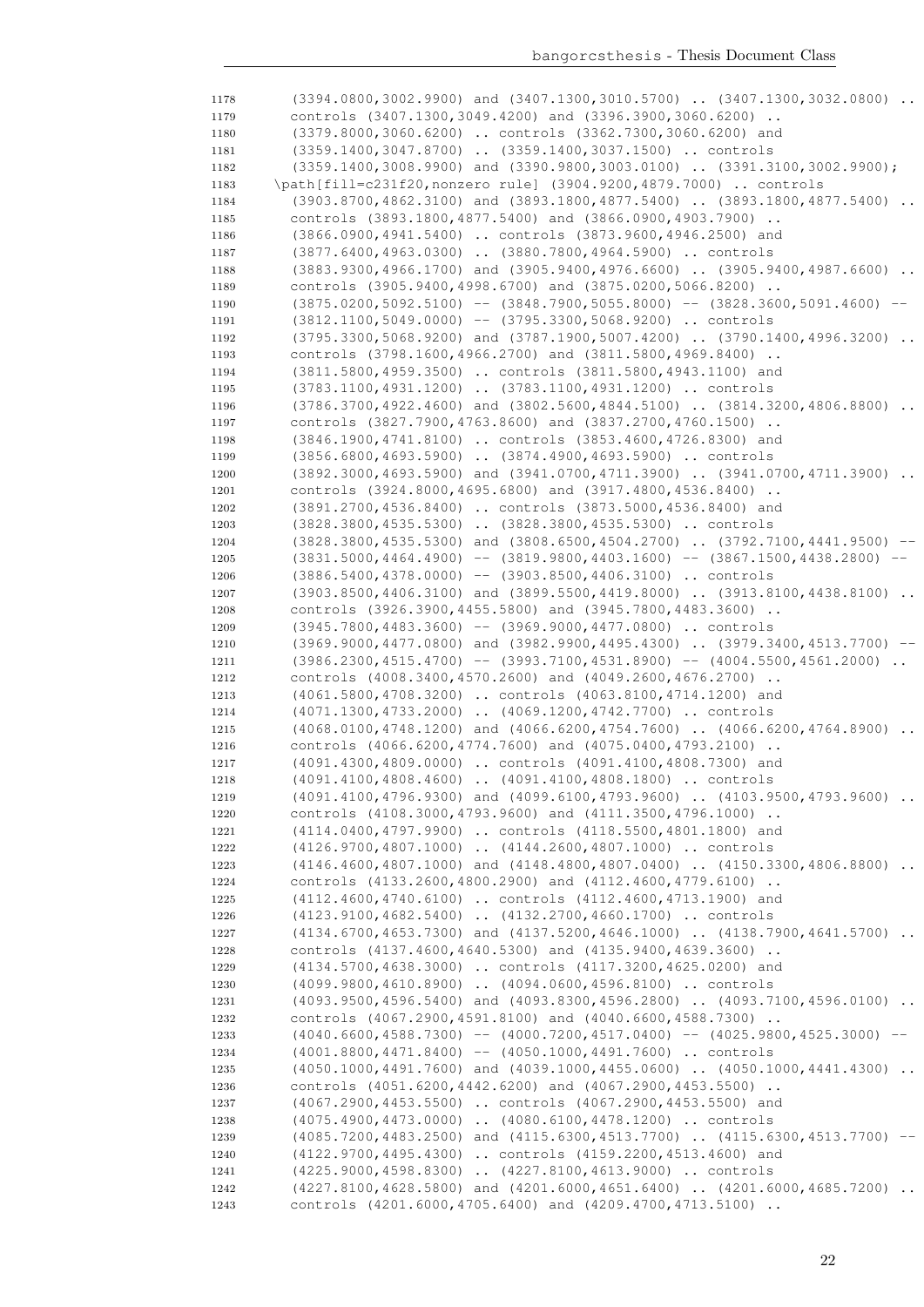| 1244         | (4209.4700,4713.5100)  controls (4209.4700,4689.3900) and                                                                                    |          |
|--------------|----------------------------------------------------------------------------------------------------------------------------------------------|----------|
| 1245         | (4267.1300,4634.8700)  (4272.3600,4619.6700)  controls                                                                                       |          |
| 1246         | $(4259.2600, 4612.3200)$ and $(4234.1000, 4536.8400)$ $(4230.9600, 4526.3600)$                                                               | $\ddots$ |
| 1247         | controls (4220.4500,4526.6400) and (4165.6100,4513.9700)                                                                                     |          |
| 1248         | (4165.6100,4513.9700)  controls (4165.6100,4513.9700) and                                                                                    |          |
| 1249         | $(4133.8700, 4480.1700)$ $(4125.0600, 4439.8600)$ -- $(4169.1000, 4448.7700)$ --                                                             |          |
| 1250         | $(4161.5000, 4397.2200)$ -- $(4180.9800, 4401.3100)$ controls                                                                                |          |
| 1251         | $(4180.9800, 4401.3100)$ and $(4199.3900, 4432.0400)$ $(4229.9000, 4433.5600)$ --                                                            |          |
| 1252         | $(4257.1700, 4388.4800)$ -- $(4275.5300, 4408.9300)$ controls                                                                                |          |
| 1253         | $(4275.5300, 4408.9300)$ and $(4277.6200, 4467.1200)$ $(4287.5800, 4473.9300)$ --                                                            |          |
| 1254         | (4309.0800,4465.5500)  controls (4368.3800,4508.8500) and                                                                                    |          |
| 1255         | (4376.4800,4664.7800)  (4368.3800,4669.6400)  controls                                                                                       |          |
| 1256         | $(4363.2600, 4672.7100)$ and $(4361.2100, 4666.5700)$ $(4345.8600, 4686.0200)$ .                                                             |          |
| 1257         | controls (4320.7000, 4717.8700) and (4324.6100, 4789.7400)                                                                                   |          |
| 1258         | (4300.7800,4815.0700)  controls (4300.7800,4815.0700) and                                                                                    |          |
| 1259         | (4303.3000,4817.3000)  (4314.3200,4817.3000)  controls                                                                                       |          |
| 1260         | (4325.3300,4817.3000) and (4367.4000,4832.5000)  (4367.7900,4882.3000)<br>controls (4368.2600,4944.4200) and (4317.0100,4966.6200)           |          |
| 1261         |                                                                                                                                              |          |
| 1262         | (4317.0100,4966.6200)  controls (4317.0100,4966.6200) and                                                                                    |          |
| 1263         | (4322.7000,4976.7500)  (4322.7000,4991.3300)  controls<br>$(4322.7000, 5037.4600)$ and $(4271.7400, 5037.5400)$ . $(4270.8000, 5044.2900)$ . |          |
| 1264         | controls (4295.4500,5049.5200) and (4321.2100,5077.9300)                                                                                     |          |
| 1265         | (4323.2200,5098.8000)  controls (4328.9600,5157.9800) and                                                                                    |          |
| 1266         | (4262.7300,5191.3700)  (4234.6300,5163.2800)  controls                                                                                       |          |
| 1267<br>1268 | $(4243.5400, 5155.4300)$ and $(4265.0400, 5146.5000)$ $(4265.0400, 5124.4900)$                                                               |          |
|              | controls (4265.0400,5086.7400) and (4223.6100,5067.3500)                                                                                     |          |
| 1269<br>1270 | (4223.6100,5067.3500)  controls (4223.6100,5067.3500) and                                                                                    |          |
| 1271         | (4230.9600,5082.0300)  (4230.9600,5100.3800)  controls                                                                                       |          |
| 1272         | (4230.9600,5118.7200) and (4220.4900,5150.1800)  (4180.6400,5150.1800)                                                                       |          |
| 1273         | controls (4130.8400,5150.1800) and (4118.7900,5106.6600)                                                                                     |          |
| 1274         | (4118.7900,5106.6600)  controls (4131.3700,5106.6600) and                                                                                    |          |
| 1275         | (4170.6800,5110.8600)  (4170.6800,5087.2700)  controls                                                                                       |          |
| 1276         | $(4170.6800, 5057.3900)$ and $(4120.3500, 5039.5700)$ $(4120.3500, 4990.2900)$                                                               |          |
| 1277         | controls (4120.3500,4941.0100) and (4163.4600,4904.9500)                                                                                     |          |
| 1278         | (4212.0900,4901.7000)  controls (4225.0600,4900.8200) and                                                                                    |          |
| 1279         | (4227.3200,4899.9900)  (4236.7200,4899.9900)  controls                                                                                       |          |
| 1280         | $(4246.1100, 4899.9900)$ and $(4252.0900, 4888.5900)$ $(4272.3800, 4888.5900)$                                                               |          |
| 1281         | controls (4297.5400,4888.5900) and (4303.3200,4900.1200)                                                                                     |          |
| 1282         | (4311.7000,4900.1200)  controls (4320.0800,4900.1200) and                                                                                    |          |
| 1283         | (4320.0800,4891.7300)  (4320.0800,4887.0200)  controls                                                                                       |          |
| 1284         | (4320.0800,4882.3000) and (4321.6600,4869.7200)  (4290.7200,4869.7200)                                                                       |          |
| 1285         | controls (4257.7000,4869.7200) and (4198.4600,4886.4900)                                                                                     |          |
| 1286         | (4145.0000,4886.4900)  controls (4102.9700,4886.4900) and                                                                                    |          |
| 1287         | (4097.2900,4885.7100)  (4094.9400,4882.6600)  controls                                                                                       |          |
| 1288         | $(4097.5400, 4887.5400)$ and $(4104.0200, 4900.7500)$ . $(4104.0200, 4911.4600)$ .                                                           |          |
| 1289         | controls (4094.1200,4916.5100) and (4085.7600,4944.1600)                                                                                     |          |
| 1290         | (4080.5100,4944.1600)  controls (4125.6600,4985.0700) and                                                                                    |          |
| 1291         | (4119.1000,5020.9800)  (4119.5100,5029.1200)  controls                                                                                       |          |
| 1292         | (4116.4500,5039.3600) and (4109.8600,5041.1300)  (4098.8700,5041.1300)                                                                       |          |
| 1293         | controls (4087.8500,5041.1300) and (4081.5600,5036.4200)                                                                                     |          |
| 1294         | (4081.5600,5036.4200)  controls (4081.5600,5036.4200) and                                                                                    |          |
| 1295         | (4078.6900,5075.4100)  (4072.4000,5088.5200)  controls                                                                                       |          |
| 1296         | (4057.8100,5110.5400) and (3986.3900,5125.3900)  (3958.7300,5083.4000)                                                                       |          |
| 1297         | controls (3958.7300,5083.4000) and (3948.4000,5057.9100)                                                                                     |          |
| 1298         | (3944.2200,5050.0400)  controls (3921.8600,5058.8200) and                                                                                    |          |
| 1299         | (3909.5700,5047.5500)  (3909.5700,5047.5500)  controls                                                                                       |          |
| 1300         | (3909.5700,5047.5500) and (3910.4300,5036.3000)  (3910.6600,5028.0300)                                                                       |          |
| 1301         | controls (3910.8400,5021.2200) and (3909.0800,5010.2000)                                                                                     |          |
| 1302         | (3909.0800,5000.7700)  controls (3909.0800,4991.3300) and                                                                                    |          |
| 1303         | (3928.4800,4956.7300)  (3928.4800,4956.7300)  controls                                                                                       |          |
| 1304         | $(3917.5000, 4940.5400)$ and $(3879.8000, 4922.6800)$ $(3879.8000, 4922.6800)$ .                                                             |          |
| 1305         | controls (3893.6900,4908.8000) and (3904.9200,4879.7000)                                                                                     |          |
| 1306         | $(3904.9200, 4879.7000)$ ;                                                                                                                   |          |
| 1307         | \path[fill=cf9ae0c,nonzero rule] (4227.0500,4514.3100)  controls                                                                             |          |
| 1308         | $(4201.8900, 4509.6700)$ and $(4168.3400, 4502.0200)$ $(4168.3400, 4502.0200)$ --                                                            |          |
| 1309         | $(4139.7100, 4454.7100)$ -- $(4173.8500, 4461.9000)$ controls                                                                                |          |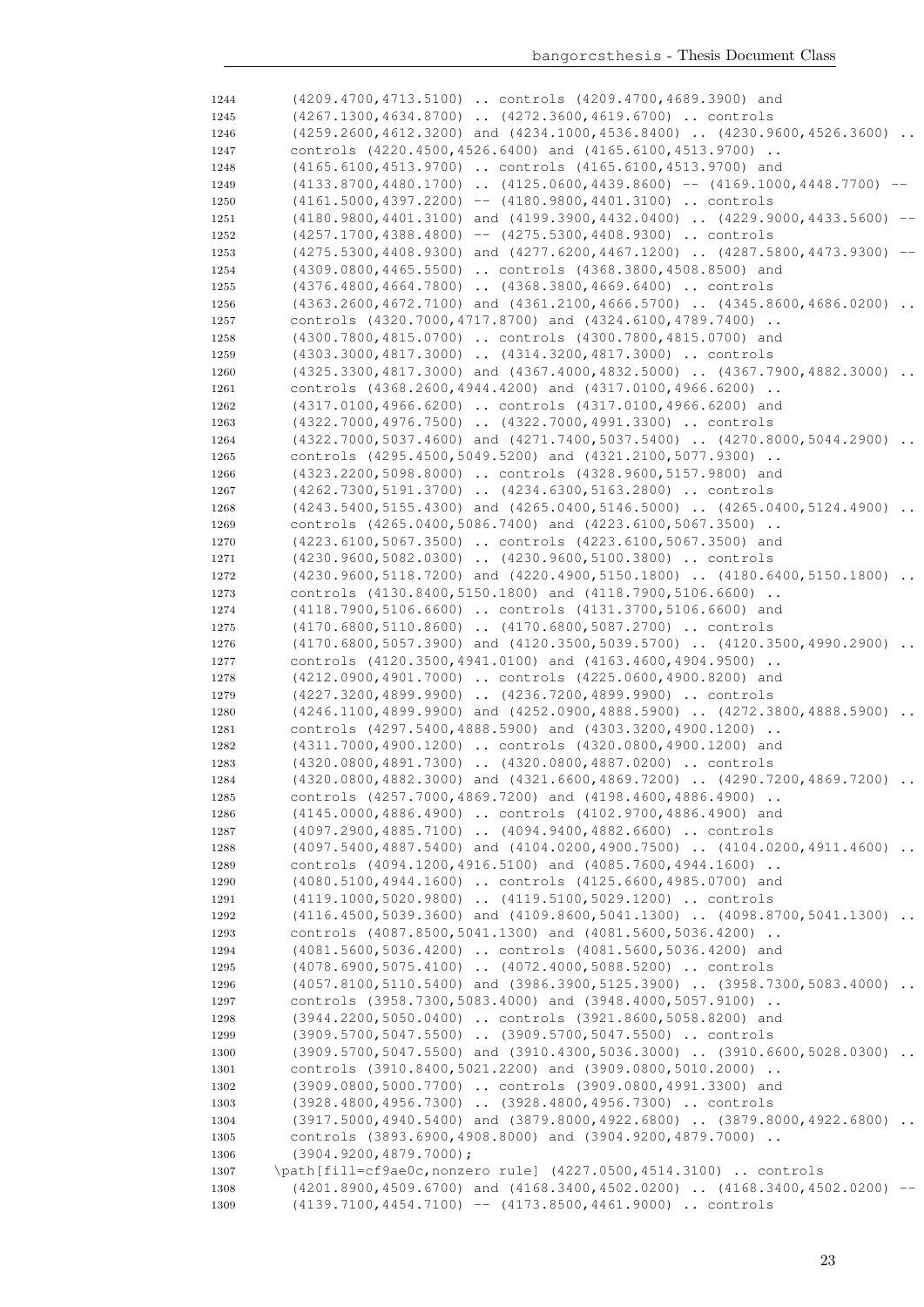1310 (4176.9100,4478.1700) and (4178.7300,4487.2800) .. (4186.0900,4493.8200) controls (4200.2300,4506.4300) and (4222.5600,4507.1200) .. (4227.0500,4514.3100) -- cycle(3869.3000,4967.6700) .. controls 1313 (3874.7500,4977.2200) and (3895.9200,4981.3300) .. (3895.2300,4990.2000) .. controls (3894.5500,4999.0700) and (3869.9800,5054.3800) .. (3869.3000,5068.0300) -- (3853.5900,5039.3600) .. controls (3853.5900,5039.3600) and (3876.8000,5006.5900) .. (3876.8000,4995.6600) .. controls (3876.8000,4984.7300) and (3867.9300,4982.0000) .. (3869.3000,4967.6700) -- cycle(3805.5300,4885.4000) .. controls 1319 (3805.0600,4864.0200) and (3832.7300,4854.6900) .. (3834.4900,4844.1600) .. controls (3836.2500,4833.6300) and (3812.9900,4850.8400) .. (3813.4200,4847.6700) .. controls (3817.3200,4818.2800) and (3841.6200,4815.2900) .. (3850.2700,4799.4000) .. controls (3855.5500,4789.7600) and (3827.8300,4803.1800) .. (3828.3400,4800.2900) .. controls (3834.2800,4765.9400) and (3870.2000,4778.9100) .. (3876.6000,4756.4100) .. controls (3880.1800,4743.8500) and (3854.1600,4763.5400) .. (3853.3600,4752.5000) .. controls (3852.8100,4745.1600) and (3866.9500,4706.3800) .. (3874.8400,4704.6200) .. controls (3882.7500,4702.8700) and (3908.2000,4712.5200) .. (3919.6100,4716.9100) .. controls (3931.0200,4721.2900) and (3952.9500,4725.6900) .. (3955.5900,4736.2200) .. controls (3943.3000,4755.5200) and (3910.8200,4800.2900) .. (3906.4500,4841.5200) .. controls (3881.0000,4868.7300) and (3855.5500,4908.2200) .. (3855.5500,4940.6900) .. controls (3855.5500,4973.1600) and 1334 (3865.2000,4999.4900) .. (3865.2000,4999.4900) -- (3829.2200,5067.0500) -- (3822.2100,5036.3500) .. controls (3822.2100,5036.3500) and (3855.5300,5004.7500) .. (3854.6700,4994.2200) .. controls 1337 (3853.7900,4983.7000) and (3845.0200,4951.2200) .. (3845.0200,4951.2200) .. controls (3838.8700,4942.4500) and (3840.6300,4993.3500) .. (3840.6300,4993.3500) -- (3802.0100,5042.5000) .. controls (3802.0100,5042.5000) and (3800.2300,5010.0600) .. (3802.4000,5000.1000) .. controls (3806.5200,4981.1600) and (3823.9500,4972.2700) .. (3823.9500,4960.8800) .. controls (3823.9500,4949.4700) and (3809.0400,4930.1600) .. (3801.1300,4925.7800) .. controls (3799.3800,4911.7300) and (3826.5800,4897.6900) .. (3827.4600,4885.4000) .. controls (3820.4500,4877.5200) and (3805.6400,4890.9500) .. (3805.5300,4885.4000) -- cycle(3847.0900,4509.8800) .. controls (3847.0900,4509.8800) and (3870.6400,4515.5900) .. (3889.0800,4525.2400) .. controls (3869.6300,4523.1800) and (3837.2100,4523.1800) .. 1349 (3837.2100,4523.1800) -- (3808.7300,4463.5800) -- (3836.8200,4479.3900) .. controls (3836.8200,4479.3900) and (3836.5600,4506.3700) .. (3847.0900,4509.8800) -- cycle(4050.9000,4564.8400) .. controls (4058.8100,4571.8600) and (4075.8200,4574.7500) .. (4085.4700,4584.4000) .. controls (4064.5700,4579.1800) and (4044.7700,4574.4000) .. (4044.7700,4574.4000) -- (4020.1800,4536.5000) -- (4039.6300,4544.7000) controls (4039.6300,4544.7000) and (4043.0100,4557.8200) .. (4050.9000,4564.8400) -- cycle(4134.6100,4550.1700) .. controls (4140.7400,4558.0700) and (4150.4100,4530.8700) .. (4150.4100,4530.8700) .. controls (4174.9800,4552.8100) and (4147.8100,4564.6800) .. (4155.6800,4571.2300) .. controls (4166.2100,4580.0200) and (4183.7500,4565.9700) .. (4183.7500,4565.9700) .. controls (4196.9100,4577.3800) and (4176.3300,4589.2800) .. (4182.0100,4596.6800) .. controls (4193.4200,4611.6000) and (4196.9100,4597.5600) .. (4204.8200,4601.0700) .. controls (4212.7100,4604.5900) and (4221.4800,4611.6000) .. (4212.7100,4623.0100) .. controls 1365 (4203.9500,4634.4200) and (4175.8600,4684.4400) .. (4200.4300,4721.2900) .. controls (4200.4300,4721.2900) and (4184.6300,4716.0400) .. (4181.1100,4702.8700) .. controls (4177.6200,4689.7100) and 1368 (4190.7800,4623.0100) .. (4190.7800,4613.3600) -- (4118.8100,4551.9300) .. controls (4118.8100,4551.9300) and (4113.5500,4557.1900) .. (4123.2000,4569.4800) .. controls (4132.8500,4581.7700) and (4178.5000,4619.5000) .. (4178.5000,4619.5000) .. controls (4167.0900,4634.4200) and (4183.7500,4672.1500) .. (4160.9400,4686.2000) .. controls (4154.7900,4688.8300) and (4137.6000,4694.0300) .. (4152.1700,4704.6200) .. controls (4161.8200,4711.6400) and (4177.6200,4708.1400) .. (4177.6200,4739.7300) .. controls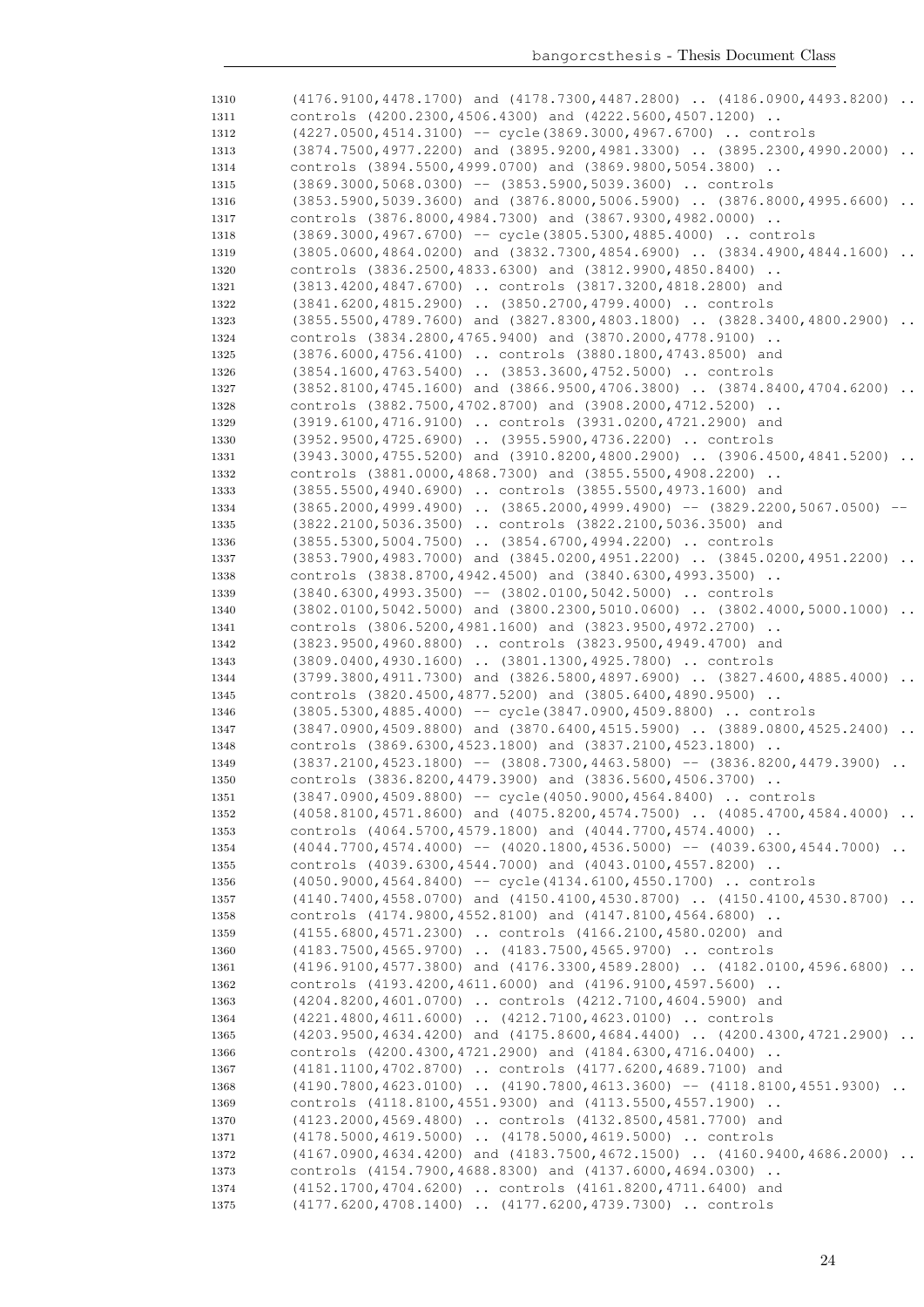| 1376 | (4177.6200,4771.3200) and (4148.6500,4773.9500)  (4148.6500,4773.9500)           |           |
|------|----------------------------------------------------------------------------------|-----------|
| 1377 | controls (4152.1700,4783.6100) and (4177.6000,4780.9700)                         |           |
| 1378 | (4184.6300,4790.6200)  controls (4171.4600,4796.7700) and                        |           |
| 1379 | (4171.4600,4797.6400)  (4161.8200,4797.6400)  controls                           |           |
| 1380 | $(4152.1700, 4797.6400)$ and $(4124.0800, 4783.6100)$ $(4124.0800, 4740.6100)$   |           |
| 1381 | controls (4124.0800,4697.6100) and (4156.1100,4641.8900)                         |           |
| 1382 | (4150.4100,4636.1800)  controls (4144.7100,4630.4600) and                        |           |
| 1383 | (4111.8000,4608.9800)  (4104.7700,4592.3000)  controls                           |           |
| 1384 | (4097.7500,4575.6300) and (4059.1000,4550.8400)  (4059.1000,4550.8400)           |           |
| 1385 | $(4022.2900, 4490.4900)$ -- $(4046.8600, 4504.5500)$ controls                    |           |
| 1386 | $(4046.8600, 4504.5500)$ and $(4055.8800, 4533.9600)$ $(4070.3500, 4542.6400)$ . |           |
| 1387 | controls (4090.8400,4554.9400) and (4109.8600,4576.8100)                         |           |
| 1388 | (4112.9900,4573.5200)  controls (4116.1100,4570.2100) and                        |           |
| 1389 | (4096.8800,4544.0400)  (4076.6800,4533.5000)  controls                           |           |
| 1390 | $(4070.5500, 4521.2100)$ and $(4055.6300, 4476.4600)$ $(4057.3800, 4466.8100)$ . |           |
| 1391 | controls (4057.3800,4466.8100) and (4101.2700,4519.4600)                         |           |
| 1392 | (4113.5500,4524.7300)  controls (4125.8400,4529.9900) and                        |           |
| 1393 | (4130.2100,4514.2000)  (4130.2100,4514.2000)  controls                           |           |
| 1394 | (4146.8900,4526.4800) and (4128.4600,4542.2700)  (4134.6100,4550.1700)           |           |
|      | cycle(4180.3300,4952.2600)  controls (4186.6600,4940.8700) and                   |           |
| 1395 |                                                                                  |           |
| 1396 | (4238.4800,4944.0700)  (4238.4800,4992.3800)  controls                           |           |
| 1397 | (4238.4800,5017.7700) and (4217.0900,5023.1800)  (4217.0900,5030.2000)           |           |
| 1398 | controls (4217.0900,5047.7600) and (4311.8800,5054.7700)                         |           |
| 1399 | (4311.8800,5100.4100)  controls (4311.8800,5124.1100) and                        |           |
| 1400 | (4304.8600,5135.5200)  (4304.8600,5135.5200)  controls                           |           |
| 1401 | (4304.8600,5135.5200) and (4306.6200,5099.5300)  (4295.2100,5099.5300)           | $\cdots$  |
| 1402 | controls (4277.6600,5099.5300) and (4293.4600,5120.5900)                         |           |
| 1403 | (4293.4600,5131.1300)  controls (4293.4600,5169.7500) and                        |           |
| 1404 | (4252.2100,5160.9600)  (4252.2100,5160.9600)  controls                           |           |
| 1405 | (4252.2100,5160.9600) and (4276.7800,5160.0800)  (4276.7800,5121.4800)           |           |
| 1406 | controls (4276.7800,5072.3300) and (4204.8200,5042.5000)                         |           |
| 1407 | (4199.5500,5047.7600)  controls (4194.3000,5053.0100) and                        |           |
| 1408 | (4218.8700,5069.7000)  (4218.8700,5096.9000)  controls                           |           |
| 1409 | (4218.8700,5110.0600) and (4213.5900,5138.1400)  (4185.5100,5138.1400)           |           |
| 1410 | controls (4152.1700, 5138.1400) and (4130.2100, 5115.3300)                       |           |
| 1411 | (4143.3800,5117.0800)  controls (4156.5400,5118.8400) and                        |           |
| 1412 | (4182.8700,5110.0600)  (4182.8700,5087.2500)  controls                           |           |
| 1413 | (4182.8700,5048.6300) and (4131.9700,5038.9800)  (4131.9700,4989.8300)           |           |
| 1414 | controls (4131.9700,4928.3900) and (4194.3000,4913.4800)                         |           |
| 1415 | (4213.5900,4913.4800)  controls (4232.9100,4913.4800) and                        |           |
| 1416 | (4237.2900,4916.1200)  (4237.2900,4916.1200)  controls                           |           |
| 1417 | (4232.9100,4922.2700) and (4233.7700,4935.4200)  (4233.7700,4935.4200)           |           |
| 1418 | controls (4233.7700,4935.4200) and (4223.2400,4931.9200)                         |           |
| 1419 | (4210.9600,4931.9200)  controls (4163.5700,4931.9200) and                        |           |
| 1420 | (4158.3000,4967.8900)  (4158.3000,4980.1800)  controls                           |           |
| 1421 | (4158.3000,4992.4700) and (4170.7000,5016.4700)  (4189.9000,5014.4100)           |           |
| 1422 | controls (4230.2100,5010.0700) and (4205.9600,4965.7700)                         |           |
| 1423 | $(4180.3300, 4952.2600)$ -- cycle $(4242.9700, 4934.2500)$ controls              |           |
| 1424 | (4242.9700,4920.2100) and (4249.9400,4899.8600)  (4271.6400,4899.8600)           | $\cdot$ . |
| 1425 | controls (4296.7000,4899.8600) and (4297.6800,4911.6800)                         |           |
| 1426 | (4311.7200,4911.6800)  controls (4325.7600,4911.6800) and                        |           |
| 1427 | (4332.2100,4900.2700)  (4332.2100,4887.0900)  controls                           |           |
| 1428 | (4332.2100,4873.9400) and (4325.3700,4858.4200)  (4291.2500,4858.4200)           |           |
| 1429 | controls (4230.6800,4858.4200) and (4214.7700,4874.8800)                         |           |
| 1430 | (4142.5000,4874.8800)  controls (4074.1200,4874.8800) and                        |           |
| 1431 | (4079.7700,4847.6800)  (4035.8800,4803.8100)  controls                           |           |
| 1432 | (3992.0100,4759.9300) and (3957.3400,4727.4400)  (3957.3400,4727.4400) --        |           |
| 1433 | (3959.9800,4720.4200)  controls (3938.9300,4698.4800) and                        |           |
|      | (3928.3800,4590.5400)  (3917.8500,4552.8100)  controls                           |           |
| 1434 |                                                                                  |           |
| 1435 | (3907.3200,4515.0700) and (3849.3900,4499.2700)  (3849.3900,4499.2700)           |           |
| 1436 | $(3836.2500, 4426.4300)$ -- $(3864.3200, 4451.0100)$ controls                    |           |
| 1437 | (3864.3200,4451.0100) and (3862.5600,4456.2700)  (3861.6800,4472.0700)           |           |
| 1438 | controls (3860.8200,4487.8700) and (3904.6900,4520.3400)                         |           |
| 1439 | (3925.7400,4533.5000)  controls (3922.2300,4513.3200) and                        |           |
| 1440 | (3873.0900,4473.8200)  (3873.0900,4473.8200)  controls                           |           |
| 1441 | $(3873.0900, 4473.8200)$ and $(3877.4800, 4460.6600)$ $(3878.3600, 4445.7400)$ . |           |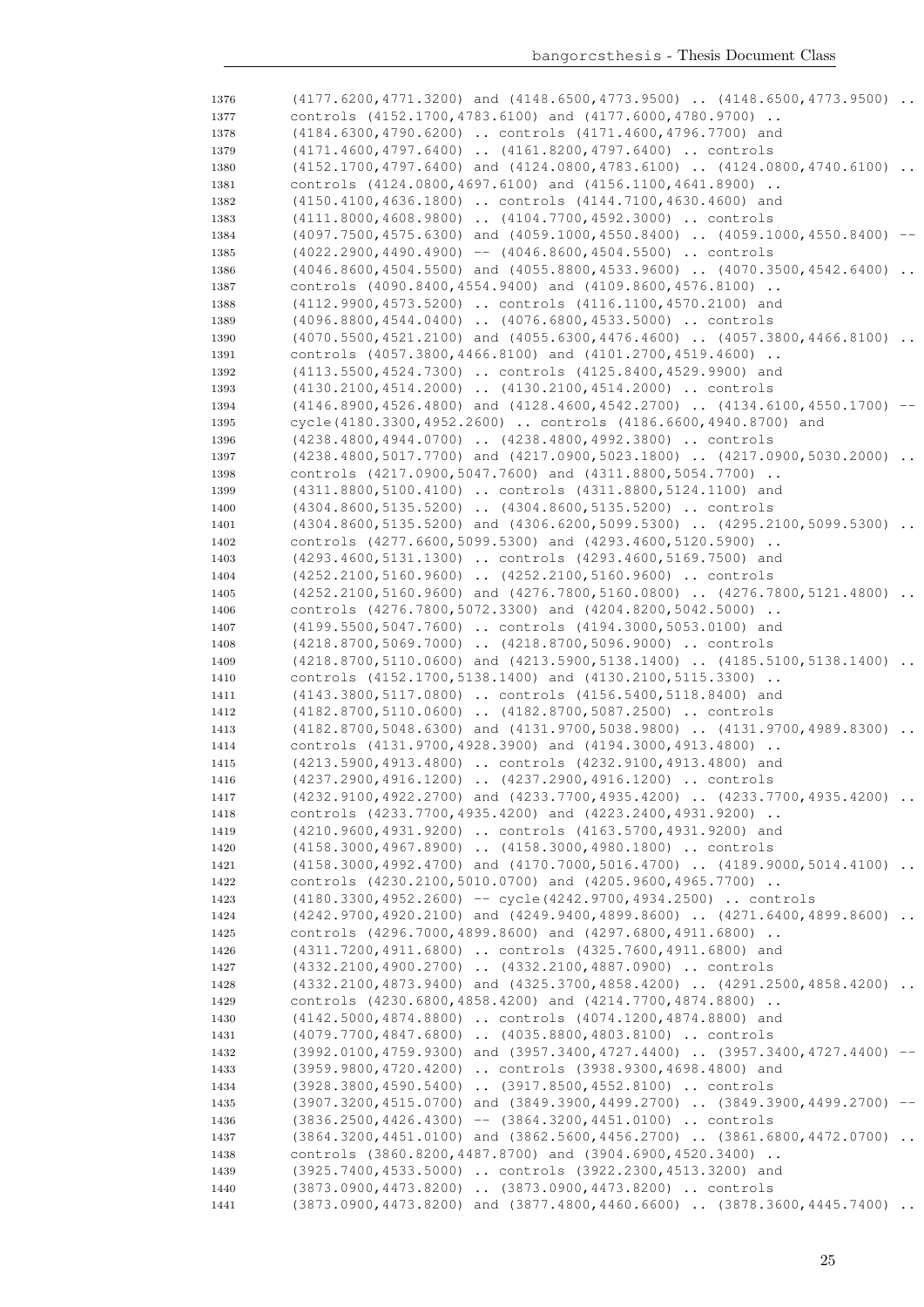| 1442 | controls $(3879.2400, 4430.8200)$ and $(3889.7700, 4403.6200)$ .                               |
|------|------------------------------------------------------------------------------------------------|
| 1443 | $(3889.7700, 4403.6200)$ -- $(3892.4600, 4408.0000)$ controls                                  |
| 1444 | $(3892.4600, 4408.0000)$ and $(3894.1800, 4424.8000)$ $(3897.2900, 4431.0200)$ .               |
| 1445 | controls (3904.3000,4445.0500) and (3940.6600,4494.0100)                                       |
| 1446 | $(3940.6600, 4494.0100)$ -- $(3964.3600, 4490.4900)$ controls                                  |
| 1447 | (3976.6400,4509.8100) and (3959.9800,4528.2300)  (3955.5900,4539.6400)                         |
| 1448 | controls (3965.2300,4549.3000) and (3970.5100,4544.0300)                                       |
| 1449 | (3981.9100,4533.5000)  controls (3990.7000,4554.5700) and                                      |
|      |                                                                                                |
| 1450 | (3982.7900,4556.3100)  (3975.7600,4572.9900)  controls                                         |
| 1451 | $(3968.7500, 4589.6600)$ and $(3981.9100, 4586.1600)$ $(4000.3300, 4576.5000)$                 |
| 1452 | controls (4007.3600,4587.9000) and (4005.6100,4597.5700)                                       |
| 1453 | (3995.0800,4621.2600)  controls (3984.5500,4644.9500) and                                      |
| 1454 | (4007.3600,4633.5400)  (4017.8900,4625.6400)  controls                                         |
| 1455 | $(4025.8000, 4637.9200)$ and $(4022.2900, 4640.5600)$ $(4012.6400, 4665.1400)$<br>$\ddots$     |
| 1456 | controls (4002.9900,4689.7100) and (4017.8900,4686.2000)                                       |
| 1457 | (4034.5700,4673.9200)  controls (4045.1200,4701.9900) and                                      |
| 1458 | (4036.3300,4696.7300)  (4029.3200,4715.1500)  controls                                         |
| 1459 | (4022.2900,4733.5900) and (4039.8400,4731.8300)  (4053.0100,4720.4200)                         |
| 1460 | controls $(4065.2900, 4731.8300)$ and $(4055.0000, 4735.9200)$ .                               |
| 1461 | (4055.0000,4764.8900)  controls (4055.0000,4786.0600) and                                      |
| 1462 | (4079.7500,4826.4000)  (4122.7500,4842.2000)  controls                                         |
| 1463 | $(4137.6600, 4827.2800)$ and $(4103.0300, 4824.8400)$ $(4103.0300, 4808.1800)$ .               |
|      |                                                                                                |
| 1464 | controls (4103.0300,4798.5200) and (4110.0400,4818.7100)                                       |
| 1465 | (4144.2600,4818.7100)  controls (4178.5000,4818.7100) and                                      |
| 1466 | $(4180.2500, 4802.0400)$ $(4189.0200, 4802.0400)$ controls                                     |
| 1467 | $(4197.7900, 4802.0400)$ and $(4189.9000, 4826.6100)$ $(4189.9000, 4826.6100)$ .               |
| 1468 | controls (4230.2700,4826.6100) and (4216.2300,4787.1100)                                       |
| 1469 | (4216.2300,4737.9700)  controls (4216.2300,4688.8300) and                                      |
| 1470 | (4283.7900,4642.3200)  (4285.5500,4615.1100)  controls                                         |
| 1471 | (4261.1700,4600.4900) and (4254.6900,4538.5700)  (4232.5200,4504.7500)                         |
| 1472 | controls (4220.2300,4491.1000) and (4205.2100,4489.7300)                                       |
| 1473 | $(4189.9000, 4483.4800)$ -- $(4174.9800, 4421.1700)$ controls                                  |
| 1474 | (4187.2700,4434.3300) and (4218.8700,4443.1100)  (4218.8700,4443.1100)                         |
| 1475 | controls (4203.9500,4472.9500) and (4223.2400,4480.8500)                                       |
| 1476 | (4231.1300,4487.8700)  controls (4239.0400,4494.8900) and                                      |
| 1477 | $(4272.3800, 4537.8900)$ $(4272.3800, 4537.8900)$ -- $(4277.6600, 4532.6200)$                  |
| 1478 | controls (4277.6600, 4532.6200) and (4260.9800, 4485.2300)                                     |
|      | (4234.6500,4472.9500)  controls (4227.6400,4458.0200) and                                      |
| 1479 |                                                                                                |
| 1480 | (4252.2100,4418.5400)  (4258.3400,4408.8900)  controls                                         |
| 1481 | (4260.8600,4412.5300) and (4264.0200,4415.3600)  (4264.0200,4415.3600)<br>$\ddot{\phantom{0}}$ |
| 1482 | controls (4264.0200,4415.3600) and (4266.7400,4468.3000)                                       |
| 1483 | (4275.0200,4477.3400)  controls (4284.6700,4487.8700) and                                      |
| 1484 | (4287.3000,4486.9900)  (4305.7400,4479.9600)  controls                                         |
| 1485 | (4313.6300,4487.8700) and (4309.2400,4508.9300)  (4302.2300,4522.0900)                         |
| 1486 |                                                                                                |
| 1487 | controls (4310.1200,4537.0100) and (4322.4200,4507.5000)                                       |
|      | (4326.3300,4512.7700)  controls (4340.3300,4531.6400) and                                      |
| 1488 | (4313.6300,4546.6600)  (4322.4200,4565.1000)  controls                                         |
| 1489 | (4322.4200,4565.1000) and (4337.1900,4551.2200)  (4340.8400,4553.6900)                         |
| 1490 | controls (4344.4900,4556.1500) and (4342.6000,4566.8400)                                       |
|      |                                                                                                |
| 1491 | (4339.0800,4576.5000)  controls (4320.7600,4620.2900) and                                      |
| 1492 | (4348.4000,4591.3400)  (4351.3700,4593.1800)  controls                                         |
| 1493 | $(4357.4600, 4596.9400)$ and $(4350.5500, 4625.1400)$ $(4342.6400, 4632.1500)$                 |
| 1494 | controls (4338.2600,4619.8800) and (4311.8800,4572.1100)                                       |
| 1495 | (4297.8300,4538.7700)  controls (4295.3900,4532.9300) and                                      |
| 1496 | (4282.0500,4530.8700)  (4300.4700,4587.9100)  controls                                         |
| 1497 | (4322.4000,4655.7800) and (4346.9900,4644.9500)  (4357.5200,4641.4500)                         |
| 1498 | controls (4356.6400,4673.0300) and (4325.0400,4675.6600)                                       |
| 1499 | (4322.4200,4696.7300)  controls (4290.8200,4709.8900) and                                      |
| 1500 | $(4317.1500, 4817.8400)$ $(4252.2100, 4844.1600)$ -- $(4333.8300, 4850.3000)$                  |
| 1501 | controls (4318.0300,4834.5100) and (4287.3000,4839.7700)                                       |
| 1502 | (4287.3000,4839.7700)  controls (4287.3000,4839.7700) and                                      |
| 1503 | (4287.3000,4830.1200)  (4311.8800,4830.1200)  controls                                         |
| 1504 | $(4336.4600, 4830.1200)$ and $(4356.0900, 4852.9700)$ $(4356.0900, 4883.6900)$                 |
| 1505 | controls (4356.0900,4906.3500) and (4328.6900,4955.5200)                                       |
| 1506 | (4302.5000,4955.5200)  controls (4280.7800,4955.5200) and                                      |
| 1507 | (4271.7400,4922.2000)  (4266.6000,4924.7700)  controls                                         |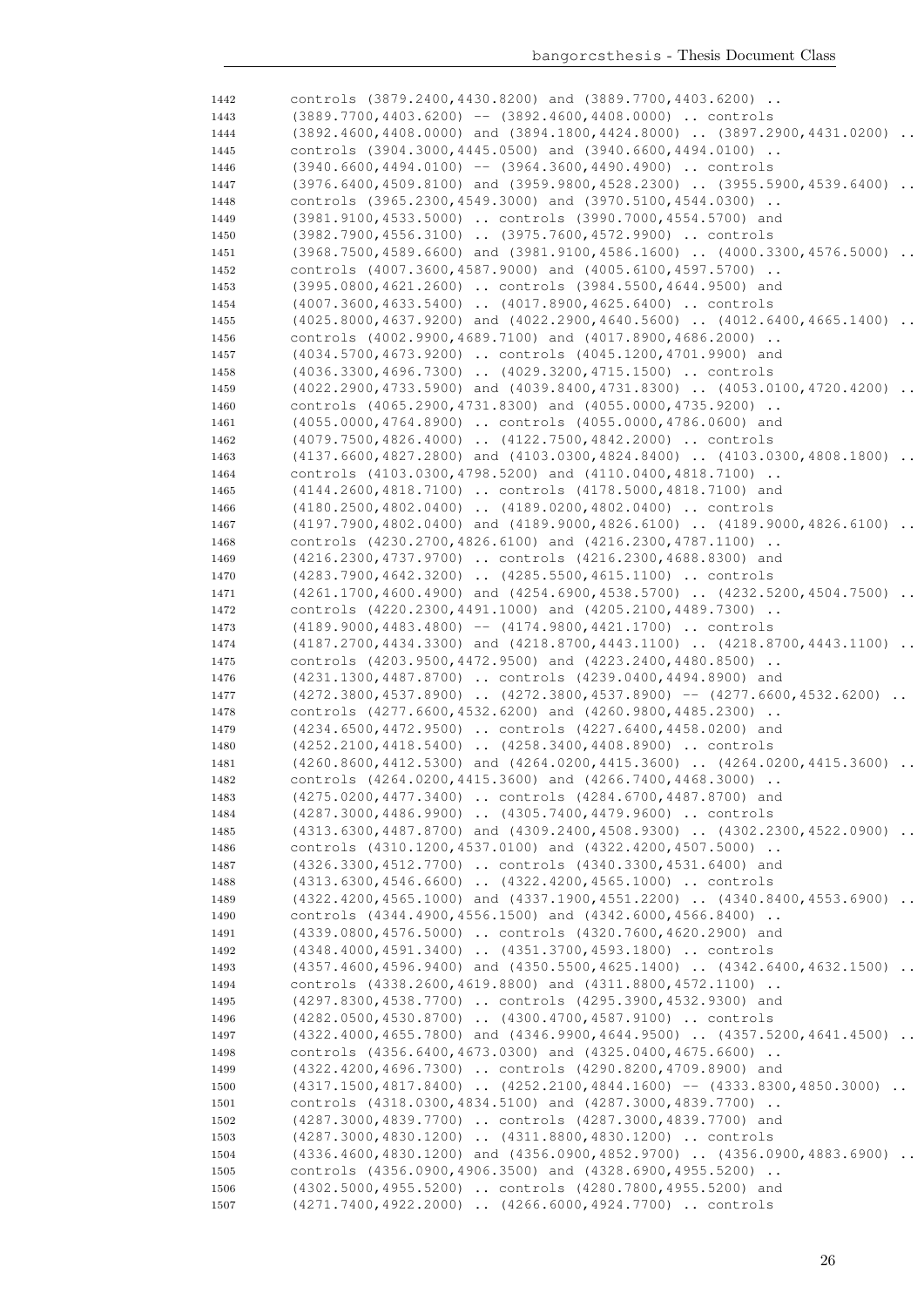| 1508         | (4253.6500,4931.2500) and (4262.7000,4937.0300)  (4267.4600,4945.2700)                                                             |
|--------------|------------------------------------------------------------------------------------------------------------------------------------|
| 1509         | controls (4284.0600,4973.9600) and (4311.6400,4967.4800)                                                                           |
| 1510         | (4311.7200,4990.8800)  controls (4311.8900,5034.9600) and                                                                          |
| 1511         | (4255.1800,5036.5800)  (4247.0500,5028.4400)  controls                                                                             |
| 1512         | $(4240.3100, 5021.7000)$ and $(4273.1100, 5028.0000)$ $(4272.4200, 5000.4300)$                                                     |
| 1513         | controls (4272.3000,4995.2300) and (4288.8100,5014.8600)                                                                           |
| 1514         | (4288.8100,5013.3800)  controls (4288.8100,4993.0100) and                                                                          |
| 1515         | $(4242.9700, 4977.5500)$ $(4242.9700, 4934.2500)$ -- cycle $(3935.6100, 5006.9700)$                                                |
| 1516         | controls $(3935.6100, 5022.7700)$ and $(3947.2900, 5024.1300)$ .                                                                   |
| 1517         | (3950.7000,5024.1300)  controls (3959.6300,5024.1300) and                                                                          |
| 1518         | (3958.9500,4997.3500)  (3963.0700,4991.1800)  controls                                                                             |
| 1519         | $(3967.1900, 4985.0000)$ and $(3978.8500, 4987.7300)$ $(3980.9200, 4983.6200)$                                                     |
| 1520         | controls (3977.4800,4978.1400) and (3965.8000,4971.2600)                                                                           |
| 1521         | (3965.8000,4963.0300)  controls (3965.8000,4954.7900) and                                                                          |
| 1522         | (3973.3600,4952.0300)  (3976.8000,4952.0300)  controls                                                                             |
| 1523         | $(3981.6000, 4952.0300)$ and $(4002.2100, 4957.5400)$ $(4002.2100, 4969.8900)$                                                     |
| 1524         | controls (4002.2100,4976.0700) and (3997.4800,4979.4100)                                                                           |
| 1525         | (3995.3300,4983.6200)  controls (3993.1800,4987.8300) and                                                                          |
| 1526         | (3993.6100,4992.8900)  (3991.8900,4993.9300)  controls                                                                             |
| 1527         | $(4000.1400, 4994.6100)$ and $(4008.3800, 4997.3500)$ $(4014.5500, 4997.3500)$                                                     |
| 1528         | controls (4020.7400,4997.3500) and (4021.4300,4993.2400)                                                                           |
| 1529         | (4021.4300,4987.7400)  controls (4021.4300,4982.2400) and                                                                          |
| 1530         | (4009.7500,4978.1400)  (4009.7500,4972.6400)  controls                                                                             |
| 1531         | (4009.7500,4967.1400) and (4024.8600,4952.7300)  (4029.6700,4952.7300)                                                             |
| 1532         | controls (4034.4700,4952.7300) and (4045.4500,4956.8500)                                                                           |
| 1533         | (4045.4500,4964.4100)  controls (4045.4500,4971.9500) and                                                                          |
| 1534         | (4041.0000,4981.2200)  (4045.4500,4985.6900)  controls                                                                             |
| 1535         | (4048.2000,4988.4300) and (4054.3800,4982.9300)  (4054.3800,4982.9300)                                                             |
| 1536         | controls $(4063.6500, 4992.2100)$ and $(4069.4900, 5011.0900)$ .                                                                   |
| 1537         | (4088.0300,5013.1400)  controls (4106.5600,4980.8800) and                                                                          |
| 1538         | $(4068.1100, 4968.5200)$ $(4068.1100, 4968.5200)$ -- $(4053.0100, 4974.6900)$                                                      |
| 1539         | controls (4058.8900,4956.0400) and (4042.8900,4949.6900)                                                                           |
| 1540         | (4043.4000,4942.4300)  controls (4044.8600,4921.6300) and                                                                          |
| 1541         | (4040.6400,4915.0700)  (4033.1100,4908.0900)  controls                                                                             |
| 1542         | $(4028.3000, 4909.4700)$ and $(4017.9900, 4910.1600)$ $(4017.3000, 4906.0400)$ .                                                   |
| 1543         | controls (4026.9100,4888.8700) and (3998.0900,4870.3400)                                                                           |
| 1544         | (4001.5000,4862.7800)  controls (3997.4000,4865.5200) and                                                                          |
| 1545         | (3987.7700,4886.1200)  (3984.3600,4890.2500)  controls                                                                             |
| 1546         | $(3980.9200, 4894.3600)$ and $(3987.3200, 4900.3600)$ $(3983.6700, 4910.1600)$                                                     |
| 1547         | controls (3981.6000,4915.6400) and (3969.2400,4909.4700)                                                                           |
| 1548         | (3967.8700,4919.0900)  controls (3966.5000,4928.7000) and                                                                          |
| 1549         | (3969.6700,4948.7900)  (3957.9900,4955.6600)  controls                                                                             |
| 1550         | $(3957.9900, 4975.5700)$ and $(3935.6100, 4988.4400)$ $(3935.6100, 5006.9700)$<br>$\hspace{0.1em} -\hspace{0.1em} -\hspace{0.1em}$ |
| 1551         | $cycle(4003.5500, 5044.7300) -- (4005.6300, 5039.9300)  controls$                                                                  |
| 1552         | (4000.8200,5038.5500) and (4000.1400,5012.4600)  (3987.7700,5012.4600)                                                             |
| 1553         | controls (3972.6800,5012.4600) and (3984.3400,5031.0000)                                                                           |
| 1554         | (3972.6800,5034.4300)  controls (3972.6800,5034.4300) and                                                                          |
| 1555         | (3994.6300,5036.5000)  (4003.5500,5044.7300) -- cycle (4020.7200,5042.6700)                                                        |
| 1556         | controls $(4026.2100, 5035.1200)$ and $(4039.2800, 5025.5100)$ .                                                                   |
| 1557         | (4048.8900,5033.7400)  controls (4053.0100,5032.3800) and                                                                          |
| 1558         | (4054.3600,5031.0000)  (4049.5700,5025.5000)  controls                                                                             |
| 1559         | (4044.7700,5020.0100) and (4044.7300,5006.1700)  (4035.1600,5006.9700)<br>controls (4018.6700,5008.3400) and (4025.5300,5032.3800) |
| 1560         | (4019.3600,5037.8700) -- (4020.7200,5042.6700) -- cycle(3917.7000,4887.9600)                                                       |
| 1561         | controls $(3922.4600, 4891.8500)$ and $(3935.6300, 4912.2000)$                                                                     |
| 1562         | (3948.2800,4912.2000)  controls (3947.2100,4904.8300) and                                                                          |
| 1563<br>1564 | (3928.2400,4889.0200)  (3921.9100,4876.3600)  controls                                                                             |
|              | (3915.6100,4863.7100) and (3926.1300,4851.0600)  (3931.4100,4841.5700)                                                             |
| 1565         | controls (3930.3500,4850.0100) and (3950.3900,4863.7100)                                                                           |
| 1566         | (3956.7000,4871.0900)  controls (3963.0300,4878.4700) and                                                                          |
| 1567<br>1568 | (3968.2200,4875.9700)  (3964.0800,4866.8700)  controls                                                                             |
| 1569         | (3958.8100,4855.2700) and (3942.2500,4843.2000)  (3941.9500,4825.7600)                                                             |
| 1570         | controls (3941.7800,4816.4300) and (3948.9500,4809.8100)                                                                           |
| 1571         | (3957.7500,4804.6700)  controls (3957.7500,4804.6700) and                                                                          |
| 1572         | (3960.9200,4835.2500)  (3973.5700,4826.8200)  controls                                                                             |
| 1573         | (3978.6900,4823.4000) and (3953.5400,4776.2100)  (3973.5700,4758.2900)                                                             |
|              |                                                                                                                                    |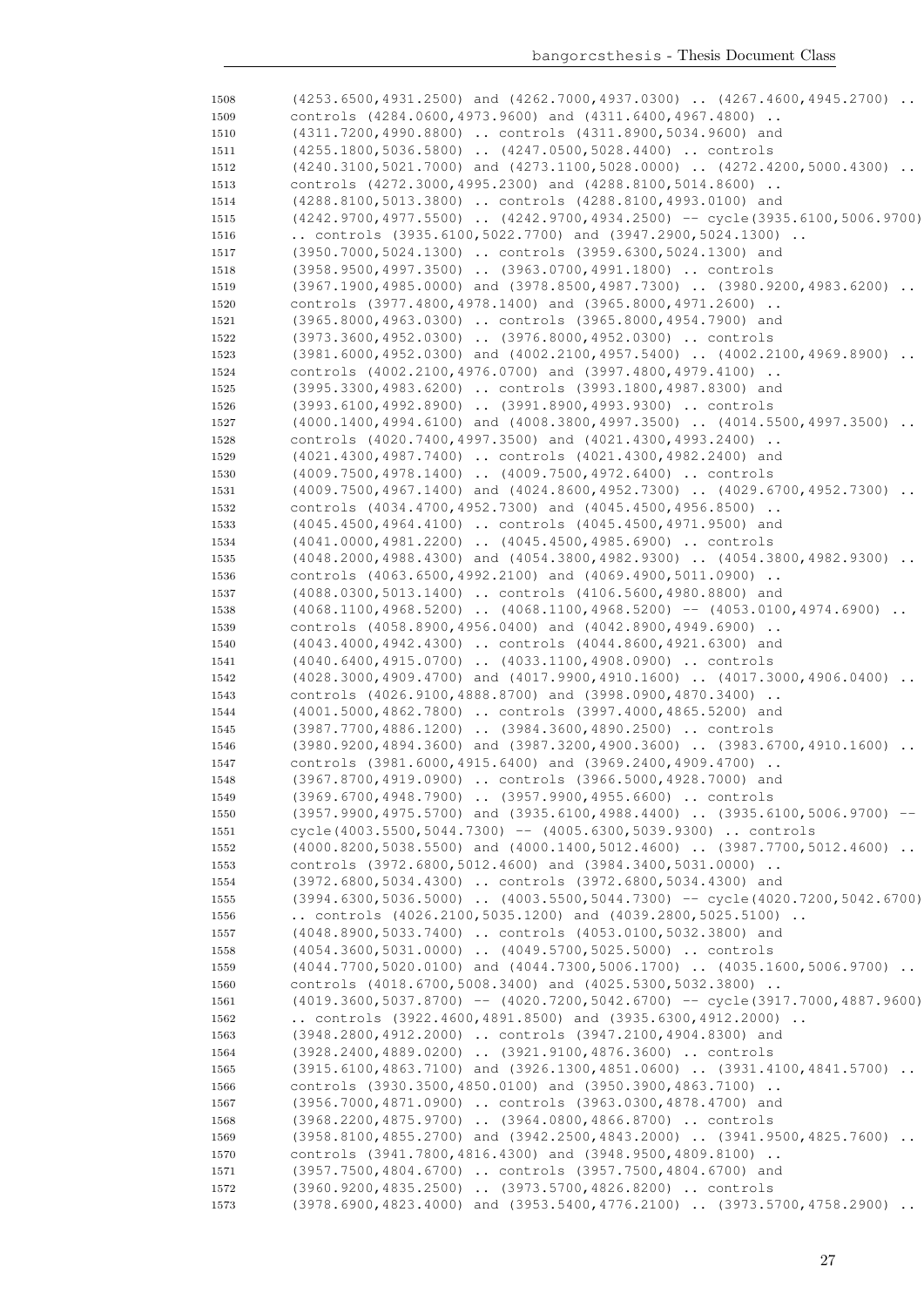| 1574         | controls (3976.7400,4771.9900) and (4007.3000,4795.1800)                                                                                     |           |
|--------------|----------------------------------------------------------------------------------------------------------------------------------------------|-----------|
| 1575         | (4007.3000,4801.5200)  controls (4007.3000,4807.8400) and                                                                                    |           |
| 1576         | (3996.7600,4828.9200)  (4007.3000,4828.9200)  controls                                                                                       |           |
| 1577         | (4013.6300,4828.9200) and (4018.9100,4809.9500)  (4023.1300,4809.9500)                                                                       |           |
| 1578         | controls (4027.3400,4809.9500) and (4035.7600,4814.1600)                                                                                     |           |
| 1579         | (4035.7600,4821.5400)  controls (4035.7600,4828.9300) and                                                                                    |           |
| 1580         | (4016.8000,4860.5500)  (4028.4000,4860.5500)  controls                                                                                       |           |
| 1581         | (4033.7700,4860.5500) and (4046.3100,4839.4700)  (4049.4700,4839.4700)                                                                       | $\cdots$  |
| 1582         | controls (4052.6400,4839.4700) and (4055.8000,4841.5700)                                                                                     |           |
| 1583         | (4058.9600,4858.4400)  controls (4062.1300,4875.3000) and                                                                                    |           |
| 1584         | (4044.2000,4881.6400)  (4050.5300,4898.5100)  controls                                                                                       |           |
| 1585         | $(4050.5300, 4898.5100)$ and $(4067.4000, 4890.0700)$ $(4072.6800, 4880.5900)$                                                               |           |
| 1586         | controls (4077.9500,4871.0900) and (4088.4800,4897.4500)                                                                                     |           |
| 1587         | (4089.5300,4905.8800)  controls (4086.2700,4909.7100) and                                                                                    |           |
| 1588         | (4082.5600,4923.1800)  (4076.8900,4931.1800)  controls                                                                                       |           |
| 1589         | $(4071.6000, 4938.6600)$ and $(4064.2400, 4940.7400)$ $(4064.2400, 4942.7900)$ .                                                             |           |
| 1590         | controls (4064.2400,4946.9900) and (4070.5700,4948.0500)                                                                                     |           |
| 1591         | (4091.6600,4971.2500)  controls (4112.7300,4994.4400) and                                                                                    |           |
| 1592         | (4109.5300,5021.0100)  (4109.5700,5025.0200)  controls                                                                                       |           |
| 1593         | $(4096.9300, 5036.6100)$ and $(4086.3900, 5019.7400)$ $(4075.8400, 5025.0200)$                                                               |           |
| 1594         | controls (4065.2900,5030.2900) and (4070.5700,5062.9600)                                                                                     |           |
| 1595         | (4067.4000,5074.5700)  controls (4067.4000,5074.5700) and                                                                                    |           |
| 1596         | (4053.6900,5052.4200)  (4050.5300,5055.5800)  controls                                                                                       |           |
| 1597         | (4047.3800,5058.7500) and (4051.5800,5068.2400)  (4054.7500,5078.7800)                                                                       |           |
| 1598         | controls (4057.9100,5089.3200) and (4040.0000,5094.6000)                                                                                     |           |
| 1599         | (4040.0000,5094.6000)  controls (4040.0000,5094.6000) and                                                                                    |           |
| 1600         | (4035.7600,5072.4500)  (4028.4000,5073.5100)  controls                                                                                       |           |
| 1601         | $(4021.0200, 5074.5700)$ and $(4023.1300, 5095.6600)$ $(4023.1300, 5095.6600)$                                                               | $\cdot$ . |
| 1602         | controls (4023.1300, 5095.6600) and (4008.3600, 5104.0900)                                                                                   |           |
| 1603         | (4005.2000,5086.1700)  controls (4001.4600,5064.9800) and                                                                                    |           |
| 1604         | (3991.4800,5083.0000)  (3986.2300,5092.4800)  controls                                                                                       |           |
| 1605         | $(3978.8500, 5089.3200)$ and $(3981.9900, 5065.0700)$ $(3981.9900, 5056.6400)$                                                               |           |
| 1606         | controls (3981.9900,5048.2100) and (3967.2500,5064.0200)                                                                                     |           |
| 1607         | (3959.8800,5067.1800)  controls (3961.9700,5059.8000) and                                                                                    |           |
| 1608         | (3953.6100,5048.8100)  (3953.6100,5040.3900)  controls                                                                                       |           |
| 1609         | $(3953.6100, 5031.9500)$ and $(3926.1300, 5045.0100)$ $(3919.8000, 5038.6700)$                                                               |           |
| 1610         | controls (3919.7500,5035.3800) and (3915.8800,5008.7100)                                                                                     |           |
| 1611         | (3921.1700,4993.6100)  controls (3927.9900,4974.2000) and                                                                                    |           |
| 1612         | (3938.9300,4965.6100)  (3938.9300,4954.0200)  controls                                                                                       |           |
| 1613         | (3938.9300,4943.2600) and (3922.1300,4937.9000)  (3891.7000,4918.7100)                                                                       | $\ddots$  |
| 1614         | controls (3905.5900,4916.7300) and (3906.1100,4878.4700)                                                                                     |           |
| 1615         | (3917.7000, 4887.9600);                                                                                                                      |           |
| 1616         | \path[fill=c231f20, nonzero rule] (2432.0500, 3859.9900)  controls<br>(2431.0000,3842.5900) and (2420.3100,3857.8300)  (2420.3100,3857.8300) |           |
| 1617         | controls (2420.3100,3857.8300) and (2393.2200,3884.0700)                                                                                     |           |
| 1618<br>1619 | (2393.2200,3921.8200)  controls (2401.0900,3926.5300) and                                                                                    |           |
| 1620         | (2404.7700,3943.3100)  (2407.9100,3944.8800)  controls                                                                                       |           |
| 1621         | $(2411.0500, 3946.4500)$ and $(2433.0700, 3956.9400)$ $(2433.0700, 3967.9400)$                                                               |           |
| 1622         | controls (2433.0700,3978.9500) and (2402.1400,4047.1000)                                                                                     |           |
| 1623         | $(2402.1400, 4072.7900)$ -- $(2375.9200, 4036.0900)$ -- $(2355.4900, 4071.7500)$ --                                                          |           |
| 1624         | $(2339.2400, 4029.2800)$ -- $(2322.4600, 4049.2000)$ controls                                                                                |           |
| 1625         | (2322.4600,4049.2000) and (2314.3200,3987.7000)  (2317.2700,3976.6000)                                                                       |           |
| 1626         | controls (2325.2900,3946.5600) and (2338.7100,3950.1300)                                                                                     |           |
| 1627         | (2338.7100,3939.6300)  controls (2338.7100,3923.3900) and                                                                                    |           |
| 1628         | (2310.2300,3911.4000)  (2310.2300,3911.4000)  controls                                                                                       |           |
| 1629         | (2313.5000,3902.7500) and (2329.6900,3824.7900)  (2341.4500,3787.1600)                                                                       |           |
| 1630         | controls (2354.9100,3744.1500) and (2364.3900,3740.4300)                                                                                     |           |
| 1631         | (2373.3100,3722.0900)  controls (2380.5900,3707.1100) and                                                                                    |           |
| 1632         | (2383.8000,3673.8700)  (2401.6200,3673.8700)  controls                                                                                       |           |
| 1633         | $(2419.4300, 3673.8700)$ and $(2468.1900, 3691.6800)$ $(2468.1900, 3691.6800)$ .                                                             |           |
| 1634         | controls (2451.9300,3675.9600) and (2444.6000,3517.1200)                                                                                     |           |
| 1635         | (2418.3900,3517.1200)  controls (2400.6300,3517.1200) and                                                                                    |           |
| 1636         | (2355.5100,3515.8100)  (2355.5100,3515.8100)  controls                                                                                       |           |
| 1637         | $(2355.5100, 3515.8100)$ and $(2335.7800, 3484.5600)$ $(2319.8400, 3422.2400)$ --                                                            |           |
| 1638         | $(2358.6300, 3444.7800)$ -- $(2347.1000, 3383.4400)$ -- $(2394.2800, 3418.5600)$ --                                                          |           |
| 1639         | $(2413.6700, 3358.2800)$ -- $(2430.9800, 3386.5900)$ controls                                                                                |           |
|              |                                                                                                                                              |           |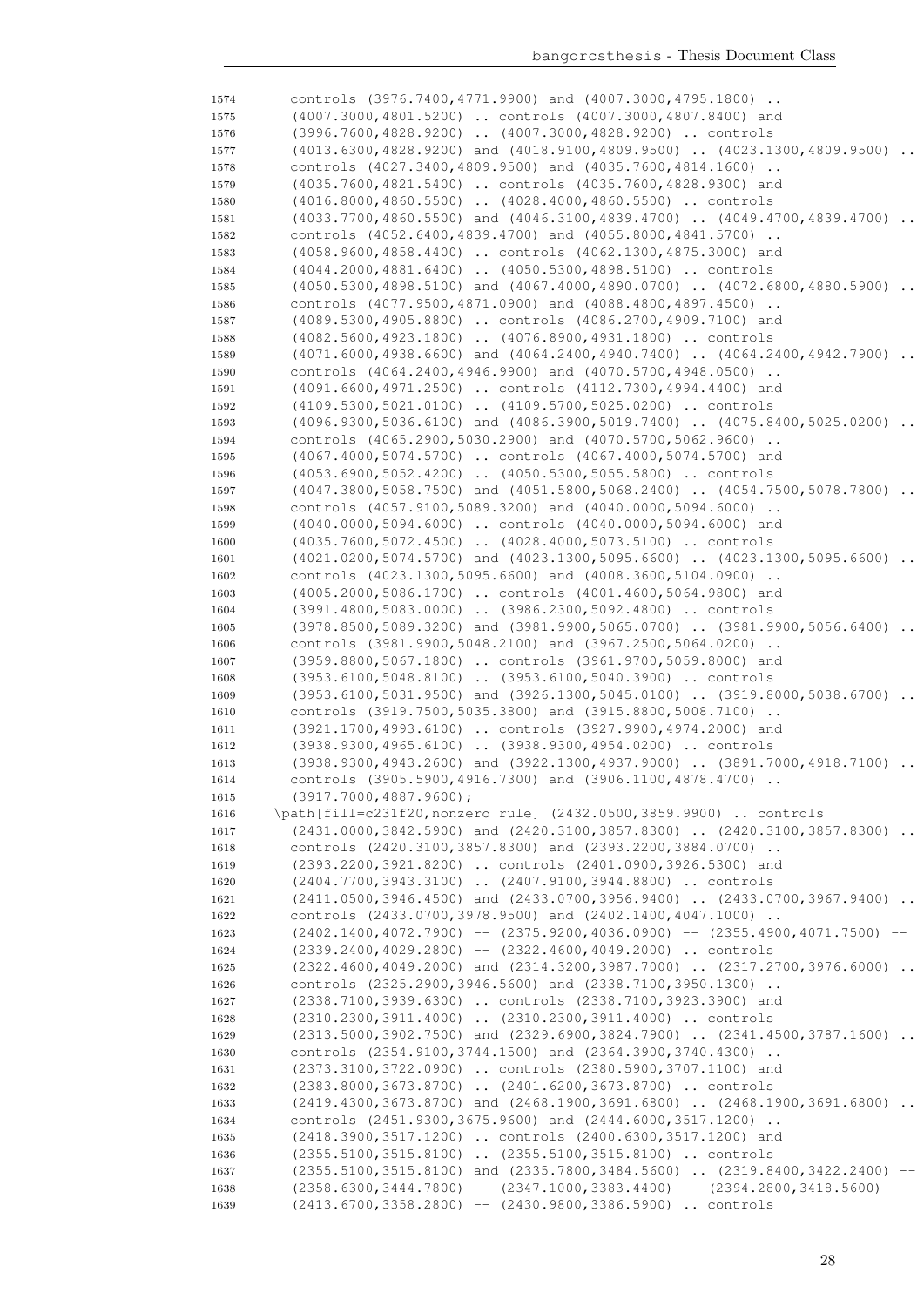| 1640 | $(2430.9800, 3386.5900)$ and $(2426.6800, 3400.0800)$ . $(2440.9400, 3419.0900)$ .         |
|------|--------------------------------------------------------------------------------------------|
| 1641 | controls (2453.5200,3435.8600) and (2472.9100,3463.6500)                                   |
| 1642 | $(2472.9100, 3463.6500)$ -- $(2497.0300, 3457.3600)$ controls                              |
| 1643 | $(2497.0300, 3457.3600)$ and $(2510.1200, 3475.7100)$ $(2506.4600, 3494.0500)$ --          |
| 1644 | $(2513.3600, 3495.7600)$ -- $(2520.8400, 3512.1800)$ -- $(2531.6800, 3541.4800)$           |
| 1645 | controls (2535.4700,3550.5400) and (2576.3900,3656.5500)                                   |
| 1646 | (2588.7100,3688.6000)  controls (2590.9400,3694.4100) and                                  |
| 1647 | (2598.2500,3713.4900)  (2596.2500,3723.0500)  controls                                     |
| 1648 | (2595.1400,3728.4000) and (2593.7400,3735.0400)  (2593.7400,3745.1700)                     |
| 1649 | controls (2593.7400,3755.0400) and (2602.1700,3773.4900)                                   |
| 1650 | (2618.5500,3789.2900)  controls (2618.5400,3789.0100) and                                  |
| 1651 | (2618.5400,3788.7500)  (2618.5400,3788.4600)  controls                                     |
| 1652 | (2618.5400,3777.2100) and (2626.7400,3774.2400)  (2631.0600,3774.2400)<br>$\ddots$         |
| 1653 | controls (2635.4300,3774.2400) and (2638.4800,3776.3800)                                   |
| 1654 | (2641.1700,3778.2800)  controls (2645.6800,3781.4600) and                                  |
| 1655 | (2654.1000,3787.3800)  (2671.3900,3787.3800)  controls                                     |
| 1656 | $(2673.5800, 3787.3800)$ and $(2675.6100, 3787.3200)$ $(2677.4600, 3787.1600)$<br>$\ddots$ |
| 1657 | controls (2660.3900,3780.5700) and (2639.5900,3759.9000)                                   |
| 1658 | (2639.5900,3720.8900)  controls (2639.5900,3693.4800) and                                  |
| 1659 | (2651.0400,3662.8200)  (2659.3900,3640.4500)  controls                                     |
| 1660 | $(2661.8000, 3634.0200)$ and $(2664.6500, 3626.3800)$ $(2665.9200, 3621.8600)$             |
| 1661 | controls (2664.5900,3620.8200) and (2663.0700,3619.6400)                                   |
| 1662 | (2661.7000,3618.5800)  controls (2644.4500,3605.3100) and                                  |
| 1663 | (2627.1100,3591.1700)  (2621.1900,3577.0900)  controls                                     |
| 1664 | $(2621.0700, 3576.8200)$ and $(2620.9600, 3576.5600)$ $(2620.8400, 3576.2900)$<br>$\ddots$ |
| 1665 | controls (2594.4100,3572.0900) and (2567.7900,3569.0200)                                   |
| 1666 | $(2567.7900, 3569.0200)$ -- $(2527.8500, 3497.3200)$ -- $(2553.1100, 3505.5900)$ --        |
| 1667 | $(2529.0000, 3452.1200)$ -- $(2577.2300, 3472.0400)$ controls                              |
| 1668 | (2577.2300,3472.0400) and (2566.2200,3435.3400)  (2577.2300,3421.7200)                     |
| 1669 | controls (2578.7500,3422.9000) and (2594.4100,3433.8300)                                   |
| 1670 | (2594.4100,3433.8300)  controls (2594.4100,3433.8300) and                                  |
| 1671 | $(2602.6100, 3453.2900)$ $(2607.7300, 3458.4100)$ controls                                 |
| 1672 | $(2612.8500, 3463.5300)$ and $(2642.7500, 3494.0500)$ $(2642.7500, 3494.0500)$             |
| 1673 | (2650.1000,3475.7100)  controls (2686.3500,3493.7500) and                                  |
| 1674 | (2753.0300,3579.1200)  (2754.9400,3594.1800)  controls                                     |
| 1675 | (2754.9400,3608.8600) and (2728.7300,3631.9300)  (2728.7300,3666.0100)                     |
| 1676 | controls (2728.7300,3685.9200) and (2736.6000,3693.7900)                                   |
| 1677 | (2736.6000,3693.7900)  controls (2736.6000,3669.6700) and                                  |
| 1678 | (2794.2600,3615.1500)  (2799.4900,3599.9500)  controls                                     |
| 1679 | $(2786.3900, 3592.6000)$ and $(2761.2300, 3517.1200)$ $(2758.0900, 3506.6400)$<br>$\ddots$ |
| 1680 | controls (2747.5800,3506.9300) and (2692.7300,3494.2500)                                   |
| 1681 | (2692.7300,3494.2500)  controls (2692.7300,3494.2500) and                                  |
| 1682 | $(2660.9900, 3460.4500)$ $(2652.1900, 3420.1400)$ -- $(2696.2300, 3429.0500)$ --           |
| 1683 | $(2688.6300, 3377.5000)$ -- $(2708.1000, 3381.6000)$ controls                              |
| 1684 | (2708.1000,3381.6000) and (2726.5200,3412.3200)  (2757.0300,3413.8500)                     |
| 1685 | $(2784.3000, 3368.7600)$ -- $(2802.6500, 3389.2100)$ controls                              |
| 1686 | (2802.6500,3389.2100) and (2804.7500,3447.4000)  (2814.7100,3454.2200) --                  |
| 1687 | (2836.2000,3445.8300)  controls (2895.5100,3489.1300) and                                  |
| 1688 | (2903.6100,3645.0600)  (2895.5100,3649.9300)  controls                                     |
| 1689 | (2890.3900,3653.0000) and (2888.3400,3646.8600)  (2872.9800,3666.3100)                     |
| 1690 | controls (2847.8300,3698.1500) and (2851.7300,3770.0200)                                   |
| 1691 | (2827.9100,3795.3600)  controls (2827.9100,3795.3600) and                                  |
| 1692 | (2830.4300,3797.5800)  (2841.4500,3797.5800)  controls                                     |
| 1693 | (2852.4500,3797.5800) and (2894.5300,3812.7800)  (2894.9100,3862.5800)                     |
| 1694 | controls (2895.3900,3924.7000) and (2844.1400,3946.9100)                                   |
| 1695 | (2844.1400,3946.9100)  controls (2844.1400,3946.9100) and                                  |
| 1696 | (2849.8200,3957.0300)  (2849.8200,3971.6200)  controls                                     |
| 1697 | (2849.8200,4017.7500) and (2798.8700,4017.8200)  (2797.9300,4024.5700)                     |
| 1698 | controls (2822.5700,4029.8000) and (2848.3300,4058.2100)                                   |
| 1699 | (2850.3500,4079.0800)  controls (2856.0900,4138.2600) and                                  |
| 1700 | (2789.8500,4171.6600)  (2761.7600,4143.5600)  controls                                     |
| 1701 | (2770.6600,4135.7100) and (2792.1700,4126.7800)  (2792.1700,4104.7800)                     |
| 1702 | controls (2792.1700, 4067.0200) and (2750.7400, 4047.6300)                                 |
| 1703 | (2750.7400,4047.6300)  controls (2750.7400,4047.6300) and                                  |
| 1704 | (2758.0900,4062.3100)  (2758.0900,4080.6600)  controls                                     |
|      | $(2758.0900, 4099.0000)$ and $(2747.6200, 4130.4600)$ $(2707.7700, 4130.4600)$             |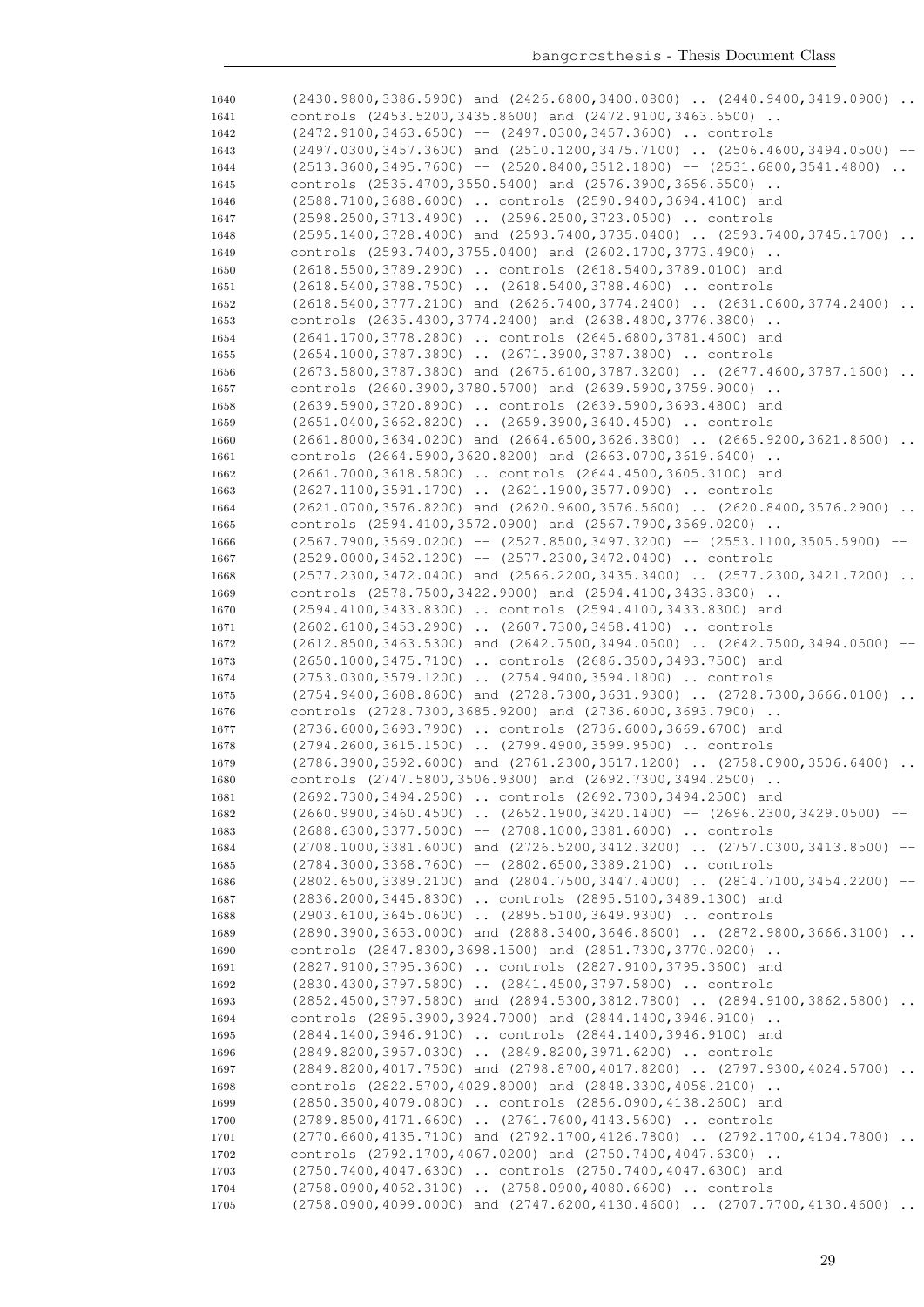controls (2657.9700,4130.4600) and (2645.9100,4086.9400) .. (2645.9100,4086.9400) .. controls (2658.4900,4086.9400) and 1708 (2697.8100,4091.1400) .. (2697.8100,4067.5500) .. controls (2697.8100,4037.6700) and (2647.4800,4019.8500) .. (2647.4800,3970.5700) .. controls (2647.4800,3921.2900) and (2690.5800,3885.2300) .. (2739.2200,3881.9800) .. controls (2752.1900,3881.1100) and (2754.4500,3880.2700) .. (2763.8400,3880.2700) .. controls (2773.2300,3880.2700) and (2779.2200,3868.8700) .. (2799.5100,3868.8700) .. controls (2824.6700,3868.8700) and (2830.4400,3880.4100) .. (2838.8300,3880.4100) .. controls (2847.2100,3880.4100) and (2847.2100,3872.0100) .. (2847.2100,3867.3000) .. controls (2847.2100,3862.5800) and (2848.7800,3850.0000) .. (2817.8500,3850.0000) .. controls (2784.8200,3850.0000) and (2725.5900,3866.7700) .. (2672.1200,3866.7700) .. controls (2630.1000,3866.7700) and (2624.4100,3865.9900) .. (2622.0700,3862.9400) .. controls (2624.6700,3867.8300) and (2631.1400,3881.0300) .. (2631.1400,3891.7400) .. controls (2621.2500,3896.7900) and (2612.8800,3924.4400) .. (2607.6400,3924.4400) .. controls (2652.7900,3965.3600) and (2646.2300,4001.2700) .. (2646.6400,4009.4000) .. controls (2643.5700,4019.6400) and (2636.9900,4021.4200) .. (2625.9900,4021.4200) .. controls (2614.9800,4021.4200) and (2608.6900,4016.7000) .. (2608.6900,4016.7000) .. controls (2608.6900,4016.7000) and (2605.8200,4055.6900) .. (2599.5300,4068.8000) .. controls 1729 (2584.9300,4090.8200) and (2513.5100,4105.6700) .. (2485.8600,4063.6800) .. controls (2485.8600,4063.6800) and (2475.5300,4038.2000) .. (2471.3500,4030.3300) .. controls (2448.9800,4039.1000) and (2436.7000,4027.8400) .. (2436.7000,4027.8400) .. controls (2436.7000,4027.8400) and (2437.5600,4016.5900) .. (2437.7800,4008.3100) .. controls (2437.9700,4001.5000) and (2436.2100,3990.4800) .. (2436.2100,3981.0500) .. controls (2436.2100,3971.6200) and (2455.6100,3937.0200) .. (2455.6100,3937.0200) .. controls (2444.6300,3920.8300) and (2406.9200,3902.9600) .. (2406.9200,3902.9600) .. controls (2420.8100,3889.0800) and (2432.0500,3859.9900) .. (2432.0500,3859.9900); \path[fill=cf9ae0c,nonzero rule] (2754.1800,3494.5900) .. controls (2729.0200,3489.9500) and (2695.4700,3482.3000) .. (2695.4700,3482.3000) -- (2666.8400,3435.0000) -- (2700.9700,3442.1800) .. controls (2704.0400,3458.4500) and (2705.8600,3467.5600) .. (2713.2100,3474.1100) .. controls (2727.3600,3486.7200) and (2749.6900,3487.4000) .. (2754.1800,3494.5900) -- cycle(2396.4300,3947.9500) .. controls (2401.8800,3957.5000) and (2423.0400,3961.6100) .. (2422.3600,3970.4800) .. controls (2421.6800,3979.3600) and (2397.1100,4034.6600) .. (2396.4300,4048.3200) -- (2380.7100,4019.6400) .. controls 1749 (2380.7100,4019.6400) and (2403.9300,3986.8700) .. (2403.9300,3975.9400) .. controls (2403.9300,3965.0100) and (2395.0600,3962.2900) .. (2396.4300,3947.9500) -- cycle(2332.6600,3865.6800) .. controls (2332.1900,3844.3000) and (2359.8600,3834.9700) .. (2361.6100,3824.4400) .. controls (2363.3700,3813.9200) and (2340.1200,3831.1200) .. (2340.5500,3827.9500) .. controls (2344.4500,3798.5600) and (2368.7400,3795.5700) .. (2377.4000,3779.6800) .. controls (2382.6800,3770.0400) and (2354.9600,3783.4600) .. (2355.4700,3780.5700) .. controls (2361.4100,3746.2300) and (2397.3200,3759.1900) .. (2403.7300,3736.6900) .. controls (2407.2900,3724.1400) and (2381.2900,3743.8200) .. (2380.4900,3732.7800) .. controls 1760 (2379.9400,3725.4400) and (2394.0800,3686.6600) .. (2401.9700,3684.9100) .. controls (2409.8700,3683.1500) and (2435.3300,3692.8100) .. (2446.7400,3697.1900) .. controls (2458.1300,3701.5800) and (2480.0700,3705.9700) .. (2482.7100,3716.5000) .. controls (2470.4300,3735.8100) and (2437.9500,3780.5700) .. (2433.5600,3821.8000) .. controls (2408.1300,3849.0100) and (2382.6800,3888.5000) .. (2382.6800,3920.9700) .. controls (2382.6800,3953.4500) and 1767 (2392.3200,3979.7700) .. (2392.3200,3979.7700) -- (2356.3500,4047.3400) -- (2349.3300,4016.6400) .. controls (2349.3300,4016.6400) and (2382.6600,3985.0300) .. (2381.7900,3974.5100) .. controls (2380.9200,3963.9800) and (2372.1500,3931.5000) .. (2372.1500,3931.5000) .. controls (2366.0000,3922.7300) and (2367.7500,3973.6300) ..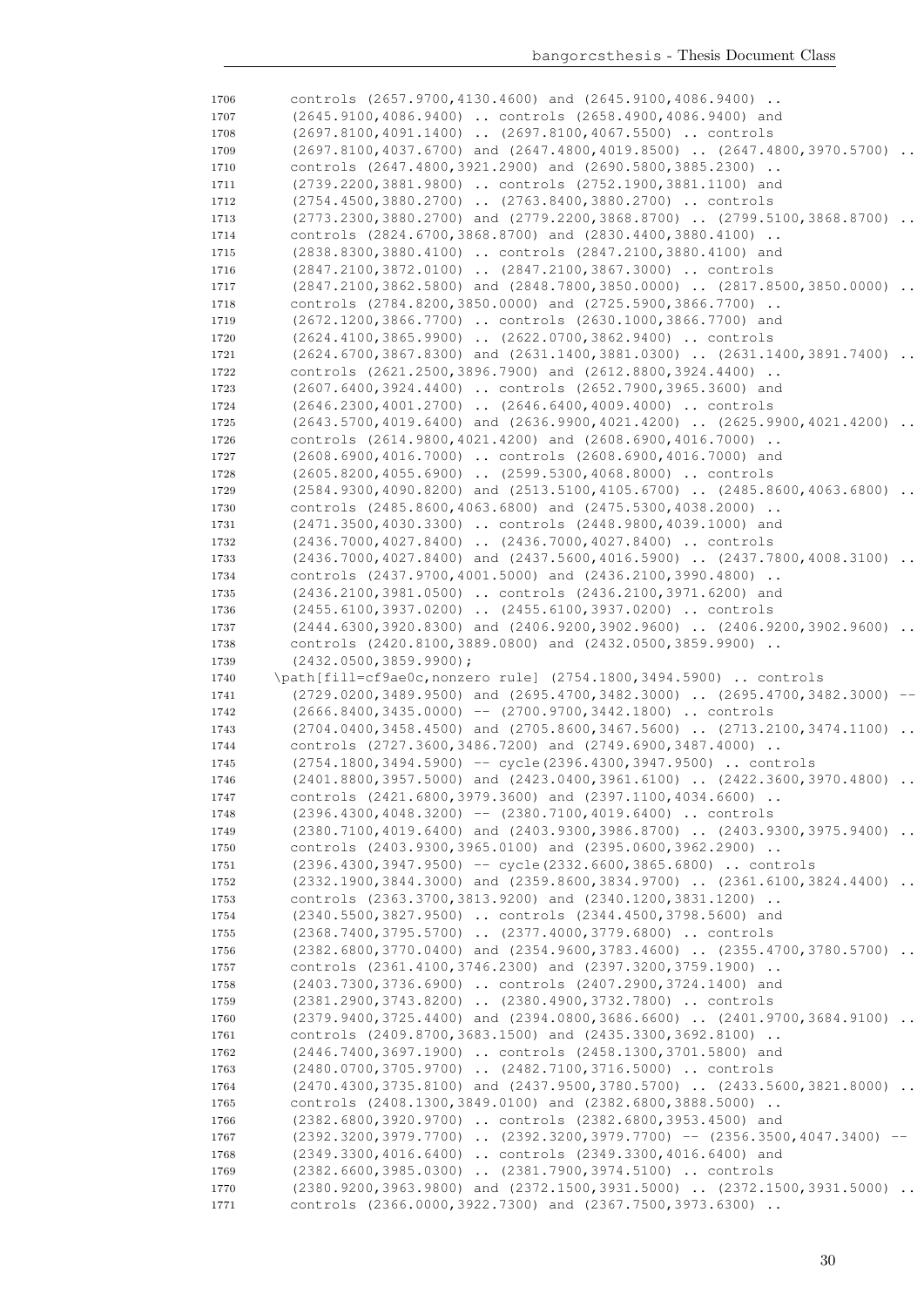(2367.7500,3973.6300) -- (2329.1400,4022.7800) .. controls 1773 (2329.1400,4022.7800) and (2327.3600,3990.3500) .. (2329.5300,3980.3800) .. controls (2333.6500,3961.4400) and (2351.0700,3952.5600) .. (2351.0700,3941.1600) .. controls (2351.0700,3929.7600) and (2336.1600,3910.4400) .. (2328.2600,3906.0600) .. controls (2326.5000,3892.0200) and (2353.7100,3877.9700) .. (2354.5900,3865.6800) .. controls (2347.5700,3857.8000) and (2332.7700,3871.2400) .. (2332.6600,3865.6800) -- cycle(2374.2200,3490.1600) .. controls 1780 (2374.2200,3490.1600) and (2397.7700,3495.8700) .. (2416.2100,3505.5200) .. controls (2396.7600,3503.4700) and (2364.3300,3503.4700) .. (2364.3300,3503.4700) -- (2335.8600,3443.8600) -- (2363.9500,3459.6700) .. controls (2363.9500,3459.6700) and (2363.6900,3486.6600) .. (2374.2200,3490.1600) -- cycle(2578.0300,3545.1300) .. controls (2585.9300,3552.1400) and (2602.9400,3555.0300) .. (2612.6000,3564.6800) .. controls (2591.6900,3559.4600) and (2571.8800,3554.6800) .. (2571.8800,3554.6800) -- (2547.3000,3516.7900) -- (2566.7600,3524.9800) .. controls (2566.7600,3524.9800) and (2570.1300,3538.1000) .. (2578.0300,3545.1300) -- cycle(2661.7400,3530.4500) .. controls 1790 (2667.8700,3538.3500) and (2677.5400,3511.1500) .. (2677.5400,3511.1500) .. controls (2702.1100,3533.0900) and (2674.9400,3544.9700) .. (2682.8000,3551.5200) .. controls (2693.3300,3560.3000) and (2710.8800,3546.2500) .. (2710.8800,3546.2500) .. controls (2724.0400,3557.6700) and (2703.4600,3569.5600) .. (2709.1300,3576.9700) .. controls (2720.5400,3591.8800) and (2724.0400,3577.8400) .. (2731.9500,3581.3500) .. controls (2739.8400,3584.8700) and (2748.6100,3591.8800) .. (2739.8400,3603.3000) .. controls (2731.0600,3614.7000) and (2702.9800,3664.7300) .. (2727.5600,3701.5800) .. controls (2727.5600,3701.5800) and (2711.7500,3696.3200) .. (2708.2400,3683.1500) .. controls (2704.7500,3669.9900) and 1801 (2717.9100,3603.3000) .. (2717.9100,3593.6400) -- (2645.9400,3532.2100) .. controls (2645.9400,3532.2100) and (2640.6800,3537.4800) .. (2650.3300,3549.7700) .. controls (2659.9800,3562.0500) and (2705.6200,3599.7900) .. (2705.6200,3599.7900) .. controls (2694.2200,3614.7000) and (2710.8800,3652.4400) .. (2688.0700,3666.4800) .. controls (2681.9100,3669.1100) and (2664.7300,3674.3100) .. (2679.2900,3684.9100) .. controls (2688.9400,3691.9300) and (2704.7500,3688.4200) .. (2704.7500,3720.0100) .. controls 1809 (2704.7500,3751.6100) and (2675.7800,3754.2300) .. (2675.7800,3754.2300) .. controls (2679.2900,3763.8900) and (2704.7300,3761.2500) .. (2711.7600,3770.9100) .. controls (2698.5900,3777.0600) and (2698.5900,3777.9200) .. (2688.9400,3777.9200) .. controls (2679.2900,3777.9200) and (2651.2100,3763.8900) .. (2651.2100,3720.8900) .. controls (2651.2100,3677.8900) and (2683.2400,3622.1700) .. (2677.5400,3616.4600) .. controls (2671.8400,3610.7500) and (2638.9200,3589.2600) .. (2631.8900,3572.5800) .. controls (2624.8800,3555.9100) and (2586.2200,3531.1200) .. (2586.2200,3531.1200) -- (2549.4100,3470.7800) -- (2573.9800,3484.8300) .. controls 1819 (2573.9800,3484.8300) and (2583.0100,3514.2400) .. (2597.4800,3522.9300) .. controls (2617.9700,3535.2200) and (2636.9800,3557.0900) .. (2640.1100,3553.8000) .. controls (2643.2400,3550.4900) and (2623.9900,3524.3200) .. (2603.8100,3513.7800) .. controls 1823 (2597.6800,3501.4900) and (2582.7400,3456.7400) .. (2584.5100,3447.0900) .. controls (2584.5100,3447.0900) and (2628.3900,3499.7400) .. (2640.6700,3505.0100) .. controls (2652.9700,3510.2700) and (2657.3400,3494.4800) .. (2657.3400,3494.4800) .. controls (2674.0200,3506.7700) and (2655.5900,3522.5500) .. (2661.7400,3530.4500) -- cycle(2707.4600,3932.5400) .. controls (2713.7900,3921.1500) and (2765.6000,3924.3600) .. (2765.6000,3972.6700) .. controls (2765.6000,3998.0600) and (2744.2200,4003.4600) .. (2744.2200,4010.4800) .. controls (2744.2200,4028.0400) and (2839.0000,4035.0600) .. (2839.0000,4080.6900) .. controls (2839.0000,4104.3900) and (2831.9800,4115.8000) .. (2831.9800,4115.8000) .. controls 1834 (2831.9800,4115.8000) and (2833.7500,4079.8100) .. (2822.3300,4079.8100) .. controls (2804.7900,4079.8100) and (2820.5900,4100.8700) .. (2820.5900,4111.4200) .. controls (2820.5900,4150.0300) and (2779.3400,4141.2500) .. (2779.3400,4141.2500) .. controls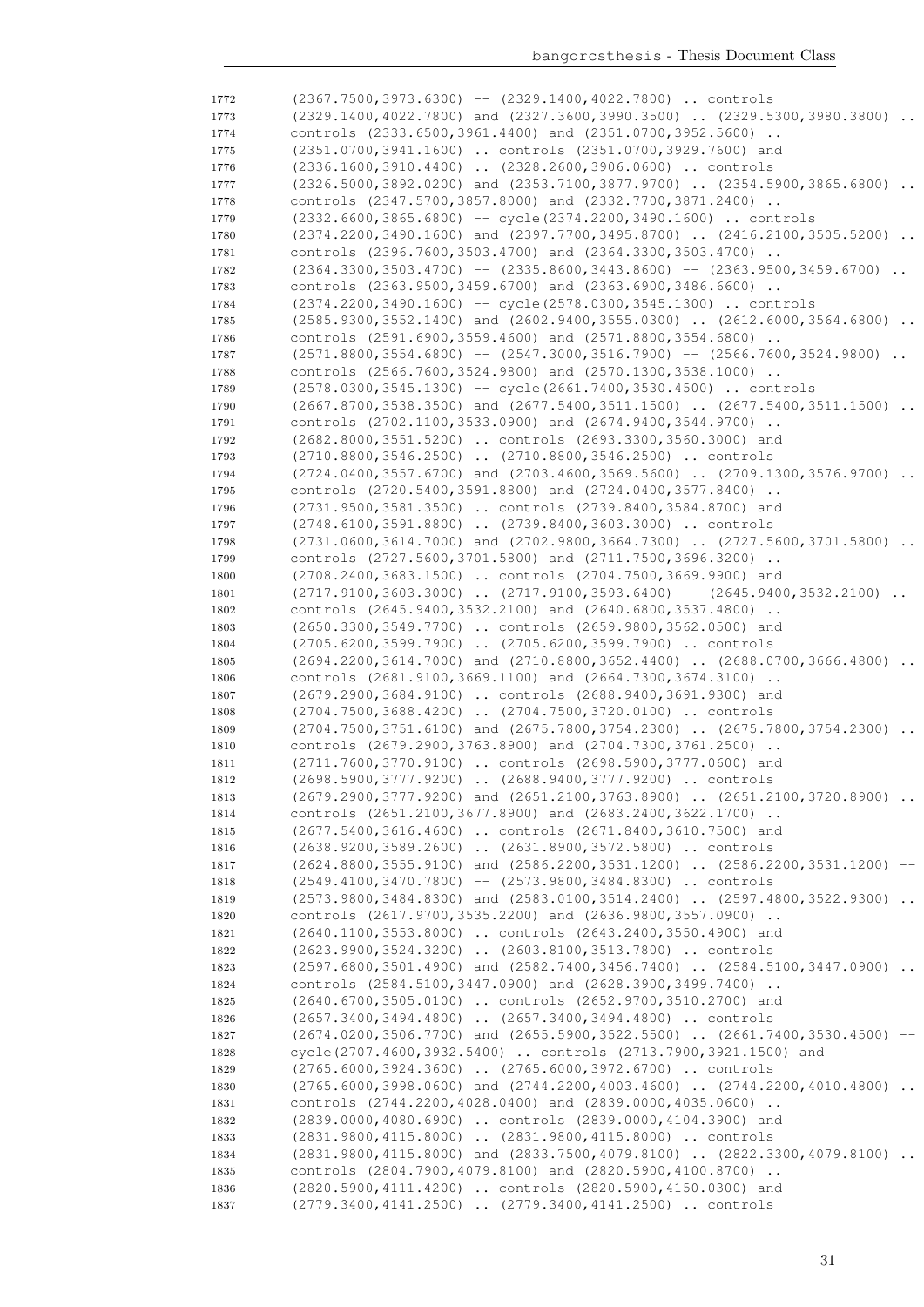| 1838 | (2779.3400,4141.2500) and (2803.9100,4140.3600)  (2803.9100,4101.7600)           |          |
|------|----------------------------------------------------------------------------------|----------|
| 1839 | controls (2803.9100,4052.6100) and (2731.9500,4022.7800)                         |          |
| 1840 | (2726.6800,4028.0400)  controls (2721.4200,4033.3000) and                        |          |
| 1841 | (2746.0000,4049.9800)  (2746.0000,4077.1800)  controls                           |          |
| 1842 | $(2746.0000, 4090.3400)$ and $(2740.7200, 4118.4200)$ $(2712.6400, 4118.4200)$ . |          |
| 1843 | controls (2679.2900, 4118.4200) and (2657.3400, 4095.6100)                       |          |
| 1844 | (2670.5100,4097.3600)  controls (2683.6700,4099.1300) and                        |          |
| 1845 | (2710.0000,4090.3500)  (2710.0000,4067.5300)  controls                           |          |
|      |                                                                                  |          |
| 1846 | $(2710.0000, 4028.9100)$ and $(2659.1000, 4019.2700)$ $(2659.1000, 3970.1100)$   |          |
| 1847 | controls (2659.1000,3908.6800) and (2721.4200,3893.7600)                         |          |
| 1848 | (2740.7200,3893.7600)  controls (2760.0300,3893.7600) and                        |          |
| 1849 | (2764.4100,3896.4100)  (2764.4100,3896.4100)  controls                           |          |
| 1850 | $(2760.0300, 3902.5500)$ and $(2760.9000, 3915.7000)$ $(2760.9000, 3915.7000)$   | $\ddots$ |
| 1851 | controls (2760.9000,3915.7000) and (2750.3700,3912.2000)                         |          |
| 1852 | (2738.0900,3912.2000)  controls (2690.7000,3912.2000) and                        |          |
| 1853 | (2685.4300,3948.1700)  (2685.4300,3960.4600)  controls                           |          |
| 1854 | $(2685.4300, 3972.7500)$ and $(2697.8300, 3996.7500)$ $(2717.0200, 3994.6900)$   | $\ddots$ |
| 1855 | controls (2757.3400,3990.3600) and (2733.0900,3946.0500)                         |          |
| 1856 | (2707.4600,3932.5400) -- cycle(2770.1000,3914.5300)  controls                    |          |
| 1857 | $(2770.1000, 3900.4900)$ and $(2777.0700, 3880.1400)$ $(2798.7700, 3880.1400)$   |          |
| 1858 | controls (2823.8300,3880.1400) and (2824.8000,3891.9600)                         |          |
|      | (2838.8500,3891.9600)  controls (2852.8900,3891.9600) and                        |          |
| 1859 |                                                                                  |          |
| 1860 | (2859.3400,3880.5500)  (2859.3400,3867.3800)  controls                           |          |
| 1861 | $(2859.3400, 3854.2200)$ and $(2852.5000, 3838.7000)$ $(2818.3700, 3838.7000)$   |          |
| 1862 | controls (2757.8100,3838.7000) and (2741.8900,3855.1600)                         |          |
| 1863 | (2669.6300,3855.1600)  controls (2601.2500,3855.1600) and                        |          |
| 1864 | (2606.8800,3827.9600)  (2563.0100,3784.0900)  controls                           |          |
| 1865 | (2519.1300,3740.2100) and (2484.4700,3707.7200)  (2484.4700,3707.7200)           |          |
| 1866 | (2487.1100,3700.7000)  controls (2466.0400,3678.7600) and                        |          |
| 1867 | (2455.5100,3570.8300)  (2444.9800,3533.0900)  controls                           |          |
| 1868 | (2434.4500,3495.3500) and (2376.5200,3479.5600)  (2376.5200,3479.5600)           | $--$     |
| 1869 | $(2363.3700, 3406.7200)$ -- $(2391.4500, 3431.2900)$ controls                    |          |
| 1870 | (2391.4500,3431.2900) and (2389.6900,3436.5600)  (2388.8100,3452.3500)           |          |
| 1871 | controls (2387.9500,3468.1500) and (2431.8200,3500.6200)                         |          |
| 1872 | (2452.8700,3513.7800)  controls (2449.3600,3493.6000) and                        |          |
| 1873 | (2400.2100,3454.1100)  (2400.2100,3454.1100)  controls                           |          |
| 1874 | $(2400.2100, 3454.1100)$ and $(2404.6100, 3440.9500)$ $(2405.4900, 3426.0200)$ . |          |
|      |                                                                                  |          |
| 1875 | controls (2406.3700,3411.1000) and (2416.8900,3383.9000)                         |          |
| 1876 | $(2416.8900, 3383.9000)$ -- $(2419.5900, 3388.2900)$ controls                    |          |
| 1877 | (2419.5900,3388.2900) and (2421.3100,3405.0900)  (2424.4100,3411.3000)           | $\ddots$ |
| 1878 | controls (2431.4300,3425.3400) and (2467.7900,3474.2900)                         |          |
| 1879 | $(2467.7900, 3474.2900)$ -- $(2491.4800, 3470.7800)$ controls                    |          |
| 1880 | $(2503.7700, 3490.0900)$ and $(2487.1100, 3508.5100)$ $(2482.7100, 3519.9200)$   |          |
| 1881 | controls (2492.3600,3529.5800) and (2497.6400,3524.3100)                         |          |
| 1882 | (2509.0400,3513.7800)  controls (2517.8200,3534.8500) and                        |          |
| 1883 | (2509.9200,3536.6000)  (2502.8900,3553.2700)  controls                           |          |
| 1884 | (2495.8800,3569.9400) and (2509.0400,3566.4400)  (2527.4600,3556.7800)           |          |
| 1885 | controls (2534.4800,3568.1800) and (2532.7300,3577.8500)                         |          |
| 1886 | (2522.2100,3601.5400)  controls (2511.6800,3625.2300) and                        |          |
| 1887 | (2534.4900,3613.8200)  (2545.0200,3605.9300)  controls                           |          |
| 1888 | $(2552.9200, 3618.2000)$ and $(2549.4100, 3620.8400)$ $(2539.7600, 3645.4200)$   |          |
| 1889 | controls (2530.1100,3669.9900) and (2545.0200,3666.4800)                         |          |
| 1890 | (2561.7000,3654.2000)  controls (2572.2400,3682.2800) and                        |          |
| 1891 | (2563.4600,3677.0200)  (2556.4400,3695.4300)  controls                           |          |
|      |                                                                                  |          |
| 1892 | (2549.4100,3713.8700) and (2566.9600,3712.1100)  (2580.1300,3700.7000)           |          |
| 1893 | controls (2592.4100,3712.1100) and (2582.1300,3716.2100)                         |          |
| 1894 | (2582.1300,3745.1700)  controls (2582.1300,3766.3400) and                        |          |
| 1895 | (2606.8800,3806.6800)  (2649.8700,3822.4800)  controls                           |          |
| 1896 | $(2664.7900, 3807.5600)$ and $(2630.1500, 3805.1300)$ $(2630.1500, 3788.4700)$   |          |
| 1897 |                                                                                  |          |
|      | controls (2630.1500, 3778.8100) and (2637.1700, 3798.9900)                       |          |
| 1898 | (2671.3900,3798.9900)  controls (2705.6300,3798.9900) and                        |          |
| 1899 | (2707.3700,3782.3200)  (2716.1500,3782.3200)  controls                           |          |
| 1900 | (2724.9100,3782.3200) and (2717.0200,3806.8900)  (2717.0200,3806.8900)           |          |
| 1901 | controls (2757.3900,3806.8900) and (2743.3600,3767.4000)                         |          |
| 1902 | (2743.3600,3718.2500)  controls (2743.3600,3669.1100) and                        |          |
| 1903 | (2810.9200,3622.6000)  (2812.6800,3595.4000)  controls                           |          |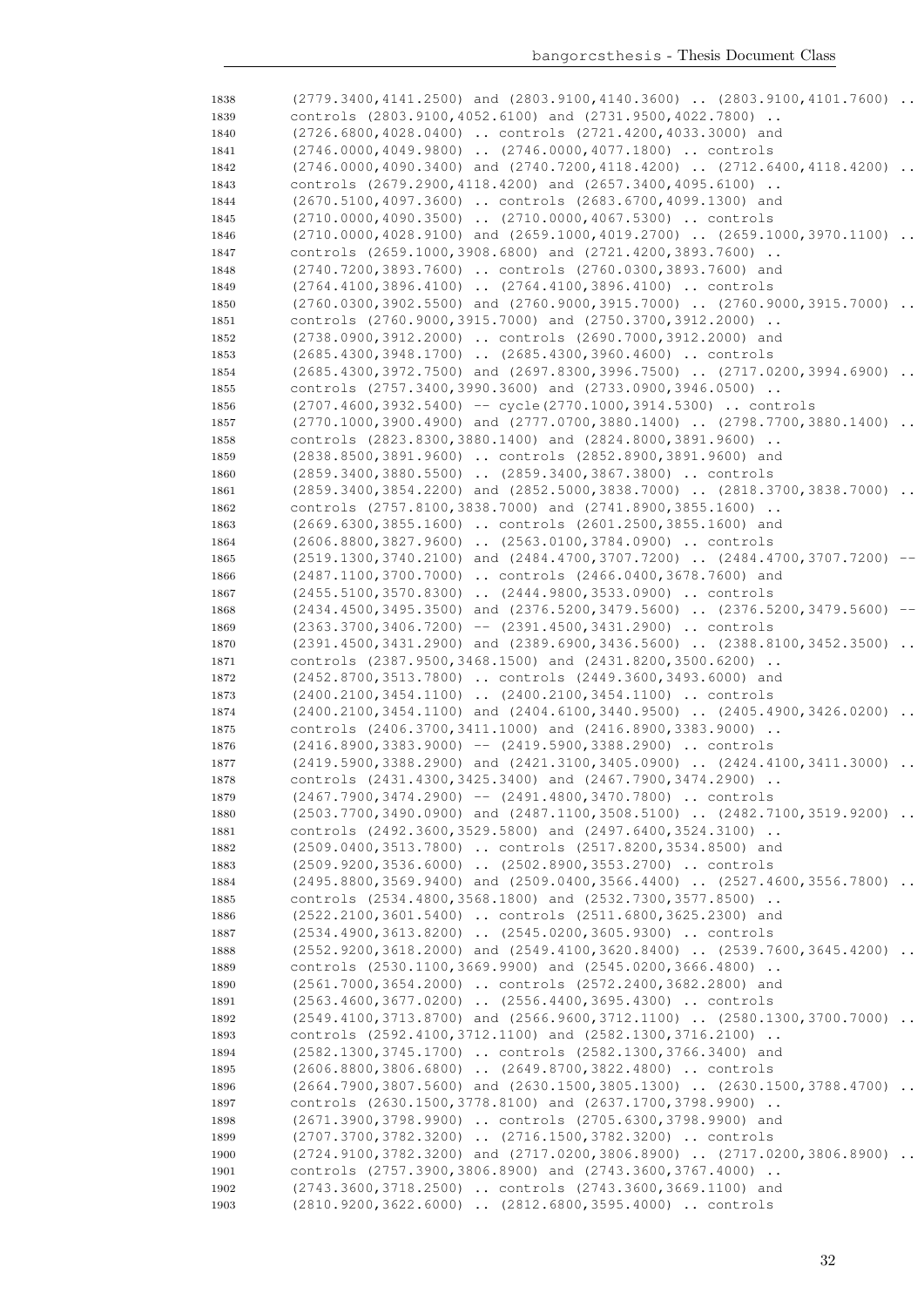| 1904 | $(2788.3000, 3580.7800)$ and $(2781.8200, 3518.8600)$ $(2759.6500, 3485.0300)$ |
|------|--------------------------------------------------------------------------------|
| 1905 | controls (2747.3600,3471.3900) and (2732.3400,3470.0100)                       |
| 1906 | $(2717.0200, 3463.7600)$ -- $(2702.1100, 3401.4500)$ controls                  |
| 1907 | $(2714.3900, 3414.6100)$ and $(2746.0000, 3423.3900)$ $(2746.0000, 3423.3900)$ |
| 1908 | controls (2731.0600,3453.2300) and (2750.3700,3461.1300)                       |
| 1909 | (2758.2600,3468.1500)  controls (2766.1700,3475.1700) and                      |
| 1910 | $(2799.5100, 3518.1700)$ $(2799.5100, 3518.1700)$ -- $(2804.7900, 3512.9100)$  |
| 1911 | controls (2804.7900,3512.9100) and (2788.1100,3465.5200)                       |
|      |                                                                                |
| 1912 | (2761.7800,3453.2300)  controls (2754.7700,3438.3100) and                      |
| 1913 | (2779.3300,3398.8200)  (2785.4700,3389.1700)  controls                         |
| 1914 | $(2787.9800, 3392.8100)$ and $(2791.1500, 3395.6400)$ $(2791.1500, 3395.6400)$ |
| 1915 | controls (2791.1500,3395.6400) and (2793.8700,3448.5800)                       |
| 1916 | (2802.1500, 3457.6200)  controls (2811.8000, 3468.1500) and                    |
| 1917 | (2814.4300,3467.2800)  (2832.8700,3460.2500)  controls                         |
| 1918 | $(2840.7600, 3468.1500)$ and $(2836.3700, 3489.2100)$ $(2829.3600, 3502.3800)$ |
| 1919 | controls (2837.2500,3517.2900) and (2849.5400,3487.7900)                       |
| 1920 | (2853.4500,3493.0500)  controls (2867.4600,3511.9200) and                      |
| 1921 | (2840.7600,3526.9500)  (2849.5400,3545.3800)  controls                         |
| 1922 | $(2849.5400, 3545.3800)$ and $(2864.3200, 3531.5000)$ $(2867.9700, 3533.9700)$ |
| 1923 | controls (2871.6100,3536.4400) and (2869.7300,3547.1200)                       |
| 1924 | (2866.2100,3556.7800)  controls (2847.8900,3600.5700) and                      |
| 1925 | (2875.5300,3571.6300)  (2878.5000,3573.4600)  controls                         |
| 1926 | $(2884.5900, 3577.2200)$ and $(2877.6700, 3605.4200)$ $(2869.7700, 3612.4400)$ |
|      | controls (2865.3800,3600.1600) and (2839.0000,3552.3900)                       |
| 1927 |                                                                                |
| 1928 | (2824.9600,3519.0500)  controls (2822.5200,3513.2100) and                      |
| 1929 | (2809.1700,3511.1500)  (2827.6000,3568.1900)  controls                         |
| 1930 | $(2849.5300, 3636.0600)$ and $(2874.1100, 3625.2300)$ $(2884.6400, 3621.7300)$ |
| 1931 | controls (2883.7600,3653.3200) and (2852.1700,3655.9500)                       |
| 1932 | (2849.5400,3677.0200)  controls (2817.9400,3690.1700) and                      |
| 1933 | $(2844.2800, 3798.1200)$ $(2779.3300, 3824.4400)$ -- $(2860.9500, 3830.5900)$  |
| 1934 | controls (2845.1600,3814.7900) and (2814.4300,3820.0600)                       |
| 1935 | (2814.4300,3820.0600)  controls (2814.4300,3820.0600) and                      |
| 1936 | (2814.4300,3810.4000)  (2839.0000,3810.4000)  controls                         |
| 1937 | $(2863.5800, 3810.4000)$ and $(2883.2200, 3833.2500)$ $(2883.2200, 3863.9700)$ |
| 1938 | controls (2883.2200,3886.6300) and (2855.8100,3935.8100)                       |
| 1939 | (2829.6200,3935.8100)  controls (2807.9100,3935.8100) and                      |
| 1940 | (2798.8600,3902.4900)  (2793.7300,3905.0500)  controls                         |
| 1941 | (2780.7800,3911.5400) and (2789.8200,3917.3100)  (2794.5900,3925.5500)         |
| 1942 | controls (2811.1900, 3954.2400) and (2838.7600, 3947.7600)                     |
| 1943 | (2838.8500,3971.1600)  controls (2839.0100,4015.2500) and                      |
| 1944 | (2782.3000,4016.8700)  (2774.1800,4008.7300)  controls                         |
| 1945 | (2767.4400,4001.9900) and (2800.2300,4008.2800)  (2799.5500,3980.7100)         |
|      | controls (2799.4200,3975.5100) and (2815.9400,3995.1400)                       |
| 1946 |                                                                                |
| 1947 | (2815.9400,3993.6600)  controls (2815.9400,3973.3000) and                      |
| 1948 | (2770.1000,3957.8400)  (2770.1000,3914.5300) -- cycle (2462.7200,3987.2500)    |
| 1949 | controls $(2462.7200, 4003.0500)$ and $(2474.4000, 4004.4100)$                 |
| 1950 | (2477.8300,4004.4100)  controls (2486.7600,4004.4100) and                      |
| 1951 | (2486.0700,3977.6300)  (2490.2000,3971.4600)  controls                         |
| 1952 | $(2494.3200, 3965.2800)$ and $(2505.9800, 3968.0200)$ $(2508.0500, 3963.9000)$ |
| 1953 | controls (2504.6100, 3958.4200) and (2492.9300, 3951.5400)                     |
| 1954 | (2492.9300,3943.3100)  controls (2492.9300,3935.0700) and                      |
| 1955 | (2500.4900,3932.3100)  (2503.9300,3932.3100)  controls                         |
| 1956 | (2508.7300,3932.3100) and (2529.3300,3937.8200)  (2529.3300,3950.1800)         |
| 1957 | controls (2529.3300,3956.3500) and (2524.6100,3959.6900)                       |
| 1958 | (2522.4600,3963.9000)  controls (2520.3100,3968.1100) and                      |
| 1959 | (2520.7400,3973.1800)  (2519.0200,3974.2100)  controls                         |
| 1960 | (2527.2700,3974.8900) and (2535.5100,3977.6300)  (2541.6800,3977.6300)         |
| 1961 | controls (2547.8700,3977.6300) and (2548.5500,3973.5200)                       |
| 1962 | (2548.5500,3968.0200)  controls (2548.5500,3962.5200) and                      |
|      | (2536.8800,3958.4200)  (2536.8800,3952.9200)  controls                         |
| 1963 |                                                                                |
| 1964 | (2536.8800,3947.4200) and (2551.9900,3933.0100)  (2556.8000,3933.0100)         |
| 1965 | controls (2561.6000,3933.0100) and (2572.5800,3937.1300)                       |
| 1966 | (2572.5800,3944.6900)  controls (2572.5800,3952.2400) and                      |
| 1967 | (2568.1300,3961.5000)  (2572.5800,3965.9700)  controls                         |
| 1968 | (2575.3300,3968.7200) and (2581.5000,3963.2200)  (2581.5000,3963.2200)         |
| 1969 | controls (2590.7700,3972.4900) and (2596.6100,3991.3700)                       |
|      |                                                                                |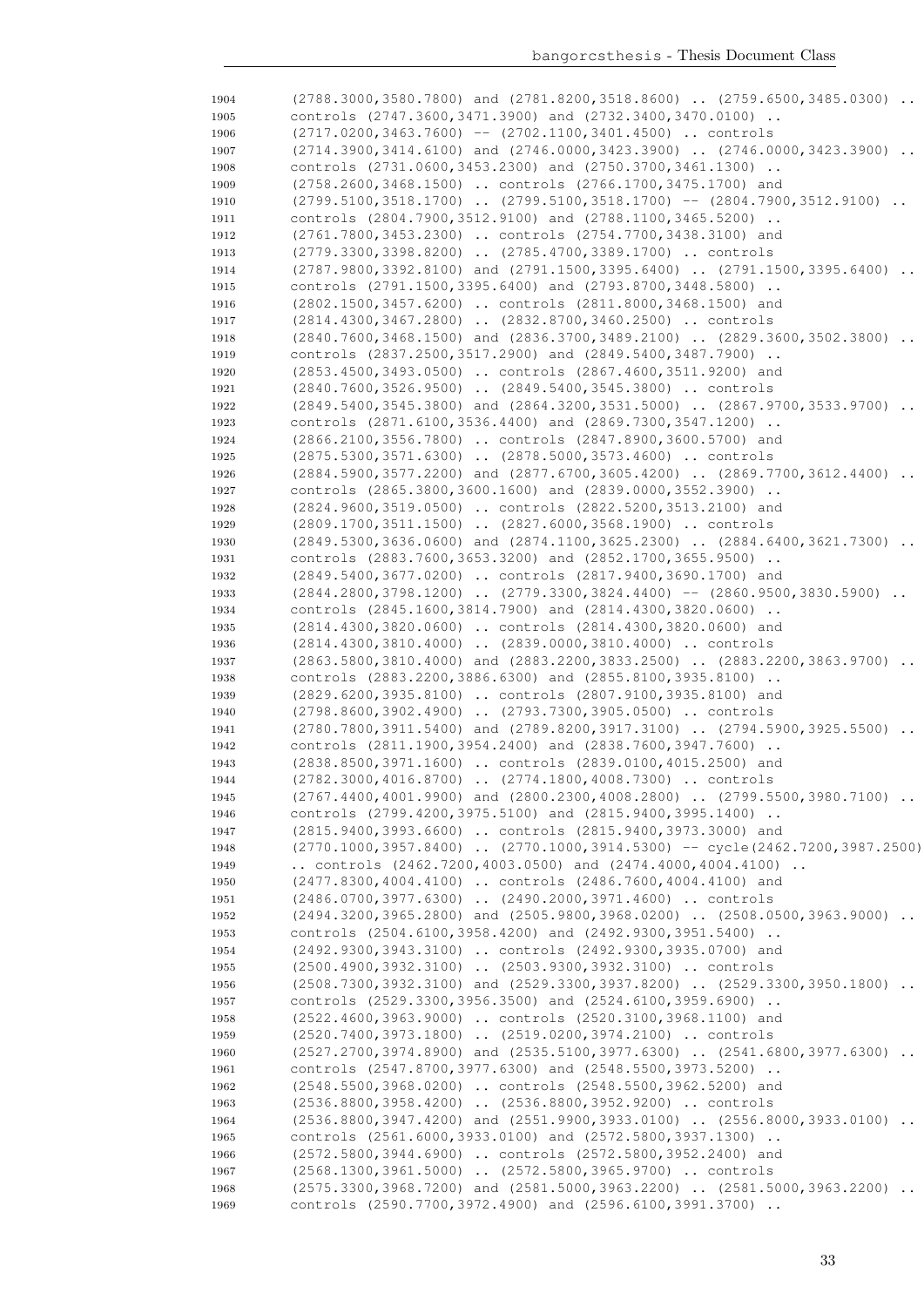| 1970         | (2615.1600,3993.4300)  controls (2633.6900,3961.1600) and                                                                                |
|--------------|------------------------------------------------------------------------------------------------------------------------------------------|
|              |                                                                                                                                          |
| 1971         | $(2595.2300, 3948.8000)$ $(2595.2300, 3948.8000)$ -- $(2580.1400, 3954.9800)$                                                            |
| 1972         | controls (2586.0200,3936.3200) and (2570.0100,3929.9800)                                                                                 |
| 1973         | (2570.5300,3922.7100)  controls (2571.9900,3901.9100) and                                                                                |
| 1974         | (2567.7700,3895.3600)  (2560.2200,3888.3700)  controls                                                                                   |
| 1975         | $(2555.4300, 3889.7500)$ and $(2545.1200, 3890.4400)$ $(2544.4300, 3886.3200)$<br>$\ddots$                                               |
| 1976         | controls (2554.0400,3869.1600) and (2525.2100,3850.6200)                                                                                 |
| 1977         | (2528.6300,3843.0600)  controls (2524.5200,3845.8100) and                                                                                |
| 1978         | $(2514.9000, 3866.4100)$ $(2511.4700, 3870.5300)$ controls                                                                               |
| 1979         | (2508.0500,3874.6400) and (2514.4500,3880.6400)  (2510.8000,3890.4400)                                                                   |
| 1980         | controls (2508.7300,3895.9200) and (2496.3700,3889.7500)                                                                                 |
| 1981         | (2495.0000,3899.3700)  controls (2493.6200,3908.9800) and                                                                                |
| 1982         | (2496.7900,3929.0700)  (2485.1200,3935.9400)  controls                                                                                   |
| 1983         | $(2485.1200, 3955.8500)$ and $(2462.7200, 3968.7200)$ $(2462.7200, 3987.2500)$                                                           |
| 1984         | cycle(2530.6800,4025.0200) -- (2532.7500,4020.2100)  controls                                                                            |
| 1985         | (2527.9500,4018.8400) and (2527.2700,3992.7400)  (2514.9000,3992.7400)                                                                   |
| 1986         | controls (2499.7900,3992.7400) and (2511.4600,4011.2800)                                                                                 |
| 1987         | (2499.7900,4014.7100)  controls (2499.7900,4014.7100) and                                                                                |
| 1988         | $(2521.7600, 4016.7800)$ $(2530.6800, 4025.0200)$ -- cycle $(2547.8500, 4022.9500)$                                                      |
| 1989         | controls $(2553.3400, 4015.4000)$ and $(2566.4100, 4005.7900)$                                                                           |
| 1990         | (2576.0100,4014.0200)  controls (2580.1300,4012.6600) and                                                                                |
| 1991         | (2581.4800,4011.2800)  (2576.6900,4005.7800)  controls                                                                                   |
| 1992         | $(2571.8900, 4000.2900)$ and $(2571.8600, 3986.4500)$ $(2562.2800, 3987.2500)$                                                           |
| 1993         | controls (2545.7900,3988.6300) and (2552.6600,4012.6600)                                                                                 |
| 1994         | $(2546.4800, 4018.1500)$ -- $(2547.8500, 4022.9500)$ -- cycle $(2444.8200, 3868.2400)$                                                   |
| 1995         | controls $(2449.5900, 3872.1300)$ and $(2462.7500, 3892.4900)$ .<br>(2475.4000,3892.4900)  controls (2474.3400,3885.1100) and            |
| 1996         |                                                                                                                                          |
| 1997         | (2455.3600,3869.3000)  (2449.0400,3856.6400)  controls<br>$(2442.7200, 3844.0000)$ and $(2453.2600, 3831.3400)$ $(2458.5400, 3821.8500)$ |
| 1998<br>1999 | controls (2457.4800,3830.2900) and (2477.5100,3844.0000)                                                                                 |
| 2000         | (2483.8300,3851.3800)  controls (2490.1600,3858.7500) and                                                                                |
| 2001         | $(2495.3500, 3856.2500)$ $(2491.2100, 3847.1500)$ controls                                                                               |
| 2002         | (2485.9400,3835.5600) and (2469.3800,3823.4800)  (2469.0800,3806.0400)<br>$\ddots$                                                       |
| 2003         | controls (2468.9100,3796.7100) and (2476.0700,3790.1000)                                                                                 |
| 2004         | (2484.8800,3784.9500)  controls (2484.8800,3784.9500) and                                                                                |
| 2005         | (2488.0500,3815.5300)  (2500.6900,3807.1000)  controls                                                                                   |
| 2006         | $(2505.8200, 3803.6900)$ and $(2480.6600, 3756.4900)$ $(2500.6900, 3738.5700)$                                                           |
| 2007         | controls (2503.8700,3752.2800) and (2534.4300,3775.4600)                                                                                 |
| 2008         | (2534.4300,3781.8000)  controls (2534.4300,3788.1200) and                                                                                |
| 2009         | (2523.8900,3809.2000)  (2534.4300,3809.2000)  controls                                                                                   |
| 2010         | (2540.7600,3809.2000) and (2546.0400,3790.2300)  (2550.2400,3790.2300)                                                                   |
| 2011         | controls (2554.4600,3790.2300) and (2562.8900,3794.4400)                                                                                 |
| 2012         | (2562.8900,3801.8300)  controls (2562.8900,3809.2100) and                                                                                |
| 2013         | (2543.9300,3840.8300)  (2555.5200,3840.8300)  controls                                                                                   |
| 2014         | (2560.9000,3840.8300) and (2573.4400,3819.7500)  (2576.6000,3819.7500)                                                                   |
| 2015         | controls (2579.7700,3819.7500) and (2582.9300,3821.8500)                                                                                 |
| 2016         | (2586.0900,3838.7200)  controls (2589.2600,3855.5900) and                                                                                |
| 2017         | (2571.3300,3861.9200)  (2577.6600,3878.7900)  controls                                                                                   |
| 2018         | (2577.6600,3878.7900) and (2594.5300,3870.3500)  (2599.7900,3860.8700)                                                                   |
| 2019         | controls (2605.0800,3851.3800) and (2615.6100,3877.7300)                                                                                 |
| 2020         | (2616.6600,3886.1700)  controls (2613.4000,3889.9900) and                                                                                |
| 2021         | (2609.6900,3903.4600)  (2604.0100,3911.4600)  controls                                                                                   |
| 2022         | (2598.7300,3918.9400) and (2591.3700,3921.0300)  (2591.3700,3923.0700)                                                                   |
| 2023         | controls (2591.3700,3927.2800) and (2597.6900,3928.3300)                                                                                 |
| $\bf 2024$   | (2618.7800,3951.5300)  controls (2639.8600,3974.7200) and                                                                                |
| 2025         | (2636.6500,4001.2900)  (2636.7000,4005.3000)  controls                                                                                   |
| 2026         | $(2624.0500, 4016.8900)$ and $(2613.5100, 4000.0200)$ $(2602.9700, 4005.3000)$                                                           |
| 2027         | controls (2592.4200,4010.5700) and (2597.6900,4043.2500)                                                                                 |
| 2028         | (2594.5300,4054.8500)  controls (2594.5300,4054.8500) and                                                                                |
| 2029         | (2580.8200,4032.7000)  (2577.6600,4035.8600)  controls                                                                                   |
| 2030         | (2574.5000,4039.0400) and (2578.7100,4048.5300)  (2581.8800,4059.0600)                                                                   |
| 2031         | controls (2585.0400,4069.6000) and (2567.1200,4074.8800)                                                                                 |
| 2032         | (2567.1200,4074.8800)  controls (2567.1200,4074.8800) and                                                                                |
| 2033         | (2562.8900,4052.7300)  (2555.5200,4053.7900)  controls                                                                                   |
| 2034         | (2548.1400,4054.8500) and (2550.2400,4075.9400)  (2550.2400,4075.9400)                                                                   |
| $\bf 2035$   | controls (2550.2400,4075.9400) and (2535.4900,4084.3700)                                                                                 |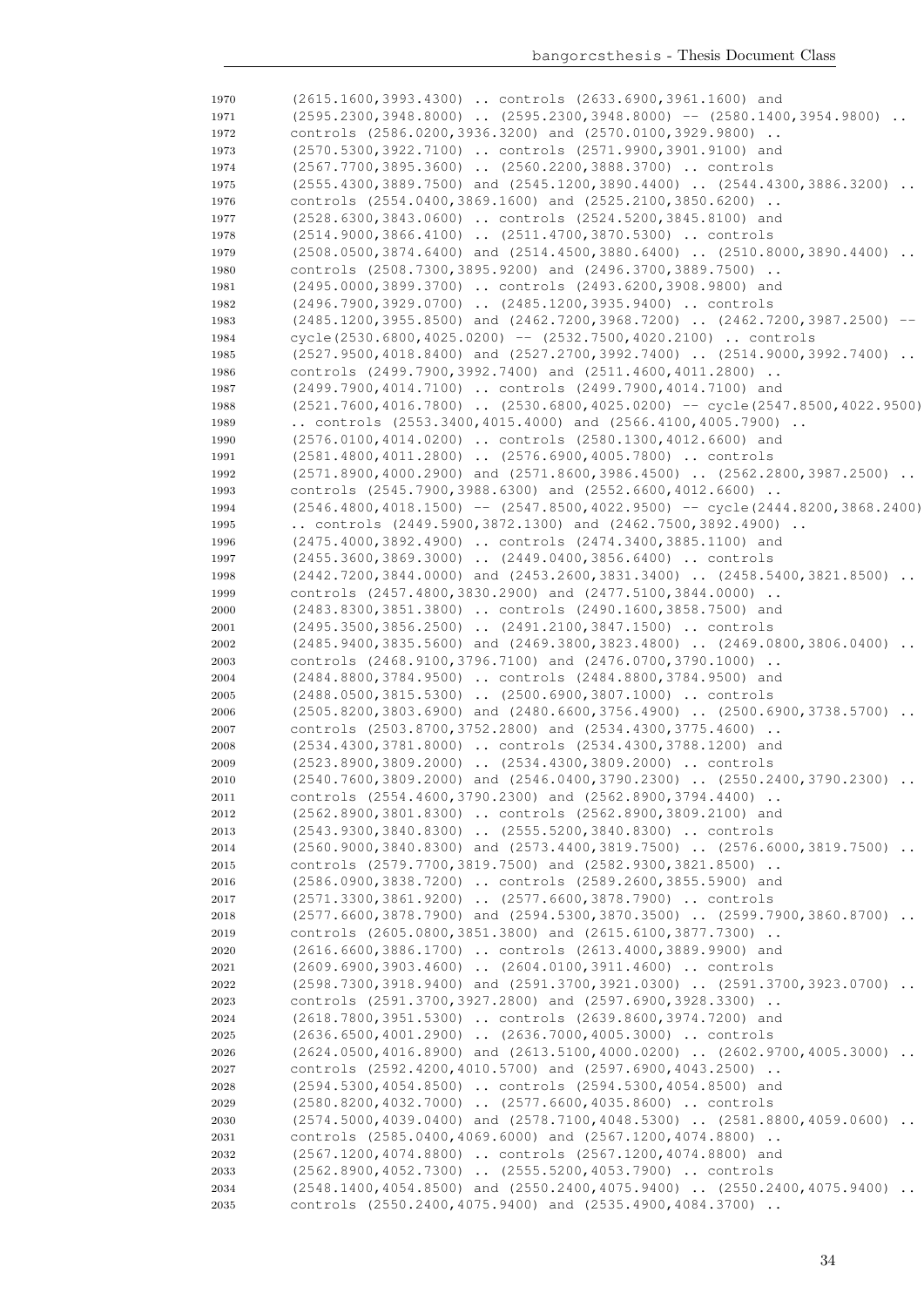(2532.3200,4066.4500) .. controls (2528.5900,4045.2700) and (2518.6100,4063.2800) .. (2513.3600,4072.7700) .. controls (2505.9700,4069.6000) and (2509.1200,4045.3600) .. (2509.1200,4036.9200) .. controls (2509.1200,4028.4900) and (2494.3800,4044.3000) .. (2487.0000,4047.4700) .. controls (2489.1000,4040.0800) and (2480.7300,4029.1000) .. (2480.7300,4020.6700) .. controls (2480.7300,4012.2300) and (2453.2600,4025.2900) .. (2446.9300,4018.9500) .. controls (2446.8800,4015.6600) and (2443.0100,3988.9900) .. (2448.3000,3973.8900) .. controls (2455.1200,3954.4800) and (2466.0500,3945.8900) .. (2466.0500,3934.3000) .. controls (2466.0500,3923.5400) and (2449.2600,3918.1800) .. (2418.8300,3899.0000) .. controls (2432.7100,3897.0200) and (2433.2300,3858.7500) .. (2444.8200,3868.2400); \path[fill=c231f20,nonzero rule] (2421.4500,4881.5500) .. controls (2420.3900,4864.2100) and (2409.7500,4879.3900) .. (2409.7500,4879.3900) .. controls (2409.7500,4879.3900) and (2382.7600,4905.5400) .. (2382.7600,4943.1600) .. controls (2390.6100,4947.8500) and (2394.2600,4964.5700) .. (2397.3900,4966.1300) .. controls 2054 (2400.5300,4967.7100) and (2422.4600,4978.1500) .. (2422.4600,4989.1200) controls (2422.4600,5000.0900) and (2391.6400,5067.9900) .. (2391.6400,5093.5900) -- (2365.5300,5057.0200) -- (2345.1600,5092.5400) -- (2328.9600,5050.2300) -- (2312.2500,5070.0800) .. controls (2312.2500,5070.0800) and (2304.1300,5008.8000) .. (2307.0800,4997.7500) .. controls (2315.0700,4967.8100) and (2328.4400,4971.3600) .. (2328.4400,4960.9100) .. controls (2328.4400,4944.7200) and (2300.0600,4932.7800) .. (2300.0600,4932.7800) .. controls (2303.3200,4924.1600) and (2319.4400,4846.4800) .. (2331.1700,4808.9800) .. controls (2344.5800,4766.1200) and (2354.0400,4762.4200) .. (2362.9200,4744.1400) .. controls (2370.1700,4729.2200) and (2373.3700,4696.0900) .. (2391.1200,4696.0900) .. controls (2408.8900,4696.0900) and (2457.4600,4713.8400) .. (2457.4600,4713.8400) .. controls (2441.2700,4698.1800) and (2433.9500,4539.9100) .. (2407.8300,4539.9100) .. controls (2390.1400,4539.9100) and (2345.1800,4538.6000) .. (2345.1800,4538.6000) .. controls (2345.1800,4538.6000) and (2325.5300,4507.4600) .. (2309.6400,4445.3700) -- (2348.2800,4467.8200) -- (2336.8000,4406.7100) -- (2383.8100,4441.7000) -- (2403.1400,4381.6400) -- (2420.3700,4409.8500) .. controls 2073 (2420.3700,4409.8500) and (2416.0900,4423.2900) .. (2430.3000,4442.2300) .. controls (2442.8300,4458.9400) and (2462.1600,4486.6300) .. (2462.1600,4486.6300) -- (2486.1900,4480.3700) .. controls (2486.1900,4480.3700) and (2499.2400,4498.6500) .. (2495.5900,4516.9300) -- (2502.4600,4518.6200) -- (2509.9200,4534.9800) -- (2520.7200,4564.1800) .. controls (2524.4900,4573.2100) and (2565.2500,4678.8400) .. (2577.5400,4710.7800) .. controls (2579.7700,4716.5600) and (2587.0500,4735.5700) .. (2585.0600,4745.1000) .. controls (2583.9500,4750.4300) and (2582.5600,4757.0500) .. (2582.5600,4767.1400) .. controls (2582.5600,4776.9800) and (2590.9600,4795.3600) .. (2607.2900,4811.1000) .. controls (2607.2700,4810.8300) and (2607.2700,4810.5600) .. (2607.2700,4810.2700) .. controls (2607.2700,4799.0600) and (2615.4300,4796.1000) .. (2619.7500,4796.1000) .. controls (2624.1000,4796.1000) and (2627.1300,4798.2400) .. (2629.8000,4800.1300) .. controls (2634.3100,4803.3000) and (2642.7000,4809.2000) .. (2659.9200,4809.2000) .. controls (2662.1100,4809.2000) and (2664.1300,4809.1400) .. (2665.9800,4808.9800) .. controls (2648.9600,4802.4100) and (2628.2400,4781.8200) .. (2628.2400,4742.9500) .. controls (2628.2400,4715.6300) and (2639.6500,4685.0900) .. (2647.9800,4662.8000) .. controls (2650.3700,4656.3900) and (2653.2000,4648.7900) .. (2654.4700,4644.2700) .. controls (2653.1500,4643.2300) and (2651.6300,4642.0600) .. (2650.2700,4641.0100) .. controls (2633.0900,4627.7900) and (2615.8100,4613.7000) .. (2609.9100,4599.6600) .. controls (2609.7900,4599.3900) and (2609.6700,4599.1400) .. (2609.5500,4598.8700) .. controls (2583.2200,4594.6800) and (2556.7000,4591.6200) .. (2556.7000,4591.6200) -- (2516.8900,4520.1800) -- (2542.0700,4528.4100) (2518.0500,4475.1400) -- (2566.1000,4495.0000) .. controls (2566.1000,4495.0000) and (2555.1400,4458.4200) .. (2566.1000,4444.8500) ..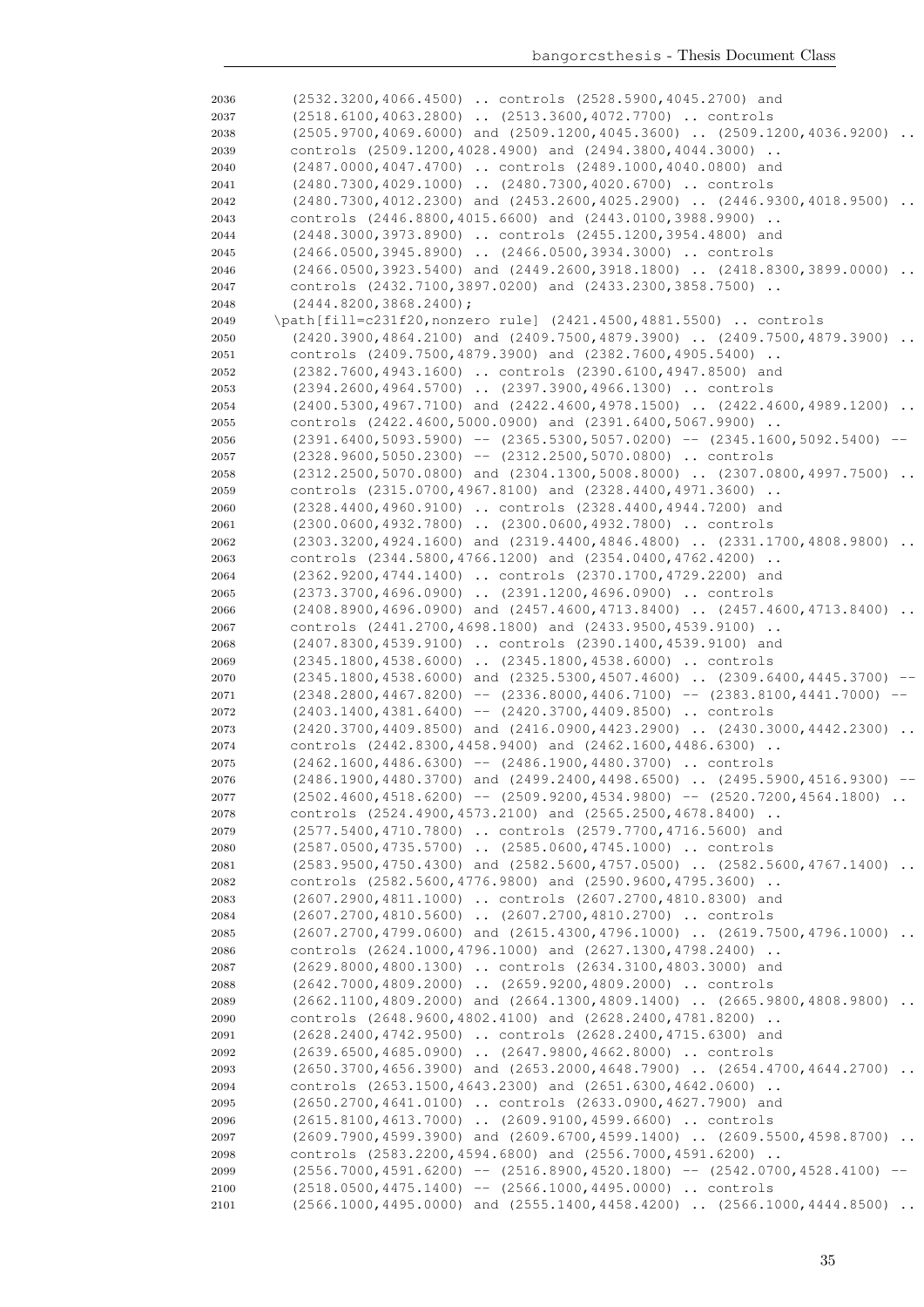| 2102 | controls $(2567.6200, 4446.0200)$ and $(2583.2200, 4456.9200)$ .                  |          |
|------|-----------------------------------------------------------------------------------|----------|
| 2103 | (2583.2200,4456.9200)  controls (2583.2200,4456.9200) and                         |          |
| 2104 | (2591.3900,4476.3100)  (2596.4900,4481.4100)  controls                            |          |
| 2105 | $(2601.6000, 4486.5100)$ and $(2631.4000, 4516.9300)$ $(2631.4000, 4516.9300)$    | $--$     |
| 2106 | (2638.7100,4498.6500)  controls (2674.8200,4516.6200) and                         |          |
| 2107 | $(2741.2700, 4601.6800)$ $(2743.1800, 4616.7000)$ controls                        |          |
| 2108 | $(2743.1800, 4631.3200)$ and $(2717.0600, 4654.3100)$ $(2717.0600, 4688.2600)$    |          |
| 2109 | controls (2717.0600,4708.1100) and (2724.9000,4715.9400)                          |          |
| 2110 | (2724.9000,4715.9400)  controls (2724.9000,4691.9100) and                         |          |
| 2111 | (2782.3500,4637.5900)  (2787.5800,4622.4400)  controls                            |          |
| 2112 | (2774.5100,4615.1200) and (2749.4400,4539.9100)  (2746.3100,4529.4700)            | $\ddots$ |
| 2113 | controls (2735.8400,4529.7600) and (2681.1900,4517.1200)                          |          |
| 2114 | (2681.1900,4517.1200)  controls (2681.1900,4517.1200) and                         |          |
| 2115 | $(2649.5600, 4483.4500)$ $(2640.8000, 4443.2800)$ -- $(2684.6800, 4452.1600)$ --  |          |
| 2116 | $(2677.1100, 4400.7900)$ -- $(2696.5000, 4404.8800)$ controls                     |          |
| 2117 | $(2696.5000, 4404.8800)$ and $(2714.8600, 4435.4900)$ $(2745.2700, 4437.0100)$ -- |          |
| 2118 | $(2772.4300, 4392.0900)$ -- $(2790.7100, 4412.4600)$ controls                     |          |
| 2119 | (2790.7100,4412.4600) and (2792.7900,4470.4400)  (2802.7200,4477.2300)            |          |
| 2120 | (2824.1400,4468.8800)  controls (2883.2400,4512.0200) and                         |          |
| 2121 | (2891.3100,4667.4000)  (2883.2400,4672.2400)  controls                            |          |
| 2122 | $(2878.1400, 4675.3000)$ and $(2876.1000, 4669.1800)$ $(2860.8000, 4688.5600)$ .  |          |
| 2123 | controls (2835.7400,4720.2900) and (2839.6300,4791.9100)                          |          |
| 2124 | (2815.9000,4817.1400)  controls (2815.9000,4817.1400) and                         |          |
|      | (2818.4000,4819.3600)  (2829.3800,4819.3600)  controls                            |          |
| 2125 | $(2840.3300, 4819.3600)$ and $(2882.2700, 4834.5100)$ $(2882.6600, 4884.1200)$    |          |
| 2126 |                                                                                   |          |
| 2127 | controls (2883.1300,4946.0200) and (2832.0500,4968.1600)                          |          |
| 2128 | (2832.0500,4968.1600)  controls (2832.0500,4968.1600) and                         |          |
| 2129 | (2837.7200,4978.2400)  (2837.7200,4992.7800)  controls                            |          |
| 2130 | (2837.7200,5038.7500) and (2786.9500,5038.8100)  (2786.0200,5045.5400)            |          |
| 2131 | controls (2810.5700,5050.7500) and (2836.2300,5079.0500)                          |          |
| 2132 | (2838.2500,5099.8500)  controls (2843.9700,5158.8200) and                         |          |
| 2133 | (2777.9700,5192.0900)  (2749.9700,5164.1100)  controls                            |          |
| 2134 | (2758.8500,5156.2700) and (2780.2700,5147.3900)  (2780.2700,5125.4500)            |          |
| 2135 | controls (2780.2700,5087.8400) and (2739.0000,5068.5200)                          |          |
| 2136 | (2739.0000,5068.5200)  controls (2739.0000,5068.5200) and                         |          |
| 2137 | (2746.3200,5083.1400)  (2746.3200,5101.4300)  controls                            |          |
| 2138 | $(2746.3200, 5119.7100)$ and $(2735.8800, 5151.0500)$ $(2696.1700, 5151.0500)$    |          |
| 2139 | controls (2646.5500,5151.0500) and (2634.5400,5107.6900)                          |          |
| 2140 | (2634.5400,5107.6900)  controls (2647.0700,5107.6900) and                         |          |
| 2141 | (2686.2500,5111.8700)  (2686.2500,5088.3600)  controls                            |          |
| 2142 | $(2686.2500, 5058.5900)$ and $(2636.1000, 5040.8400)$ $(2636.1000, 4991.7300)$    |          |
| 2143 | controls (2636.1000,4942.6300) and (2679.0400,4906.7000)                          |          |
| 2144 | (2727.5200,4903.4500)  controls (2740.4300,4902.5900) and                         |          |
| 2145 | (2742.6900,4901.7600)  (2752.0500,4901.7600)  controls                            |          |
| 2146 | $(2761.4100, 4901.7600)$ and $(2767.3600, 4890.3900)$ $(2787.5900, 4890.3900)$    |          |
| 2147 | controls (2812.6600,4890.3900) and (2818.4100,4901.8900)                          |          |
| 2148 | (2826.7600,4901.8900)  controls (2835.1200,4901.8900) and                         |          |
| 2149 | (2835.1200,4893.5300)  (2835.1200,4888.8300)  controls                            |          |
| 2150 | $(2835.1200, 4884.1200)$ and $(2836.6800, 4871.6000)$ $(2805.8600, 4871.6000)$    |          |
| 2151 | controls (2772.9500,4871.6000) and (2713.9400,4888.3000)                          |          |
| 2152 | (2660.6500,4888.3000)  controls (2618.7900,4888.3000) and                         |          |
| 2153 | (2613.1200,4887.5400)  (2610.7800,4884.5000)  controls                            |          |
| 2154 | (2613.3800,4889.3600) and (2619.8200,4902.5200)  (2619.8200,4913.1800)            |          |
| 2155 | controls (2609.9600,4918.2200) and (2601.6300,4945.7600)                          |          |
| 2156 | (2596.4100,4945.7600)  controls (2641.4000,4986.5400) and                         |          |
| 2157 | (2634.8600,5022.3200)  (2635.2700,5030.4300)  controls                            |          |
| 2158 | $(2632.2100, 5040.6200)$ and $(2625.6600, 5042.4000)$ $(2614.6900, 5042.4000)$    |          |
| 2159 | controls (2603.7100,5042.4000) and (2597.4500,5037.7000)                          |          |
| 2160 | (2597.4500,5037.7000)  controls (2597.4500,5037.7000) and                         |          |
| 2161 | (2594.5900,5076.5500)  (2588.3300,5089.6100)  controls                            |          |
| 2162 | $(2573.7800, 5111.5500)$ and $(2502.6200, 5126.3500)$ $(2475.0600, 5084.5100)$    |          |
| 2163 | controls (2475.0600,5084.5100) and (2464.7800,5059.1200)                          |          |
| 2164 | (2460.6000,5051.2800)  controls (2438.3200,5060.0200) and                         |          |
| 2165 | (2426.0700,5048.7900)  (2426.0700,5048.7900)  controls                            |          |
| 2166 | $(2426.0700, 5048.7900)$ and $(2426.9300, 5037.5800)$ $(2427.1600, 5029.3400)$    | $\sim$   |
| 2167 | controls (2427.3500,5022.5500) and (2425.6000,5011.5800)                          |          |
|      |                                                                                   |          |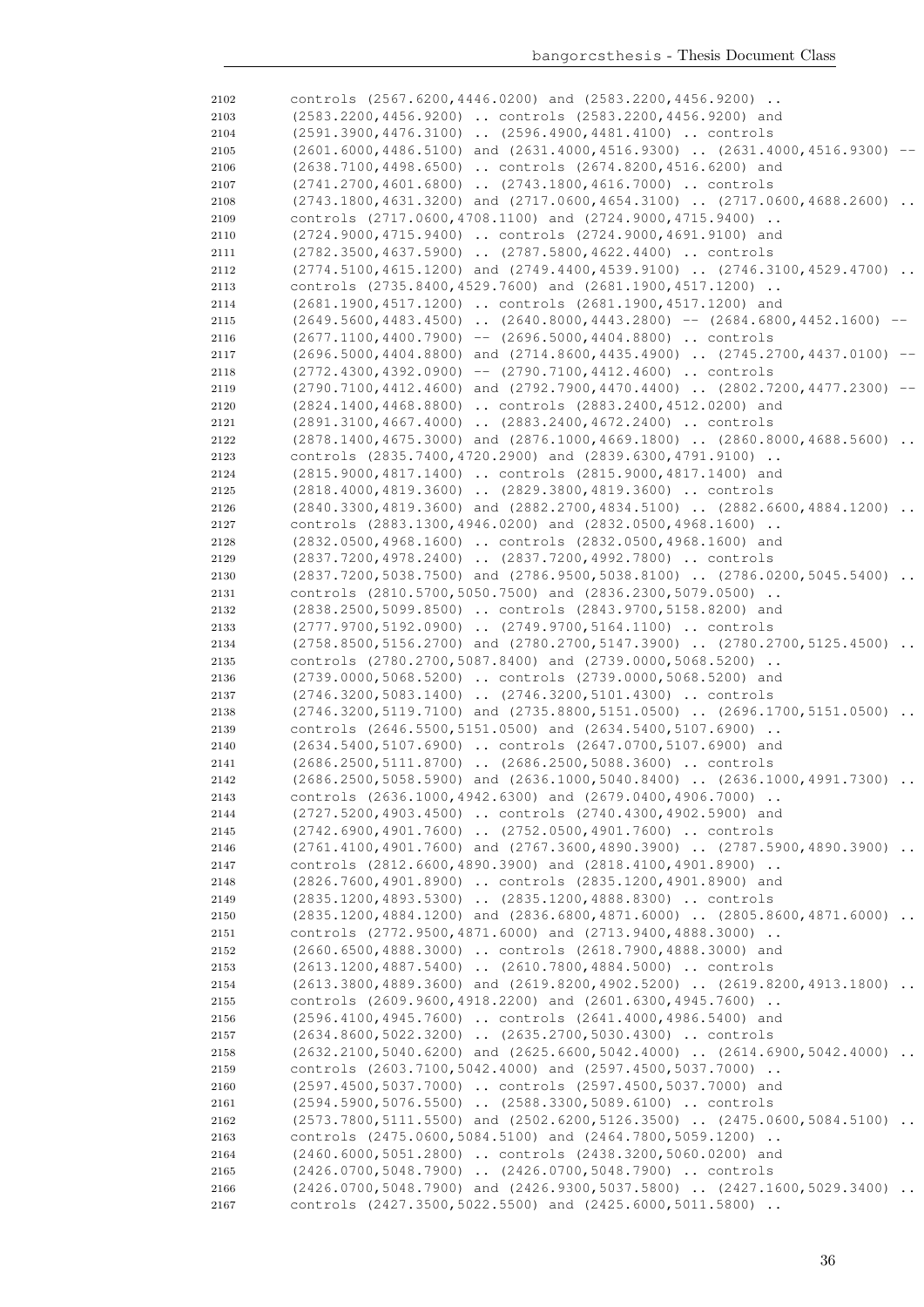| 2168         | (2425.6000,5002.1800)  controls (2425.6000,4992.7800) and                                                                                  |
|--------------|--------------------------------------------------------------------------------------------------------------------------------------------|
| 2169         | (2444.9200,4958.3000)  (2444.9200,4958.3000)  controls                                                                                     |
| 2170         | (2433.9700,4942.1700) and (2396.4100,4924.3800)  (2396.4100,4924.3800)<br>$\cdot$ .                                                        |
| 2171         | controls (2410.2500,4910.5300) and (2421.4500,4881.5500)                                                                                   |
| 2172         | $(2421.4500, 4881.5500)$ ;                                                                                                                 |
| 2173         | \path[fill=cb91930, nonzero rule] (2742.4200, 4517.4600)  controls                                                                         |
| 2174         | (2717.3400,4512.8400) and (2683.9300,4505.2100)  (2683.9300,4505.2100)                                                                     |
| 2175         | $(2655.3900, 4458.0800)$ -- $(2689.3900, 4465.2400)$ controls                                                                              |
| 2176         | $(2692.4600, 4481.4500)$ and $(2694.2800, 4490.5300)$ $(2701.6000, 4497.0500)$ .                                                           |
| 2177         | controls (2715.7000,4509.6100) and (2737.9400,4510.3000)                                                                                   |
| 2178         | (2742.4200,4517.4600) -- cycle (2385.9400,4969.2000)  controls                                                                             |
| 2179         | (2391.3900,4978.7100) and (2412.4600,4982.8000)  (2411.7900,4991.6400)<br>controls (2411.1100,5000.4900) and (2386.6200,5055.6000)         |
| 2180<br>2181 | $(2385.9400, 5069.2000)$ -- $(2370.2900, 5040.6200)$ controls                                                                              |
| 2182         | (2370.2900,5040.6200) and (2393.4200,5007.9700)  (2393.4200,4997.0800)<br>$\cdots$                                                         |
| 2183         | controls (2393.4200,4986.2000) and (2384.5900,4983.4800)                                                                                   |
| 2184         | (2385.9400,4969.2000) -- cycle (2322.4000,4887.2200)  controls                                                                             |
| 2185         | $(2321.9300, 4865.9200)$ and $(2349.5100, 4856.6200)$ $(2351.2700, 4846.1300)$                                                             |
| 2186         | controls (2353.0100,4835.6400) and (2329.8400,4852.7800)                                                                                   |
| 2187         | (2330.2700,4849.6200)  controls (2334.1600,4820.3400) and                                                                                  |
| 2188         | (2358.3600,4817.3600)  (2367.0000,4801.5400)  controls                                                                                     |
| 2189         | $(2372.2500, 4791.9200)$ and $(2344.6400, 4805.3000)$ $(2345.1400, 4802.4100)$ .                                                           |
| 2190         | controls (2351.0500,4768.2000) and (2386.8600,4781.1200)                                                                                   |
| 2191         | (2393.2200,4758.6900)  controls (2396.7900,4746.1800) and                                                                                  |
| 2192         | (2370.8800,4765.8000)  (2370.0600,4754.8000)  controls                                                                                     |
| 2193         | $(2369.5200, 4747.4800)$ and $(2383.6100, 4708.8500)$ $(2391.4800, 4707.0900)$                                                             |
| 2194         | controls (2399.3600,4705.3500) and (2424.7300,4714.9700)                                                                                   |
| 2195         | (2436.0700,4719.3400)  controls (2447.4400,4723.7100) and                                                                                  |
| 2196         | (2469.3000,4728.0900)  (2471.9200,4738.5700)  controls<br>$(2459.6900, 4757.8100)$ and $(2427.3200, 4802.4100)$ $(2422.9600, 4843.5000)$ . |
| 2197<br>2198 | controls (2397.6100,4870.6200) and (2372.2500,4909.9600)                                                                                   |
| 2199         | (2372.2500,4942.3100)  controls (2372.2500,4974.6700) and                                                                                  |
| 2200         | $(2381.8600, 5000.9000)$ $(2381.8600, 5000.9000)$ -- $(2346.0200, 5068.2300)$ --                                                           |
| 2201         | (2339.0200,5037.6300)  controls (2339.0200,5037.6300) and                                                                                  |
| 2202         | (2372.2400,5006.1500)  (2371.3700,4995.6600)  controls                                                                                     |
| 2203         | $(2370.5000, 4985.1600)$ and $(2361.7600, 4952.8000)$ $(2361.7600, 4952.8000)$                                                             |
| 2204         | controls (2355.6300,4944.0700) and (2357.3800,4994.7900)                                                                                   |
| 2205         | $(2357.3800, 4994.7900)$ -- $(2318.9100, 5043.7500)$ controls                                                                              |
| 2206         | $(2318.9100, 5043.7500)$ and $(2317.1400, 5011.4400)$ $(2319.3000, 5001.5100)$ .                                                           |
| 2207         | controls (2323.4100,4982.6400) and (2340.7600,4973.7900)                                                                                   |
| 2208         | (2340.7600,4962.4300)  controls (2340.7600,4951.0600) and                                                                                  |
| 2209         | (2325.9000,4931.8200)  (2318.0300,4927.4500)  controls                                                                                     |
| 2210         | (2316.2800,4913.4600) and (2343.3800,4899.4700)  (2344.2600,4887.2200)                                                                     |
| 2211         | controls (2337.2700,4879.3600) and (2322.5200,4892.7500)<br>(2322.4000,4887.2200) -- cycle(2363.8300,4513.0400)  controls                  |
| 2212<br>2213 | $(2363.8300, 4513.0400)$ and $(2387.3000, 4518.7300)$ $(2405.6600, 4528.3500)$                                                             |
| 2214         | controls (2386.2800,4526.3100) and (2353.9600,4526.3100)                                                                                   |
| 2215         | $(2353.9600, 4526.3100)$ -- $(2325.6100, 4466.9100)$ -- $(2353.5900, 4482.6600)$                                                           |
| 2216         | controls (2353.5900,4482.6600) and (2353.3400,4509.5500)                                                                                   |
| 2217         | (2363.8300,4513.0400) -- cycle (2566.8900,4567.8100)  controls                                                                             |
| 2218         | $(2574.7700, 4574.8000)$ and $(2591.7200, 4577.6800)$ $(2601.3500, 4587.3000)$                                                             |
| 2219         | controls (2580.5100,4582.1000) and (2560.7800,4577.3400)                                                                                   |
| 2220         | $(2560.7800, 4577.3400)$ -- $(2536.2900, 4539.5700)$ -- $(2555.6700, 4547.7400)$                                                           |
| 2221         | controls (2555.6700,4547.7400) and (2559.0300,4560.8200)                                                                                   |
| 2222         | (2566.8900,4567.8100) -- cycle(2650.3100,4553.1900)  controls                                                                              |
| 2223         | $(2656.4300, 4561.0700)$ and $(2666.0500, 4533.9600)$ $(2666.0500, 4533.9600)$                                                             |
| 2224         | controls (2690.5400,4555.8200) and (2663.4600,4567.6600)                                                                                   |
| 2225         | (2671.3000,4574.1800)  controls (2681.8000,4582.9300) and                                                                                  |
| 2226         | (2699.2800,4568.9400)  (2699.2800,4568.9400)  controls<br>$(2712.4000, 4580.3100)$ and $(2691.8800, 4592.1600)$ $(2697.5300, 4599.5500)$   |
| 2227         | controls (2708.9000,4614.4100) and (2712.4000,4600.4100)                                                                                   |
| 2228<br>2229 | (2720.2700,4603.9100)  controls (2728.1300,4607.4100) and                                                                                  |
| 2230         | (2736.8800,4614.4100)  (2728.1300,4625.7700)  controls                                                                                     |
| 2231         | $(2719.3900, 4637.1400)$ and $(2691.4100, 4686.9900)$ $(2715.8900, 4723.7100)$                                                             |
| 2232         | controls (2715.8900,4723.7100) and (2700.1400,4718.4600)                                                                                   |
| 2233         | (2696.6500,4705.3500)  controls (2693.1600,4692.2300) and                                                                                  |
|              |                                                                                                                                            |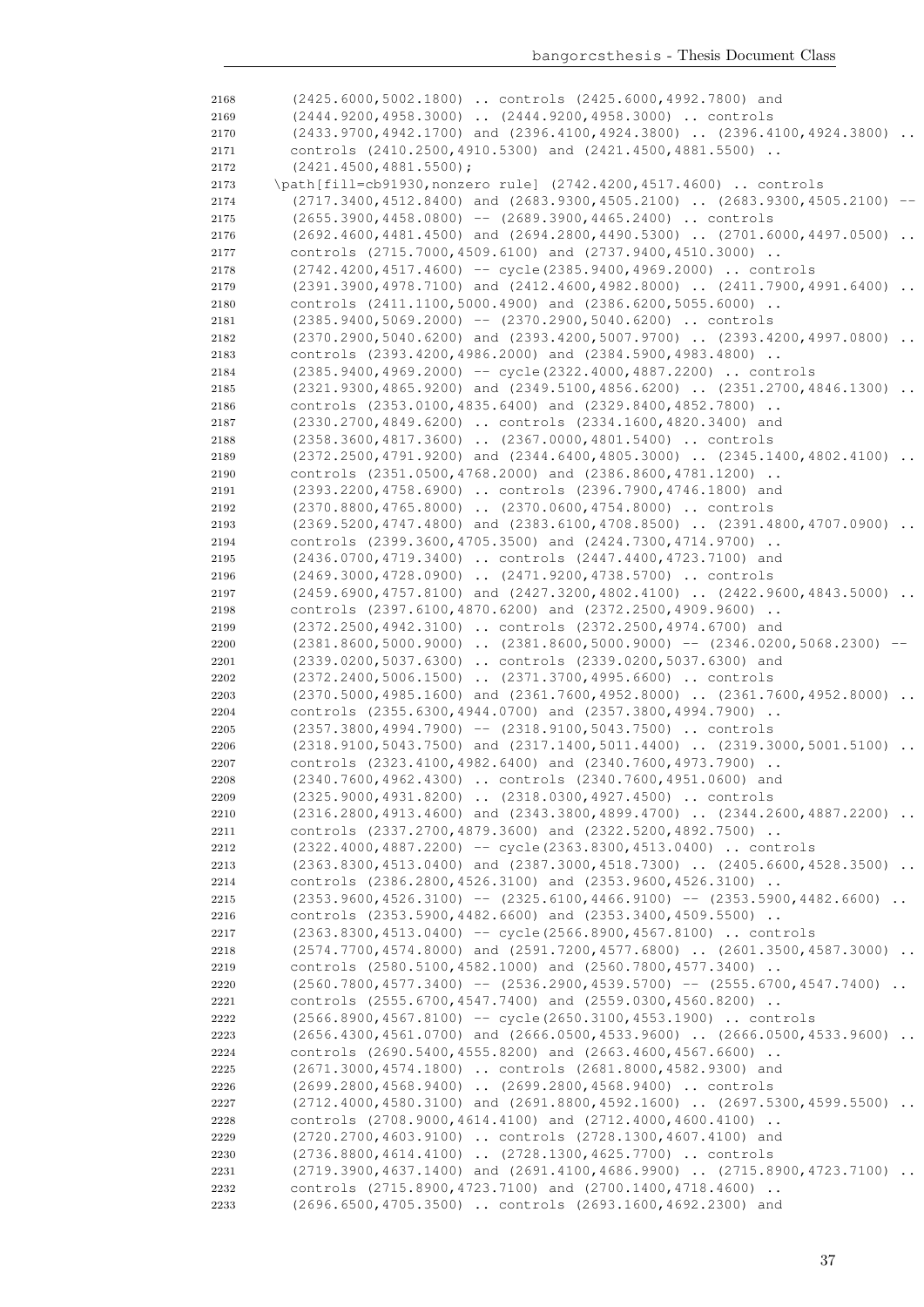| 2234 | $(2706.2700, 4625.7700)$ $(2706.2700, 4616.1600)$ -- $(2634.5700, 4554.9500)$        |  |
|------|--------------------------------------------------------------------------------------|--|
| 2235 | controls (2634.5700,4554.9500) and (2629.3400,4560.1900)                             |  |
| 2236 | (2638.9500,4572.4400)  controls (2648.5600,4584.6800) and                            |  |
| 2237 | (2694.0200,4622.2800)  (2694.0200,4622.2800)  controls                               |  |
| 2238 | (2682.6800,4637.1400) and (2699.2800,4674.7400)  (2676.5400,4688.7300)               |  |
| 2239 | controls (2670.4300,4691.3500) and (2653.2900,4696.5400)                             |  |
| 2240 | (2667.7900,4707.0900)  controls (2677.4200,4714.0900) and                            |  |
| 2241 | (2693.1600,4710.5900)  (2693.1600,4742.0700)  controls                               |  |
| 2242 | $(2693.1600, 4773.5500)$ and $(2664.3000, 4776.1700)$ $(2664.3000, 4776.1700)$       |  |
| 2243 | controls (2667.7900,4785.8000) and (2693.1500,4783.1600)                             |  |
| 2244 | (2700.1600,4792.7900)  controls (2687.0300,4798.9100) and                            |  |
| 2245 | (2687.0300,4799.7800)  (2677.4200,4799.7800)  controls                               |  |
| 2246 | $(2667, 7900, 4799, 7800)$ and $(2639, 8100, 4785, 8000)$ $(2639, 8100, 4742, 9500)$ |  |
| 2247 | controls (2639.8100,4700.1000) and (2671.7400,4644.5800)                             |  |
| 2248 | (2666.0500,4638.8900)  controls (2660.3700,4633.2000) and                            |  |
| 2249 | (2627.5800,4611.7900)  (2620.5900,4595.1800)  controls                               |  |
| 2250 | $(2613.5900, 4578.5600)$ and $(2575.0600, 4553.8600)$ $(2575.0600, 4553.8600)$       |  |
| 2251 | $(2538.3800, 4493.7300)$ -- $(2562.8700, 4507.7300)$ controls                        |  |
| 2252 | (2562.8700,4507.7300) and (2571.8800,4537.0400)  (2586.2900,4545.7000)               |  |
| 2253 | controls (2606.7000,4557.9500) and (2625.6400,4579.7400)                             |  |
| 2254 | (2628.7600,4576.4600)  controls (2631.8800,4573.1600) and                            |  |
| 2255 | $(2612.7000, 4547.0900)$ $(2592.6000, 4536.5900)$ controls                           |  |
| 2256 | $(2586.4800, 4524.3400)$ and $(2571.6000, 4479.7500)$ $(2573.3600, 4470.1300)$       |  |
| 2257 | controls (2573.3600,4470.1300) and (2617.0800,4522.5900)                             |  |
| 2258 | (2629.3300,4527.8400)  controls (2641.5700,4533.0900) and                            |  |
| 2259 | (2645.9400,4517.3500)  (2645.9400,4517.3500)  controls                               |  |
| 2260 | (2662.5600,4529.5900) and (2644.1800,4545.3200)  (2650.3100,4553.1900)               |  |
| 2261 | cycle(2695.8700,4953.8400)  controls (2702.1700,4942.5000) and                       |  |
| 2262 | (2753.8000,4945.6800)  (2753.8000,4993.8200)  controls                               |  |
| 2263 | $(2753.8000, 5019.1200)$ and $(2732.5000, 5024.5100)$ $(2732.5000, 5031.5100)$       |  |
| 2264 | controls (2732.5000,5049.0000) and (2826.9400,5055.9900)                             |  |
| 2265 | (2826.9400,5101.4600)  controls (2826.9400,5125.0700) and                            |  |
| 2266 | (2819.9400,5136.4400)  (2819.9400,5136.4400)  controls                               |  |
| 2267 | (2819.9400,5136.4400) and (2821.7000,5100.5900)  (2810.3300,5100.5900)               |  |
| 2268 | controls (2792.8400,5100.5900) and (2808.5800,5121.5700)                             |  |
| 2269 | (2808.5800,5132.0700)  controls (2808.5800,5170.5500) and                            |  |
| 2270 | (2767.4800,5161.7900)  (2767.4800,5161.7900)  controls                               |  |
| 2271 | $(2767.4800, 5161.7900)$ and $(2791.9700, 5160.9100)$ $(2791.9700, 5122.4500)$ .     |  |
| 2272 | controls (2791.9700,5073.4800) and (2720.2700,5043.7500)                             |  |
| 2273 | (2715.0200,5049.0000)  controls (2709.7800,5054.2400) and                            |  |
| 2274 | (2734.2600,5070.8600)  (2734.2600,5097.9600)  controls                               |  |
| 2275 | $(2734.2600, 5111.0700)$ and $(2729.0100, 5139.0500)$ $(2701.0400, 5139.0500)$       |  |
| 2276 | controls (2667.7900,5139.0500) and (2645.9400,5116.3200)                             |  |
| 2277 | (2659.0500,5118.0700)  controls (2672.1700,5119.8200) and                            |  |
| 2278 | (2698.4100,5111.0800)  (2698.4100,5088.3400)  controls                               |  |
| 2279 | $(2698.4100, 5049.8700)$ and $(2647.6900, 5040.2500)$ $(2647.6900, 4991.2800)$       |  |
| 2280 | controls (2647.6900,4930.0600) and (2709.7800,4915.2100)                             |  |
| 2281 | (2729.0100,4915.2100)  controls (2748.2500,4915.2100) and                            |  |
| 2282 | (2752.6200,4917.8400)  (2752.6200,4917.8400)  controls                               |  |
| 2283 | (2748.2500,4923.9600) and (2749.1200,4937.0700)  (2749.1200,4937.0700)               |  |
| 2284 | controls (2749.1200,4937.0700) and (2738.6300,4933.5700)                             |  |
| 2285 | (2726.3900,4933.5700)  controls (2679.1800,4933.5700) and                            |  |
| 2286 | (2673.9300,4969.4200)  (2673.9300,4981.6600)  controls                               |  |
| 2287 | $(2673.9300, 4993.9100)$ and $(2686.2700, 5017.8200)$ $(2705.3900, 5015.7700)$       |  |
| 2288 | controls (2745.5700,5011.4500) and (2721.4100,4967.3000)                             |  |
| 2289 | $(2695.8700, 4953.8400)$ -- cycle $(2758.2800, 4935.8900)$ controls                  |  |
| 2290 | (2758.2800,4921.9000) and (2765.2200,4901.6200)  (2786.8500,4901.6200)               |  |
| 2291 | controls (2811.8200,4901.6200) and (2812.7900,4913.4000)                             |  |
| 2292 | (2826.7900,4913.4000)  controls (2840.7800,4913.4000) and                            |  |
| 2293 | (2847.2000,4902.0400)  (2847.2000,4888.9100)  controls                               |  |
| 2294 | $(2847.2000, 4875.8000)$ and $(2840.3900, 4860.3400)$ $(2806.3800, 4860.3400)$       |  |
| 2295 | controls (2746.0400,4860.3400) and (2730.1800,4876.7300)                             |  |
| 2296 | (2658.1800,4876.7300)  controls (2590.0400,4876.7300) and                            |  |
| 2297 | (2595.6600,4849.6400)  (2551.9300,4805.9200)  controls                               |  |
| 2298 | $(2508.2200, 4762.2000)$ and $(2473.6700, 4729.8300)$ $(2473.6700, 4729.8300)$ --    |  |
| 2299 | (2476.3100,4722.8300)  controls (2455.3100,4700.9700) and                            |  |
|      |                                                                                      |  |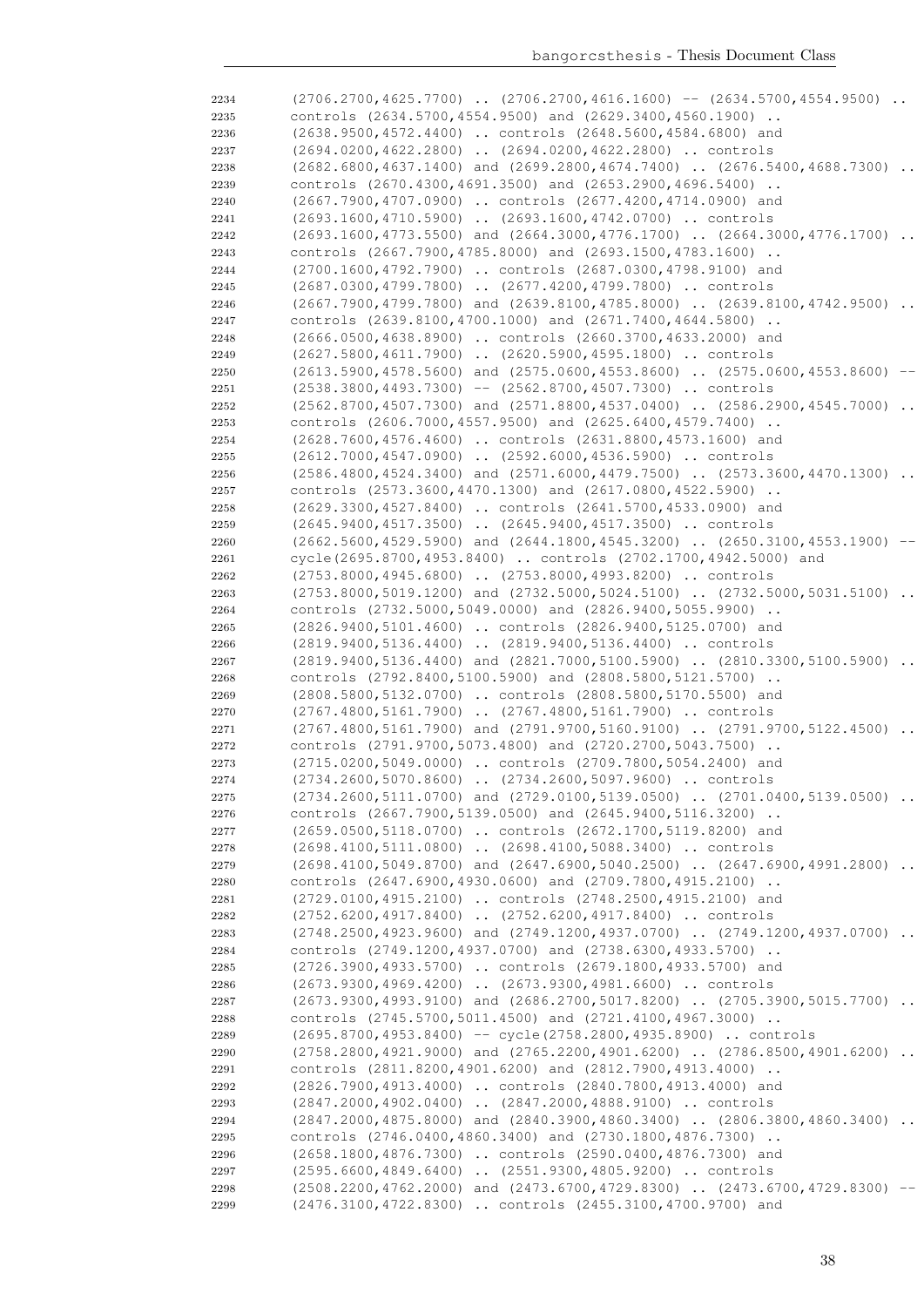| 2300         | (2444.8200,4593.4200)  (2434.3300,4555.8200)  controls                                                                             |                 |
|--------------|------------------------------------------------------------------------------------------------------------------------------------|-----------------|
| 2301         | $(2423.8300, 4518.2200)$ and $(2366.1200, 4502.4800)$ $(2366.1200, 4502.4800)$                                                     |                 |
| 2302         | $(2353.0100, 4429.9100)$ -- $(2381.0000, 4454.3900)$ controls                                                                      |                 |
| 2303         | (2381.0000,4454.3900) and (2379.2400,4459.6300)  (2378.3700,4475.3800)                                                             |                 |
| 2304         | controls (2377.5000,4491.1100) and (2421.2100,4523.4700)                                                                           |                 |
| 2305         | (2442.2000,4536.5900)  controls (2438.6900,4516.4700) and                                                                          |                 |
| 2306         | (2389.7300,4477.1200)  (2389.7300,4477.1200)  controls                                                                             |                 |
| 2307         | $(2389.7300, 4477.1200)$ and $(2394.1000, 4464.0200)$ $(2394.9800, 4449.1400)$                                                     | $\ddots$        |
|              |                                                                                                                                    |                 |
| 2308         | controls (2395.8600,4434.2800) and (2406.3500,4407.1700)                                                                           |                 |
| 2309         | $(2406.3500, 4407.1700)$ -- $(2409.0400, 4411.5400)$ controls                                                                      |                 |
| 2310         | (2409.0400,4411.5400) and (2410.7400,4428.2800)  (2413.8300,4434.4700)                                                             | $\ddots$        |
| 2311         | controls (2420.8200,4448.4600) and (2457.0700,4497.2400)                                                                           |                 |
| 2312         | $(2457.0700, 4497.2400)$ -- $(2480.6600, 4493.7300)$ controls                                                                      |                 |
| 2313         | $(2492.9100, 4512.9800)$ and $(2476.3100, 4531.3300)$ $(2471.9200, 4542.7000)$                                                     | $\ddots$        |
| 2314         | controls (2481.5400,4552.3200) and (2486.8000,4547.0800)                                                                           |                 |
| 2315         | (2498.1600,4536.5900)  controls (2506.9100,4557.5800) and                                                                          |                 |
| 2316         | (2499.0400,4559.3200)  (2492.0400,4575.9300)  controls                                                                             |                 |
| 2317         | (2485.0400,4592.5400) and (2498.1600,4589.0500)  (2516.5200,4579.4300)                                                             |                 |
| 2318         | controls (2523.5200,4590.7900) and (2521.7700,4600.4200)                                                                           |                 |
| 2319         | (2511.2800,4624.0300)  controls (2500.7800,4647.6300) and                                                                          |                 |
| 2320         | $(2523.5200, 4636.2700)$ $(2534.0100, 4628.4000)$ controls                                                                         |                 |
| 2321         | $(2541.8800, 4640.6400)$ and $(2538.3800, 4643.2700)$ $(2528.7700, 4667.7500)$                                                     |                 |
| 2322         | controls (2519.1600,4692.2300) and (2534.0100,4688.7300)                                                                           |                 |
| 2323         | (2550.6300,4676.5000)  controls (2561.1300,4704.4700) and                                                                          |                 |
|              |                                                                                                                                    |                 |
| 2324         | (2552.3700,4699.2300)  (2545.3800,4717.5800)  controls                                                                             |                 |
| 2325         | $(2538.4000, 4735.9500)$ and $(2555.8800, 4734.2000)$ $(2568.9800, 4722.8300)$                                                     | $\ddots$        |
| 2326         | controls (2581.2300, 4734.2000) and (2570.9800, 4738.2800)                                                                         |                 |
| 2327         | (2570.9800,4767.1400)  controls (2570.9800,4788.2400) and                                                                          |                 |
| 2328         | (2595.6400,4828.4300)  (2638.4900,4844.1700)  controls                                                                             |                 |
| 2329         | (2653.3400,4829.3100) and (2618.8300,4826.8900)  (2618.8300,4810.2800)                                                             |                 |
| 2330         | controls (2618.8300,4800.6600) and (2625.8200,4820.7700)                                                                           |                 |
| 2331         | (2659.9300,4820.7700)  controls (2694.0400,4820.7700) and                                                                          |                 |
| 2332         | (2695.7800,4804.1600)  (2704.5200,4804.1600)  controls                                                                             |                 |
|              |                                                                                                                                    |                 |
| 2333         | $(2713.2600, 4804.1600)$ and $(2705.3900, 4828.6400)$ $(2705.3900, 4828.6400)$                                                     |                 |
| 2334         | controls (2745.6300,4828.6400) and (2731.6400,4789.2900)                                                                           |                 |
| 2335         |                                                                                                                                    |                 |
| 2336         | (2731.6400,4740.3200)  controls (2731.6400,4691.3500) and                                                                          |                 |
|              | (2798.9600,4645.0100)  (2800.7000,4617.9100)  controls                                                                             |                 |
| 2337         | $(2776.4300, 4603.3400)$ and $(2769.9500, 4541.6400)$ $(2747.8700, 4507.9400)$                                                     |                 |
| 2338         | controls (2735.6300,4494.3400) and (2720.6600,4492.9700)                                                                           |                 |
| 2339         | $(2705.3900, 4486.7400)$ -- $(2690.5400, 4424.6600)$ controls                                                                      |                 |
| 2340         | (2702.7800,4437.7700) and (2734.2600,4446.5200)  (2734.2600,4446.5200)                                                             |                 |
| 2341         | controls (2719.3900,4476.2500) and (2738.6300,4484.1200)                                                                           |                 |
| 2342         | (2746.4900,4491.1200)  controls (2754.3700,4498.1100) and                                                                          |                 |
| 2343         | $(2787.6000, 4540.9600)$ $(2787.6000, 4540.9600)$ -- $(2792.8400, 4535.7100)$                                                      |                 |
| 2344         | controls (2792.8400,4535.7100) and (2776.2300,4488.4900)                                                                           |                 |
| 2345         | (2750.0000,4476.2500)  controls (2743.0100,4461.3800) and                                                                          |                 |
| 2346         | (2767.4800,4422.0300)  (2773.6000,4412.4200)  controls                                                                             |                 |
| 2347         | $(2776.0900, 4416.0500)$ and $(2779.2800, 4418.8700)$ $(2779.2800, 4418.8700)$                                                     | $\sim$          |
| 2348         | controls (2779.2800,4418.8700) and (2781.9600,4471.6200)                                                                           |                 |
| 2349         | (2790.2100,4480.6200)  controls (2799.8200,4491.1100) and                                                                          |                 |
| 2350         | (2802.4600,4490.2500)  (2820.8200,4483.2400)  controls                                                                             |                 |
| 2351         | (2828.6900,4491.1100) and (2824.3200,4512.1100)  (2817.3200,4525.2200)                                                             | $\sim$ $\sim$   |
| 2352         | controls (2825.2000, 4540.0900) and (2837.4400, 4510.6800)                                                                         |                 |
| 2353         | (2841.3400,4515.9300)  controls (2855.2900,4534.7300) and                                                                          |                 |
| 2354         | (2828.6900,4549.7000)  (2837.4400,4568.0700)  controls                                                                             |                 |
| 2355         |                                                                                                                                    |                 |
| 2356         | (2837.4400,4568.0700) and (2852.1700,4554.2400)  (2855.8000,4556.7000)<br>controls (2859.4300,4559.1600) and (2857.5600,4569.8100) |                 |
| 2357         |                                                                                                                                    |                 |
|              | (2854.0500,4579.4300)  controls (2835.8000,4623.0600) and                                                                          |                 |
| 2358         | (2863.3300,4594.2200)  (2866.2900,4596.0500)  controls                                                                             |                 |
| 2359         | $(2872.3600, 4599.7900)$ and $(2865.4600, 4627.8900)$ $(2857.6000, 4634.8900)$                                                     | $\cdot$ $\cdot$ |
| 2360         | controls (2853.2200,4622.6400) and (2826.9400,4575.0500)                                                                           |                 |
| 2361         | (2812.9500,4541.8300)  controls (2810.5100,4536.0200) and                                                                          |                 |
| 2362         | (2797.2200,4533.9600)  (2815.5800,4590.8000)  controls                                                                             |                 |
| 2363         | $(2837.4200, 4658.4300)$ and $(2861.9100, 4647.6300)$ $(2872.4100, 4644.1400)$                                                     | $\cdot$ .       |
| 2364<br>2365 | controls (2871.5300,4675.6200) and (2840.0600,4678.2400)<br>(2837.4400,4699.2300)  controls (2805.9600,4712.3400) and              |                 |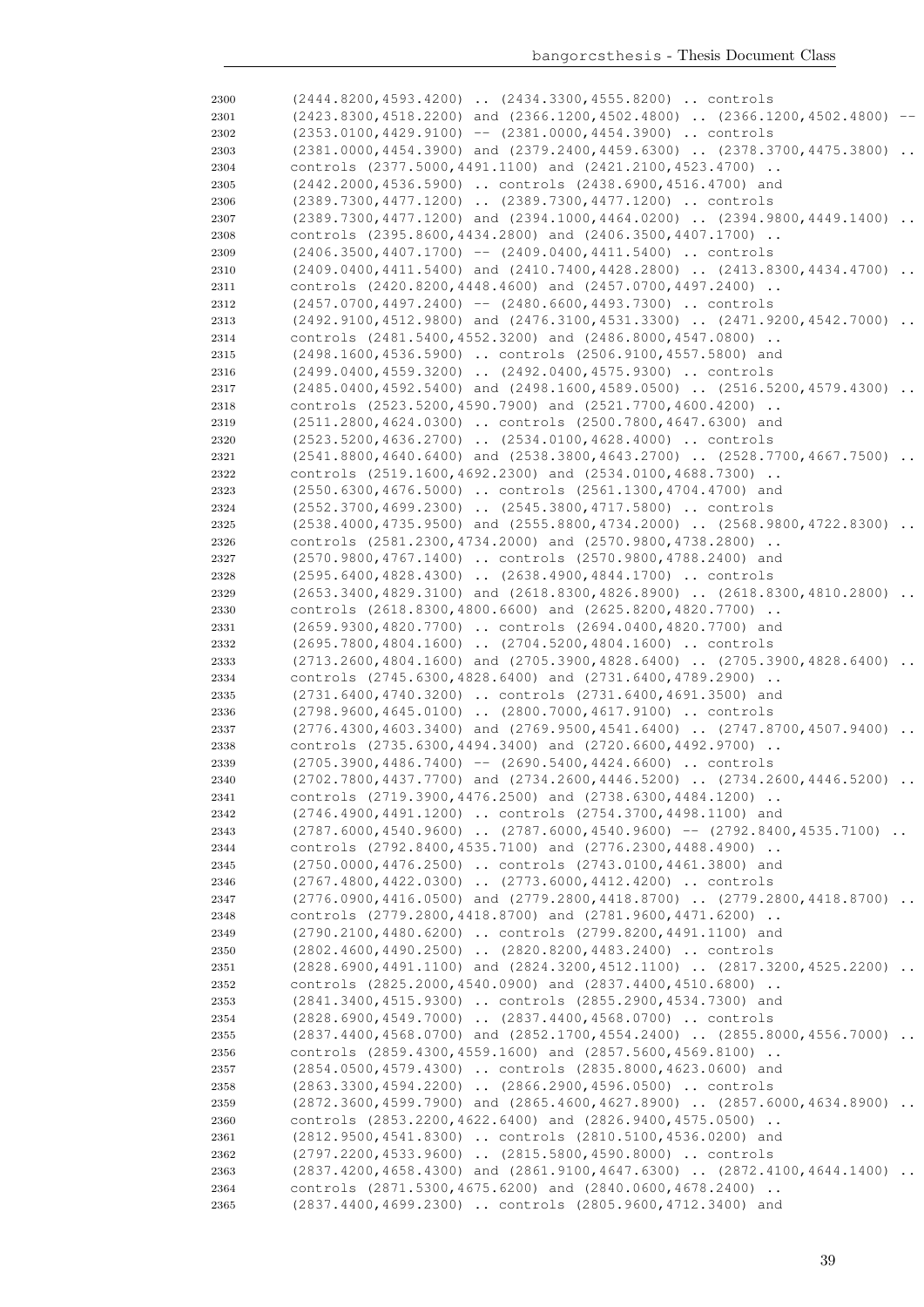| 2366 | $(2832.1900, 4819.9000)$ $(2767.4800, 4846.1300)$ -- $(2848.8100, 4852.2600)$               |
|------|---------------------------------------------------------------------------------------------|
| 2367 | controls (2833.0700,4836.5200) and (2802.4600,4841.7600)                                    |
| 2368 | (2802.4600,4841.7600)  controls (2802.4600,4841.7600) and                                   |
| 2369 | (2802.4600,4832.1400)  (2826.9400,4832.1400)  controls                                      |
| 2370 | $(2851.4300, 4832.1400)$ and $(2871.0000, 4854.9100)$ $(2871.0000, 4885.5200)$              |
| 2371 | controls (2871.0000,4908.1000) and (2843.6900,4957.0900)                                    |
| 2372 | (2817.5900,4957.0900)  controls (2795.9700,4957.0900) and                                   |
| 2373 | (2786.9300,4923.8900)  (2781.8400,4926.4500)  controls                                      |
| 2374 | $(2768.9300, 4932.9100)$ and $(2777.9400, 4938.6600)$ $(2782.7000, 4946.8700)$              |
| 2375 | controls (2799.2200,4975.4600) and (2826.7000,4969.0000)                                    |
| 2376 | (2826.7900,4992.3200)  controls (2826.9500,5036.2500) and                                   |
| 2377 | (2770.4500,5037.8600)  (2762.3400,5029.7500)  controls                                      |
| 2378 | $(2755.6300, 5023.0400)$ and $(2788.3100, 5029.3100)$ $(2787.6400, 5001.8400)$<br>$\ddotsc$ |
| 2379 | controls (2787.5000,4996.6500) and (2803.9600,5016.2100)                                    |
| 2380 | (2803.9600,5014.7300)  controls (2803.9600,4994.4500) and                                   |
| 2381 | (2758.2800,4979.0500)  (2758.2800,4935.8900) -- cycle(2452.0100,5008.3600)                  |
| 2382 | controls $(2452.0100, 5024.0900)$ and $(2463.6500, 5025.4500)$ .                            |
| 2383 | (2467.0600,5025.4500)  controls (2475.9600,5025.4500) and                                   |
| 2384 | (2475.2700,4998.7700)  (2479.3800,4992.6200)  controls                                      |
| 2385 | $(2483.4900, 4986.4600)$ and $(2495.1100, 4989.1900)$ $(2497.1700, 4985.0900)$              |
| 2386 | controls (2493.7500,4979.6200) and (2482.1100,4972.7700)                                    |
| 2387 | (2482.1100,4964.5700)  controls (2482.1100,4956.3600) and                                   |
| 2388 | (2489.6400,4953.6200)  (2493.0700,4953.6200)  controls                                      |
| 2389 | $(2497.8500, 4953.6200)$ and $(2518.3800, 4959.1000)$ $(2518.3800, 4971.4100)$              |
| 2390 | controls (2518.3800,4977.5600) and (2513.6700,4980.9000)                                    |
|      |                                                                                             |
| 2391 | (2511.5300,4985.0900)  controls (2509.3900,4989.2800) and                                   |
| 2392 | (2509.8200,4994.3300)  (2508.1100,4995.3600)  controls                                      |
| 2393 | (2516.3300,4996.0400) and (2524.5300,4998.7700)  (2530.6800,4998.7700)<br>$\ddots$          |
| 2394 | controls (2536.8500,4998.7700) and (2537.5300,4994.6700)                                    |
| 2395 | (2537.5300,4989.2000)  controls (2537.5300,4983.7200) and                                   |
| 2396 | (2525.9000,4979.6200)  (2525.9000,4974.1400)  controls                                      |
| 2397 | $(2525.9000, 4968.6700)$ and $(2540.9600, 4954.3000)$ $(2545.7400, 4954.3000)$              |
| 2398 | controls (2550.5300,4954.3000) and (2561.4600,4958.4100)                                    |
| 2399 | (2561.4600,4965.9400)  controls (2561.4600,4973.4700) and                                   |
| 2400 | (2557.0300,4982.7000)  (2561.4600,4987.1500)  controls                                      |
| 2401 | (2564.2200,4989.8800) and (2570.3700,4984.4100)  (2570.3700,4984.4100)<br>$\ddots$          |
| 2402 | controls (2579.6000,4993.6500) and (2585.4200,5012.4500)                                    |
| 2403 | (2603.8900,5014.5100)  controls (2622.3600,4982.3600) and                                   |
| 2404 | $(2584.0400, 4970.0400)$ $(2584.0400, 4970.0400)$ -- $(2569.0000, 4976.2000)$               |
| 2405 | controls (2574.8600,4957.6000) and (2558.9100,4951.2900)                                    |
| 2406 | (2559.4200,4944.0500)  controls (2560.8800,4923.3200) and                                   |
| 2407 | (2556.6800,4916.7900)  (2549.1600,4909.8300)  controls                                      |
| 2408 | (2544.3800,4911.2000) and (2534.1100,4911.8900)  (2533.4200,4907.7900)                      |
| 2409 | controls (2543.0100,4890.6800) and (2514.2800,4872.2100)                                    |
| 2410 | (2517.6900,4864.6800)  controls (2513.5900,4867.4200) and                                   |
| 2411 | (2504.0000,4887.9400)  (2500.5900,4892.0500)  controls                                      |
| 2412 | (2497.1700,4896.1500) and (2503.5500,4902.1300)  (2499.9000,4911.8900)                      |
| 2413 | controls (2497.8500,4917.3600) and (2485.5300,4911.2000)                                    |
| 2414 | (2484.1700,4920.7900)  controls (2482.7900,4930.3600) and                                   |
| 2415 | (2485.9500,4950.3800)  (2474.3300,4957.2300)  controls                                      |
| 2416 | $(2474.3300, 4977.0700)$ and $(2452.0100, 4989.8900)$ $(2452.0100, 5008.3600)$<br>$--$      |
| 2417 | cycle (2519.7300, 5045.9800) -- (2521.7900, 5041.1900)  controls                            |
| 2418 | (2516.9900,5039.8300) and (2516.3100,5013.8200)  (2504.0000,5013.8200)                      |
| 2419 | controls (2488.9500,5013.8200) and (2500.5800,5032.3000)                                    |
| 2420 | (2488.9500,5035.7200)  controls (2488.9500,5035.7200) and                                   |
| 2421 | (2510.8400,5037.7700)  (2519.7300,5045.9800) -- cycle(2536.8400,5043.9300)                  |
| 2422 | controls $(2542.3000, 5036.4000)$ and $(2555.3100, 5026.8300)$                              |
| 2423 | (2564.8800,5035.0300)  controls (2568.9800,5033.6700) and                                   |
| 2424 | (2570.3500,5032.3000)  (2565.5700,5026.8200)  controls                                      |
| 2425 | (2560.7800,5021.3500) and (2560.7500,5007.5600)  (2551.2000,5008.3600)                      |
| 2426 | controls (2534.7900,5009.7300) and (2541.6200,5033.6700)                                    |
| 2427 | $(2535.4700, 5039.1400)$ -- $(2536.8400, 5043.9300)$ -- cycle $(2434.1800, 4889.7700)$      |
| 2428 | controls $(2438.9300, 4893.6500)$ and $(2452.0300, 4913.9300)$                              |
| 2429 | (2464.6400,4913.9300)  controls (2463.5800,4906.5800) and                                   |
| 2430 | (2444.6700,4890.8200)  (2438.3800,4878.2100)  controls                                      |
| 2431 | (2432.0800,4865.6200) and (2442.5800,4853.0000)  (2447.8300,4843.5500)                      |
|      |                                                                                             |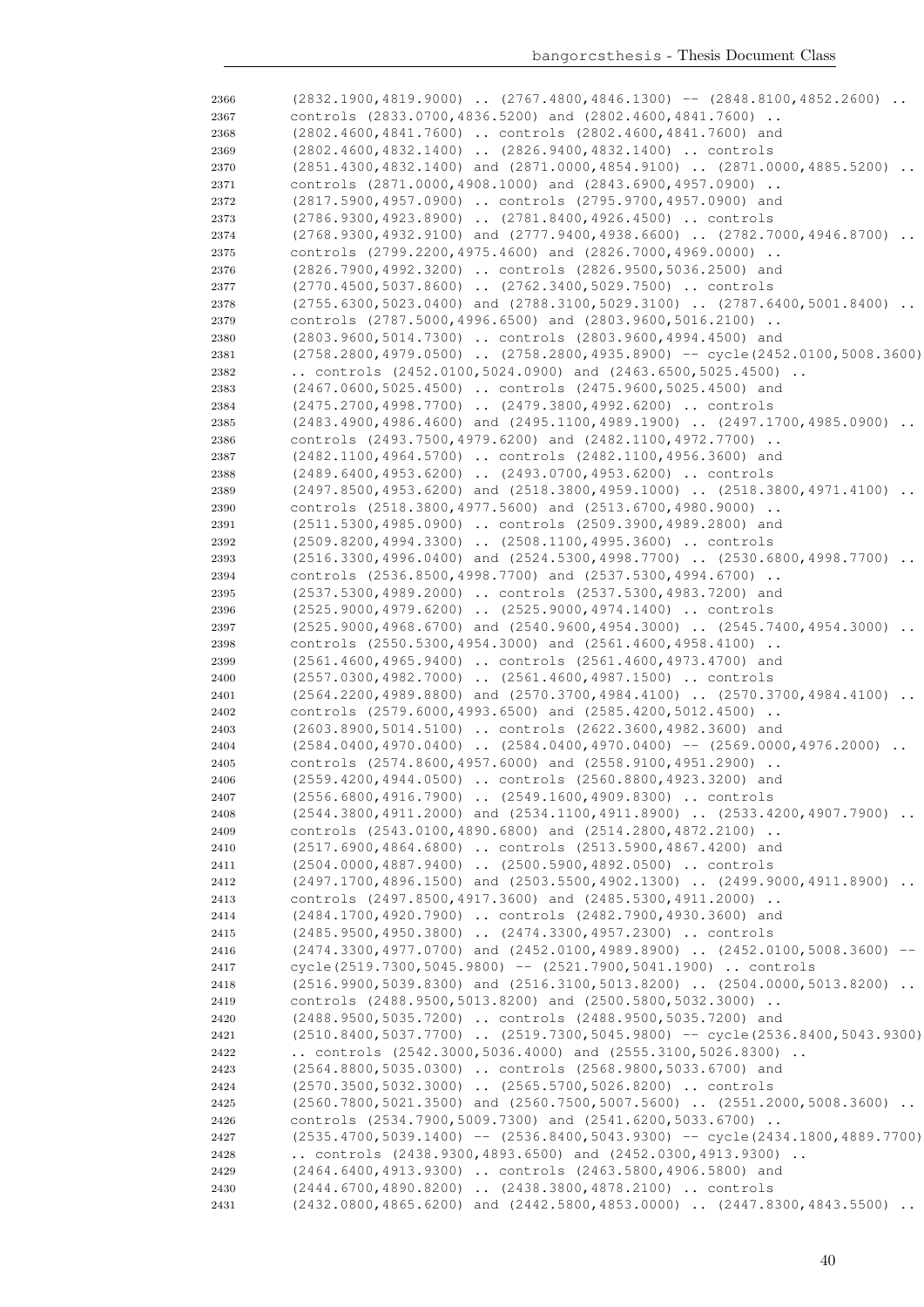| 2432         | controls (2446.7800,4851.9600) and (2466.7400,4865.6200)                                                                                |                      |
|--------------|-----------------------------------------------------------------------------------------------------------------------------------------|----------------------|
| 2433         | (2473.0500,4872.9700)  controls (2479.3400,4880.3200) and                                                                               |                      |
| 2434         | (2484.5200,4877.8300)  (2480.3900,4868.7600)  controls                                                                                  |                      |
| 2435         | $(2475.1500, 4857.2100)$ and $(2458.6400, 4845.1700)$ $(2458.3400, 4827.7900)$                                                          |                      |
| 2436         | controls (2458.1600,4818.5000) and (2465.3100,4811.9100)                                                                                |                      |
| 2437         | (2474.0900,4806.7800)  controls (2474.0900,4806.7800) and<br>(2477.2500,4837.2500)  (2489.8400,4828.8500)  controls                     |                      |
| 2438<br>2439 | (2494.9500,4825.4500) and (2469.8900,4778.4200)  (2489.8400,4760.5600)                                                                  | $\ddot{\phantom{0}}$ |
| 2440         | controls (2493.0100,4774.2200) and (2523.4600,4797.3200)                                                                                |                      |
| 2441         | (2523.4600,4803.6400)  controls (2523.4600,4809.9400) and                                                                               |                      |
| 2442         | (2512.9600,4830.9400)  (2523.4600,4830.9400)  controls                                                                                  |                      |
| 2443         | (2529.7700,4830.9400) and (2535.0200,4812.0400)  (2539.2200,4812.0400)                                                                  |                      |
| 2444         | controls (2543.4200,4812.0400) and (2551.8300,4816.2300)                                                                                |                      |
| 2445         | (2551.8300,4823.5900)  controls (2551.8300,4830.9500) and                                                                               |                      |
| 2446         | (2532.9100,4862.4600)  (2544.4700,4862.4600)  controls                                                                                  |                      |
| 2447         | (2549.8300,4862.4600) and (2562.3300,4841.4500)  (2565.4900,4841.4500)<br>controls (2568.6300,4841.4500) and (2571.7900,4843.5500)      |                      |
| 2448<br>2449 | (2574.9400,4860.3600)  controls (2578.0900,4877.1600) and                                                                               |                      |
| 2450         | (2560.2300,4883.4800)  (2566.5300,4900.2800)  controls                                                                                  |                      |
| 2451         | (2566.5300,4900.2800) and (2583.3400,4891.8800)  (2588.5900,4882.4200)                                                                  | $\ddots$             |
| 2452         | controls (2593.8500,4872.9700) and (2604.3500,4899.2300)                                                                                |                      |
| 2453         | (2605.4000,4907.6300)  controls (2602.1500,4911.4400) and                                                                               |                      |
| 2454         | (2598.4500,4924.8600)  (2592.7900,4932.8400)  controls                                                                                  |                      |
| 2455         | (2587.5200,4940.2900) and (2580.2000,4942.3700)  (2580.2000,4944.4000)                                                                  |                      |
| 2456         | controls (2580.2000,4948.5900) and (2586.4800,4949.6400)                                                                                |                      |
| 2457         | (2607.5000,4972.7600)  controls (2628.5200,4995.8700) and<br>(2625.3100,5022.3400)  (2625.3600,5026.3300)  controls                     |                      |
| 2458<br>2459 | (2612.7500,5037.8900) and (2602.2500,5021.0800)  (2591.7600,5026.3300)                                                                  | $\cdot$ $\cdot$      |
| 2460         | controls (2581.2500,5031.5900) and (2586.4800,5064.1400)                                                                                |                      |
| 2461         | (2583.3400,5075.7100)  controls (2583.3400,5075.7100) and                                                                               |                      |
| 2462         | $(2569.6900, 5053.6500)$ $(2566.5300, 5056.8000)$ controls                                                                              |                      |
| 2463         | (2563.3800,5059.9500) and (2567.5900,5069.4100)  (2570.7400,5079.9100)                                                                  |                      |
| 2464         | controls (2573.8900,5090.4100) and (2556.0400,5095.6700)                                                                                |                      |
| 2465         | (2556.0400,5095.6700)  controls (2556.0400,5095.6700) and                                                                               |                      |
| 2466         | (2551.8300,5073.6000)  (2544.4700,5074.6500)  controls                                                                                  |                      |
| 2467         | (2537.1300,5075.7100) and (2539.2200,5096.7200)  (2539.2200,5096.7200)                                                                  |                      |
| 2468         | controls (2539.2200,5096.7200) and (2524.5100,5105.1200)<br>(2521.3700,5087.2700)  controls (2517.6400,5066.1600) and                   |                      |
| 2469<br>2470 | (2507.7100,5084.1100)  (2502.4600,5093.5600)  controls                                                                                  |                      |
| 2471         | $(2495.1000, 5090.4100)$ and $(2498.2500, 5066.2500)$ $(2498.2500, 5057.8500)$ .                                                        |                      |
| 2472         | controls (2498.2500,5049.4400) and (2483.5500,5065.2000)                                                                                |                      |
| 2473         | (2476.1900,5068.3600)  controls (2478.3000,5061.0000) and                                                                               |                      |
| 2474         | (2469.9600,5050.0500)  (2469.9600,5041.6400)  controls                                                                                  |                      |
| 2475         | (2469.9600,5033.2500) and (2442.5800,5046.2500)  (2436.2800,5039.9400)                                                                  |                      |
| 2476         | controls (2436.2300,5036.6600) and (2432.3600,5010.0900)                                                                                |                      |
| 2477         | (2437.6400,4995.0400)  controls (2444.4300,4975.7000) and                                                                               |                      |
| 2478         | (2455.3300,4967.1400)  (2455.3300,4955.5900)  controls                                                                                  |                      |
| 2479<br>2480 | (2455.3300,4944.8700) and (2438.5900,4939.5400)  (2408.2700,4920.4200)<br>controls (2422.1100,4918.4400) and (2422.6200,4880.3200)      |                      |
| 2481         | $(2434.1800, 4889.7700)$ ;                                                                                                              |                      |
| 2482         | \path[fill=c231f20, nonzero rule] (3899.8800, 3858.0200)  controls                                                                      |                      |
| 2483         | (3898.8100,3840.6800) and (3888.1600,3855.8600)  (3888.1600,3855.8600)                                                                  |                      |
| 2484         | controls (3888.1600, 3855.8600) and (3861.1900, 3882.0100)                                                                              |                      |
| 2485         | (3861.1900,3919.6200)  controls (3869.0200,3924.3200) and                                                                               |                      |
| 2486         | (3872.6800,3941.0400)  (3875.8200,3942.6000)  controls                                                                                  |                      |
| 2487         | $(3878.9500, 3944.1700)$ and $(3900.9000, 3954.6200)$ $(3900.9000, 3965.5900)$                                                          |                      |
| 2488         | controls (3900.9000,3976.5600) and (3870.0600,4044.4600)                                                                                |                      |
| 2489         | $(3870.0600, 4070.0600)$ -- $(3843.9500, 4033.4900)$ -- $(3823.5700, 4069.0100)$ --                                                     |                      |
| 2490<br>2491 | $(3807.3800, 4026.7000)$ -- $(3790.6600, 4046.5500)$ controls<br>(3790.6600,4046.5500) and (3782.5600,3985.2700)  (3785.5100,3974.2100) |                      |
| 2492         | controls (3793.5000,3944.2800) and (3806.8600,3947.8300)                                                                                |                      |
| 2493         | (3806.8600,3937.3800)  controls (3806.8600,3921.1900) and                                                                               |                      |
| 2494         | (3778.5000,3909.2500)  (3778.5000,3909.2500)  controls                                                                                  |                      |
| 2495         | (3781.7400,3900.6300) and (3797.8700,3822.9500)  (3809.5900,3785.4500)                                                                  |                      |
| 2496         | controls (3823.0100, 3742.5900) and (3832.4600, 3738.8900)                                                                              |                      |
| 2497         | (3841.3500,3720.6100)  controls (3848.5900,3705.6900) and                                                                               |                      |
|              |                                                                                                                                         |                      |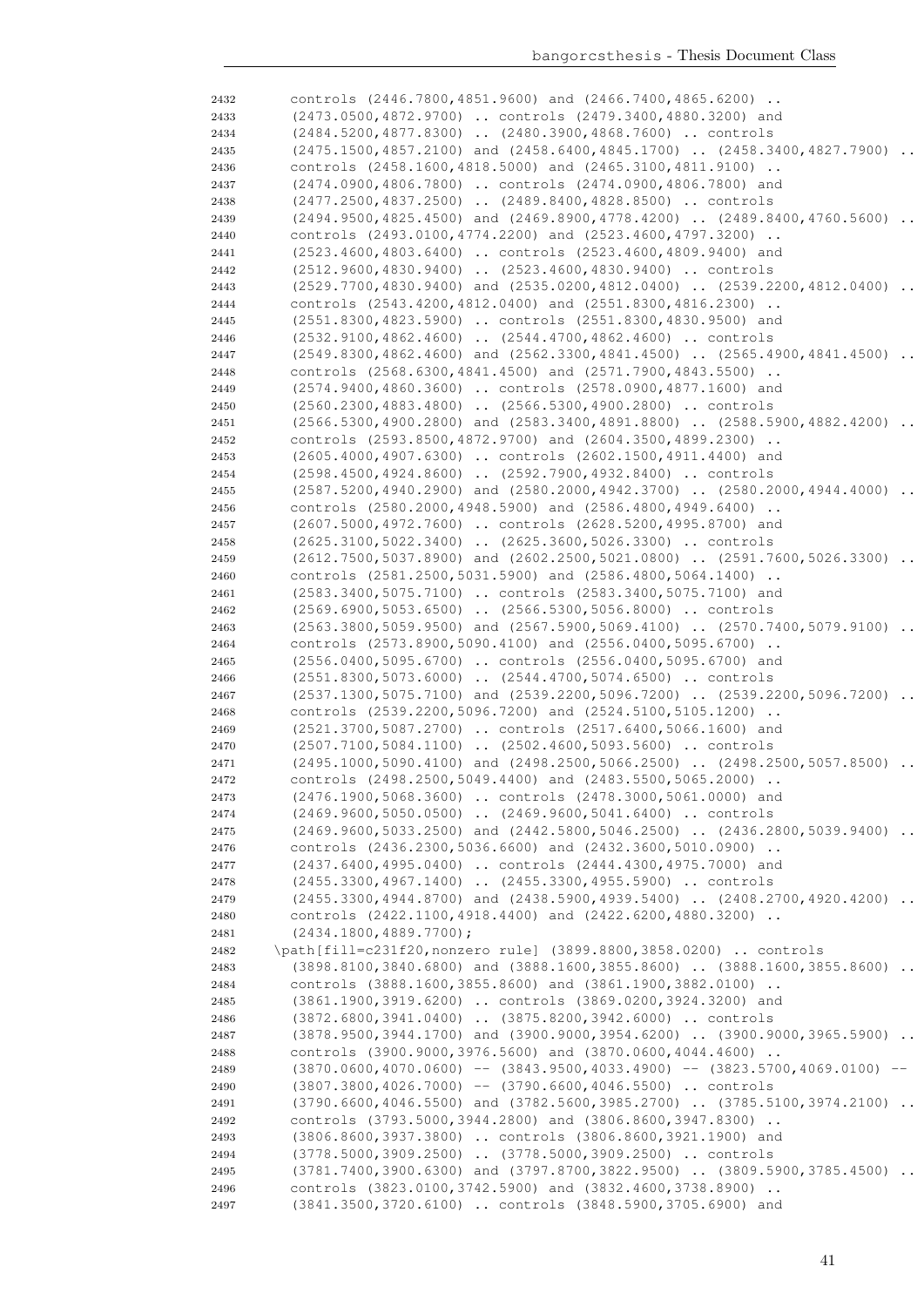| 2498 | (3851.8000,3672.5600)  (3869.5500,3672.5600)  controls                                     |
|------|--------------------------------------------------------------------------------------------|
| 2499 | $(3887.3000, 3672.5600)$ and $(3935.9000, 3690.3100)$ $(3935.9000, 3690.3100)$             |
| 2500 | controls (3919.6900,3674.6500) and (3912.3800,3516.3800)                                   |
| 2501 | (3886.2700,3516.3800)  controls (3868.5500,3516.3800) and                                  |
| 2502 | (3823.6100,3515.0700)  (3823.6100,3515.0700)  controls                                     |
| 2503 | $(3823.6100, 3515.0700)$ and $(3803.9500, 3483.9300)$ $(3788.0700, 3421.8400)$ --          |
| 2504 | $(3826.7200, 3444.2900)$ -- $(3815.2300, 3383.1800)$ -- $(3862.2300, 3418.1700)$ --        |
| 2505 | $(3881.5600, 3358.1100)$ -- $(3898.8100, 3386.3200)$ controls                              |
|      |                                                                                            |
| 2506 | $(3898.8100, 3386.3200)$ and $(3894.5100, 3399.7600)$ $(3908.7300, 3418.7000)$             |
| 2507 | controls (3921.2500,3435.4100) and (3940.5900,3463.1000)                                   |
| 2508 | $(3940.5900, 3463.1000)$ -- $(3964.6100, 3456.8400)$ controls                              |
| 2509 | $(3964.6100, 3456.8400)$ and $(3977.6600, 3475.1200)$ $(3974.0000, 3493.3900)$ --          |
| 2510 | $(3980.9000, 3495.0900)$ -- $(3988.3400, 3511.4500)$ -- $(3999.1400, 3540.6500)$ .         |
| 2511 | controls (4002.9300,3549.6800) and (4043.6900,3655.3100)                                   |
| 2512 | (4055.9800,3687.2500)  controls (4058.2000,3693.0300) and                                  |
| 2513 | (4065.4900,3712.0400)  (4063.4800,3721.5700)  controls                                     |
| 2514 | $(4062.3600, 3726.9000)$ and $(4060.9800, 3733.5200)$ $(4060.9800, 3743.6100)$<br>$\ddots$ |
| 2515 | controls (4060.9800,3753.4500) and (4069.3800,3771.8300)                                   |
| 2516 | (4085.7000,3787.5700)  controls (4085.6800,3787.3000) and                                  |
| 2517 | (4085.6800,3787.0300)  (4085.6800,3786.7400)  controls                                     |
| 2518 | (4085.6800,3775.5300) and (4093.8700,3772.5700)  (4098.1800,3772.5700)                     |
| 2519 | controls (4102.5200,3772.5700) and (4105.5700,3774.7100)                                   |
|      |                                                                                            |
| 2520 | (4108.2400,3776.6000)  controls (4112.7300,3779.7800) and                                  |
| 2521 | (4121.1300,3785.6700)  (4138.3400,3785.6700)  controls                                     |
| 2522 | (4140.5500,3785.6700) and (4142.5600,3785.6100)  (4144.4100,3785.4500)<br>$\ddots$         |
| 2523 | controls (4127.4000,3778.8800) and (4106.6800,3758.2900)                                   |
| 2524 | (4106.6800,3719.4200)  controls (4106.6800,3692.1000) and                                  |
| 2525 | (4118.0700,3661.5600)  (4126.4100,3639.2700)  controls                                     |
| 2526 | (4128.7900,3632.8600) and (4131.6400,3625.2500)  (4132.9100,3620.7400)                     |
| 2527 | controls (4131.5800,3619.7000) and (4130.0600,3618.5300)                                   |
| 2528 | (4128.7100,3617.4800)  controls (4111.5000,3604.2500) and                                  |
| 2529 | (4094.2400,3590.1700)  (4088.3400,3576.1300)  controls                                     |
| 2530 | $(4088.2200, 3575.8600)$ and $(4088.1100, 3575.6100)$ $(4087.9900, 3575.3400)$             |
| 2531 | controls (4061.6600,3571.1500) and (4035.1200,3568.0900)                                   |
| 2532 | $(4035.1200, 3568.0900)$ -- $(3995.3300, 3496.6600)$ -- $(4020.5100, 3504.8800)$ --        |
| 2533 | $(3996.4800, 3451.6100)$ -- $(4044.5300, 3471.4600)$ controls                              |
| 2534 | (4044.5300,3471.4600) and (4033.5500,3434.8900)  (4044.5300,3421.3200)                     |
| 2535 | controls (4046.0400,3422.5000) and (4061.6600,3433.3900)                                   |
| 2536 | (4061.6600,3433.3900)  controls (4061.6600,3433.3900) and                                  |
|      | (4069.8200,3452.7800)  (4074.9200,3457.8800)  controls                                     |
| 2537 |                                                                                            |
| 2538 | (4080.0200,3462.9800) and (4109.8200,3493.3900)  (4109.8200,3493.3900)                     |
| 2539 | (4117.1300,3475.1200)  controls (4153.2600,3493.0900) and                                  |
| 2540 | (4219.6900,3578.1500)  (4221.6000,3593.1700)  controls                                     |
| 2541 | (4221.6000,3607.7900) and (4195.4900,3630.7800)  (4195.4900,3664.7300)                     |
| 2542 | controls (4195.4900,3684.5800) and (4203.3200,3692.4100)                                   |
| 2543 | (4203.3200,3692.4100)  controls (4203.3200,3668.3800) and                                  |
| 2544 | (4260.7800,3614.0600)  (4266.0000,3598.9100)  controls                                     |
| 2545 | (4252.9500,3591.5900) and (4227.8700,3516.3800)  (4224.7500,3505.9400)                     |
| 2546 | controls (4214.2800,3506.2300) and (4159.6100,3493.5900)                                   |
| 2547 | (4159.6100,3493.5900)  controls (4159.6100,3493.5900) and                                  |
| 2548 | $(4127.9900, 3459.9200)$ $(4119.2200, 3419.7500)$ -- $(4163.1100, 3428.6300)$ --           |
| 2549 | $(4155.5300, 3377.2600)$ -- $(4174.9200, 3381.3400)$ controls                              |
| 2550 | (4174.9200,3381.3400) and (4193.3000,3411.9600)  (4223.6900,3413.4800)                     |
| 2551 | $(4250.8600, 3368.5500)$ -- $(4269.1400, 3388.9400)$ controls                              |
| 2552 | (4269.1400,3388.9400) and (4271.2300,3446.9100)  (4281.1500,3453.7000)                     |
| 2553 | (4302.5800,3445.3500)  controls (4361.6800,3488.4900) and                                  |
|      | (4369.7500,3643.8700)  (4361.6800,3648.7100)  controls                                     |
| 2554 |                                                                                            |
| 2555 | (4356.5600,3651.7700) and (4354.5300,3645.6400)  (4339.2200,3665.0300)                     |
| 2556 | controls (4314.1600,3696.7600) and (4318.0500,3768.3700)                                   |
| 2557 | (4294.3200,3793.6100)  controls (4294.3200,3793.6100) and                                  |
| 2558 | (4296.8200,3795.8300)  (4307.7900,3795.8300)  controls                                     |
| 2559 | (4318.7700,3795.8300) and (4360.6800,3810.9800)  (4361.0700,3860.6000)                     |
| 2560 | controls (4361.5600,3922.5000) and (4310.4900,3944.6300)                                   |
| 2561 | (4310.4900,3944.6300)  controls (4310.4900,3944.6300) and                                  |
| 2562 | (4316.1500,3954.7100)  (4316.1500,3969.2500)  controls                                     |
| 2563 | $(4316.1500, 4015.2100)$ and $(4265.3700, 4015.2800)$ $(4264.4300, 4022.0100)$             |
|      |                                                                                            |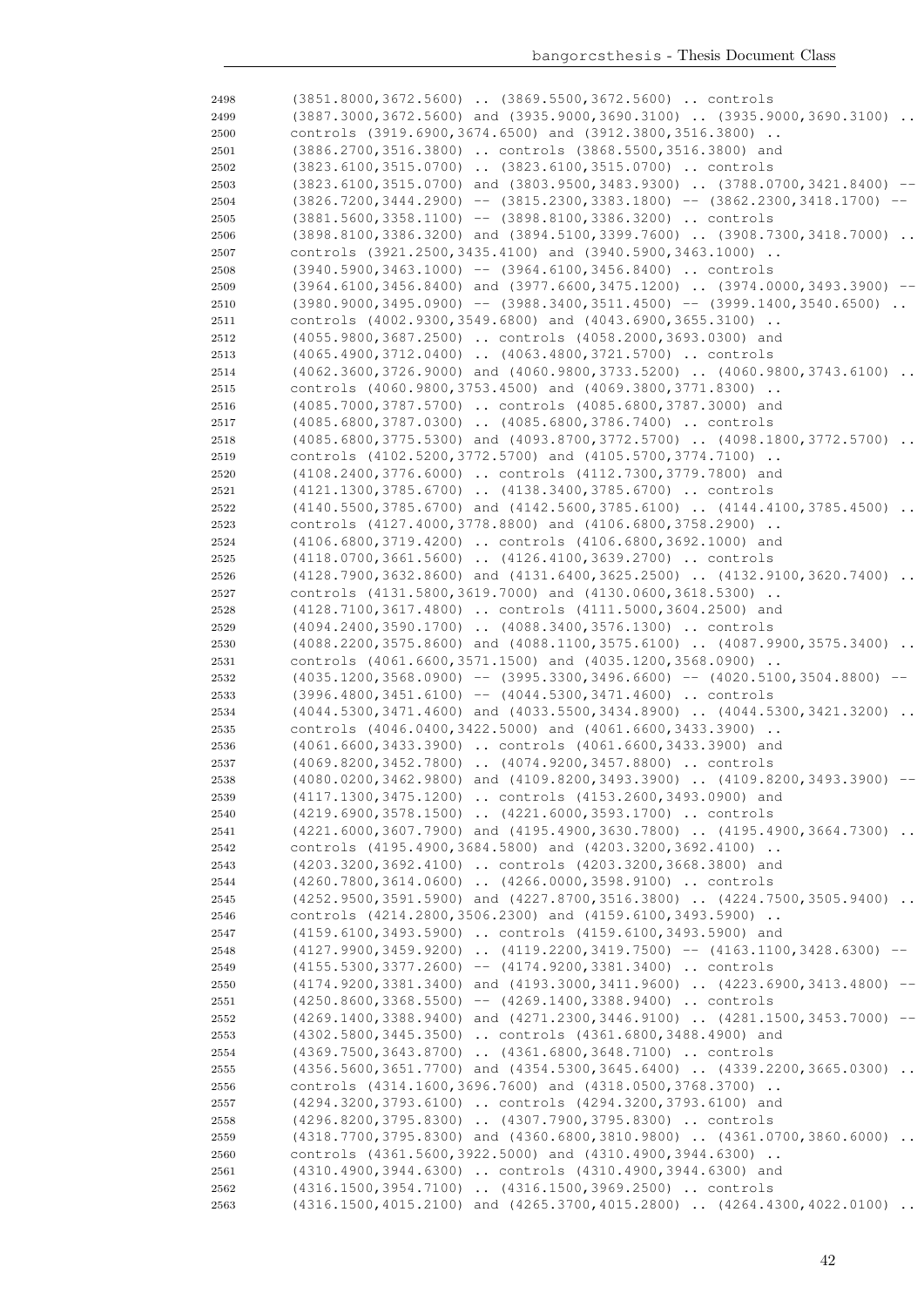| 2564         | controls (4288.9800,4027.2200) and (4314.6700,4055.5200)                                                                           |           |
|--------------|------------------------------------------------------------------------------------------------------------------------------------|-----------|
| 2565         | (4316.6800,4076.3200)  controls (4322.4000,4135.2900) and                                                                          |           |
| 2566         | (4256.3900,4168.5600)  (4228.4000,4140.5800)  controls                                                                             |           |
| 2567         | (4237.2900,4132.7400) and (4258.6900,4123.8600)  (4258.6900,4101.9200)                                                             |           |
| 2568         | controls (4258.6900,4064.3100) and (4217.4200,4044.9900)                                                                           |           |
| 2569         | (4217.4200,4044.9900)  controls (4217.4200,4044.9900) and                                                                          |           |
| 2570         | (4224.7500,4059.6100)  (4224.7500,4077.9000)  controls                                                                             |           |
| 2571         | (4224.7500,4096.1800) and (4214.3000,4127.5100)  (4174.5900,4127.5100)                                                             | $\ddots$  |
| 2572         | controls (4124.9800,4127.5100) and (4112.9700,4084.1600)                                                                           |           |
| 2573         | (4112.9700,4084.1600)  controls (4125.4900,4084.1600) and                                                                          |           |
| 2574         | $(4164.6700, 4088.3400)$ $(4164.6700, 4064.8300)$ controls                                                                         |           |
| 2575         | (4164.6700,4035.0600) and (4114.5300,4017.3000)  (4114.5300,3968.2000)                                                             |           |
| 2576         | controls (4114.5300,3919.1000) and (4157.4800,3883.1700)                                                                           |           |
| 2577         | (4205.9400,3879.9200)  controls (4218.8500,3879.0600) and                                                                          |           |
| 2578         | (4221.1100,3878.2300)  (4230.4700,3878.2300)  controls                                                                             |           |
| 2579         | (4239.8200,3878.2300) and (4245.8000,3866.8700)  (4266.0200,3866.8700)                                                             |           |
| 2580         | controls (4291.0900,3866.8700) and (4296.8400,3878.3600)                                                                           |           |
| 2581         | (4305.2000,3878.3600)  controls (4313.5400,3878.3600) and                                                                          |           |
| 2582         | (4313.5400,3870.0000)  (4313.5400,3865.3000)  controls                                                                             |           |
| 2583         | (4313.5400,3860.6000) and (4315.1000,3848.0700)  (4284.3000,3848.0700)                                                             | $\cdot$ . |
| 2584         | controls (4251.3900,3848.0700) and (4192.3600,3864.7800)                                                                           |           |
| 2585         | (4139.0800,3864.7800)  controls (4097.2100,3864.7800) and                                                                          |           |
| 2586         | (4091.5400,3864.0000)  (4089.2000,3860.9700)  controls                                                                             |           |
| 2587         | (4091.8000,3865.8300) and (4098.2400,3878.9800)  (4098.2400,3889.6500)<br>controls (4088.3800,3894.6900) and (4080.0600,3922.2300) |           |
| 2588         | (4074.8200,3922.2300)  controls (4119.8200,3963.0100) and                                                                          |           |
| 2589<br>2590 | (4113.3000,3998.7900)  (4113.6900,4006.8900)  controls                                                                             |           |
| 2591         | $(4110.6400, 4017.0900)$ and $(4104.0800, 4018.8700)$ $(4093.1100, 4018.8700)$                                                     |           |
| 2592         | controls (4082.1500,4018.8700) and (4075.8800,4014.1600)                                                                           |           |
| 2593         | (4075.8800,4014.1600)  controls (4075.8800,4014.1600) and                                                                          |           |
| 2594         | $(4073.0300, 4053.0200)$ $(4066.7600, 4066.0800)$ controls                                                                         |           |
| 2595         | $(4052.2100, 4088.0200)$ and $(3981.0400, 4102.8200)$ $(3953.4800, 4060.9800)$                                                     |           |
| 2596         | controls (3953.4800,4060.9800) and (3943.2000,4035.5900)                                                                           |           |
| 2597         | (3939.0200,4027.7500)  controls (3916.7400,4036.4800) and                                                                          |           |
| 2598         | $(3904.4900, 4025.2600)$ $(3904.4900, 4025.2600)$ controls                                                                         |           |
| 2599         | (3904.4900,4025.2600) and (3905.3500,4014.0500)  (3905.5900,4005.8100)                                                             |           |
| 2600         | controls (3905.7800,3999.0200) and (3904.0200,3988.0500)                                                                           |           |
| 2601         | (3904.0200,3978.6500)  controls (3904.0200,3969.2500) and                                                                          |           |
| 2602         | (3923.3400,3934.7800)  (3923.3400,3934.7800)  controls                                                                             |           |
| 2603         | $(3912.4000, 3918.6400)$ and $(3874.8400, 3900.8400)$ $(3874.8400, 3900.8400)$                                                     |           |
| 2604         | controls (3888.6700,3887.0000) and (3899.8800,3858.0200)                                                                           |           |
| 2605         | $(3899.8800, 3858.0200)$ ;                                                                                                         |           |
| 2606         | \path[fill=cb91930, nonzero rule] (4220.8400, 3493.9300)  controls                                                                 |           |
| 2607         | (4195.7800,3489.3100) and (4162.3400,3481.6800)  (4162.3400,3481.6800) --                                                          |           |
| 2608         | (4133.8300,3434.5500) -- (4167.8300,3441.7100)  controls<br>(4170.8800,3457.9200) and (4172.7000,3467.0000)  (4180.0200,3473.5200) |           |
| 2609<br>2610 | controls (4194.1400,3486.0800) and (4216.3700,3486.7700)                                                                           |           |
| 2611         | (4220.8400,3493.9300) -- cycle(3864.3800,3945.6600)  controls                                                                      |           |
| 2612         | (3869.8000,3955.1900) and (3890.9000,3959.2700)  (3890.2100,3968.1200)                                                             |           |
| 2613         | controls (3889.5300,3976.9600) and (3865.0600,4032.0700)                                                                           |           |
| 2614         | $(3864.3800, 4045.6700)$ -- $(3848.7100, 4017.0900)$ controls                                                                      |           |
| 2615         | (3848.7100,4017.0900) and (3871.8600,3984.4400)  (3871.8600,3973.5500)                                                             |           |
| 2616         | controls (3871.8600,3962.6700) and (3863.0100,3959.9500)                                                                           |           |
| 2617         | $(3864.3800, 3945.6600)$ -- cycle $(3800.8200, 3863.6900)$ controls                                                                |           |
| 2618         | (3800.3700,3842.3900) and (3827.9500,3833.1000)  (3829.6900,3822.6000)                                                             |           |
| 2619         | controls (3831.4300,3812.1100) and (3808.2800,3829.2500)                                                                           |           |
| 2620         | (3808.6900,3826.0900)  controls (3812.5800,3796.8100) and                                                                          |           |
| 2621         | (3836.8000, 3793.8300)  (3845.4300, 3778.0000)  controls                                                                           |           |
| 2622         | (3850.6600,3768.3900) and (3823.0700,3781.7700)  (3823.5700,3778.8800)                                                             |           |
| 2623         | controls (3829.4700,3744.6600) and (3865.2700,3757.5900)                                                                           |           |
| 2624         | (3871.6600, 3735.1600)  controls (3875.2100, 3722.6500) and                                                                        |           |
| 2625         | (3849.3000,3742.2700)  (3848.5000,3731.2700)  controls                                                                             |           |
| 2626         | (3847.9500,3723.9500) and (3862.0300,3685.3200)  (3869.9000,3683.5600)                                                             |           |
| 2627         | controls (3877.7700,3681.8200) and (3903.1400,3691.4400)                                                                           |           |
| 2628         | (3914.5100,3695.8100)  controls (3925.8600,3700.1800) and                                                                          |           |
| 2629         | (3947.7100,3704.5600)  (3950.3500,3715.0400)  controls                                                                             |           |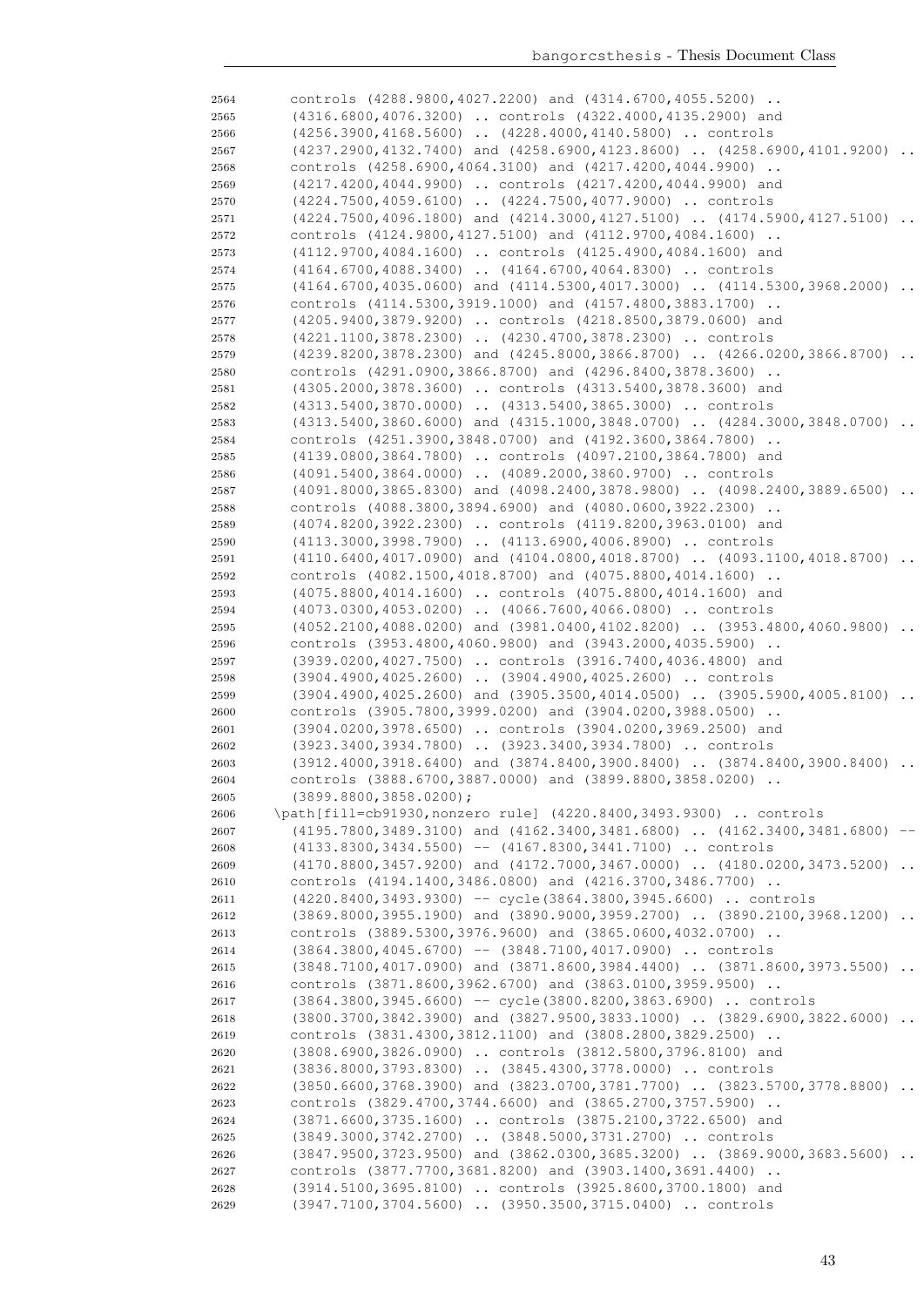| 2630 | (3938.1100,3734.2800) and (3905.7600,3778.8800)  (3901.3900,3819.9700)              |
|------|-------------------------------------------------------------------------------------|
| 2631 | controls (3876.0400,3847.0800) and (3850.6600,3886.4300)                            |
| 2632 | (3850.6600,3918.7800)  controls (3850.6600,3951.1400) and                           |
| 2633 | $(3860.2900, 3977.3700)$ $(3860.2900, 3977.3700)$ -- $(3824.4300, 4044.7000)$ --    |
| 2634 | (3817.4400,4014.1000)  controls (3817.4400,4014.1000) and                           |
| 2635 | (3850.6600,3982.6200)  (3849.7900,3972.1200)  controls                              |
| 2636 | (3848.9300,3961.6300) and (3840.1800,3929.2700)  (3840.1800,3929.2700)              |
| 2637 | controls (3834.0600,3920.5400) and (3835.8000,3971.2500)                            |
| 2638 | $(3835.8000, 3971.2500)$ -- $(3797.3200, 4020.2200)$ controls                       |
| 2639 | (3797.3200,4020.2200) and (3795.5700,3987.9100)  (3797.7300,3977.9800)<br>$\cdot$ . |
| 2640 | controls (3801.8400, 3959.1100) and (3819.1800, 3950.2500)                          |
| 2641 | (3819.1800, 3938.9000)  controls (3819.1800, 3927.5300) and                         |
| 2642 | (3804.3400,3908.2900)  (3796.4600,3903.9200)  controls                              |
| 2643 | (3794.7100,3889.9300) and (3821.8200,3875.9400)  (3822.7000,3863.6900)<br>$\ddots$  |
| 2644 | controls (3815.7000,3855.8300) and (3800.9600,3869.2200)                            |
| 2645 | (3800.8200,3863.6900) -- cycle(3842.2500,3489.5100)  controls                       |
| 2646 | $(3842.2500, 3489.5100)$ and $(3865.7200, 3495.2000)$ $(3884.1000, 3504.8200)$      |
| 2647 | controls (3864.7100,3502.7800) and (3832.3800,3502.7800)                            |
| 2648 | $(3832.3800, 3502.7800)$ -- $(3804.0200, 3443.3800)$ -- $(3832.0100, 3459.1300)$    |
| 2649 | controls (3832.0100, 3459.1300) and (3831.7600, 3486.0200)                          |
| 2650 | (3842.2500,3489.5100) -- cycle (4045.3300,3544.2800)  controls                      |
| 2651 | $(4053.2000, 3551.2700)$ and $(4070.1400, 3554.1600)$ $(4079.7700, 3563.7700)$      |
| 2652 | controls (4058.9300,3558.5700) and (4039.2000,3553.8000)                            |
| 2653 | $(4039.2000, 3553.8000)$ -- $(4014.7100, 3516.0400)$ -- $(4034.1000, 3524.2100)$    |
| 2654 | controls (4034.1000, 3524.2100) and (4037.4600, 3537.2900)                          |
|      |                                                                                     |
| 2655 | (4045.3300,3544.2800) -- cycle (4128.7300,3529.6600)  controls                      |
| 2656 | $(4134.8600, 3537.5400)$ and $(4144.4700, 3510.4300)$ $(4144.4700, 3510.4300)$      |
| 2657 | controls (4168.9600,3532.2900) and (4141.8900,3544.1300)                            |
| 2658 | (4149.7300,3550.6500)  controls (4160.2100,3559.4000) and                           |
| 2659 | (4177.7000,3545.4100)  (4177.7000,3545.4100)  controls                              |
| 2660 | (4190.8200,3556.7800) and (4170.3100,3568.6300)  (4175.9600,3576.0200)              |
| 2661 | controls (4187.3200,3590.8700) and (4190.8200,3576.8800)                            |
| 2662 | (4198.6900,3580.3800)  controls (4206.5600,3583.8800) and                           |
| 2663 | (4215.3100,3590.8700)  (4206.5600,3602.2400)  controls                              |
| 2664 | (4197.8100,3613.6100) and (4169.8200,3663.4600)  (4194.3200,3700.1800)<br>$\ddots$  |
| 2665 | controls (4194.3200,3700.1800) and (4178.5700,3694.9300)                            |
| 2666 | (4175.0800,3681.8200)  controls (4171.5800,3668.7000) and                           |
| 2667 | $(4184.7100, 3602.2400)$ $(4184.7100, 3592.6300)$ -- $(4112.9900, 3531.4200)$       |
| 2668 | controls (4112.9900, 3531.4200) and (4107.7500, 3536.6600)                          |
| 2669 | (4117.3800,3548.9100)  controls (4126.9900,3561.1500) and                           |
| 2670 | (4172.4600,3598.7500)  (4172.4600,3598.7500)  controls                              |
| 2671 | (4161.0900,3613.6100) and (4177.7000,3651.2100)  (4154.9800,3665.2000)              |
| 2672 | controls (4148.8500,3667.8200) and (4131.7200,3673.0100)                            |
| 2673 | (4146.2300,3683.5600)  controls (4155.8400,3690.5600) and                           |
| 2674 | (4171.5800,3687.0600)  (4171.5800,3718.5400)  controls                              |
| 2675 | $(4171.5800, 3750.0200)$ and $(4142.7300, 3752.6400)$ $(4142.7300, 3752.6400)$      |
| 2676 | controls (4146.2300, 3762.2700) and (4171.5800, 3759.6300)                          |
| 2677 | (4178.5700,3769.2600)  controls (4165.4700,3775.3800) and                           |
| 2678 | (4165.4500,3776.2500)  (4155.8400,3776.2500)  controls                              |
| 2679 | (4146.2300,3776.2500) and (4118.2400,3762.2700)  (4118.2400,3719.4200)              |
| 2680 | controls (4118.2400,3676.5700) and (4150.1600,3621.0500)                            |
| 2681 | (4144.4700,3615.3700)  controls (4138.7900,3609.6700) and                           |
| 2682 | (4106.0000,3588.2600)  (4099.0000,3571.6500)  controls                              |
| 2683 | (4092.0100,3555.0300) and (4053.5000,3530.3300)  (4053.5000,3530.3300)              |
| 2684 | $(4016.8200, 3470.2000)$ -- $(4041.2900, 3484.2000)$ controls                       |
| 2685 | $(4041.2900, 3484.2000)$ and $(4050.2900, 3513.5100)$ $(4064.7100, 3522.1700)$      |
| 2686 | controls (4085.1200, 3534.4100) and (4104.0600, 3556.2100)                          |
| 2687 | (4107.1900,3552.9200)  controls (4110.2900,3549.6200) and                           |
| 2688 | (4091.1300, 3523.5500)  (4071.0200, 3513.0600)  controls                            |
| 2689 | (4064.9000,3500.8100) and (4050.0400,3456.2200)  (4051.7800,3446.6000)              |
| 2690 | controls (4051.7800,3446.6000) and (4095.5100,3499.0600)                            |
| 2691 | (4107.7500,3504.3100)  controls (4120.0000,3509.5600) and                           |
| 2692 | (4124.3600,3493.8200)  (4124.3600,3493.8200)  controls                              |
| 2693 | (4140.9800,3506.0600) and (4122.6200,3521.7900)  (4128.7300,3529.6600)              |
| 2694 | cycle(4174.3000,3930.3100)  controls (4180.5900,3918.9600) and                      |
| 2695 | (4232.2300,3922.1500)  (4232.2300,3970.2900)  controls                              |
|      |                                                                                     |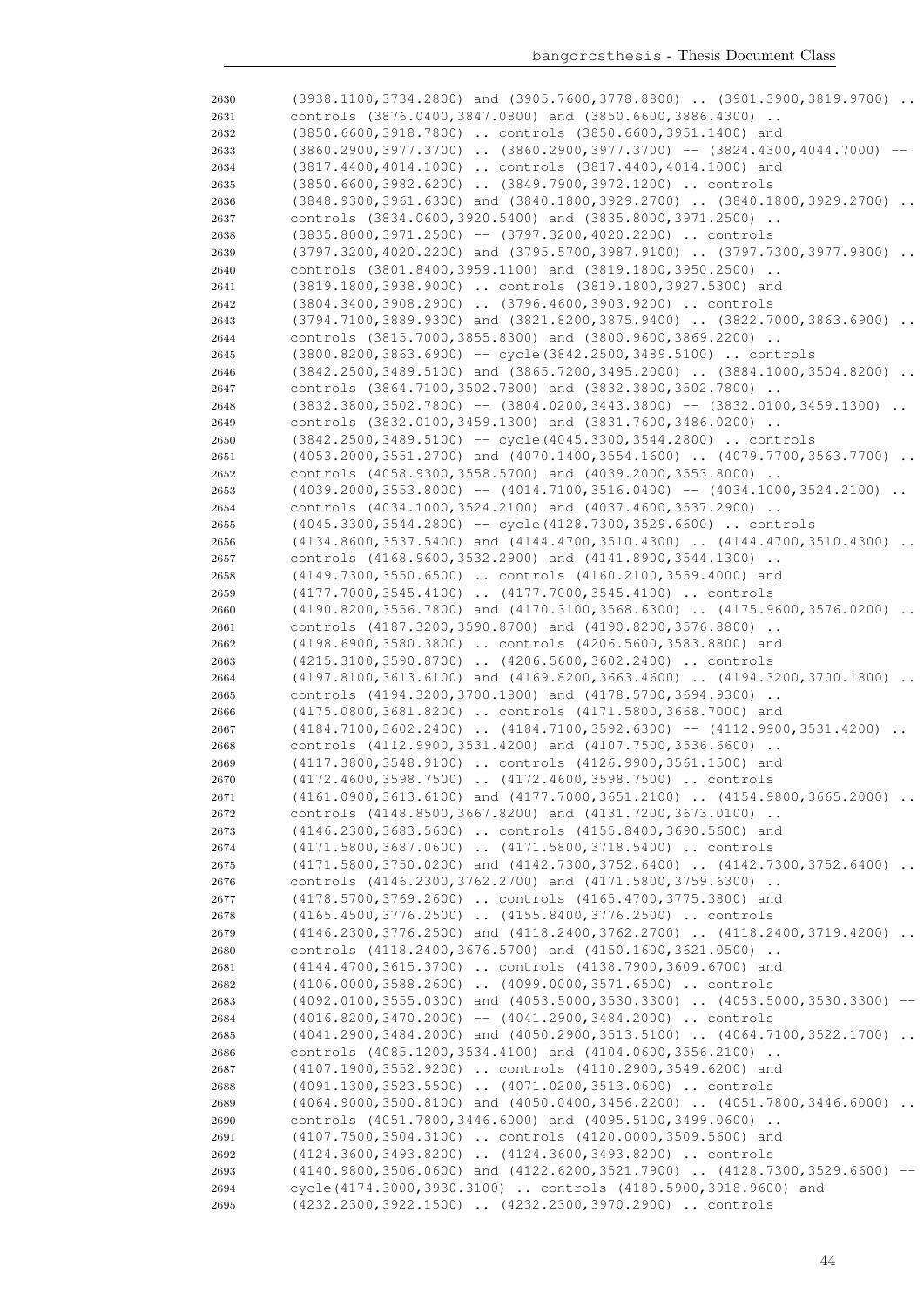| 2696         | (4232.2300,3995.5900) and (4210.9400,4000.9800)  (4210.9400,4007.9800)                                                                          |           |
|--------------|-------------------------------------------------------------------------------------------------------------------------------------------------|-----------|
| 2697         | controls (4210.9400,4025.4700) and (4305.3700,4032.4600)                                                                                        |           |
| 2698         | (4305.3700,4077.9200)  controls (4305.3700,4101.5400) and                                                                                       |           |
| 2699         | (4298.3800,4112.9100)  (4298.3800,4112.9100)  controls                                                                                          |           |
| 2700         | (4298.3800,4112.9100) and (4300.1200,4077.0600)  (4288.7500,4077.0600)                                                                          |           |
| 2701         | controls (4271.2700,4077.0600) and (4287.0100,4098.0400)                                                                                        |           |
| 2702         | (4287.0100,4108.5400)  controls (4287.0100,4147.0200) and                                                                                       |           |
| 2703         | (4245.9200,4138.2600)  (4245.9200,4138.2600)  controls                                                                                          |           |
| 2704         | $(4245.9200, 4138.2600)$ and $(4270.3900, 4137.3800)$ $(4270.3900, 4098.9200)$ .                                                                |           |
| 2705         | controls (4270.3900,4049.9500) and (4198.6900,4020.2200)                                                                                        |           |
| 2706         | (4193.4400,4025.4700)  controls (4188.2000,4030.7100) and                                                                                       |           |
| 2707         | (4212.6800,4047.3300)  (4212.6800,4074.4300)  controls                                                                                          |           |
| 2708         | (4212.6800,4087.5400) and (4207.4400,4115.5200)  (4179.4500,4115.5200)                                                                          | $\ddotsc$ |
| 2709         | controls (4146.2300,4115.5200) and (4124.3600,4092.7900)                                                                                        |           |
| 2710         | (4137.4800,4094.5400)  controls (4150.5900,4096.2900) and                                                                                       |           |
| 2711         | (4176.8400,4087.5500)  (4176.8400,4064.8100)  controls                                                                                          |           |
| 2712         | $(4176.8400, 4026.3400)$ and $(4126.1100, 4016.7200)$ $(4126.1100, 3967.7500)$                                                                  | $\ddots$  |
| 2713         | controls (4126.1100,3906.5300) and (4188.2000,3891.6700)                                                                                        |           |
| 2714         | (4207.4400,3891.6700)  controls (4226.6800,3891.6700) and                                                                                       |           |
| 2715         | (4231.0400,3894.3100)  (4231.0400,3894.3100)  controls                                                                                          |           |
| 2716         | $(4226.6800, 3900.4300)$ and $(4227.5400, 3913.5400)$ $(4227.5400, 3913.5400)$                                                                  |           |
| 2717         | controls (4227.5400,3913.5400) and (4217.0500,3910.0400)                                                                                        |           |
| 2718         | (4204.8200,3910.0400)  controls (4157.6000,3910.0400) and                                                                                       |           |
| 2719         | (4152.3400,3945.8900)  (4152.3400,3958.1300)  controls                                                                                          |           |
| 2720         | (4152.3400,3970.3800) and (4164.7100,3994.2900)  (4183.8300,3992.2400)                                                                          | $\ddots$  |
| 2721         | controls (4224.0000,3987.9200) and (4199.8200,3943.7700)                                                                                        |           |
| 2722         | (4174.3000,3930.3100) -- cycle (4236.7200,3912.3600)  controls                                                                                  |           |
| 2723         | (4236.7200,3898.3700) and (4243.6500,3878.1000)  (4265.2700,3878.1000)                                                                          | $\cdot$ . |
| 2724         | controls (4290.2300,3878.1000) and (4291.2100,3889.8700)                                                                                        |           |
| 2725         | (4305.2100,3889.8700)  controls (4319.2000,3889.8700) and                                                                                       |           |
| 2726         | (4325.6300,3878.5100)  (4325.6300,3865.3800)  controls                                                                                          |           |
| 2727         | $(4325.6300, 3852.2800)$ and $(4318.8100, 3836.8100)$ $(4284.8000, 3836.8100)$                                                                  |           |
| 2728         | controls (4224.4700,3836.8100) and (4208.5900,3853.2000)<br>(4136.6000,3853.2000)  controls (4068.4600,3853.2000) and                           |           |
| 2729<br>2730 | (4074.0800,3826.1100)  (4030.3700,3782.3900)  controls                                                                                          |           |
| 2731         | (3986.6400,3738.6700) and (3952.1100,3706.3000)  (3952.1100,3706.3000)                                                                          |           |
| 2732         | (3954.7300,3699.3000)  controls (3933.7500,3677.4400) and                                                                                       |           |
|              |                                                                                                                                                 |           |
|              |                                                                                                                                                 |           |
| 2733         | (3923.2400,3569.8900)  (3912.7500,3532.2900)  controls                                                                                          |           |
| 2734         | (3902.2700,3494.6900) and (3844.5500,3478.9500)  (3844.5500,3478.9500)                                                                          |           |
| 2735         | $(3831.4300, 3406.3800)$ -- $(3859.4100, 3430.8600)$ controls                                                                                   |           |
| 2736         | $(3859.4100, 3430.8600)$ and $(3857.6600, 3436.1000)$ $(3856.8000, 3451.8500)$                                                                  |           |
| 2737         | controls (3855.9200,3467.5800) and (3899.6300,3499.9400)                                                                                        |           |
| 2738         | (3920.6300,3513.0600)  controls (3917.1300,3492.9400) and                                                                                       |           |
| 2739<br>2740 | (3868.1600, 3453.5900)  (3868.1600, 3453.5900)  controls                                                                                        |           |
| 2741         | (3868.1600,3453.5900) and (3872.5400,3440.4800)  (3873.4200,3425.6100)                                                                          |           |
| 2742         | controls (3874.2800,3410.7500) and (3884.7700,3383.6400)                                                                                        |           |
| 2743         | $(3884.7700, 3383.6400)$ -- $(3887.4600, 3388.0100)$ controls<br>$(3887.4600, 3388.0100)$ and $(3889.1800, 3404.7500)$ $(3892.2500, 3410.9400)$ |           |
| 2744         | controls (3899.2400, 3424.9300) and (3935.4900, 3473.7100)                                                                                      |           |
| 2745         | $(3935.4900, 3473.7100)$ -- $(3959.1000, 3470.2000)$ controls                                                                                   |           |
| 2746         | (3971.3300,3489.4500) and (3954.7300,3507.8000)  (3950.3500,3519.1700)                                                                          |           |
| 2747         | controls (3959.9600, 3528.7900) and (3965.2100, 3523.5500)                                                                                      |           |
| 2748         | (3976.5800,3513.0600)  controls (3985.3300,3534.0500) and                                                                                       |           |
| 2749         | (3977.4600,3535.7900)  (3970.4700,3552.4000)  controls                                                                                          |           |
| 2750         | (3963.4600,3569.0100) and (3976.5800,3565.5200)  (3994.9400,3555.9000)                                                                          |           |
| 2751         | controls (4001.9300,3567.2600) and (4000.2000,3576.8900)                                                                                        |           |
| 2752         | (3989.7100,3600.5000)  controls (3979.2200,3624.1000) and                                                                                       |           |
| 2753         | (4001.9500,3612.7300)  (4012.4400,3604.8700)  controls                                                                                          |           |
| 2754         | $(4020.3100, 3617.1000)$ and $(4016.8200, 3619.7400)$ . $(4007.1900, 3644.2200)$ .                                                              |           |
| 2755         | controls (3997.5800,3668.7000) and (4012.4400,3665.2000)                                                                                        |           |
| 2756         | (4029.0600,3652.9600)  controls (4039.5500,3680.9400) and                                                                                       |           |
| 2757         | (4030.8000,3675.7000)  (4023.8100,3694.0500)  controls                                                                                          |           |
| 2758         | (4016.8200,3712.4200) and (4034.3000,3710.6700)  (4047.4200,3699.3000)                                                                          | $\sim$    |
| 2759         | controls (4059.6700,3710.6700) and (4049.4100,3714.7500)                                                                                        |           |
| 2760<br>2761 | (4049.4100,3743.6100)  controls (4049.4100,3764.7100) and<br>(4074.0600,3804.9000)  (4116.9100,3820.6400)  controls                             |           |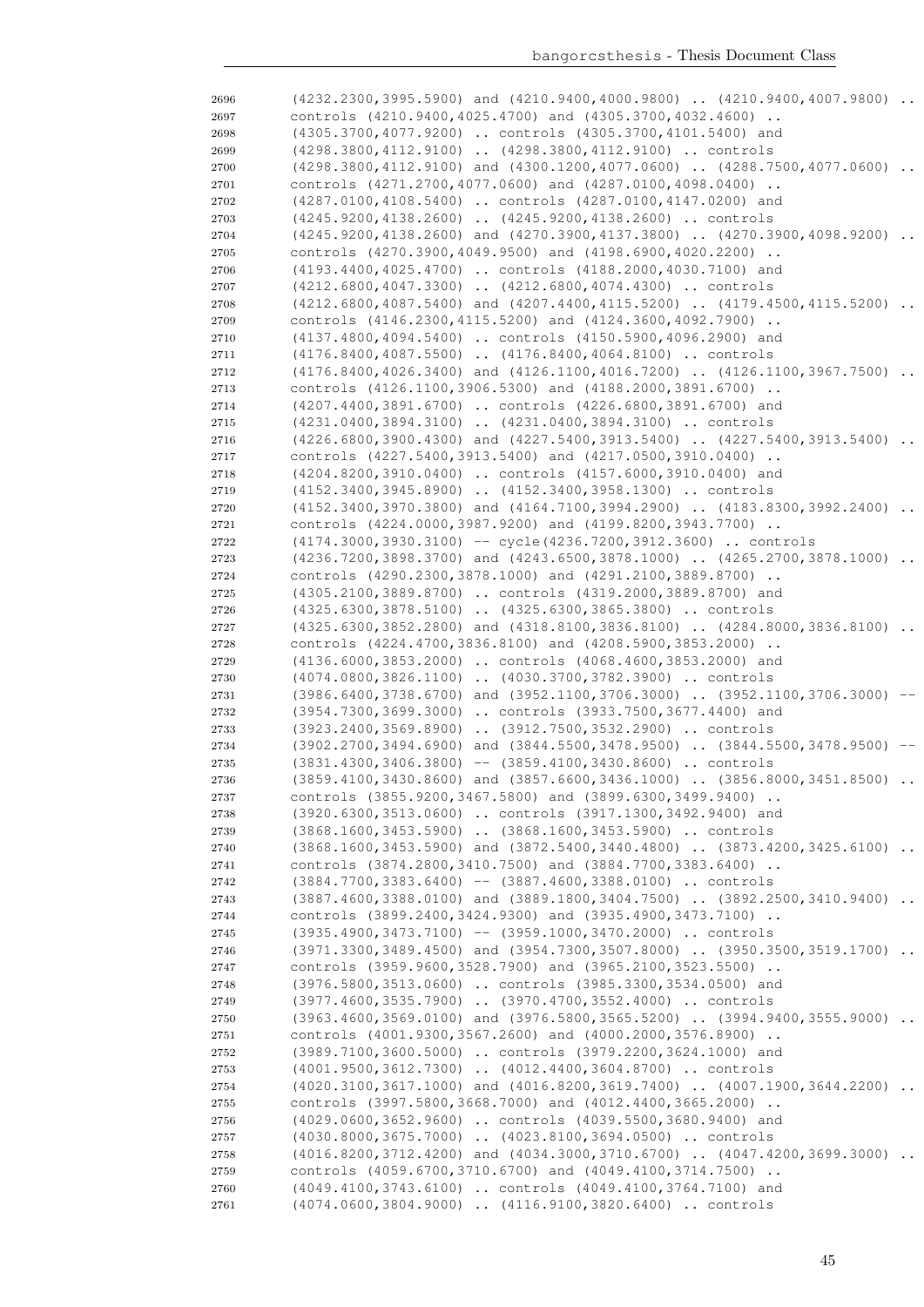| 2762         | (4131.7800,3805.7800) and (4097.2700,3803.3500)  (4097.2700,3786.7500)                                                             |
|--------------|------------------------------------------------------------------------------------------------------------------------------------|
| 2763         | controls (4097.2700,3777.1300) and (4104.2600,3797.2400)                                                                           |
| 2764         | (4138.3600,3797.2400)  controls (4172.4600,3797.2400) and                                                                          |
| 2765         | (4174.2000,3780.6200)  (4182.9500,3780.6200)  controls                                                                             |
| 2766         | $(4191.6800, 3780.6200)$ and $(4183.8300, 3805.1100)$ $(4183.8300, 3805.1100)$                                                     |
| 2767         | controls (4224.0400,3805.1100) and (4210.0600,3765.7600)                                                                           |
| 2768         | (4210.0600,3716.7900)  controls (4210.0600,3667.8200) and                                                                          |
| 2769         | (4277.3800,3621.4800)  (4279.1400,3594.3700)  controls                                                                             |
|              |                                                                                                                                    |
| 2770         | (4254.8400,3579.8100) and (4248.3800,3518.1100)  (4226.2900,3484.4100)                                                             |
| 2771         | controls (4214.0400,3470.8100) and (4199.0800,3469.4400)                                                                           |
| 2772         | $(4183.8300, 3463.2100)$ -- $(4168.9600, 3401.1300)$ controls                                                                      |
| 2773         | (4181.2100,3414.2400) and (4212.6800,3422.9900)  (4212.6800,3422.9900)<br>$\ddots$                                                 |
| 2774         | controls (4197.8100,3452.7200) and (4217.0500,3460.5900)                                                                           |
| 2775         | (4224.9200,3467.5900)  controls (4232.7900,3474.5800) and                                                                          |
| 2776         | $(4266.0200, 3517.4300)$ $(4266.0200, 3517.4300)$ -- $(4271.2700, 3512.1800)$                                                      |
| 2777         | controls (4271.2700, 3512.1800) and (4254.6500, 3464.9600)                                                                         |
| 2778         | (4228.4200,3452.7200)  controls (4221.4300,3437.8500) and                                                                          |
| 2779         | (4245.9000,3398.5000)  (4252.0300,3388.8900)  controls                                                                             |
| 2780         | $(4254.5300, 3392.5200)$ and $(4257.7000, 3395.3400)$ $(4257.7000, 3395.3400)$                                                     |
| 2781         | controls (4257.7000,3395.3400) and (4260.3900,3448.0900)                                                                           |
|              | (4268.6300,3457.0900)  controls (4278.2600,3467.5800) and                                                                          |
| 2782         | (4280.8800,3466.7100)  (4299.2600,3459.7100)  controls                                                                             |
| 2783         |                                                                                                                                    |
| 2784         | (4307.1100,3467.5800) and (4302.7500,3488.5700)  (4295.7400,3501.6900)                                                             |
| 2785         | controls (4303.6100,3516.5600) and (4315.8600,3487.1500)                                                                           |
| 2786         | (4319.7700,3492.4000)  controls (4333.7300,3511.2000) and                                                                          |
| 2787         | (4307.1100,3526.1700)  (4315.8600,3544.5400)  controls                                                                             |
| 2788         | (4315.8600,3544.5400) and (4330.5900,3530.7100)  (4334.2200,3533.1700)                                                             |
| 2789         | controls (4337.8500,3535.6200) and (4335.9800,3546.2800)                                                                           |
| 2790         | (4332.4800,3555.9000)  controls (4314.2200,3599.5300) and                                                                          |
| 2791         | (4341.7600,3570.6900)  (4344.7100,3572.5100)  controls                                                                             |
| 2792         | (4350.7800,3576.2600) and (4343.8900,3604.3700)  (4336.0200,3611.3600)                                                             |
| 2793         | controls (4331.6400,3599.1200) and (4305.3700,3551.5200)                                                                           |
| 2794         | (4291.3900,3518.3000)  controls (4288.9300,3512.4900) and                                                                          |
| 2795         | (4275.6400,3510.4300)  (4294.0000,3567.2700)  controls                                                                             |
| 2796         | $(4315.8400, 3634.9000)$ and $(4340.3500, 3624.1000)$ $(4350.8400, 3620.6100)$                                                     |
| 2797         | controls (4349.9600,3652.0800) and (4318.4800,3654.7100)                                                                           |
|              | (4315.8600,3675.7000)  controls (4284.3800,3688.8100) and                                                                          |
| 2798         |                                                                                                                                    |
| 2799         | $(4310.6300, 3796.3700)$ $(4245.9000, 3822.6000)$ -- $(4327.2300, 3828.7300)$                                                      |
| 2800         | controls (4311.4800,3812.9900) and (4280.8800,3818.2300)                                                                           |
| 2801         | (4280.8800,3818.2300)  controls (4280.8800,3818.2300) and                                                                          |
| 2802         | (4280.8800,3808.6100)  (4305.3700,3808.6100)  controls                                                                             |
| 2803         | (4329.8600,3808.6100) and (4349.4300,3831.3800)  (4349.4300,3861.9900)                                                             |
| 2804         | controls (4349.4300,3884.5700) and (4322.1100,3933.5600)                                                                           |
| 2805         | (4296.0200,3933.5600)  controls (4274.3900,3933.5600) and                                                                          |
| 2806         |                                                                                                                                    |
|              | (4265.3700,3900.3700)  (4260.2500,3902.9100)  controls                                                                             |
| 2807         | (4247.3400,3909.3800) and (4256.3700,3915.1300)  (4261.1100,3923.3400)                                                             |
| 2808         | controls (4277.6600,3951.9300) and (4305.1200,3945.4700)                                                                           |
|              |                                                                                                                                    |
| 2809         | (4305.2100,3968.7900)  controls (4305.3700,4012.7200) and                                                                          |
| 2810         | (4248.8700,4014.3300)  (4240.7600,4006.2200)  controls                                                                             |
| 2811         | (4234.0600,3999.5100) and (4266.7400,4005.7800)  (4266.0500,3978.3100)                                                             |
| 2812         | controls (4265.9400,3973.1200) and (4282.3800,3992.6900)                                                                           |
| 2813         | (4282.3800,3991.2000)  controls (4282.3800,3970.9200) and                                                                          |
| 2814         | (4236.7200,3955.5200)  (4236.7200,3912.3600) -- cycle (3930.4300,3984.8200)                                                        |
| 2815         | controls $(3930.4300, 4000.5600)$ and $(3942.0700, 4001.9200)$                                                                     |
| 2816         | (3945.4900,4001.9200)  controls (3954.3900,4001.9200) and                                                                          |
| 2817         | (3953.6900,3975.2400)  (3957.8100,3969.0900)  controls                                                                             |
| 2818         | $(3961.9100, 3962.9300)$ and $(3973.5400, 3965.6600)$ $(3975.5900, 3961.5600)$                                                     |
| 2819         | controls (3972.1700, 3956.0900) and (3960.5500, 3949.2400)                                                                         |
| 2820         | (3960.5500,3941.0400)  controls (3960.5500,3932.8300) and                                                                          |
| 2821         | (3968.0700,3930.0900)  (3971.4800,3930.0900)  controls                                                                             |
| 2822         | (3976.2700,3930.0900) and (3996.8000,3935.5700)  (3996.8000,3947.8800)                                                             |
| 2823         |                                                                                                                                    |
|              | controls (3996.8000,3954.0300) and (3992.0900,3957.3700)                                                                           |
| 2824         | (3989.9600,3961.5600)  controls (3987.8100,3965.7500) and                                                                          |
| 2825         | (3988.2400,3970.8000)  (3986.5400,3971.8300)  controls                                                                             |
| 2826<br>2827 | (3994.7500,3972.5000) and (4002.9700,3975.2400)  (4009.1200,3975.2400)<br>controls (4015.2700,3975.2400) and (4015.9600,3971.1400) |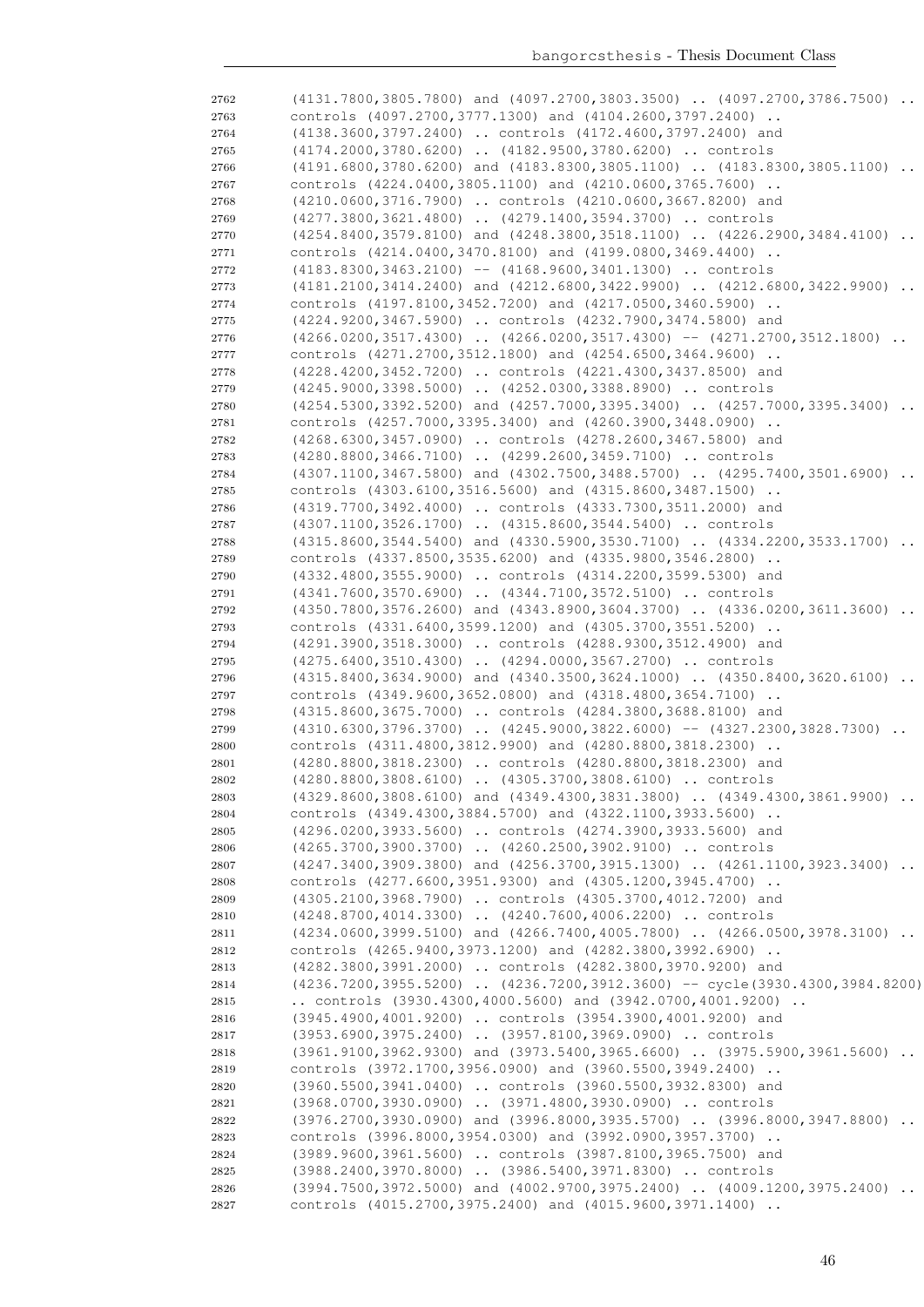| 2828         | (4015.9600,3965.6700)  controls (4015.9600,3960.1900) and                                                                          |  |
|--------------|------------------------------------------------------------------------------------------------------------------------------------|--|
| 2829         | (4004.3200,3956.0900)  (4004.3200,3950.6200)  controls                                                                             |  |
| 2830         | (4004.3200,3945.1400) and (4019.3800,3930.7700)  (4024.1600,3930.7700)                                                             |  |
| 2831         | controls (4028.9600,3930.7700) and (4039.9000,3934.8800)                                                                           |  |
| 2832         | (4039.9000,3942.4100)  controls (4039.9000,3949.9400) and                                                                          |  |
| 2833         | (4035.4500,3959.1700)  (4039.9000,3963.6200)  controls                                                                             |  |
| 2834         | $(4042.6400, 3966.3500)$ and $(4048.7900, 3960.8700)$ $(4048.7900, 3960.8700)$                                                     |  |
| 2835         | controls (4058.0300,3970.1200) and (4063.8500,3988.9200)                                                                           |  |
| 2836         | (4082.3200,3990.9800)  controls (4100.7800,3958.8300) and                                                                          |  |
| 2837         | $(4062.4800, 3946.5100)$ $(4062.4800, 3946.5100)$ -- $(4047.4200, 3952.6700)$                                                      |  |
| 2838         | controls (4053.2800,3934.0700) and (4037.3400,3927.7600)                                                                           |  |
| 2839         | (4037.8500,3920.5200)  controls (4039.3200,3899.7900) and                                                                          |  |
| 2840         | (4035.1000,3893.2600)  (4027.5800,3886.3000)  controls                                                                             |  |
| 2841         | (4022.8100,3887.6700) and (4012.5400,3888.3600)  (4011.8600,3884.2500)<br>$\cdot$ .                                                |  |
| 2842         | controls (4021.4300,3867.1500) and (3992.7000,3848.6800)                                                                           |  |
| 2843         | (3996.1100,3841.1500)  controls (3992.0100,3843.8900) and                                                                          |  |
| 2844         | (3982.4400,3864.4100)  (3979.0000,3868.5200)  controls                                                                             |  |
| 2845         | (3975.5900,3872.6200) and (3981.9900,3878.6000)  (3978.3400,3888.3600)                                                             |  |
| 2846         | controls (3976.2700,3893.8300) and (3963.9600,3887.6700)                                                                           |  |
| 2847         | (3962.6000,3897.2600)  controls (3961.2300,3906.8300) and                                                                          |  |
|              | (3964.3800,3926.8500)  (3952.7500,3933.7000)  controls                                                                             |  |
| 2848         | (3952.7500,3953.5400) and (3930.4300,3966.3600)  (3930.4300,3984.8200)                                                             |  |
| 2849         |                                                                                                                                    |  |
| 2850         | cycle(3998.1400,4022.4600) -- (4000.2100,4017.6600)  controls                                                                      |  |
| 2851         | (3995.4100,4016.3000) and (3994.7500,3990.2900)  (3982.4200,3990.2900)<br>$\ddots$                                                 |  |
| 2852         | controls (3967.3600,3990.2900) and (3979.0000,4008.7600)                                                                           |  |
| 2853         | (3967.3600,4012.1900)  controls (3967.3600,4012.1900) and                                                                          |  |
| 2854         | (3989.2600,4014.2400)  (3998.1400,4022.4600) -- cycle(4015.2500,4020.4000)                                                         |  |
| 2855         | controls $(4020.7200, 4012.8700)$ and $(4033.7500, 4003.3000)$                                                                     |  |
| 2856         | (4043.3000,4011.5000)  controls (4047.4200,4010.1400) and                                                                          |  |
| 2857         | (4048.7700,4008.7600)  (4044.0000,4003.2900)  controls                                                                             |  |
| 2858         | $(4039.2200, 3997.8200)$ and $(4039.1800, 3984.0300)$ $(4029.6300, 3984.8200)$                                                     |  |
| 2859         | controls (4013.2000,3986.2000) and (4020.0600,4010.1400)                                                                           |  |
|              | $(4013.8900, 4015.6200)$ -- $(4015.2500, 4020.4000)$ -- cycle(3912.6000,3866.2400)                                                 |  |
| 2860         |                                                                                                                                    |  |
| 2861         | controls $(3917.3400, 3870.1200)$ and $(3930.4700, 3890.4000)$ .                                                                   |  |
| 2862         | (3943.0700,3890.4000)  controls (3942.0100,3883.0500) and                                                                          |  |
| 2863         | (3923.1100,3867.2900)  (3916.8000,3854.6800)  controls                                                                             |  |
| 2864         | $(3910.5100, 3842.0800)$ and $(3921.0000, 3829.4700)$ $(3926.2500, 3820.0200)$                                                     |  |
| 2865         | controls (3925.2100,3828.4300) and (3945.1800,3842.0800)                                                                           |  |
| 2866         | (3951.4600,3849.4400)  controls (3957.7700,3856.7900) and                                                                          |  |
| 2867         | (3962.9500,3854.3000)  (3958.8100,3845.2300)  controls                                                                             |  |
| 2868         | $(3953.5700, 3833.6800)$ and $(3937.0700, 3821.6400)$ $(3936.7600, 3804.2600)$                                                     |  |
| 2869         | controls (3936.5800,3794.9700) and (3943.7300,3788.3700)                                                                           |  |
| 2870         | (3952.5200,3783.2500)  controls (3952.5200,3783.2500) and                                                                          |  |
| 2871         |                                                                                                                                    |  |
| 2872         | (3955.6600,3813.7200)  (3968.2800,3805.3200)  controls<br>(3973.3800,3801.9200) and (3948.3200,3754.8900)  (3968.2800,3737.0300)   |  |
| 2873         |                                                                                                                                    |  |
|              | controls (3971.4300,3750.6900) and (4001.8800,3773.7900)                                                                           |  |
| 2874         | (4001.8800,3780.1100)  controls (4001.8800,3786.4100) and                                                                          |  |
| 2875         | (3991.3900,3807.4100)  (4001.8800,3807.4100)  controls                                                                             |  |
| 2876         | (4008.1800,3807.4100) and (4013.4400,3788.5100)  (4017.6400,3788.5100)                                                             |  |
| 2877         | controls (4021.8600,3788.5100) and (4030.2500,3792.7000)                                                                           |  |
| 2878         | (4030.2500,3800.0600)  controls (4030.2500,3807.4200) and                                                                          |  |
| 2879         | (4011.3500,3838.9300)  (4022.8900,3838.9300)  controls                                                                             |  |
| 2880         | (4028.2600,3838.9300) and (4040.7600,3817.9200)  (4043.9100,3817.9200)<br>$\ddots$                                                 |  |
| 2881         | controls (4047.0500,3817.9200) and (4050.2100,3820.0200)                                                                           |  |
| 2882         | (4053.3600,3836.8300)  controls (4056.5000,3853.6300) and                                                                          |  |
| 2883         | (4038.6500,3859.9500)  (4044.9600,3876.7500)  controls                                                                             |  |
| 2884         | $(4044.9600, 3876.7500)$ and $(4061.7600, 3868.3500)$ $(4067.0100, 3858.8900)$                                                     |  |
| 2885         | controls (4072.2700,3849.4400) and (4082.7700,3875.7000)                                                                           |  |
| 2886         | (4083.8300,3884.1000)  controls (4080.5700,3887.9100) and                                                                          |  |
| 2887         | (4076.8800,3901.3300)  (4071.2100,3909.3100)  controls                                                                             |  |
| 2888         | (4065.9600,3916.7600) and (4058.6100,3918.8400)  (4058.6100,3920.8700)                                                             |  |
| 2889         | controls (4058.6100,3925.0600) and (4064.9200,3926.1100)                                                                           |  |
| 2890         | (4085.9400,3949.2300)  controls (4106.9500,3972.3400) and                                                                          |  |
| 2891         | (4103.7300,3998.8100)  (4103.7900,4002.8000)  controls                                                                             |  |
| 2892<br>2893 | (4091.1900,4014.3600) and (4080.6800,3997.5500)  (4070.1800,4002.8000)<br>controls (4059.6700,4008.0600) and (4064.9200,4040.6200) |  |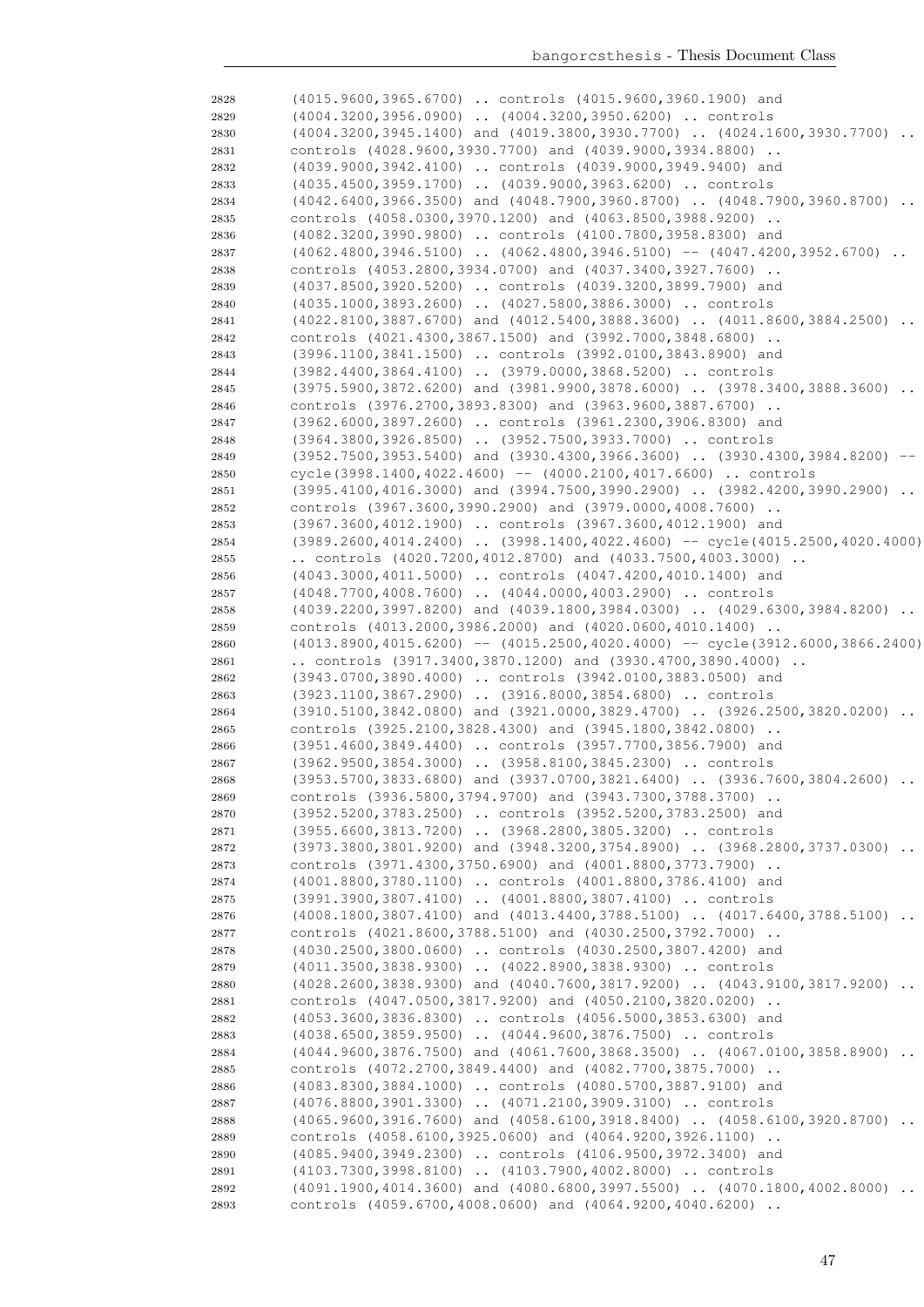| 2894 | (4061.7600,4052.1800)  controls (4061.7600,4052.1800) and                      |                 |
|------|--------------------------------------------------------------------------------|-----------------|
| 2895 | (4048.1100,4030.1200)  (4044.9600,4033.2700)  controls                         |                 |
| 2896 | $(4041.8200, 4036.4200)$ and $(4046.0200, 4045.8800)$ $(4049.1600, 4056.3800)$ |                 |
| 2897 | controls (4052.3000,4066.8700) and (4034.4500,4072.1400)                       |                 |
| 2898 | (4034.4500,4072.1400)  controls (4034.4500,4072.1400) and                      |                 |
| 2899 | (4030.2500,4050.0700)  (4022.8900,4051.1200)  controls                         |                 |
| 2900 | $(4015.5500, 4052.1800)$ and $(4017.6400, 4073.1900)$ $(4017.6400, 4073.1900)$ |                 |
| 2901 | controls (4017.6400,4073.1900) and (4002.9300,4081.5900)                       |                 |
| 2902 | (3999.7900,4063.7400)  controls (3996.0700,4042.6300) and                      |                 |
| 2903 | (3986.1300,4060.5800)  (3980.8800,4070.0300)  controls                         |                 |
| 2904 | (3973.5400,4066.8700) and (3976.6800,4042.7200)  (3976.6800,4034.3200)         | $\ddots$        |
| 2905 | controls (3976.6800,4025.9100) and (3961.9700,4041.6700)                       |                 |
| 2906 | (3954.6300,4044.8200)  controls (3956.7200,4037.4700) and                      |                 |
| 2907 | (3948.3800,4026.5200)  (3948.3800,4018.1200)  controls                         |                 |
| 2908 | (3948.3800,4009.7200) and (3921.0000,4022.7200)  (3914.7100,4016.4100)         |                 |
| 2909 | controls (3914.6500,4013.1300) and (3910.8000,3986.5600)                       |                 |
| 2910 | (3916.0700,3971.5100)  controls (3922.8700,3952.1700) and                      |                 |
| 2911 | (3933.7700,3943.6100)  (3933.7700,3932.0600)  controls                         |                 |
| 2912 | (3933.7700,3921.3400) and (3917.0100,3916.0100)  (3886.7000,3896.8900)         |                 |
| 2913 | controls (3900.5500,3894.9100) and (3901.0500,3856.7900)                       |                 |
| 2914 | $(3912, 6000, 3866, 2400)$ ;                                                   |                 |
| 2915 | \path[fill=c231f20, nonzero rule] (3357.3600, 5024.1800)  controls             |                 |
| 2916 | (3348.2100,5021.6800) and (3299.6000,5033.6100)  (3294.2300,5054.0400)         | $\cdot$ $\cdot$ |
| 2917 | controls (3286.2000,5084.5700) and (3324.0800,5106.5500)                       |                 |
| 2918 | (3324.0800,5160.6400)  controls (3324.0800,5209.7400) and                      |                 |
| 2919 | (3273.3200,5219.7300)  (3259.1800,5219.7300)  controls                         |                 |
| 2920 | (3241.7000,5219.7300) and (3200.1000,5212.2400)  (3200.1000,5172.2900)         | $\ddots$        |
| 2921 | controls (3200.1000, 5132.3500) and (3237.4600, 5128.5300)                     |                 |
| 2922 | (3237.4600,5128.5300)  controls (3217.2700,5063.2700) and                      |                 |
| 2923 | (3239.4400,5015.4000)  (3268.0900,4995.7500)  controls                         |                 |
| 2924 | $(3305.0500, 4968.1900)$ and $(3348.3700, 4983.3200)$ $(3348.4100, 4968.7300)$ |                 |
| 2925 | controls (3342.4900,4967.0400) and (3312.6600,4924.3900)                       |                 |
| 2926 | (3299.3400,4908.9900)  controls (3290.3300,4897.4800) and                      |                 |
| 2927 | (3284.5900,4889.9100)  (3284.5900,4883.7700)  controls                         |                 |
| 2928 | (3284.5900,4871.9300) and (3331.2300,4880.3500)  (3361.2500,4886.3900)         |                 |
| 2929 | controls (3361.2500,4886.3900) and (3335.6000,4857.9100)                       |                 |
| 2930 | (3305.2100,4855.1700)  controls (3300.8700,4854.9000) and                      |                 |
| 2931 | (3301.6400,4855.0300)  (3298.3200,4855.0800)  controls                         |                 |
| 2932 | $(3291.8100, 4855.6800)$ and $(3283.5700, 4857.6200)$ $(3279.9200, 4861.2900)$ | $\ddots$        |
| 2933 | controls (3274.0500,4867.1400) and (3261.9300,4880.0600)                       |                 |
| 2934 | (3272.8900,4909.0500)  controls (3276.2400,4917.8900) and                      |                 |
| 2935 | (3277.0500,4919.9800)  (3284.1500,4929.9400)  controls                         |                 |
| 2936 | $(3293.4300, 4942.9500)$ and $(3192.4200, 4923.5000)$ $(3203.1700, 4836.1100)$ |                 |
| 2937 | controls (3208.0600, 4799.8500) and (3227.8100, 4802.9900)                     |                 |
| 2938 | (3212.9200,4795.9600)  controls (3207.1300,4789.7600) and                      |                 |
| 2939 | (3201.2000,4774.7400)  (3201.2000,4774.7400)  controls                         |                 |
| 2940 | (3201.2000,4774.7400) and (3196.8600,4813.2900)  (3192.2500,4853.0400)         |                 |
| 2941 | controls (3188.9400,4881.5700) and (3184.7900,4886.7300)                       |                 |
| 2942 | (3183.1400,4914.4400)  controls (3182.1700,4930.5900) and                      |                 |
| 2943 | (3188.4200,4942.0400)  (3203.4800,4942.7600)  controls                         |                 |
| 2944 | $(3227.0100, 4943.8800)$ and $(3245.5800, 4937.9100)$ $(3239.0400, 4989.9500)$ |                 |
| 2945 | controls (3220.9700, 5133.8800) and (3083.8900, 5172.3800)                     |                 |
| 2946 | (3080.5900,5170.0000)  controls (3080.5900,5170.0000) and                      |                 |
| 2947 | (3080.2100,5156.7100)  (3095.2500,5138.1800)  controls                         |                 |
| 2948 | (3110.4500,5119.4400) and (3119.2200,5095.0800)  (3119.2200,5080.1000)         |                 |
| 2949 | controls (3082.6200,5098.4500) and (3027.0900,5112.8200)                       |                 |
| 2950 | (3027.0900,5112.8200)  controls (3027.0900,5112.8200) and                      |                 |
| 2951 | (3026.5800,5103.8100)  (3027.0900,5099.3400)  controls                         |                 |
| 2952 | $(3034.1200, 5083.5100)$ and $(3067.8900, 5025.4600)$ $(3072.4000, 4989.4100)$ |                 |
| 2953 | controls (3054.6800,5013.9400) and (3038.3200,5023.4800)                       |                 |
| 2954 | (3038.3200,5023.4800)  controls (3042.0200,5008.7100) and                      |                 |
| 2955 | (3043.0700,4984.8400)  (3043.5200,4921.0600)  controls                         |                 |
| 2956 | $(3044.2400, 4820.0400)$ and $(3043.9600, 4683.2400)$ $(3083.5500, 4606.5900)$ | $\ddots$        |
| 2957 | controls (3087.6800,4598.6200) and (3087.7700,4528.2300)                       |                 |
| 2958 | (3119.3800,4528.2300)  controls (3151.0000,4528.2300) and                      |                 |
| 2959 | (3150.1800,4524.9000)  (3150.1800,4524.9000)  controls                         |                 |
|      |                                                                                |                 |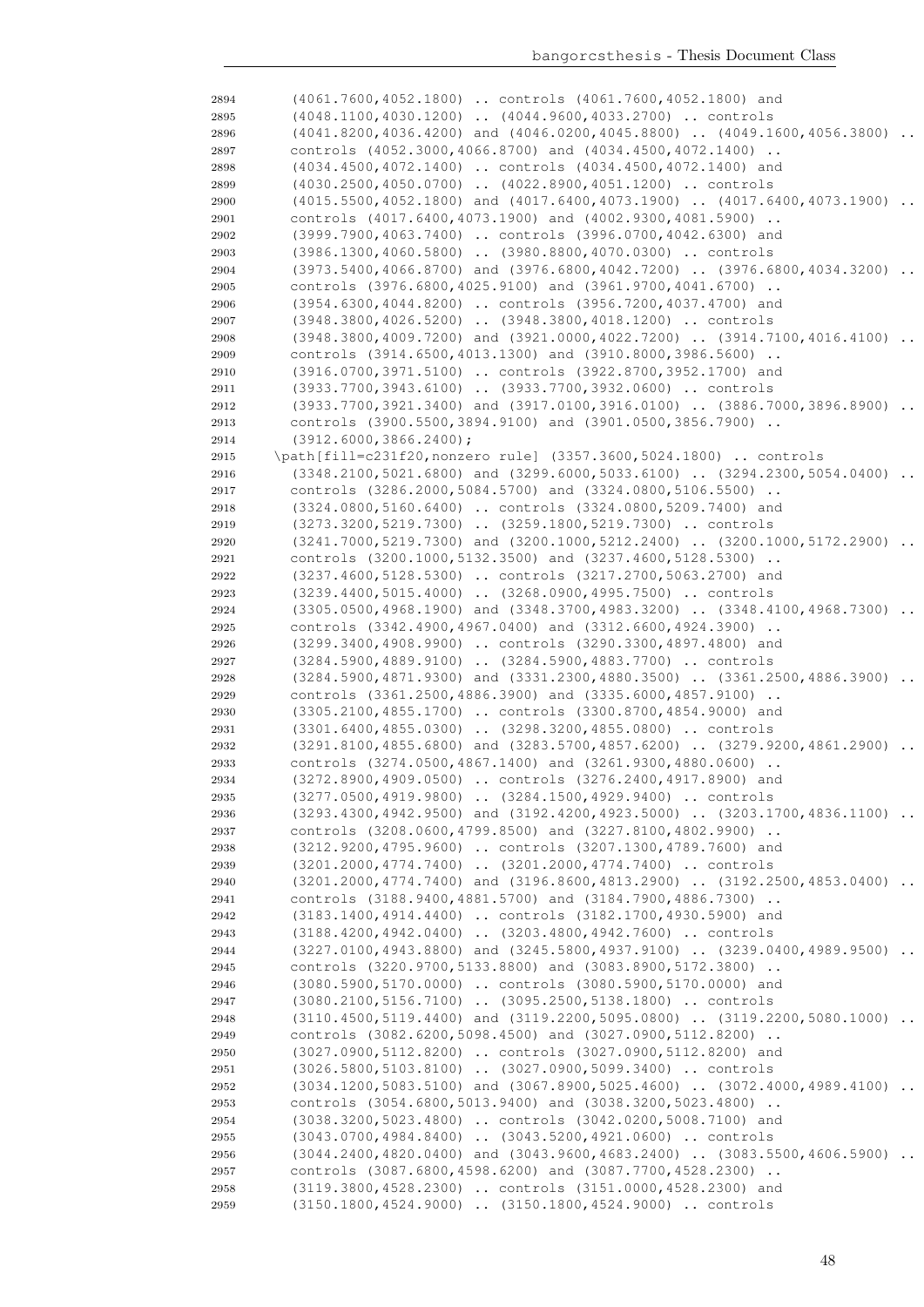| 2960 | $(3150.1800, 4524.9000)$ and $(3165.1500, 4510.7600)$ $(3172.6400, 4511.5900)$             |
|------|--------------------------------------------------------------------------------------------|
| 2961 | controls (3172.6400,4511.5900) and (3132.3600,4394.8400)                                   |
| 2962 | (3098.6000,4278.9200)  controls (3067.1500,4269.0600) and                                  |
| 2963 | $(3051.2500, 4295.9500)$ $(3039.6600, 4296.8800)$ controls                                 |
| 2964 | $(3028.0700, 4297.8000)$ and $(3018.9800, 4228.2200)$ $(3053.3200, 4156.6300)$ .           |
| 2965 | controls (3053.3200,4156.6300) and (3033.5500,4146.7400)                                   |
| 2966 | (3033.5500,4120.1700)  controls (3033.5500,4088.4800) and                                  |
| 2967 | (3055.0800,4024.0400)  (3105.1200,3990.3400)  controls                                     |
|      | (3105.1200,3990.3400) and (3111.2500,3987.2800)  (3107.1600,3999.5400)                     |
| 2968 | controls (3103.0700,4011.8100) and (3112.7300,4054.7500)                                   |
| 2969 |                                                                                            |
| 2970 | (3118.5500,4062.2400)  controls (3155.1600,4030.6200) and                                  |
| 2971 | $(3204.2700, 4054.0600)$ $(3204.2700, 4054.0600)$ -- $(3195.0700, 4069.4000)$              |
| 2972 | controls (3195.0700,4069.4000) and (3184.8400,4062.9200)                                   |
| 2973 | (3189.9600,4144.6700)  controls (3197.6400,4142.2700) and                                  |
| 2974 | (3198.2800, 4124.2600)  (3199.1000, 4123.9400)  controls                                   |
| 2975 | $(3203.3400, 4123.1800)$ and $(3207.0100, 4122.8700)$ $(3208.3400, 4124.7500)$             |
| 2976 | controls (3215.1400,4134.4800) and (3235.9600,4189.3400)                                   |
| 2977 | (3235.9600,4189.3400)  controls (3237.9100,4197.3500) and                                  |
| 2978 | (3249.3200,4193.8400)  (3267.0500,4218.8400)  controls                                     |
| 2979 | $(3274.2600, 4228.1100)$ and $(3277.8700, 4246.0100)$ $(3277.8700, 4246.0100)$<br>$\cdots$ |
| 2980 | controls (3306.4900,4256.2300) and (3307.5200,4298.1400)                                   |
| 2981 | (3307.5200,4298.1400)  controls (3316.7400,4298.1400) and                                  |
| 2982 | (3329.5300,4334.5400)  (3328.2000,4363.7800)  controls                                     |
| 2983 | (3331.3700,4376.4100) and (3337.8600,4377.9400)  (3340.2200,4387.0700)<br>$\ddots$         |
| 2984 | controls (3346.3600,4377.8800) and (3401.5600,4349.2500)                                   |
| 2985 | (3401.5600,4263.3800)  controls (3401.5600,4201.0300) and                                  |
| 2986 | (3373.9500,4200.9200)  (3382.1300,4175.4700)  controls                                     |
| 2987 | (3382.9300,4172.9700) and (3369.4500,4161.2500)  (3331.1900,4164.2800)<br>$\ddots$         |
| 2988 | controls (3306.5400,4166.2400) and (3281.8200,4187.7400)                                   |
| 2989 | (3272.7500,4189.3400)  controls (3249.5900,4193.4200) and                                  |
| 2990 | (3250.9500,4181.1600)  (3244.1400,4163.4400)  controls                                     |
| 2991 | $(3237.3400, 4145.7800)$ and $(3207.2300, 3949.7400)$ $(3270.8200, 3818.4400)$             |
| 2992 | controls (3247.5300,3823.4200) and (3174.9700,3820.6400)                                   |
| 2993 | (3165.7600,3843.1300)  controls (3158.8400,3860.0700) and                                  |
| 2994 | (3184.9800,3882.9200)  (3184.9800,3882.9200)  controls                                     |
| 2995 | $(3184.9800, 3882.9200)$ and $(3178.5600, 3913.4400)$ $(3122.3200, 3907.0200)$             |
| 2996 | controls (3076.3300,3901.7700) and (3042.8000,3874.2700)                                   |
| 2997 | $(3025.3300, 3833.4900)$ -- $(3039.5100, 3831.1900)$ controls                              |
| 2998 | (3039.5100,3831.1900) and (3020.7100,3817.3400)  (3018.3200,3796.8400)<br>$\ddots$         |
| 2999 | controls (3017.1600,3786.9400) and (3017.6400,3772.6300)                                   |
| 3000 | $(3017.6400, 3772.6300)$ -- $(3032.4300, 3778.6800)$ controls                              |
| 3001 | $(3032.4300, 3778.6800)$ and $(3031.4600, 3768.9500)$ $(3041.8200, 3719.4300)$             |
| 3002 | controls (3049.9100,3675.4900) and (3067.3800,3665.0700)                                   |
| 3003 | (3067.3800,3665.0700)  controls (3067.3800,3665.0700) and                                  |
| 3004 | $(3068.4400, 3673.2600)$ $(3069.2200, 3677.8700)$ -- $(3077.5200, 3727.7300)$              |
| 3005 | controls (3079.3900,3736.5800) and (3120.4500,3729.7800)                                   |
| 3006 | (3120.4500,3729.7800)  controls (3120.4500,3729.7800) and                                  |
| 3007 | $(3106.0100, 3724.5800)$ $(3095.8000, 3718.5200)$ -- $(3096.2400, 3718.2500)$              |
| 3008 | controls (3092.5600,3714.9800) and (3088.2600,3698.6000)                                   |
| 3009 | $(3086.9100, 3686.9900)$ -- $(3086.9300, 3686.9600)$ controls                              |
| 3010 | $(3095.4500, 3686.8800)$ and $(3113.7100, 3685.6700)$ $(3134.7600, 3679.5800)$             |
| 3011 | controls (3146.3700,3676.2200) and (3153.1400,3667.3100)                                   |
| 3012 | (3167.4700,3663.2300)  controls (3171.8200,3661.9800) and                                  |
| 3013 | (3181.3200,3662.4400)  (3185.8700,3661.1800)  controls                                     |
| 3014 | $(3200.3900, 3657.1500)$ and $(3214.9200, 3653.3300)$ $(3231.0400, 3649.5500)$             |
| 3015 | controls (3235.0400,3648.6100) and (3241.1000,3650.8300)                                   |
| 3016 | (3245.1600,3649.9400)  controls (3262.4600,3646.1400) and                                  |
| 3017 | (3277.8700,3639.7200)  (3302.4000,3640.7400)  controls                                     |
| 3018 | $(3316.6600, 3641.3300)$ and $(3325.4200, 3633.6000)$ $(3339.8900, 3632.8700)$             |
| 3019 | controls (3380.6100,3630.8300) and (3394.8000,3651.1800)                                   |
| 3020 | (3411.4500,3644.5200)  controls (3410.6100,3654.5100) and                                  |
| 3021 | (3428.0900,3668.6600)  (3387.3200,3701.1000)  controls                                     |
| 3022 | (3387.3200,3720.2400) and (3411.4500,3728.5600)  (3411.4500,3728.5600)                     |
| 3023 | controls (3415.8600,3766.8200) and (3368.1600,3824.0600)                                   |
| 3024 | (3368.1600,3824.0600)  controls (3368.1600,3824.0600) and                                  |
| 3025 | (3362.4200,3857.2900)  (3359.0200,3890.8300)  controls                                     |
|      |                                                                                            |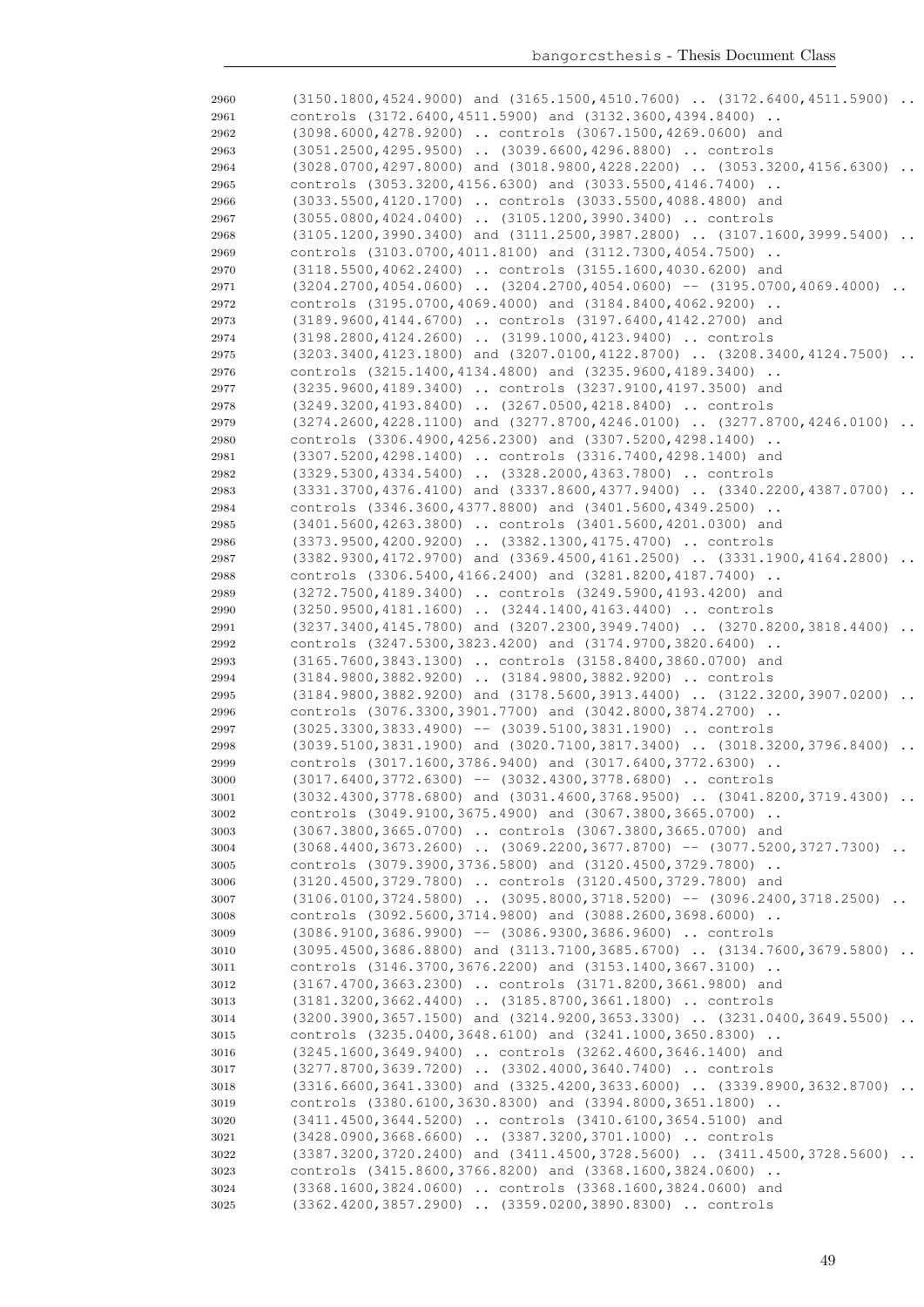| 3026         | $(3352.0600, 3959.5700)$ and $(3373.6100, 4032.6000)$ $(3373.6100, 4032.6000)$                                                                  |
|--------------|-------------------------------------------------------------------------------------------------------------------------------------------------|
| 3027         | controls (3373.6100,4032.6000) and (3381.8000,4035.3500)                                                                                        |
| 3028         | (3387.3200,4036.4500)  controls (3387.3200,4036.4500) and                                                                                       |
| 3029         | (3389.4700,4033.5900)  (3384.8200,4022.2900)  controls                                                                                          |
| 3030         | $(3381.7000, 4014.7300)$ and $(3361.5200, 3951.5700)$ $(3388.9800, 3865.8600)$                                                                  |
| 3031         | controls (3413.2600,3790.0400) and (3479.6700,3751.0300)                                                                                        |
| 3032         | $(3479.6700, 3709.4300)$ -- $(3462.2100, 3711.1000)$ controls                                                                                   |
| 3033         | $(3423.9300, 3672.8300)$ and $(3425.0200, 3484.9600)$ $(3416.7000, 3466.6600)$                                                                  |
| 3034         | controls (3410.2900,3466.1800) and (3403.1600,3463.5500)                                                                                        |
| 3035         | (3398.7900,3466.6600)  controls (3380.2300,3479.7600) and                                                                                       |
| 3036         | (3369.8600,3494.2100)  (3359.5300,3501.1000)  controls                                                                                          |
| 3037         | (3356.8600,3502.8900) and (3350.5400,3509.7700)  (3347.6700,3508.2000)<br>$\ddots$                                                              |
| 3038         | controls (3343.3700,3508.4900) and (3325.2300,3493.3000)                                                                                        |
| 3039         | (3320.7000,3490.8700)  controls (3268.7300,3462.9600) and                                                                                       |
| 3040         | (3265.8300,3383.8200)  (3281.2100,3338.4800)  controls                                                                                          |
| 3041         | $(3283.7100, 3338.3800)$ and $(3297.1500, 3358.4800)$ $(3300.9200, 3362.6300)$                                                                  |
| 3042         | controls (3300.9200,3362.6300) and (3311.3300,3253.2200)                                                                                        |
| 3043         | $(3351.2600, 3242.7500)$ -- $(3355.9400, 3250.2300)$ controls                                                                                   |
| 3044         | (3355.9400,3250.2300) and (3358.7300,3321.2000)  (3372.4400,3315.4800)                                                                          |
| 3045         | controls (3374.1000,3314.7800) and (3384.7300,3280.0200)                                                                                        |
| 3046         | (3396.0200,3269.8900)  controls (3416.5600,3251.4600) and                                                                                       |
| 3047         | (3411.5200,3251.8900)  (3431.3900,3243.1500)  controls                                                                                          |
| 3048         | (3452.1500,3238.4300) and (3463.5500,3232.4400)  (3463.5500,3232.4400)<br>$\ddots$                                                              |
| 3049         | controls (3463.5500, 3233.9500) and (3461.9300, 3238.5700)                                                                                      |
| 3050         | (3459.9800,3244.7500)  controls (3462.0500,3251.8100) and                                                                                       |
| 3051         | (3446.3300,3266.7400)  (3454.7300,3288.3900)  controls                                                                                          |
| 3052         | (3454.7300,3288.3900) and (3500.4700,3354.9600)  (3501.3100,3368.2700)                                                                          |
| 3053         | controls (3520.4500,3356.6200) and (3543.7900,3353.9900)                                                                                        |
| 3054         | $(3543.7900, 3353.9900)$ -- $(3550.8000, 3367.4500)$ controls                                                                                   |
| 3055         | (3550.8000,3367.4500) and (3538.5400,3386.5400)  (3546.2500,3395.7400)                                                                          |
| 3056         | controls (3557.4600,3409.1100) and (3571.7200,3437.3300)                                                                                        |
| 3057         | (3583.2800,3473.9600)  controls (3584.5900,3478.1100) and                                                                                       |
| 3058         | $(3582.6200, 3485.6700)$ $(3583.8900, 3489.9700)$ controls                                                                                      |
| 3059         | $(3589.1600, 3507.7400)$ and $(3597.4000, 3523.4300)$ $(3601.9500, 3542.6300)$                                                                  |
| 3060         | controls (3603.4000,3548.6700) and (3610.9600,3557.8800)                                                                                        |
| 3061         | (3612.1900, 3563.8600)  controls (3613.2200, 3568.9400) and                                                                                     |
| 3062         | $(3610.8800, 3578.5400)$ $(3611.8000, 3583.4700)$ controls                                                                                      |
| 3063         | (3620.8800,3632.2200) and (3623.4400,3672.4800)  (3613.6500,3677.8200)<br>$\ddots$                                                              |
|              |                                                                                                                                                 |
| 3064         | controls (3625.2900,3680.3200) and (3632.7900,3686.9700)                                                                                        |
| 3065         | (3632.7900,3686.9700)  controls (3632.7900,3686.9700) and                                                                                       |
| 3066         | (3618.6500,3689.4600)  (3618.6500,3704.4400)  controls                                                                                          |
| 3067         | (3618.6500,3719.4200) and (3642.7700,3736.9000)  (3621.1300,3780.1700)                                                                          |
| 3068         | controls (3606.1500, 3770.1900) and (3602.8300, 3769.3500)                                                                                      |
| 3069         | (3590.3500,3769.3500)  controls (3569.1400,3769.3500) and                                                                                       |
| 3070         | $(3549.6300, 3845.3000)$ $(3543.3600, 3872.3000)$ -- $(3547.9500, 3877.2300)$                                                                   |
| 3071         | controls (3555.5900,3872.8100) and (3569.1800,3866.7100)                                                                                        |
| 3072         | (3586.1900,3866.7100)  controls (3612.8100,3866.7100) and                                                                                       |
| 3073         | (3649.4300,3877.5200)  (3649.4300,3959.9000)  controls                                                                                          |
| 3074         | $(3649.4300, 4007.3300)$ and $(3621.1300, 4113.0000)$ $(3621.1300, 4113.0000)$<br>$\cdot$ .                                                     |
| 3075         | controls (3666.0700, 4137.1300) and (3648.2200, 4257.7200)                                                                                      |
| 3076         | (3642.7700,4272.7100)  controls (3637.3200,4287.7000) and                                                                                       |
| 3077         | (3607.6000,4391.0500)  (3633.6100,4462.4900)  controls                                                                                          |
| 3078         | (3597.0500,4442.5500) and (3571.1500,4316.5200)  (3571.1500,4316.5200)<br>$\cdot$ .                                                             |
| 3079         | controls (3557.3400,4378.6700) and (3617.7700,4440.8200)                                                                                        |
| 3080         | (3621.1300,4543.2100)  controls (3623.1100,4603.0900) and                                                                                       |
| 3081         | (3577.0300,4650.5500)  (3577.0300,4650.5500)  controls                                                                                          |
| 3082         | (3577.0300,4650.5500) and (3585.3700,4681.3300)  (3601.1700,4681.3300)                                                                          |
| 3083         | controls (3616.9700,4681.3300) and (3612.8100,4628.9200)                                                                                        |
| 3084         | (3612.8100,4628.9200)  controls (3637.7700,4638.0700) and                                                                                       |
| 3085         | (3649.4300,4658.8700)  (3649.4300,4687.9900)  controls                                                                                          |
| 3086         | (3649.4300,4717.1100) and (3630.2900,4752.9000)  (3578.6900,4752.9000)<br>$\cdots$                                                              |
| 3087         | controls (3527.1100,4752.9000) and (3500.3700,4699.0800)                                                                                        |
| 3088         | (3500.3700,4656.6400)  controls (3500.3700,4614.2000) and                                                                                       |
| 3089         | (3531.2700,4539.8800)  (3531.2700,4539.8800)  controls                                                                                          |
| 3090<br>3091 | (3531.2700,4539.8800) and (3513.4600,4476.4300)  (3511.6400,4445.4300)<br>$\cdot$ .<br>controls (3508.4400,4391.0600) and (3505.2300,4326.0000) |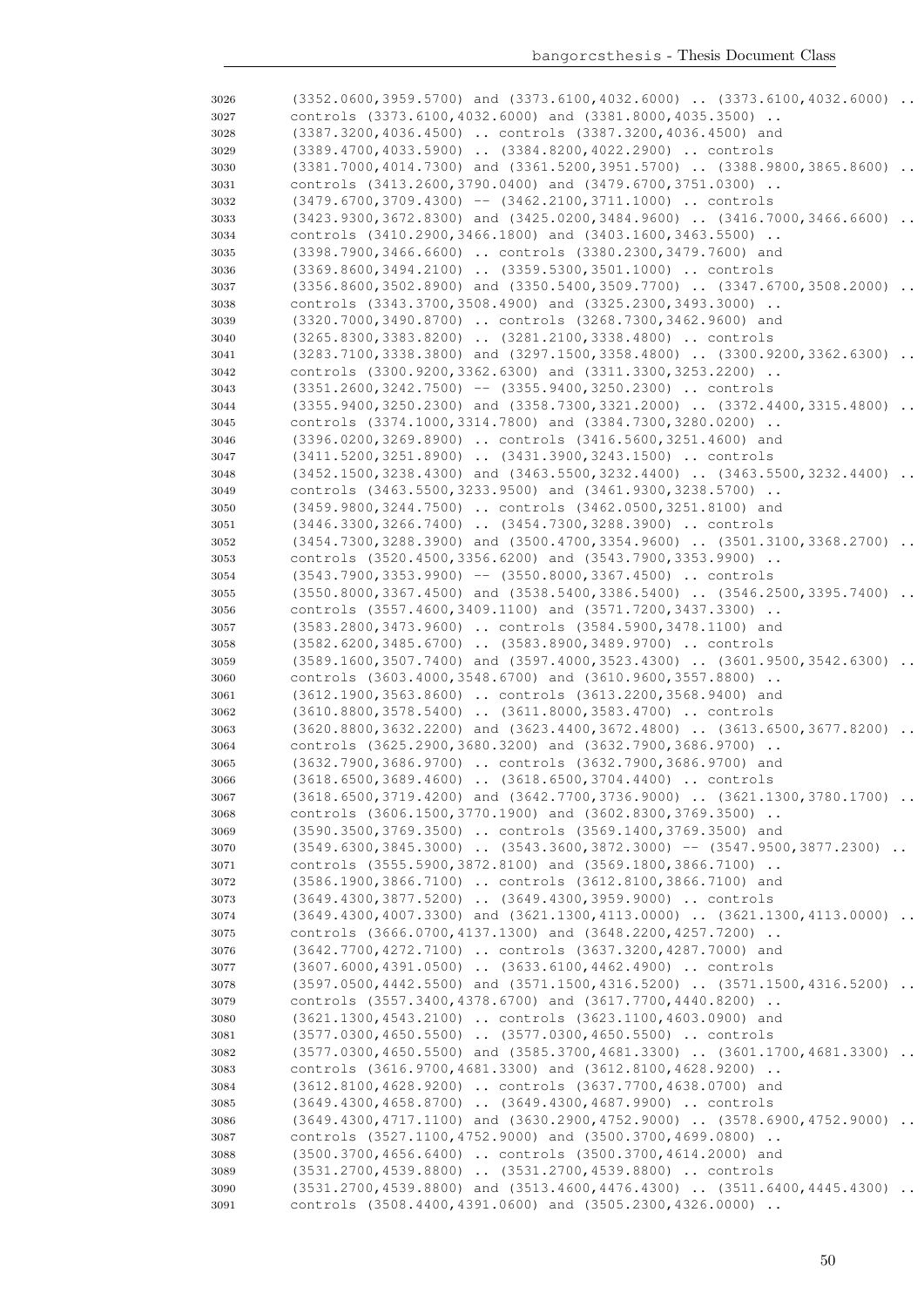| 3092         | (3527.6200,4243.9300)  controls (3556.1100,4159.8800) and                                                                                        |
|--------------|--------------------------------------------------------------------------------------------------------------------------------------------------|
| 3093         | (3601.2300,4045.6200)  (3601.2300,3964.8900)  controls                                                                                           |
| 3094         | (3601.2300,3944.4400) and (3591.7000,3936.2700)  (3591.7000,3936.2700)                                                                           |
| 3095         | controls (3564.8000,3943.9500) and (3524.7100,4117.5700)                                                                                         |
| 3096         | (3509.7700,4266.2500)  controls (3500.6100,4322.9300) and                                                                                        |
| 3097         | $(3491.4100, 4391.2300)$ $(3490.1600, 4430.7300)$ -- $(3483.3400, 4487.1500)$ --                                                                 |
| 3098         | (3496.4100,4483.4000)  controls (3497.1100,4485.4400) and                                                                                        |
| 3099         | (3497.8500,4487.2800)  (3498.6100,4488.9300)  controls                                                                                           |
| 3100         | $(3495.9200, 4506.2100)$ and $(3488.8300, 4553.9000)$ $(3488.8300, 4578.1600)$                                                                   |
| 3101         | controls (3488.8300,4608.1100) and (3492.1700,4748.7300)                                                                                         |
| 3102         | (3502.1500,4787.8500)  controls (3514.6300,4767.0400) and                                                                                        |
| 3103         | (3575.3700,4763.7100)  (3575.3700,4763.7100)  controls<br>(3538.7500,4837.7700) and (3558.7300,4922.6400)  (3557.0700,4931.8000)                 |
| 3104<br>3105 | controls (3590.3500,4924.3100) and (3608.6500,4947.6000)                                                                                         |
| 3106         | (3616.1500,4950.1000)  controls (3577.8700,4974.2300) and                                                                                        |
| 3107         | (3582.0300,5018.3400)  (3576.2100,5020.8400)  controls                                                                                           |
| 3108         | $(3576.2100, 5020.8400)$ and $(3594.6300, 5028.4600)$ $(3604.4900, 5038.3100)$                                                                   |
| 3109         | controls (3610.5500,5044.3700) and (3622.8100,5076.5800)                                                                                         |
| 3110         | (3622.8100,5094.8900)  controls (3622.8100,5113.2000) and                                                                                        |
| 3111         | (3617.8100,5139.0000)  (3605.3300,5143.9800)  controls                                                                                           |
| 3112         | $(3615.3100, 5153.1400)$ and $(3621.9700, 5166.4600)$ $(3621.1300, 5183.9300)$ .                                                                 |
| 3113         | controls (3638.6100,5200.5700) and (3641.9300,5255.5100)                                                                                         |
| 3114         | (3645.2700,5262.1600)  controls (3631.9500,5249.6800) and                                                                                        |
| 3115         | (3580.3700,5203.9200)  (3523.7900,5203.9200)  controls                                                                                           |
| 3116         | (3502.9900,5203.9200) and (3495.4900,5207.2400)  (3478.0100,5207.2400)                                                                           |
| 3117         | controls (3438.9100,5207.2400) and (3416.4500,5180.6100)                                                                                         |
| 3118         | (3416.4500,5180.6100)  controls (3375.6600,5180.6100) and                                                                                        |
| 3119         | (3333.2300,5166.4700)  (3333.2300,5166.4700)  controls                                                                                           |
| 3120         | (3333.2300,5151.2000) and (3332.8900,5068.2100)  (3357.3600,5024.1800);                                                                          |
| 3121         | \path[fill=cf9ae0c, nonzero rule] (3060.9800, 4112.8600)  controls                                                                               |
| 3122         | $(3060.9800, 4112.8600)$ and $(3050.7900, 4114.7100)$ $(3046.1600, 4118.4100)$<br>$\ddots$                                                       |
| 3123         | controls (3045.2300,4103.5900) and (3056.6700,4058.9700)                                                                                         |
| 3124         | (3081.4600,4032.0300)  controls (3059.9000,4079.4500) and<br>$(3060.9800, 4095.2500)$ $(3060.9800, 4112.8600)$ -- cycle $(3061.4600, 4252.8200)$ |
| 3125<br>3126 | $--$ (3045.6300,4265.2000)  controls (3045.6300,4265.2000) and                                                                                   |
| 3127         | (3037.0300,4242.0600)  (3050.2500,4206.2800)  controls                                                                                           |
| 3128         | (3052.4200,4240.7700) and (3049.2700,4240.9600)  (3061.4600,4252.8200)                                                                           |
| 3129         | cycle(3132.2600,4091.9800)  controls (3127.8500,4103.4100) and                                                                                   |
| 3130         | (3122.9500,4113.0100)  (3113.2900,4113.0100)  controls                                                                                           |
| 3131         | (3103.6300,4113.0100) and (3101.0300,4111.9900)  (3101.0300,4111.9900)<br>$\ddots$                                                               |
| 3132         | controls (3112.8800,4093.5400) and (3132.3800,4069.4000)                                                                                         |
| 3133         | (3132.3800,4069.4000)  controls (3132.3800,4069.4000) and                                                                                        |
| 3134         | (3158.2700,4066.6600)  (3173.2600,4062.5800)  controls                                                                                           |
| 3135         | (3156.5800,4072.2400) and (3136.6600,4080.5600)  (3132.2600,4091.9800)                                                                           |
| 3136         | cycle(3048.5900,3840.0400)  controls (3077.5200,3874.8300) and                                                                                   |
| 3137         | (3104.0900,3878.9200)  (3104.0900,3878.9200)  controls                                                                                           |
| 3138         | (3103.2000,3881.0500) and (3103.1200,3892.0900)  (3085.2800,3884.8500)                                                                           |
| 3139         | controls (3072.2700,3878.0400) and (3061.4700,3867.0000)                                                                                         |
| 3140         | (3048.5900,3840.0400) -- cycle(3155.2000,3876.5500)  controls                                                                                    |
| 3141         | (3142.0900,3867.7200) and (3135.0400,3888.2100)  (3113.5400,3879.1600)                                                                           |
| 3142         | controls (3134.9600,3873.4500) and (3142.0900,3857.4000)                                                                                         |
| 3143         | (3156.1500,3850.3700)  controls (3152.6400,3864.4200) and<br>(3169.2400,3880.5900)  (3169.2400,3880.5900)  controls                              |
| 3144<br>3145 | (3169.2400,3880.5900) and (3162.3400,3910.1000)  (3116.6400,3894.8700)                                                                           |
| 3146         | controls (3136.8600,3891.3500) and (3151.8700,3899.6200)                                                                                         |
| 3147         | $(3155.2000, 3876.5500)$ -- cycle $(3261.4300, 3652.6000)$ controls                                                                              |
| 3148         | (3318.5400,3652.6000) and (3323.8100,3676.3200)  (3329.9600,3676.3200)                                                                           |
| 3149         | controls (3336.1100,3676.3200) and (3337.8800,3671.9200)                                                                                         |
| 3150         | (3337.8800,3668.4100)  controls (3337.8800,3664.9000) and                                                                                        |
| 3151         | (3321.1700,3658.7500)  (3320.2900,3650.8400)  controls                                                                                           |
| 3152         | $(3364.2200, 3642.9200)$ and $(3379.1600, 3662.2600)$ $(3396.7400, 3661.3800)$                                                                   |
| 3153         | controls (3396.7400,3679.8400) and (3371.2500,3686.8600)                                                                                         |
| 3154         | (3371.2500,3701.8000)  controls (3371.2500,3726.4100) and                                                                                        |
| 3155         | (3393.2200,3738.7100)  (3393.2200,3738.7100)  controls                                                                                           |
| 3156         | (3393.2200,3807.2500) and (3342.2800,3767.7100)  (3342.2800,3912.7000)                                                                           |
| 3157         | controls (3342.2800,3968.9300) and (3350.1900,4018.1400)                                                                                         |
|              |                                                                                                                                                  |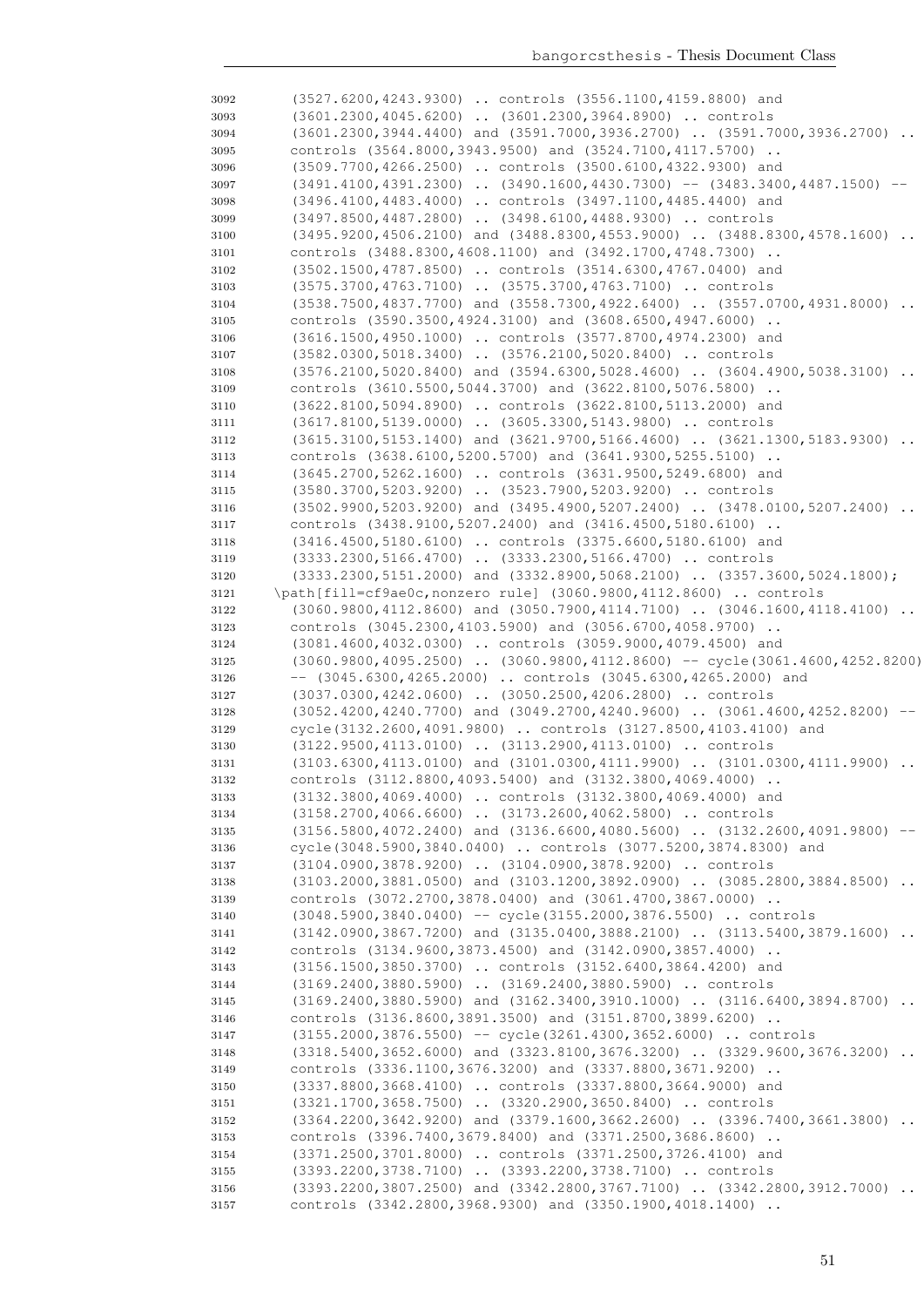| 3158 | (3361.5800,4023.4100)  controls (3323.8100,4019.0200) and                           |
|------|-------------------------------------------------------------------------------------|
| 3159 | (3335.2300,3896.0000)  (3335.2300,3896.0000)  controls                              |
| 3160 | $(3335.2300, 3896.0000)$ and $(3332.6100, 3883.7000)$ $(3327.3200, 3885.4600)$      |
| 3161 | controls (3322.0500,3887.2200) and (3329.1100,3898.6400)                            |
|      | (3315.9000,3898.6400)  controls (3305.3600,3898.6400) and                           |
| 3162 | (3319.4200,3910.9300)  (3325.5700,3908.3000)  controls                              |
| 3163 |                                                                                     |
| 3164 | $(3331.7200, 3905.6600)$ and $(3326.5200, 3924.1200)$ $(3321.1700, 3924.1200)$      |
| 3165 | controls (3311.5000,3924.1200) and (3307.7300,3938.1800)                            |
| 3166 | (3321.1700,3938.1800)  controls (3331.7200,3938.1800) and                           |
| 3167 | (3327.3200,3949.6000)  (3322.0500,3953.1200)  controls                              |
| 3168 | $(3316.7800, 3956.6300)$ and $(3303.6000, 3961.8900)$ $(3320.2900, 3968.0500)$      |
| 3169 | controls (3320.2900,3968.0500) and (3325.5700,3976.8500)                            |
| 3170 | (3317.6600, 3979.4800)  controls (3309.7500, 3982.1100) and                         |
| 3171 | (3316.7800,3988.2600)  (3315.9000,3997.0500)  controls                              |
| 3172 | $(3324.6900, 3992.6600)$ and $(3331.2500, 3992.6400)$ $(3330.8400, 4005.8400)$      |
| 3173 | controls (3330.2000,4027.3300) and (3382.6800,4064.7200)                            |
|      | (3398.5000,4048.0200)  controls (3406.4100,4056.8000) and                           |
| 3174 |                                                                                     |
| 3175 | (3397.6200,4061.2100)  (3397.6200,4073.5000)  controls                              |
| 3176 | $(3397.6200, 4085.8000)$ and $(3406.4100, 4108.6500)$ $(3406.4100, 4108.6500)$      |
| 3177 | controls (3417.8300,4108.6500) and (3400.2500,4073.5000)                            |
| 3178 | (3412.5600,4073.5000)  controls (3413.4400,4085.8000) and                           |
| 3179 | (3423.9800,4108.6400)  (3417.8300,4116.5600)  controls                              |
| 3180 | $(3411.6800, 4124.4700)$ and $(3414.5500, 4128.4000)$ $(3407.5200, 4144.2100)$ .    |
| 3181 | controls (3401.3700,4158.0300) and (3388.8900,4160.8700)                            |
| 3182 | (3388.8900,4160.8700)  controls (3374.8200,4156.4700) and                           |
| 3183 | (3329.9600,4140.2800)  (3267.5800,4178.9500)  controls                              |
| 3184 | $(3267.5800, 4178.9500)$ and $(3260.4900, 4181.7400)$ $(3256.1500, 4168.4000)$      |
| 3185 | controls (3250.2000, 4150.0800) and (3246.4800, 4104.9100)                          |
| 3186 | (3246.4800,4012.8700)  controls (3246.4800,3870.5200) and                           |
|      | (3301.8500,3800.2100)  (3301.8500,3789.6700)  controls                              |
| 3187 |                                                                                     |
| 3188 | $(3301.8500, 3779.1300)$ and $(3278.1300, 3803.7300)$ $(3256.1500, 3803.7300)$      |
| 3189 | controls (3195.5200,3803.7300) and (3158.6100,3805.4900)                            |
| 3190 | $(3119.0700, 3866.1200)$ -- $(3104.1400, 3863.4800)$ -- $(3138.6500, 3825.0700)$    |
| 3191 | controls (3125.4700,3825.0700) and (3097.1100,3857.3300)                            |
| 3192 | (3097.1100,3857.3300)  controls (3097.1100,3857.3300) and                           |
| 3193 | (3034.7100,3823.9700)  (3034.7100,3802.8500)  controls                              |
| 3194 | $(3034.7100, 3782.6500)$ and $(3042.1300, 3811.1400)$ $(3059.3200, 3809.8900)$      |
| 3195 | controls (3079.4900,3808.4200) and (3103.2500,3830.0900)                            |
| 3196 | (3109.4100,3826.5800)  controls (3111.6600,3825.2900) and                           |
| 3197 | (3122.4600,3809.9300)  (3141.9100,3801.9700)  controls                              |
| 3198 | $(3175.5400, 3788.2300)$ and $(3231.3500, 3777.2700)$ $(3224.5200, 3775.6200)$      |
| 3199 | controls (3203.8500,3770.6200) and (3101.6700,3796.8400)                            |
| 3200 | $(3089.5700, 3801.5400)$ -- $(3058.6500, 3784.7300)$ controls                       |
| 3201 | $(3067.1400, 3782.4600)$ and $(3132.2900, 3765.5500)$ $(3127.2200, 3764.5700)$      |
|      |                                                                                     |
| 3202 | controls (3106.3800,3760.5300) and (3052.3800,3780.4800)                            |
| 3203 | (3050.0500,3777.2100)  controls (3050.0500,3714.3800) and                           |
| 3204 | (3061.6000,3694.3800)  (3061.6000,3694.3800)  controls                              |
| 3205 | (3065.8800,3725.3700) and (3068.6600,3750.6200)  (3077.4700,3749.7700)              |
| 3206 | controls (3099.3600,3747.6700) and (3146.3100,3746.7500)                            |
| 3207 | (3146.3100,3729.0400)  controls (3146.3100,3714.1000) and                           |
| 3208 | (3099.7500,3713.2200)  (3100.6300,3700.9200)  controls                              |
| 3209 | (3112.9300,3699.1600) and (3152.4700,3693.0100)  (3160.3700,3697.4100)              |
| 3210 | controls (3168.2800,3701.8000) and (3187.6200,3709.7100)                            |
| 3211 | (3187.6200,3702.6800)  controls (3187.6200,3688.6200) and                           |
| 3212 | (3157.7300,3687.7400)  (3157.7300,3687.7400)  controls                              |
| 3213 | (3157.7300,3687.7400) and (3170.0400,3677.1900)  (3192.8800,3677.1900)              |
| 3214 | controls (3215.7300,3677.1900) and (3216.6000,3689.5000)                            |
|      |                                                                                     |
| 3215 | (3216.6000,3689.5000)  controls (3251.7600,3689.5000) and                           |
| 3216 | (3205.2000,3672.8000)  (3203.4400,3668.4100)  controls                              |
| 3217 | $(3213.9700, 3666.6500)$ and $(3250.0000, 3662.2600)$ $(3257.0300, 3667.5300)$      |
| 3218 | controls (3264.0600,3672.8000) and (3281.6400,3683.3600)                            |
| 3219 | (3285.1600,3678.0800)  controls (3288.6700,3672.8000) and                           |
| 3220 | $(3267.5700, 3659.6200)$ $(3261.4300, 3652.6000)$ -- cycle $(3097.3600, 4218.2900)$ |
| 3221 | controls $(3086.6200, 4184.2900)$ and $(3072.3800, 4148.5600)$ .                    |
| 3222 | (3048.7800,4129.7700)  controls (3048.7800,4129.7700) and                           |
| 3223 | (3058.4400,4128.8900)  (3061.9500,4127.1300)  controls                              |
|      |                                                                                     |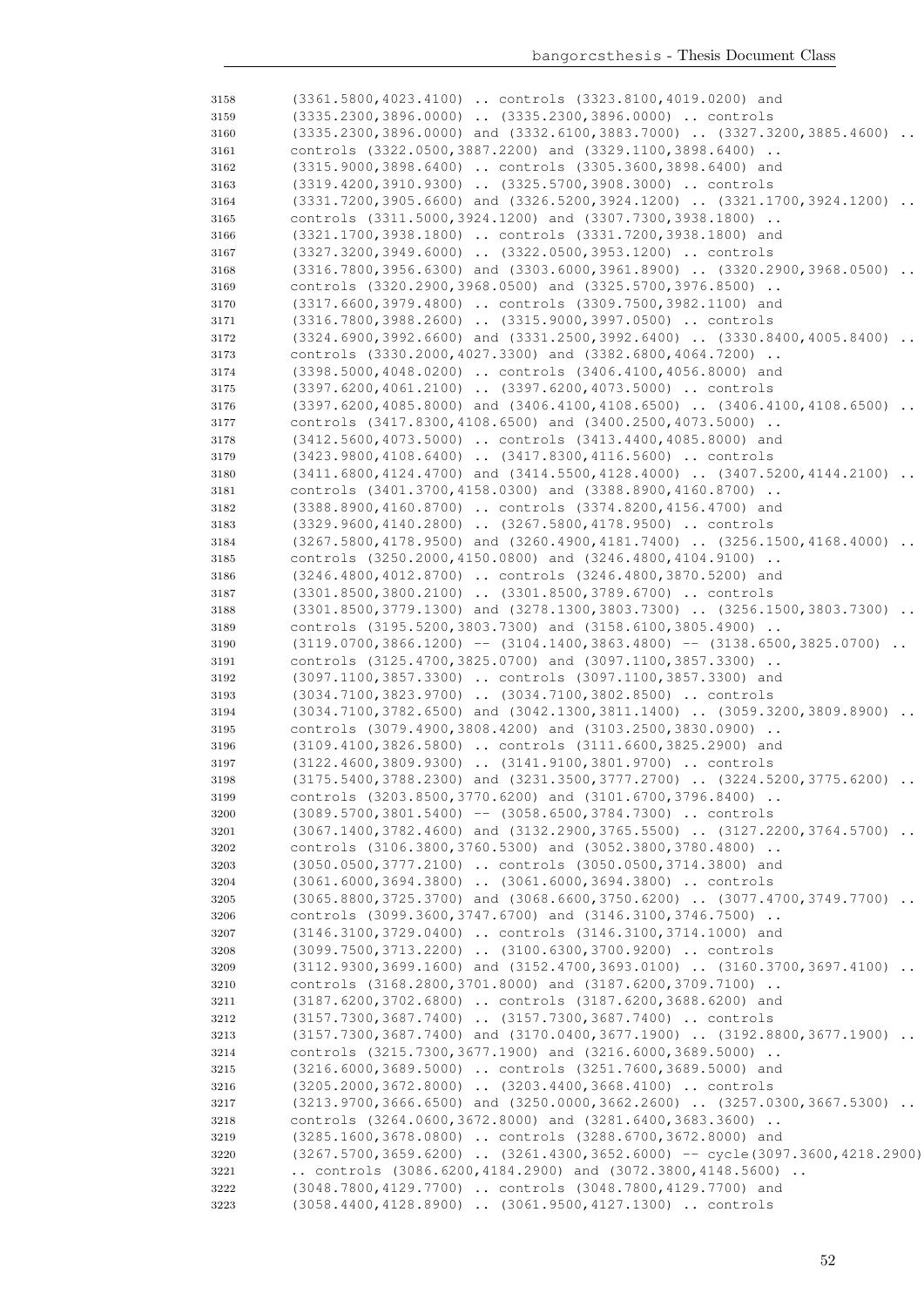| 3224 | $(3068.9800, 4132.4100)$ and $(3089.2000, 4168.4400)$ . $(3096.2300, 4175.4600)$ . |                      |
|------|------------------------------------------------------------------------------------|----------------------|
| 3225 | controls (3094.4700,4165.8000) and (3077.7800,4126.2500)                           |                      |
| 3226 | (3070.7400,4118.3400)  controls (3071.6200,4102.5300) and                          |                      |
| 3227 | (3087.4400,4047.1700)  (3097.1100,4025.2000)  controls                             |                      |
| 3228 | $(3097.1100, 4043.6600)$ and $(3102.3800, 4074.4100)$ . $(3110.2900, 4076.1700)$ . |                      |
| 3229 | controls (3097.1100,4088.4700) and (3095.3500,4113.0800)                           |                      |
| 3230 | (3086.5600,4115.7100)  controls (3097.1100,4138.5600) and                          |                      |
| 3231 | (3115.5600,4190.4100)  (3115.5600,4202.7000)  controls                             |                      |
|      |                                                                                    |                      |
| 3232 | (3115.5600,4215.0000) and (3125.6600,4250.5900)  (3129.6300,4246.6400)             |                      |
| 3233 | controls (3133.5700, 4242.6900) and (3115.5600, 4152.6100)                         |                      |
| 3234 | $(3105.9000, 4130.6400)$ -- $(3116.4400, 4125.3800)$ controls                      |                      |
| 3235 | (3116.4400,4125.3800) and (3126.9700,4167.5600)  (3139.2900,4193.9200)             |                      |
| 3236 | controls (3142.8100,4171.9500) and (3126.9700,4120.1000)                           |                      |
| 3237 | (3126.9700,4120.1000)  controls (3141.0400,4090.2200) and                          |                      |
| 3238 | $(3161.0500, 4073.8800)$ $(3176.0000, 4072.1200)$ controls                         |                      |
| 3239 | $(3154.1900, 4108.9200)$ and $(3190.2500, 4157.8900)$ $(3178.8300, 4185.1300)$     |                      |
| 3240 | controls (3183.2200,4197.4300) and (3198.7700,4176.3200)                           |                      |
| 3241 | (3201.8900,4162.9700)  controls (3204.7500,4150.7200) and                          |                      |
| 3242 | (3204.3200,4146.4600)  (3204.3200,4146.4600)  controls                             |                      |
| 3243 | $(3204.3200, 4146.4600)$ and $(3215.7400, 4166.6800)$ $(3215.7400, 4194.8000)$     |                      |
| 3244 | controls (3215.7400,4222.9100) and (3206.9500,4236.0900)                           |                      |
| 3245 | (3206.9500,4245.7600)  controls (3218.3800,4245.7600) and                          |                      |
| 3246 | (3227.7800,4224.9400)  (3227.7800,4212.5100)  controls                             |                      |
|      | $(3227.7800, 4202.9700)$ and $(3256.1500, 4207.9700)$ $(3262.3100, 4251.9100)$     |                      |
| 3247 |                                                                                    | $\cdot$ .            |
| 3248 | controls (3265.9600,4278.0100) and (3235.9400,4296.7200)                           |                      |
| 3249 | (3235.9400,4296.7200)  controls (3235.9400,4296.7200) and                          |                      |
| 3250 | (3279.0000, 4291.4500)  (3278.1300, 4267.7300)  controls                           |                      |
| 3251 | $(3286.9100, 4275.6300)$ and $(3301.8600, 4296.7200)$ $(3281.6400, 4325.7200)$     | $\cdot$ .            |
| 3252 | controls (3261.4300,4354.7200) and (3263.1900,4357.3600)                           |                      |
| 3253 | (3278.1300,4350.3300)  controls (3293.0700,4343.3000) and                          |                      |
| 3254 | (3301.8500,4325.7300)  (3301.8500,4316.0600)  controls                             |                      |
| 3255 | $(3308.0100, 4311.6700)$ and $(3319.4200, 4335.3900)$ $(3314.1500, 4360.8700)$     |                      |
| 3256 | controls (3308.8900,4386.3600) and (3290.4300,4406.5700)                           |                      |
| 3257 | (3290.4300,4406.5700)  controls (3303.6000,4421.5000) and                          |                      |
| 3258 | (3313.2800,4389.8700)  (3323.8300,4388.1100)  controls                             |                      |
| 3259 | $(3322.0700, 4420.6200)$ and $(3367.7500, 4442.5900)$ $(3367.7500, 4442.5900)$     | $\cdot \cdot$        |
| 3260 | controls (3375.3100,4455.3400) and (3380.3300,4487.8300)                           |                      |
| 3261 | (3391.4600,4504.1100)  controls (3404.9000,4523.7200) and                          |                      |
| 3262 | (3423.9800,4525.5200)  (3423.9800,4516.4000)  controls                             |                      |
| 3263 | (3394.1000,4512.0100) and (3392.3600,4462.8000)  (3387.9500,4453.1400)             | $\ddot{\phantom{0}}$ |
| 3264 | controls (3394.1000,4454.0200) and (3409.9200,4448.7500)                           |                      |
|      |                                                                                    |                      |
| 3265 | (3398.5000,4442.5900)  controls (3387.0700,4436.4500) and                          |                      |
| 3266 | (3365.9800,4434.6800)  (3360.7200,4417.1100)  controls                             |                      |
| 3267 | $(3385.3100, 4421.5000)$ and $(3403.7700, 4431.1700)$ $(3404.6500, 4416.2300)$     |                      |
| 3268 | controls (3381.8000,4402.1800) and (3354.5700,4409.2000)                           |                      |
| 3269 | (3354.5700,4391.6200)  controls (3354.5700,4384.6000) and                          |                      |
| 3270 | (3374.7700,4378.4500)  (3374.7700,4378.4500)  controls                             |                      |
| 3271 | $(3374.7700, 4378.4500)$ and $(3413.6700, 4329.4100)$ $(3413.6700, 4268.7800)$     |                      |
| 3272 | controls (3413.6700,4198.4900) and (3395.8600,4192.1500)                           |                      |
| 3273 | (3395.8600,4180.7300)  controls (3395.8600,4169.3100) and                          |                      |
| 3274 | (3427.5000,4149.0900)  (3423.9800,4125.3800)  controls                             |                      |
| 3275 | $(3442.4200, 4162.2900)$ and $(3431.0200, 4222.0400)$ $(3440.6600, 4229.0700)$     |                      |
| 3276 | controls (3472.3000, 4144.7100) and (3389.5300, 4024.8200)                         |                      |
| 3277 | (3389.5300,3970.3400)  controls (3389.5300,3791.0600) and                          |                      |
| 3278 | (3496.0400,3804.0600)  (3496.0400,3686.9000)  controls                             |                      |
| 3279 | (3496.0400,3668.4400) and (3486.3700,3654.3800)  (3486.3700,3654.3800)             |                      |
| 3280 | controls (3474.9400,3654.3800) and (3491.6400,3693.9300)                           |                      |
| 3281 | (3470.5500,3694.8000)  controls (3436.3300,3649.9300) and                          |                      |
|      | (3442.2500,3508.4200)  (3427.9500,3455.1600)  controls                             |                      |
| 3282 |                                                                                    |                      |
| 3283 | $(3415.3100, 3454.0500)$ and $(3405.6600, 3453.9300)$ $(3398.6900, 3454.9500)$     |                      |
| 3284 | controls (3384.4100,3464.8100) and (3365.5700,3479.1300)                           |                      |
| 3285 | (3356.7200,3486.2900)  controls (3346.5100,3476.6000) and                          |                      |
| 3286 | (3380.3700,3453.8100)  (3374.8000,3453.8100)  controls                             |                      |
| 3287 | (3372.4400,3453.8100) and (3346.5700,3472.7700)  (3343.3700,3471.1000)             |                      |
| 3288 | controls (3327.8900,3463.0400) and (3318.2200,3454.6000)                           |                      |
| 3289 | (3304.8600,3432.5900)  controls (3291.4800,3410.5800) and                          |                      |
|      |                                                                                    |                      |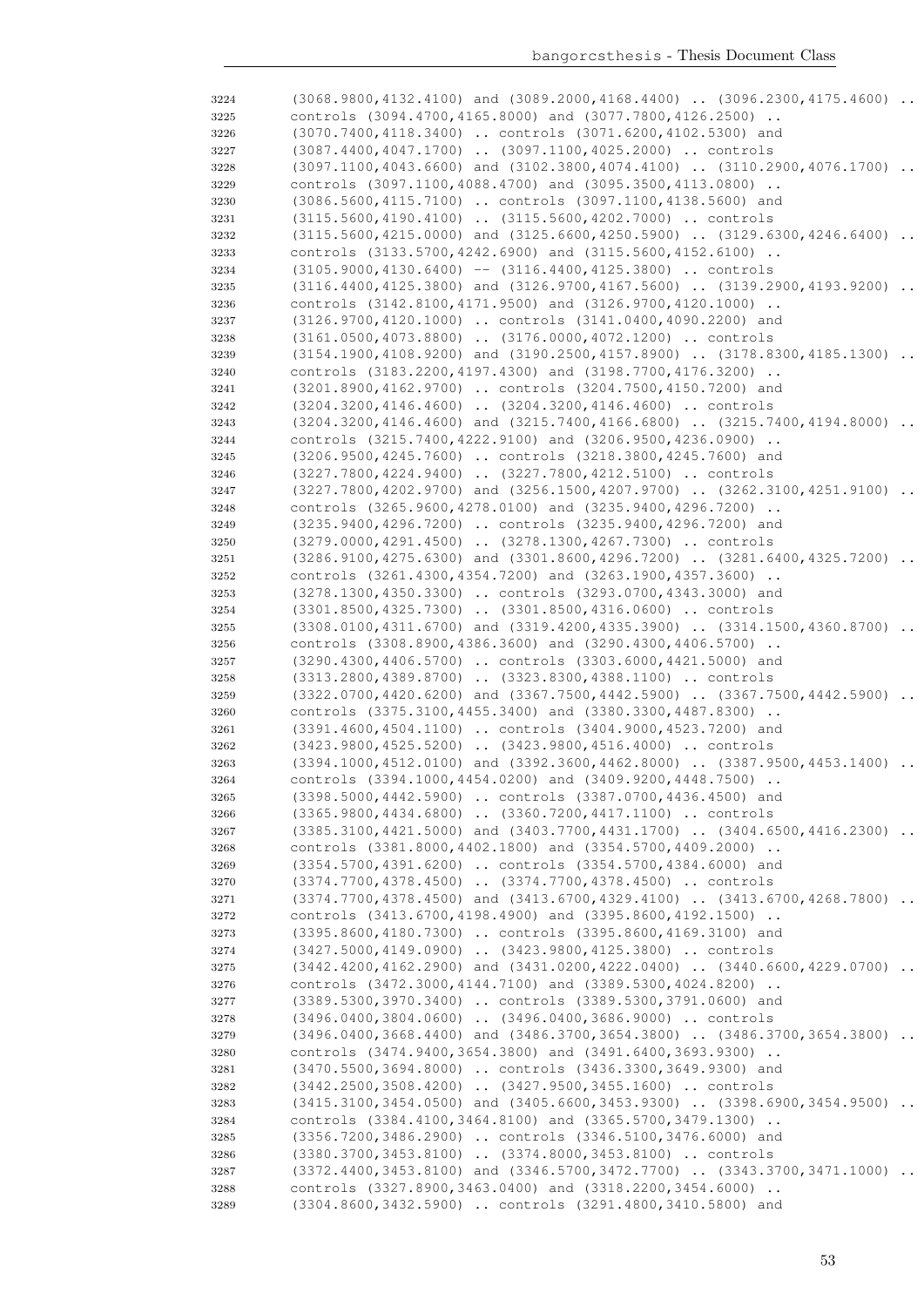| 3290         | (3287.7100,3388.7000)  (3287.9500,3365.5200)  controls                                                                             |
|--------------|------------------------------------------------------------------------------------------------------------------------------------|
| 3291         | $(3292.3000, 3365.9200)$ and $(3312.8400, 3431.2200)$ $(3336.3000, 3446.3700)$                                                     |
| 3292         | controls (3336.3000,3446.3700) and (3338.6800,3446.5600)                                                                           |
| 3293         | $(3343.3900, 3446.6600)$ -- $(3343.6400, 3446.5100)$ -- $(3362.4400, 3445.5300)$ --                                                |
| 3294         | (3362.4600,3445.4900)  controls (3365.2700,3445.0800) and                                                                          |
| 3295         | $(3374.5900, 3443.7800)$ $(3384.2000, 3444.3700)$ -- $(3420.0800, 3442.8600)$                                                      |
| 3296         | controls (3420.0200,3442.7900) and (3419.6500,3437.3800)                                                                           |
| 3297         | (3419.5900,3437.3300)  controls (3402.8900,3441.7200) and                                                                          |
|              |                                                                                                                                    |
| 3298         | (3358.6500,3433.9000)  (3347.7200,3434.2500)  controls                                                                             |
| 3299         | $(3350.5500, 3427.2100)$ and $(3359.5100, 3416.5800)$ $(3361.2700, 3412.7000)$                                                     |
| 3300         | controls (3372.1900, 3412.7000) and (3402.9100, 3419.7300)                                                                         |
| 3301         | (3421.9900,3424.0300)  controls (3419.3600,3409.0900) and                                                                          |
| 3302         | (3362.7100,3402.5600)  (3362.7100,3402.5600)  controls                                                                             |
| 3303         | $(3313.2600, 3373.8100)$ and $(3342.2800, 3269.3200)$ $(3342.2800, 3269.3200)$<br>$\ddots$                                         |
| 3304         | controls (3342.2800,3269.3200) and (3348.0000,3286.1400)                                                                           |
| 3305         | (3350.4500,3295.2200)  controls (3352.3300,3302.2200) and                                                                          |
| 3306         | (3353.6900,3325.7300)  (3362.4600,3332.7600)  controls                                                                             |
| 3307         | (3371.2500,3339.7900) and (3378.2800,3358.2400)  (3375.6400,3367.9000)                                                             |
| 3308         | controls (3449.4700,3411.8400) and (3446.8200,3447.8700)                                                                           |
| 3309         | (3456.4800,3444.3600)  controls (3456.4800,3411.8400) and                                                                          |
| 3310         | $(3386.9700, 3359.1600)$ $(3386.9700, 3359.1600)$ -- $(3406.0000, 3344.0200)$                                                      |
|              | controls (3406.0000, 3344.0200) and (3438.0300, 3383.7300)                                                                         |
| 3311         |                                                                                                                                    |
| 3312         | (3442.4200,3383.7300)  controls (3444.4100,3383.7300) and                                                                          |
| 3313         | (3437.0500, 3374.7400)  (3430.6600, 3364.8000)  controls                                                                           |
| 3314         | $(3422.8500, 3352.7000)$ and $(3420.1000, 3348.2500)$ $(3410.8000, 3337.1500)$<br>$\ddots$                                         |
| 3315         | controls (3414.8000,3319.7100) and (3414.2400,3269.2700)                                                                           |
| 3316         | (3445.7200,3255.3400)  controls (3443.4600,3260.4700) and                                                                          |
| 3317         | (3441.9300,3288.0200)  (3444.7500,3310.2000)  controls                                                                             |
| 3318         | $(3456.3700, 3331.6900)$ and $(3468.7900, 3338.0300)$ $(3474.0600, 3352.9600)$                                                     |
| 3319         | controls (3483.7300,3373.1900) and (3498.6700,3399.5400)                                                                           |
| 3320         | (3498.6700,3399.5400)  controls (3510.1000,3378.4600) and                                                                          |
| 3321         | (3532.7900,3368.9200)  (3532.7900,3368.9200)  controls                                                                             |
| 3322         | (3532.7900,3368.9200) and (3521.5200,3396.0300)  (3539.9800,3411.8400)                                                             |
| 3323         | controls (3558.4200,3427.6500) and (3507.4600,3468.9600)                                                                           |
| 3324         | (3507.4600,3468.9600)  controls (3507.4600,3468.9600) and                                                                          |
|              |                                                                                                                                    |
| 3325         | (3525.9200,3477.7500)  (3536.4600,3464.5700)  controls                                                                             |
| 3326         | (3546.9900,3451.3900) and (3549.6300,3439.9700)  (3554.0200,3438.2100)<br>$\ddots$                                                 |
| 3327         | controls (3558.4200,3436.4500) and (3553.1400,3461.9300)                                                                           |
| 3328         | (3561.9300,3470.7200)  controls (3570.7400,3479.5000) and                                                                          |
| 3329         | (3556.6600,3516.4200)  (3529.4300,3520.8100)  controls                                                                             |
| 3330         | $(3543.4800, 3536.6200)$ and $(3567.2100, 3512.0200)$ $(3576.8800, 3512.0200)$                                                     |
| 3331         | controls (3577.7500,3522.5600) and (3592.7000,3539.2600)                                                                           |
| 3332         | (3581.2700,3552.4400)  controls (3569.8600,3565.6200) and                                                                          |
| 3333         | (3552.2700,3584.0700)  (3552.2700,3584.0700)  controls                                                                             |
| 3334         | $(3572.5000, 3593.7400)$ and $(3582.1500, 3570.8900)$ $(3595.3300, 3573.5300)$<br>$\ddots$                                         |
| 3335         | controls (3595.3300,3586.7100) and (3608.5200,3599.0200)                                                                           |
| 3336         | (3590.9400,3615.7100)  controls (3573.3800,3632.4000) and                                                                          |
| 3337         |                                                                                                                                    |
| 3338         |                                                                                                                                    |
|              | (3566.3500,3635.9100)  (3566.3500,3635.9100)  controls                                                                             |
|              | $(3566.3500, 3635.9100)$ and $(3588.3000, 3637.6700)$ $(3606.7600, 3625.3700)$                                                     |
| 3339         | controls (3602.3600,3647.3400) and (3607.6400,3662.2900)                                                                           |
| 3340         | (3595.3300,3675.4600)  controls (3586.5400,3686.8800) and                                                                          |
| 3341         | (3572.5000,3686.8800)  (3572.5000,3686.8800)  controls                                                                             |
| 3342         | $(3574.2600, 3706.2200)$ and $(3595.3300, 3689.5100)$ $(3605.0000, 3693.0300)$<br>$\ddots$                                         |
| 3343         | controls (3593.5700,3707.9700) and (3619.9400,3735.2200)                                                                           |
| 3344         | (3612.0300,3758.9400)  controls (3546.1100,3729.0600) and                                                                          |
| 3345         | (3536.4600,3849.4500)  (3525.9200,3855.6000)  controls                                                                             |
| 3346         | $(3528.5500, 3903.0500)$ and $(3501.0500, 4041.9700)$ $(3498.6700, 4075.2800)$<br>$\cdots$                                         |
| 3347         | controls (3496.0400, 4112.1800) and (3501.3100, 4129.7600)                                                                         |
| 3348         | (3504.8200,4103.3900)  controls (3506.2700,4092.5500) and                                                                          |
| 3349         | (3516.5000,4055.1600)  (3521.5200,4012.8900)  controls                                                                             |
| 3350         | $(3528.6700, 3952.4000)$ and $(3530.3100, 3883.7100)$ $(3581.2700, 3883.7100)$                                                     |
| 3351         | controls (3634.0000, 3883.7100) and (3634.0000, 3938.1900)                                                                         |
| 3352         | (3634.0000,3963.6800)  controls (3634.0000,3989.1600) and                                                                          |
| 3353         |                                                                                                                                    |
|              | (3605.8800,4101.6300)  (3605.8800,4119.2100)  controls<br>$\ddots$                                                                 |
| 3354<br>3355 | (3630.4900,4141.1800) and (3635.7600,4181.6100)  (3636.6400,4213.2400)<br>controls (3631.3700,4205.3200) and (3602.3600,4170.1800) |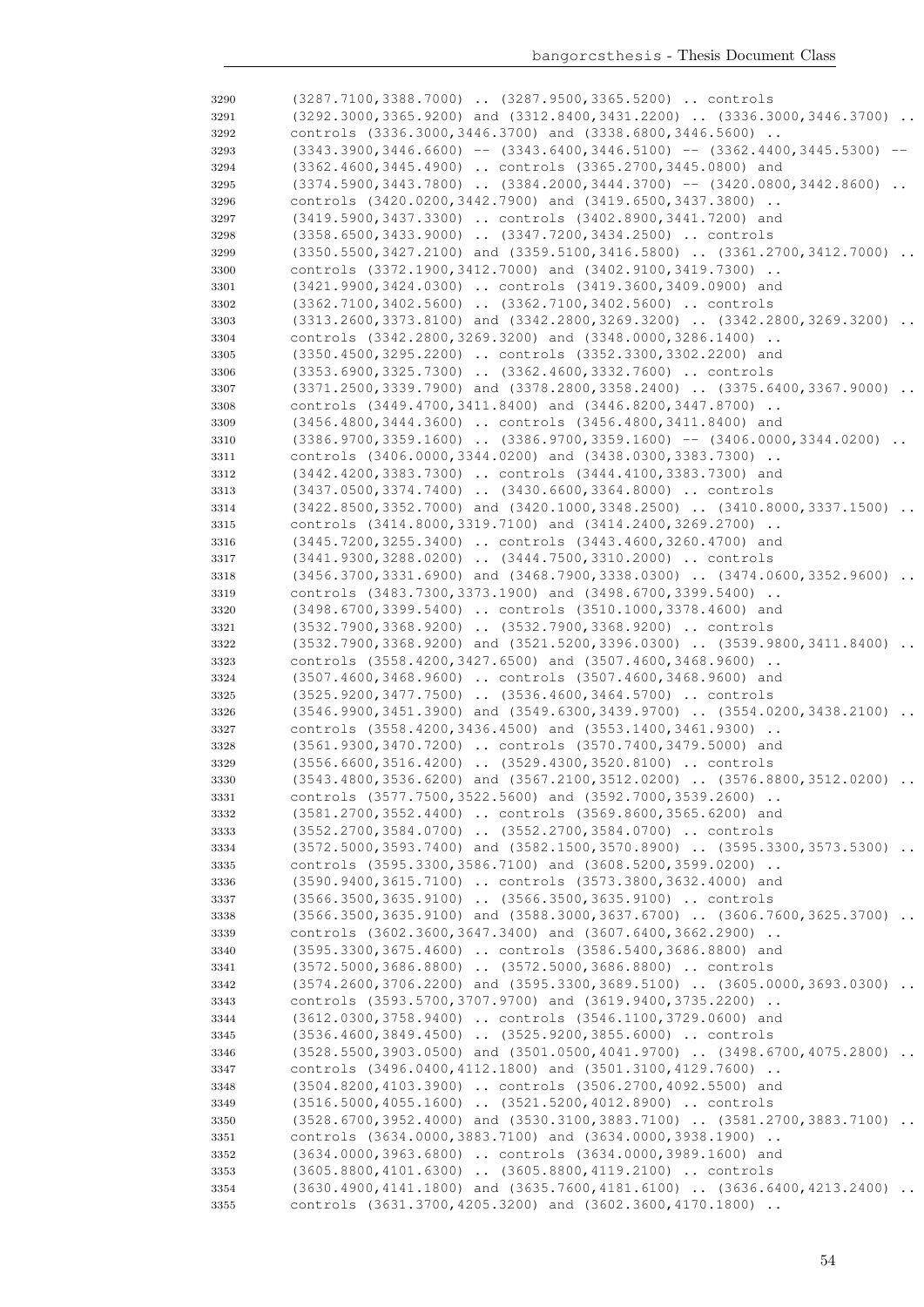| 3356 | (3602.3600,4160.5100)  controls (3591.8200,4178.0900) and                         |           |
|------|-----------------------------------------------------------------------------------|-----------|
| 3357 | (3632.2500,4213.2300)  (3631.3700,4235.2000)  controls                            |           |
| 3358 | $(3630.4900, 4257.1700)$ and $(3622.5600, 4279.1400)$ $(3622.5600, 4279.1400)$    |           |
|      | controls (3621.5200,4273.3800) and (3612.4400,4249.1500)                          |           |
| 3359 |                                                                                   |           |
| 3360 | (3606.7600,4229.0500)  controls (3602.8900,4215.4000) and                         |           |
| 3361 | (3602.5600,4202.6900)  (3599.7300,4202.6900)  controls                            |           |
| 3362 | $(3592.7000, 4202.6900)$ and $(3597.0900, 4229.0600)$ $(3600.6100, 4241.3600)$    |           |
| 3363 | controls (3602.6000, 4248.3300) and (3618.9100, 4276.3000)                        |           |
| 3364 | (3619.0400,4302.8700)  controls (3619.4900,4387.3000) and                         |           |
| 3365 | (3601.4100,4360.9700)  (3614.3200,4409.7500)  controls                            |           |
| 3366 | $(3594.2400, 4379.6200)$ and $(3576.5400, 4315.0500)$ $(3576.5400, 4249.1500)$    | $\ddots$  |
| 3367 | controls (3573.4800,4257.5900) and (3570.2300,4239.5300)                          |           |
|      |                                                                                   |           |
| 3368 | (3567.7000,4247.4500)  controls (3560.7800,4269.1400) and                         |           |
| 3369 | (3556.6600,4316.5500)  (3556.6600,4346.8000)  controls                            |           |
| 3370 | $(3556.6600, 4375.3800)$ and $(3605.0000, 4468.0700)$ $(3605.0000, 4541.8800)$    |           |
| 3371 | controls (3605.0000,4615.6900) and (3547.8700,4646.5200)                          |           |
| 3372 | (3545.2300,4676.3100)  controls (3542.7100,4705.2000) and                         |           |
| 3373 | (3567.2100,4718.5000)  (3567.2100,4718.5000)  controls                            |           |
| 3374 | $(3547.8700, 4693.8900)$ and $(3566.3300, 4667.5300)$ $(3566.3300, 4667.5300)$    |           |
| 3375 | controls (3578.6300,4700.9200) and (3625.2000,4716.7400)                          |           |
|      | (3624.3200,4657.8700)  controls (3640.1600,4671.9200) and                         |           |
| 3376 |                                                                                   |           |
| 3377 | (3641.0400,4736.0600)  (3576.8800,4736.0600)  controls                            |           |
| 3378 | $(3526.8000, 4736.0600)$ and $(3515.9000, 4676.9100)$ $(3515.9000, 4653.1900)$    | $\cdot$ . |
| 3379 | controls (3515.9000,4587.2900) and (3575.1400,4513.7500)                          |           |
| 3380 | (3575.1400,4475.9600)  controls (3575.1400,4431.1500) and                         |           |
| 3381 | (3551.3900,4393.3800)  (3552.2700,4381.0700)  controls                            |           |
| 3382 | $(3551.3900, 4403.0300)$ and $(3567.2100, 4463.6600)$ $(3566.3300, 4481.2400)$    |           |
| 3383 | controls (3554.9000,4469.8200) and (3548.7500,4422.3800)                          |           |
| 3384 | (3543.4800,4412.7000)  controls (3542.6200,4432.0300) and                         |           |
|      | (3551.3900,4498.8200)  (3556.6600,4510.2400)  controls                            |           |
| 3385 |                                                                                   |           |
| 3386 | $(3546.9900, 4494.4200)$ and $(3528.5500, 4444.3300)$ $(3530.3100, 4430.2700)$    |           |
| 3387 | controls (3528.5500,4440.8200) and (3543.4800,4511.1200)                          |           |
| 3388 | (3545.2300,4532.2100)  controls (3537.3400,4508.4800) and                         |           |
| 3389 | (3519.3600,4454.4300)  (3519.3600,4370.0700)  controls                            |           |
| 3390 | (3519.3600,4255.8400) and (3616.4300,4083.1800)  (3616.4300,3966.3100)            |           |
| 3391 | controls (3616.4300,3928.5300) and (3599.7300,3917.9800)                          |           |
| 3392 | (3590.9400,3917.9800)  controls (3518.8900,3917.9800) and                         |           |
| 3393 | (3467.0500,4496.1800)  (3467.0500,4496.1800)  controls                            |           |
| 3394 | $(3428.7100, 4527.1200)$ and $(3380.4300, 4606.8000)$ $(3380.4300, 4606.8000)$    |           |
| 3395 | (3372.5000,4609.7200)  controls (3372.5000,4609.7200) and                         |           |
| 3396 | (3346.5900,4562.6400)  (3314.1400,4534.8300)  controls                            |           |
|      | (3298.7900,4521.6600) and (3269.7300,4508.0800)  (3250.9600,4496.0100)            |           |
| 3397 |                                                                                   |           |
| 3398 | controls (3232.1500,4483.9000) and (3223.6400,4473.3200)                          |           |
| 3399 | $(3223.6400, 4473.3200)$ -- $(3209.3800, 4477.9500)$ controls                     |           |
| 3400 | (3209.3800,4477.9500) and (3233.3400,4503.0900)  (3246.4100,4512.5000)            |           |
| 3401 | controls (3259.4700,4521.9100) and (3270.2100,4548.8400)                          |           |
| 3402 | (3270.2100,4571.7300)  controls (3270.2100,4594.8000) and                         |           |
| 3403 | (3261.2700,4628.4200)  (3261.4300,4652.5800)  controls                            |           |
| 3404 | (3261.6200,4684.5500) and (3276.0400,4709.3000)  (3270.2700,4711.1200)            |           |
| 3405 | controls (3252.3100,4716.8100) and (3226.4300,4726.3500)                          |           |
| 3406 | (3212.6600,4732.5300)  controls (3203.2400,4708.6400) and                         |           |
| 3407 | (3185.9500,4711.3900)  (3177.3600,4693.6400)  controls                            |           |
|      | $(3166.4800, 4671.1700)$ and $(3165.0900, 4640.3400)$ $(3165.0900, 4611.8700)$    |           |
| 3408 |                                                                                   |           |
| 3409 | controls (3165.0900,4569.6100) and (3182.8100,4556.5600)                          |           |
| 3410 | (3190.2600,4556.5600)  controls (3194.4200,4566.2700) and                         |           |
| 3411 | (3197.2600,4596.9300)  (3207.8300,4625.3800)  controls                            |           |
| 3412 | (3217.3300,4650.9700) and (3234.7500,4668.8000)  (3236.8200,4675.4600)            |           |
| 3413 | controls (3242.0900,4666.6800) and (3222.9900,4646.0300)                          |           |
| 3414 | (3216.6200,4605.1600)  controls (3207.8300,4548.9200) and                         |           |
| 3415 | (3159.0500,4437.1100)  (3145.4500,4388.1100)  controls                            |           |
| 3416 | $(3131.8300, 4339.0800)$ and $(3105.6700, 4237.0600)$ $(3097.3600, 4218.2900)$ -- |           |
| 3417 | cycle (3402.8900, 3333.6100)  controls (3396.7400, 3338.0000) and                 |           |
|      | (3381.8000, 3352.0600)  (3381.8000, 3352.0600)  controls                          |           |
| 3418 |                                                                                   |           |
| 3419 | (3381.8000,3352.0600) and (3386.5800,3287.9600)  (3411.2900,3272.5100)            |           |
| 3420 | controls (3405.6400, 3283.8500) and (3397.6200, 3308.1300)                        |           |
| 3421 | (3402.8900, 3333.6100) -- cycle (3293.9600, 3439.3100)  controls                  |           |
|      |                                                                                   |           |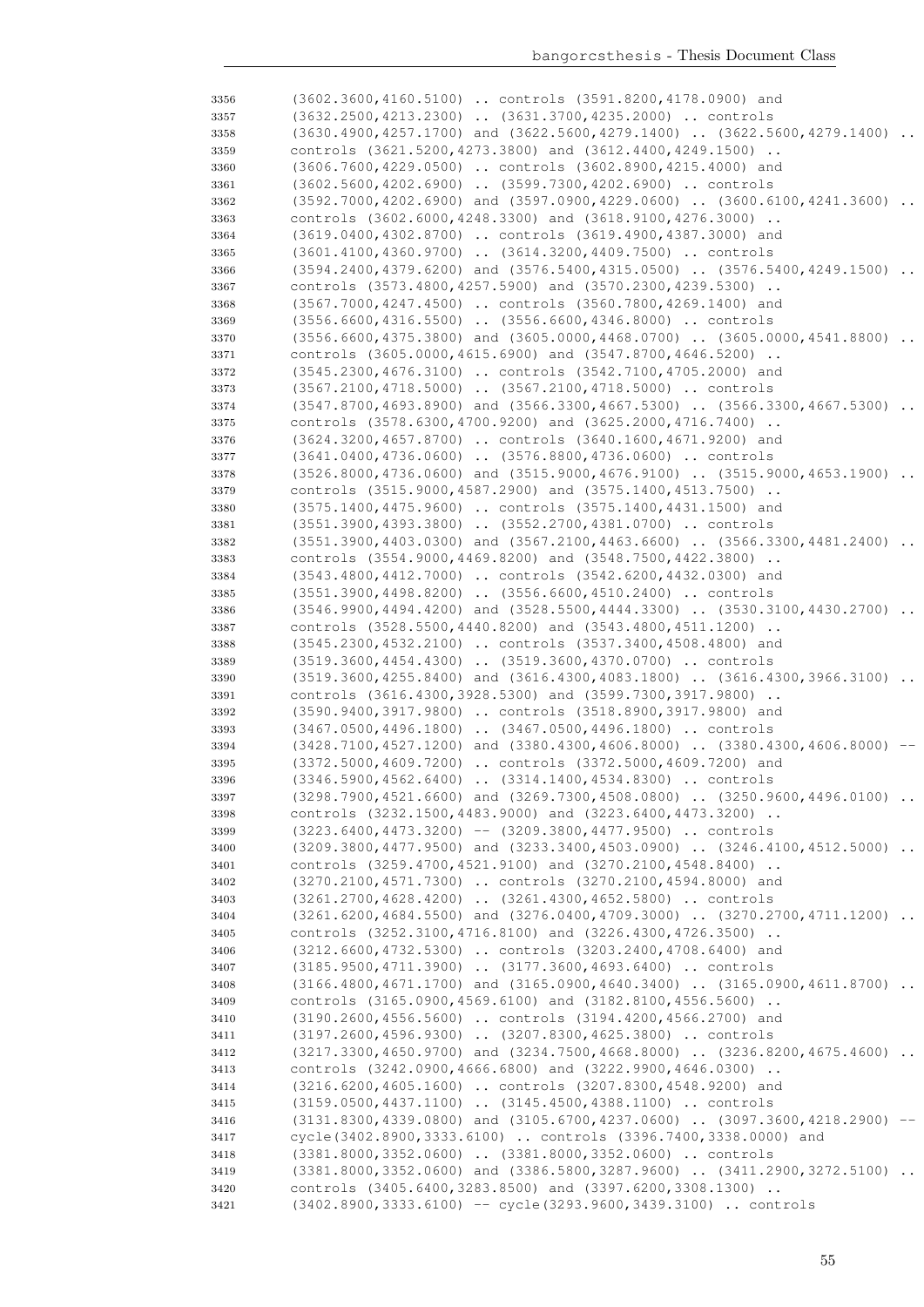| 3422 | (3304.8000,3451.9900) and (3332.4600,3479.6800)  (3343.2300,3489.5300) --           |      |
|------|-------------------------------------------------------------------------------------|------|
| 3423 | (3318.2600,3479.0100)  controls (3311.4500,3470.4000) and                           |      |
| 3424 | (3298.9300,3457.1200)  (3293.9600,3439.3100) -- cycle(3353.1700,3407.7700)          |      |
| 3425 | controls $(3347.9000, 3413.9200)$ and $(3341.5400, 3430.4900)$ .                    |      |
| 3426 | (3338.0400,3431.3700)  controls (3334.5200,3432.2500) and                           |      |
| 3427 | (3306.4300,3387.7800)  (3319.0000,3332.7600)  controls                              |      |
| 3428 | $(3320.0200, 3328.3100)$ and $(3320.8100, 3352.5800)$ $(3322.1500, 3359.5000)$      |      |
|      |                                                                                     |      |
| 3429 | controls (3327.7800,3388.7300) and (3334.8600,3396.5000)                            |      |
| 3430 | $(3353.1700, 3407.7700)$ -- cycle $(3062.1800, 4168.2100)$ controls                 |      |
| 3431 | (3064.8100,4169.9100) and (3082.2700,4220.9100)  (3082.6200,4223.4100)              |      |
| 3432 | controls (3082.6200, 4223.4100) and (3085.1600, 4228.6500)                          |      |
| 3433 | (3089.4100,4234.5200)  controls (3092.9400,4248.9500) and                           |      |
| 3434 | (3093.0800,4244.2400)  (3097.7100,4264.4600)  controls                              |      |
| 3435 | $(3076.8400, 4258.9300)$ and $(3047.9900, 4277.4100)$ $(3047.9900, 4277.4100)$      |      |
| 3436 | controls (3041.1400, 4273.6800) and (3079.1200, 4253.8500)                          |      |
| 3437 | (3075.3500,4249.5900)  controls (3043.5600,4214.8300) and                           |      |
| 3438 | $(3062.1800, 4168.2100)$ $(3062.1800, 4168.2100)$ -- cycle $(3062.1800, 4168.2100)$ |      |
| 3439 | controls $(3064.8100, 4169.9100)$ and $(3082.2700, 4220.9100)$ .                    |      |
| 3440 | (3082.6200,4223.4100)  controls (3082.6200,4223.4100) and                           |      |
| 3441 | (3085.1600,4228.6500)  (3089.4100,4234.5200)  controls                              |      |
|      | $(3092.9400, 4248.9500)$ and $(3093.0800, 4244.2400)$ . $(3097.7100, 4264.4600)$ .  |      |
| 3442 |                                                                                     |      |
| 3443 | controls (3076.8400,4258.9300) and (3047.9900,4277.4100)                            |      |
| 3444 | (3047.9900,4277.4100)  controls (3041.1400,4273.6800) and                           |      |
| 3445 | (3079.1200, 4253.8500)  (3075.3500, 4249.5900)  controls                            |      |
| 3446 | (3043.5600,4214.8300) and (3062.1800,4168.2100)  (3062.1800,4168.2100)              |      |
| 3447 | cycle(3396.8800,4953.1000)  controls (3386.4600,4955.5800) and                      |      |
| 3448 | (3381.2300,4961.2000)  (3372.2500,4960.8800)  controls                              |      |
| 3449 | $(3362.6400, 4960.5500)$ and $(3357.5200, 4953.2900)$ $(3352.7800, 4952.2300)$      |      |
| 3450 | controls (3371.7200,4949.2300) and (3380.3100,4940.6200)                            |      |
| 3451 | (3396.8800,4953.1000) -- cycle(3380.9800,5143.1100)  controls                       |      |
| 3452 | $(3382.1500, 5147.9900)$ and $(3388.7900, 5145.4500)$ $(3390.7400, 5147.9900)$      |      |
| 3453 | controls (3393.4800, 5136.8600) and (3376.4800, 5129.8200)                          |      |
| 3454 | (3373.3600,5125.5200)  controls (3370.2300,5121.2300) and                           |      |
| 3455 | (3370.8200,5115.3600)  (3365.1600,5115.3600)  controls                              |      |
| 3456 | $(3359.4900, 5115.3600)$ and $(3360.4700, 5118.8800)$ $(3360.4700, 5121.4200)$      |      |
|      | controls (3360.4700, 5123.9600) and (3363.4000, 5128.6500)                          |      |
| 3457 | (3363.4000,5132.5600)  controls (3363.4000,5136.4600) and                           |      |
| 3458 |                                                                                     |      |
| 3459 | (3360.0800,5138.8100)  (3360.0800,5138.8100)  controls                              |      |
| 3460 | (3364.5700,5142.1300) and (3378.2400,5142.5200)  (3380.9800,5143.1100)              | $--$ |
| 3461 | cycle (3448.8300, 5153.0800)  controls (3481.0700, 5153.0800) and                   |      |
| 3462 | (3491.4300,5104.2300)  (3520.7400,5111.6600)  controls                              |      |
| 3463 | (3515.4500,5100.5200) and (3497.6800,5105.3900)  (3491.8200,5102.4800)              |      |
| 3464 | controls (3485.2000,5099.1500) and (3477.1700,5089.7700)                            |      |
| 3465 | (3458.6100,5089.7700)  controls (3440.0400,5089.7700) and                           |      |
| 3466 | (3431.6400,5097.5900)  (3414.0600,5097.5900)  controls                              |      |
| 3467 | (3404.3000,5097.5900) and (3397.0700,5092.1100)  (3397.0700,5092.1100)              |      |
| 3468 | controls (3397.0700, 5092.1100) and (3398.0500, 5105.2100)                          |      |
| 3469 | (3415.2300,5105.2100)  controls (3432.4200,5105.2100) and                           |      |
| 3470 | (3441.4100,5101.3000)  (3458.6100,5101.3000)  controls                              |      |
| 3471 | (3475.8000,5101.3000) and (3485.5700,5111.6600)  (3485.5700,5111.6600)              |      |
| 3472 | controls (3472.8700,5114.2000) and (3462.5200,5142.9100)                            |      |
| 3473 | (3447.6800, 5142.9100)  controls (3439.8400, 5142.9100) and                         |      |
|      | (3431.8400,5134.9000)  (3431.8400,5134.9000)  controls                              |      |
| 3474 |                                                                                     |      |
| 3475 | (3433.7900,5132.9500) and (3443.3800,5138.6200)  (3448.4600,5138.6200)              |      |
| 3476 | controls (3463.8900, 5138.6200) and (3462.9100, 5113.4100)                          |      |
| 3477 | (3465.0600, 5112.4300)  controls (3459.3900, 5110.8800) and                         |      |
| 3478 | (3458.2000,5109.1200)  (3445.5100,5109.1200)  controls                              |      |
| 3479 | (3432.8100,5109.1200) and (3419.7300,5115.5600)  (3417.5800,5114.9800)              |      |
| 3480 | controls (3419.3400, 5116.7400) and (3418.5500, 5120.2500)                          |      |
| 3481 | (3424.2200, 5120.2500)  controls (3429.8800, 5120.2500) and                         |      |
| 3482 | (3435.5500,5118.3000)  (3435.5500,5122.9800)  controls                              |      |
| 3483 | (3435.5500,5127.6800) and (3425.9800,5128.0600)  (3426.9500,5130.6000)              |      |
| 3484 | controls (3422.0700, 5127.4800) and (3414.2600, 5114.5800)                          |      |
| 3485 | (3407.4200,5114.5800)  controls (3400.5900,5114.5800) and                           |      |
| 3486 | (3399.9800,5117.7100)  (3399.9800,5117.7100)  controls                              |      |
| 3487 | $(3410.1600, 5117.7100)$ and $(3421.4800, 5153.0800)$ $(3448.8300, 5153.0800)$ --   |      |
|      |                                                                                     |      |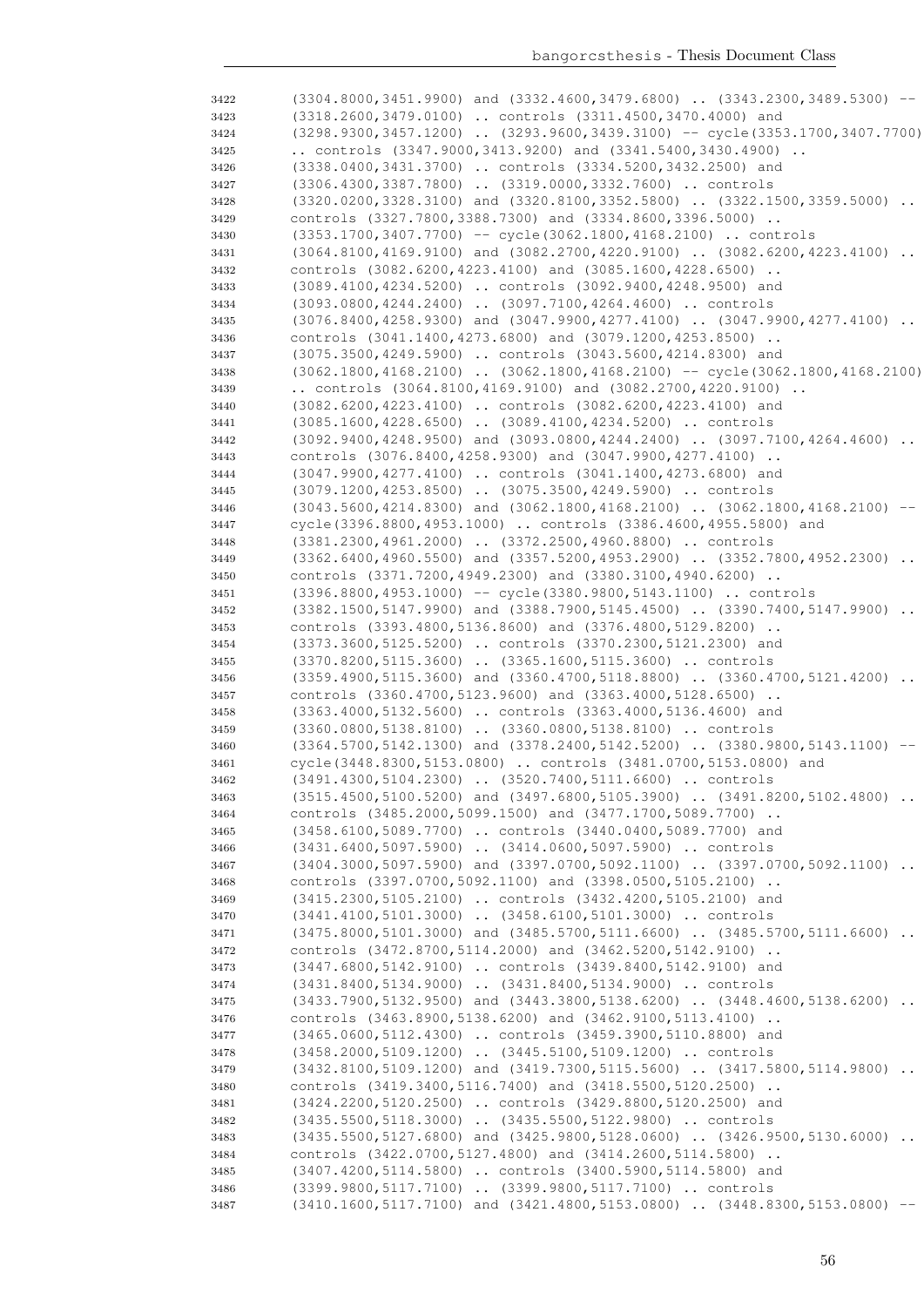| 3488 | cycle (3565.3500, 5095.8200)  controls (3569.7900, 5093.7700) and                   |           |
|------|-------------------------------------------------------------------------------------|-----------|
| 3489 | (3579.3200,5095.4800)  (3575.5700,5089.0100)  controls                              |           |
| 3490 | $(3571.8200, 5082.5200)$ and $(3566.0200, 5071.6300)$ $(3566.0200, 5071.6300)$      |           |
| 3491 | controls (3566.0200,5071.6300) and (3569.7900,5068.2100)                            |           |
| 3492 | (3571.4800,5068.9000)  controls (3573.1800,5069.5900) and                           |           |
| 3493 | (3584.7700,5066.8600)  (3587.8300,5069.2300)  controls                              |           |
| 3494 | $(3585.8000, 5063.7900)$ and $(3582.0500, 5040.2800)$ $(3556.4800, 5040.2800)$      |           |
| 3495 | controls (3541.4800,5040.2800) and (3538.7700,5053.9000)                            |           |
|      | (3538.7700,5058.6800)  controls (3538.7700,5074.0100) and                           |           |
| 3496 |                                                                                     |           |
| 3497 | $(3565.3500, 5091.7200)$ $(3565.3500, 5095.8200)$ -- cycle $(3571.4800, 5123.4100)$ |           |
| 3498 | controls $(3578.9800, 5123.4100)$ and $(3582.7100, 5120.3500)$                      |           |
| 3499 | (3585.4500,5122.0500)  controls (3582.7300,5116.2600) and                           |           |
| 3500 | (3562.9500,5094.4500)  (3547.9700,5094.4500)  controls                              |           |
| 3501 | (3544.2200,5094.4500) and (3542.8700,5096.5000)  (3542.8700,5096.5000)              | $\ddots$  |
| 3502 | controls (3545.9400,5106.7200) and (3563.9800,5123.4100)                            |           |
| 3503 | $(3571.4800, 5123.4100)$ -- cycle $(3353.0800, 5075.0400)$ controls                 |           |
| 3504 | $(3360.1600, 5038.1400)$ and $(3431.0900, 5073.6000)$ $(3435.8600, 4993.9400)$      |           |
| 3505 | controls (3438.2600,4953.8000) and (3402.8100,4936.3800)                            |           |
| 3506 | (3373.8500,4937.0600)  controls (3348.9900,4937.6500) and                           |           |
| 3507 | (3344.5400,4943.1600)  (3344.5400,4943.1600)  controls                              |           |
|      | $(3344.5600, 4943.1600)$ and $(3337.7400, 4930.6200)$ $(3320.8800, 4915.1100)$ .    |           |
| 3508 |                                                                                     |           |
| 3509 | controls (3309.2200,4904.3900) and (3303.1300,4894.3900)                            |           |
| 3510 | (3303.1300,4894.3900)  controls (3303.1300,4894.3900) and                           |           |
| 3511 | (3308.0600,4888.4800)  (3332.7700,4893.6500)  controls                              |           |
| 3512 | $(3368.4600, 4901.1200)$ and $(3386.1100, 4925.1000)$ $(3423.9300, 4925.1000)$      |           |
| 3513 | controls (3435.5100,4925.1000) and (3436.8200,4906.3000)                            |           |
| 3514 | (3447.0500,4906.3000)  controls (3445.5700,4911.9900) and                           |           |
| 3515 | (3453.7300,4923.7500)  (3458.6900,4929.8800)  controls                              |           |
| 3516 | $(3463.6500, 4936.0000)$ and $(3468.6900, 4949.0900)$ $(3456.6400, 4956.7900)$      | $\cdot$ . |
| 3517 | controls (3458.6900,4967.3500) and (3473.0100,4965.3200)                            |           |
| 3518 | (3474.0200,4971.4500)  controls (3474.0200,4971.4500) and                           |           |
| 3519 | (3440.2900,4997.0200)  (3440.2900,5037.8900)  controls                              |           |
| 3520 | $(3440.2900, 5046.7500)$ and $(3448.4600, 5052.2100)$ $(3451.5200, 5052.2100)$      |           |
|      | controls (3454.5900,5052.2100) and (3461.7600,5051.5200)                            |           |
| 3521 |                                                                                     |           |
| 3522 | (3461.7600,5044.7000)  controls (3461.7600,5037.8900) and                           |           |
| 3523 | (3452.5600,5036.5200)  (3452.5600,5020.1800)  controls                              |           |
| 3524 | $(3452.5600, 4988.1500)$ and $(3489.3600, 4977.5800)$ $(3489.3600, 4968.7200)$      |           |
| 3525 | controls (3489.3600,4959.8800) and (3472.3200,4957.1400)                            |           |
| 3526 | $(3472.3200, 4957.1400)$ -- $(3471.3100, 4905.0000)$ controls                       |           |
| 3527 | $(3454.5900, 4857.5800)$ and $(3421.8900, 4811.9800)$ $(3408.2600, 4800.7400)$      |           |
| 3528 | controls (3415.0800,4806.5400) and (3449.4300,4878.2400)                            |           |
| 3529 | (3445.7400,4880.8000)  controls (3442.0300,4883.3900) and                           |           |
| 3530 | (3412.6600,4820.8000)  (3387.8100,4806.8700)  controls                              |           |
| 3531 | (3391.9100,4810.2700) and (3437.9100,4884.9000)  (3432.7900,4888.6500)              |           |
| 3532 | controls (3429.9600,4890.7300) and (3400.6600,4839.0800)                            |           |
| 3533 | (3354.0900,4801.0800)  controls (3316.8200,4770.6800) and                           |           |
|      | (3266.7000,4753.6000)  (3223.2400,4745.8800)  controls                              |           |
| 3534 | (3243.0100,4720.3200) and (3294.8000,4734.6300)  (3294.8000,4725.0900)              |           |
| 3535 |                                                                                     |           |
| 3536 | controls (3294.8000,4712.1400) and (3274.3600,4698.1800)                            |           |
| 3537 | (3274.3600,4666.4800)  controls (3274.3600,4617.4100) and                           |           |
| 3538 | (3296.4900,4568.6900)  (3272.3100,4526.7800)  controls                              |           |
| 3539 | $(3359.2000, 4578.2300)$ and $(3370.4500, 4653.1900)$ $(3374.5300, 4664.0900)$      |           |
| 3540 | controls (3374.5300,4664.0900) and (3345.3000,4646.3800)                            |           |
| 3541 | (3304.3400,4646.3800)  controls (3291.0500,4646.3800) and                           |           |
| 3542 | (3283.5500,4653.8700)  (3283.5500,4656.9400)  controls                              |           |
| 3543 | (3351.3600,4700.8900) and (3417.9100,4782.5800)  (3421.9900,4791.7800)              |           |
| 3544 | controls (3428.4800,4793.8200) and (3449.9400,4830.9700)                            |           |
| 3545 | (3464.5900,4861.6300)  controls (3479.2400,4892.3000) and                           |           |
| 3546 | (3490.4900,4904.5700)  (3487.7500,4899.1100)  controls                              |           |
|      | $(3485.0400, 4893.6600)$ and $(3471.7600, 4833.0100)$ $(3418.9300, 4764.5200)$      |           |
| 3547 |                                                                                     |           |
| 3548 | controls (3382.4600,4717.2200) and (3314.2200,4662.0500)                            |           |
| 3549 | (3314.2200,4662.0500)  controls (3314.2200,4662.0500) and                           |           |
| 3550 | (3363.4800,4659.7100)  (3384.5100,4681.3800)  controls                              |           |
| 3551 | $(3390.1800, 4682.6000)$ and $(3395.0800, 4680.0100)$ $(3395.0800, 4675.5800)$      |           |
| 3552 | controls (3395.0800,4671.1500) and (3384.9400,4670.2300)                            |           |
| 3553 | (3385.0800,4654.8900)  controls (3385.8800,4571.7300) and                           |           |
|      |                                                                                     |           |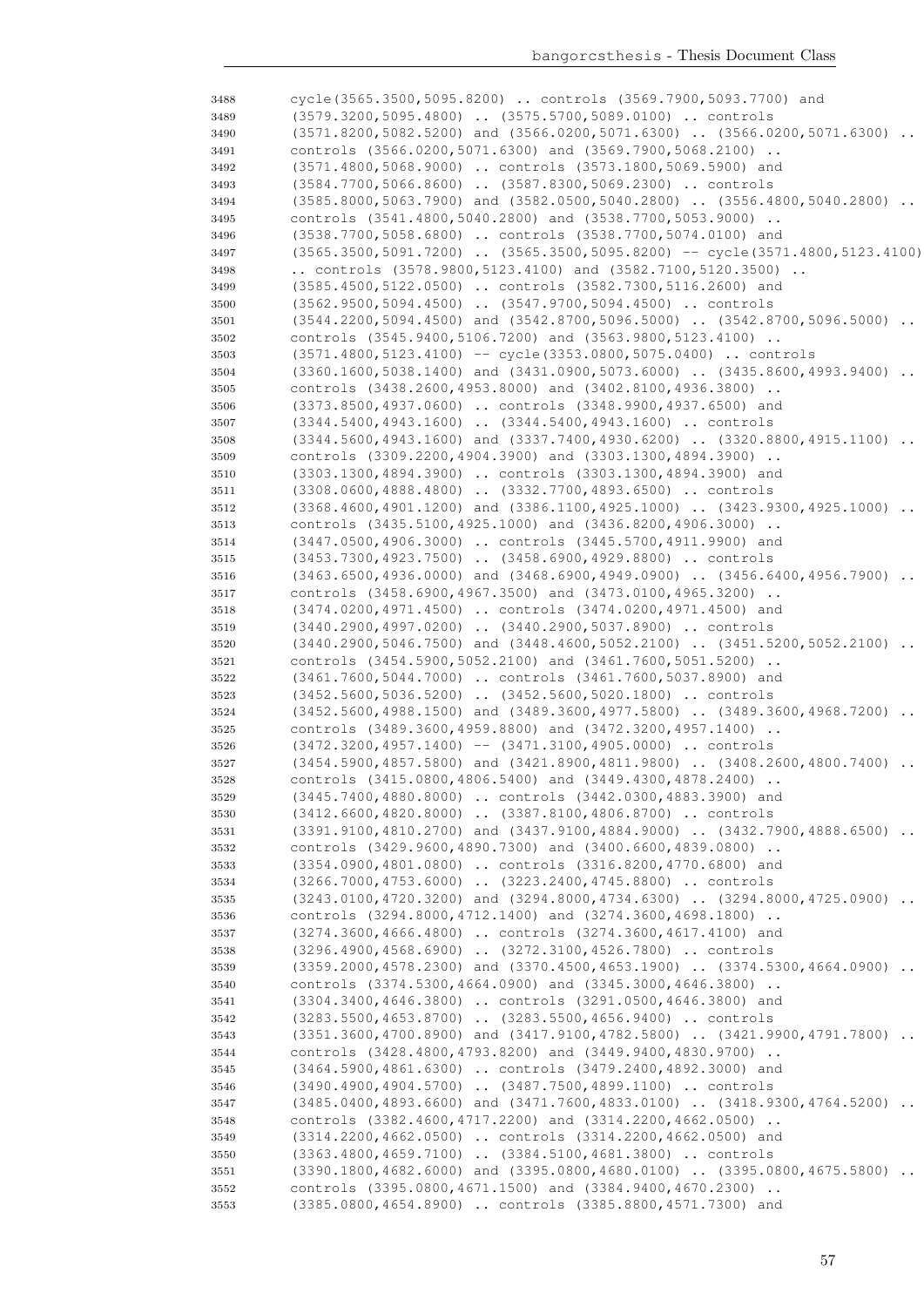| 3554 | (3474.2600,4506.0900)  (3486.2900,4503.6000)  controls                                                                                     |          |
|------|--------------------------------------------------------------------------------------------------------------------------------------------|----------|
| 3555 | (3486.2900,4503.6000) and (3472.3200,4540.7500)  (3472.3200,4589.1400)                                                                     | $\cdots$ |
| 3556 | controls (3472.3200,4632.2700) and (3481.7800,4735.9800)                                                                                   |          |
| 3557 | (3490.8400,4795.8600)  controls (3492.8500,4809.2400) and                                                                                  |          |
| 3558 | (3484.2200,4821.3900)  (3486.7400,4828.5800)  controls                                                                                     |          |
| 3559 | (3489.1600,4835.4500) and (3489.3600,4832.6700)  (3492.2100,4832.6700)                                                                     |          |
| 3560 | controls (3500.7200,4832.6700) and (3499.0000,4791.8900)                                                                                   |          |
| 3561 | (3550.4100,4782.1900)  controls (3523.2400,4849.5200) and                                                                                  |          |
| 3562 | (3541.1100,4924.2200)  (3541.1100,4927.9100)  controls                                                                                     |          |
| 3563 | $(3541.1100, 4939.6100)$ and $(3531.4100, 4944.3900)$ $(3535.8200, 4955.3400)$                                                             |          |
| 3564 | controls (3535.8200,4955.3400) and (3550.2300,4946.9300)                                                                                   |          |
| 3565 | (3567.6800,4946.9300)  controls (3585.1400,4946.9300) and                                                                                  |          |
| 3566 | (3591.3500,4952.3600)  (3591.3500,4952.3600)  controls                                                                                     |          |
| 3567 | $(3562.6400, 4980.6800)$ and $(3561.8800, 5009.4000)$ $(3561.8800, 5014.2600)$                                                             |          |
| 3568 | controls (3561.8800,5019.1100) and (3553.3200,5025.1300)                                                                                   |          |
| 3569 | (3553.3200,5029.2000)  controls (3553.3200,5033.2700) and                                                                                  |          |
| 3570 | (3556.2300,5034.2500)  (3556.2300,5034.2500)  controls                                                                                     |          |
| 3571 | (3565.9400,5028.2300) and (3578.9100,5039.6700)  (3587.4600,5039.1800)                                                                     |          |
| 3572 | controls (3587.4600,5049.2400) and (3603.9800,5059.5200)                                                                                   |          |
| 3573 | (3605.9000,5095.3700)  controls (3607.8500,5131.6600) and                                                                                  |          |
| 3574 | (3592.5200,5136.5000)  (3580.2900,5136.5000)  controls                                                                                     |          |
| 3575 | $(3571.0000, 5136.5000)$ and $(3564.7900, 5131.4600)$ $(3560.7000, 5138.2500)$                                                             |          |
| 3576 | controls (3568.2800, 5144.6500) and (3605.1400, 5149.6600)                                                                                 |          |
| 3577 | (3605.1400,5179.9700)  controls (3581.6600,5159.4000) and                                                                                  |          |
| 3578 | (3546.3500,5167.3500)  (3523.2400,5157.4600)  controls                                                                                     |          |
| 3579 | (3523.2400,5157.4600) and (3518.4000,5159.2100)  (3518.4000,5163.4700)                                                                     |          |
| 3580 | controls (3539.3600,5180.5500) and (3608.6100,5156.8200)                                                                                   |          |
| 3581 | (3620.8800,5224.2900)  controls (3604.5300,5212.0200) and                                                                                  |          |
| 3582 | (3563.5400,5187.3400)  (3526.1500,5187.3400)  controls                                                                                     |          |
| 3583 | (3514.3000,5187.3400) and (3495.7600,5190.5500)  (3478.7900,5190.5500)                                                                     |          |
| 3584 | controls (3445.2100,5190.5500) and (3428.3600,5173.7600)                                                                                   |          |
| 3585 | (3425.3300,5164.9600)  controls (3425.3300,5164.9600) and                                                                                  |          |
| 3586 | (3380.1800,5164.8400)  (3354.0900,5156.8200)  controls                                                                                     |          |
| 3587 | (3359.2000,5144.5500) and (3347.9600,5101.6200)  (3353.0800,5075.0400)                                                                     | $-\,-$   |
| 3588 | cycle(3211.2900,4766.3300)  controls (3211.2900,4758.2200) and                                                                             |          |
| 3589 | (3239.4600,4747.5500)  (3322.2800,4792.8000)  controls                                                                                     |          |
| 3590 | $(3405.0800, 4838.0500)$ and $(3427.7000, 4904.6400)$ $(3425.1400, 4907.1900)$                                                             |          |
| 3591 | controls (3423.8700,4908.4600) and (3410.1000,4883.1700)                                                                                   |          |
| 3592 | (3393.1300,4864.0900)  controls (3375.8400,4844.6500) and                                                                                  |          |
| 3593 | (3355.3700,4831.4200)  (3353.8700,4832.9200)  controls                                                                                     |          |
| 3594 | (3352.2900,4834.5000) and (3371.2900,4851.0700)  (3385.4300,4870.4900)                                                                     |          |
| 3595 | controls (3398.1400,4887.8900) and (3406.2100,4908.3400)                                                                                   |          |
| 3596 | (3403.7900,4909.7600)  controls (3400.4900,4911.7000) and                                                                                  |          |
| 3597 | (3357.2700,4838.5600)  (3300.0800,4838.5600)  controls                                                                                     |          |
| 3598 | (3264.6300,4838.5600) and (3239.6300,4881.5400)  (3264.1600,4914.2500)                                                                     |          |
| 3599 | controls (3259.4600,4918.9500) and (3215.0700,4904.7500)                                                                                   |          |
| 3600 | (3215.0700,4841.2900)  controls (3215.0700,4801.5900) and                                                                                  |          |
| 3601 | $(3241.6000, 4804.7500)$ $(3241.6000, 4796.6400)$ controls                                                                                 |          |
| 3602 | (3226.6600,4791.0900) and (3211.2900,4774.4500)  (3211.2900,4766.3300) --                                                                  |          |
| 3603 | cycle(3087.2300,4944.5200)  controls (3082.2700,4956.4200) and                                                                             |          |
| 3604 | (3061.9500,4969.7900)  (3061.4600,4979.7000)  controls                                                                                     |          |
| 3605 | (3052.5500,4913.3200) and (3092.0500,4889.2400)  (3087.7100,4882.6000)                                                                     |          |
| 3606 | controls (3080.4200,4871.4200) and (3058.4600,4904.8100)                                                                                   |          |
| 3607 | (3058.4600,4904.8100)  controls (3045.2700,4852.9700) and                                                                                  |          |
| 3608 | (3091.8400,4814.3000)  (3091.8400,4814.3000)  controls                                                                                     |          |
| 3609 | (3090.0800,4796.7300) and (3061.0900,4823.0800)  (3061.0900,4823.0800)                                                                     |          |
| 3610 | controls (3046.1500, 4779.1500) and (3098.8800, 4731.7000)                                                                                 |          |
| 3611 | (3098.8800,4731.7000)  controls (3098.8800,4721.1600) and                                                                                  |          |
| 3612 | (3061.0900,4747.5200)  (3061.0900,4747.5200)  controls                                                                                     |          |
| 3613 | $(3061.0900, 4697.4300)$ and $(3096.2300, 4671.9400)$ $(3096.2300, 4664.9200)$                                                             |          |
| 3614 | controls (3096.2300,4652.6200) and (3077.7800,4666.6800)                                                                                   |          |
| 3615 | (3077.7800,4666.6800)  controls (3077.7800,4666.6800) and                                                                                  |          |
| 3616 | (3079.5400,4625.3800)  (3122.6000,4593.7400)  controls                                                                                     |          |
| 3617 | $(3121.7200, 4584.0800)$ and $(3095.3500, 4599.0200)$ $(3095.3500, 4599.0200)$<br>controls (3099.7600,4589.3500) and (3100.6300,4548.0500) |          |
| 3618 | (3118.2000,4544.5300)  controls (3135.7800,4541.0200) and                                                                                  |          |
| 3619 |                                                                                                                                            |          |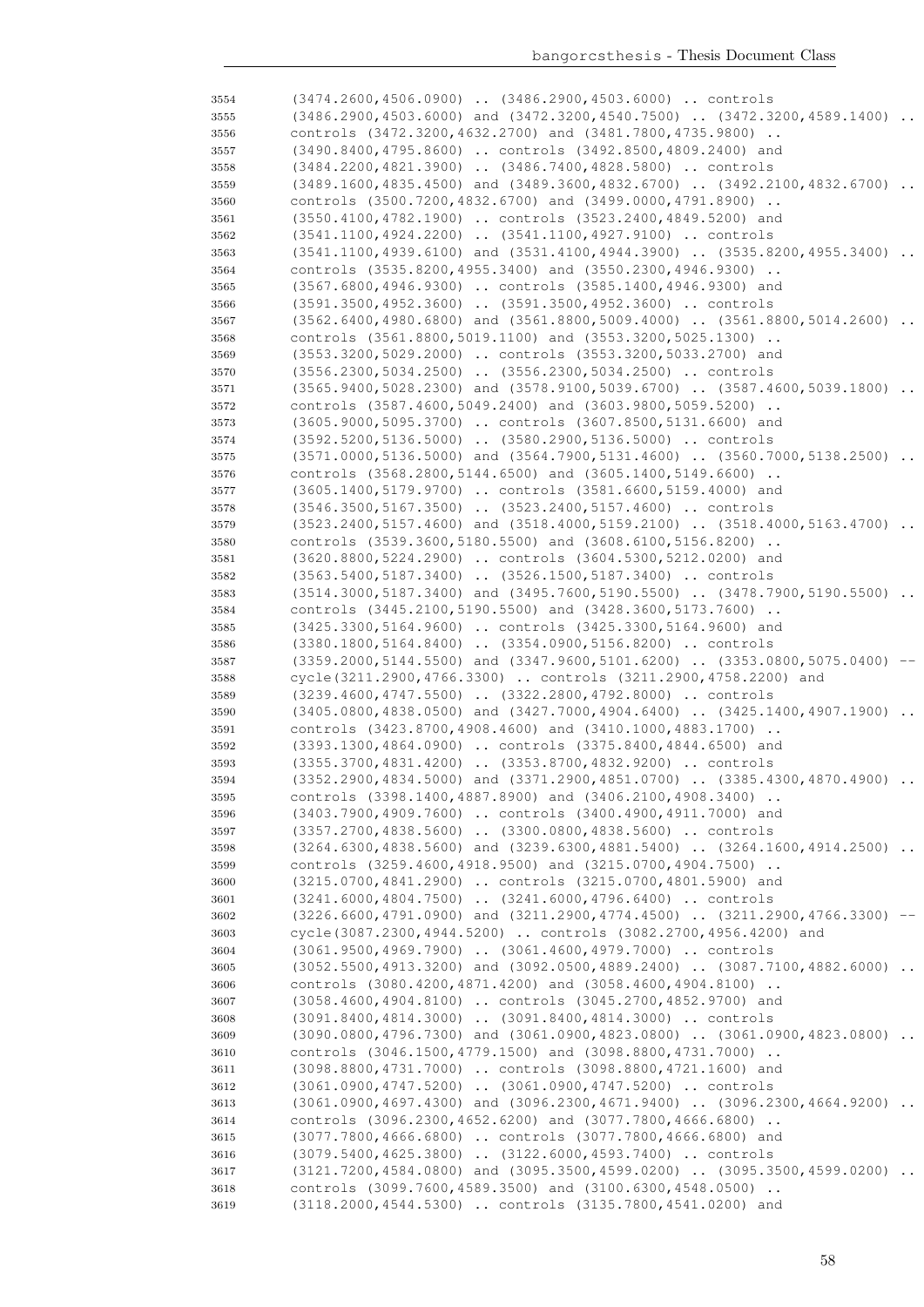| 3620         | $(3153.3600, 4543.6500)$ $(3158.6300, 4539.2600)$ controls                                                                         |           |
|--------------|------------------------------------------------------------------------------------------------------------------------------------|-----------|
| 3621         | $(3163.9100, 4534.8700)$ and $(3178.8300, 4516.4100)$ $(3183.2300, 4537.5000)$                                                     |           |
| 3622         | controls (3165.4100,4556.6600) and (3147.3600,4585.9200)                                                                           |           |
| 3623         | (3147.3600,4630.9500)  controls (3147.3600,4681.3800) and                                                                          |           |
| 3624         | (3156.9100,4708.6400)  (3191.8600,4734.4100)  controls                                                                             |           |
| 3625         | (3185.6900,4770.4400) and (3179.4300,4833.6000)  (3171.5200,4864.3600)                                                             | $\ddots$  |
| 3626         | controls (3163.6100,4895.1100) and (3164.6300,4921.7000)                                                                           |           |
| 3627         | (3166.5200,4990.0400)  controls (3167.1000,5010.7200) and                                                                          |           |
| 3628         | (3212.0000,5039.2600)  (3212.0000,5039.2600)  controls                                                                             |           |
| 3629         | $(3194.5100, 5089.9300)$ and $(3153.6300, 5122.0700)$ $(3135.8400, 5132.3000)$                                                     |           |
| 3630         | controls (3153.6700, 5113.7900) and (3173.6000, 5096.4100)                                                                         |           |
| 3631         | (3196.0900,5056.5400)  controls (3196.0900,5056.5400) and                                                                          |           |
| 3632         | (3181.7800,5038.1400)  (3176.6700,5042.2300)  controls                                                                             |           |
| 3633         | $(3165.9400, 5052.9600)$ and $(3187.6800, 5056.9600)$ $(3174.3900, 5073.3200)$                                                     |           |
| 3634         | controls (3162.3000,5088.6200) and (3105.0500,5144.2700)                                                                           |           |
| 3635         | (3105.1200,5143.4300)  controls (3105.8000,5134.2800) and                                                                          |           |
| 3636         | (3147.0300,5078.0000)  (3133.2800,5060.7300)  controls                                                                             |           |
| 3637         | (3133.2800,5060.7300) and (3153.7300,5040.2900)  (3156.8000,5028.0200)                                                             | $\ddots$  |
| 3638         | controls (3151.6900,5020.8600) and (3146.5800,4922.7300)                                                                           |           |
| 3639         | (3143.5200,4911.4800)  controls (3136.3500,4947.2600) and                                                                          |           |
| 3640         | $(3143.9600, 5035.0700)$ $(3143.9600, 5035.0700)$ controls                                                                         |           |
| 3641         | $(3112.2700, 5066.7600)$ and $(3115.0500, 5059.1900)$ $(3085.4000, 5074.5200)$                                                     | $\cdot$ . |
| 3642         | controls (3081.9000,5075.7000) and (3126.4300,5038.3300)<br>(3123.2800,5039.0500)  controls (3119.7400,5039.8600) and              |           |
| 3643<br>3644 | (3120.4500,4962.4900)  (3112.2700,4983.9600)  controls                                                                             |           |
| 3645         | (3109.5700,4991.0400) and (3103.0700,5040.1800)  (3103.0700,5040.1800)                                                             |           |
| 3646         | controls (3081.6000,5064.7200) and (3047.5400,5090.4500)                                                                           |           |
| 3647         | (3046.8500,5092.3100)  controls (3046.1700,5072.5900) and                                                                          |           |
| 3648         | $(3083.3000, 5023.4800)$ $(3094.7300, 4946.8100)$ controls                                                                         |           |
| 3649         | (3094.3700,4943.1500) and (3092.1700,4932.6400)  (3087.2300,4944.5200)                                                             |           |
| 3650         | cycle(3365.1000,5021.2500)  controls (3387.5600,5018.8800) and                                                                     |           |
| 3651         | (3407.4400,5012.4200)  (3408.4600,5017.5700)  controls                                                                             |           |
| 3652         | $(3403.8300, 5031.0000)$ and $(3398.2000, 5034.1600)$ $(3391.1900, 5035.5500)$                                                     | $\ddots$  |
| 3653         | controls (3374.8400,5038.8000) and (3375.7200,5022.8800)                                                                           |           |
| 3654         | (3365.1000,5021.2500) -- cycle(3219.1200,4976.8800)  controls                                                                      |           |
| 3655         | $(3218.5900, 4975.3700)$ and $(3202.8100, 4968.7000)$ . $(3200.4300, 4975.1800)$ .                                                 |           |
| 3656         | controls (3199.7300,4977.1400) and (3209.3600,4982.3900)                                                                           |           |
| 3657         | (3209.7900,4985.3800)  controls (3211.1900,4995.1400) and                                                                          |           |
| 3658         | (3207.4200,5005.3400)  (3206.7500,5004.3900)  controls                                                                             |           |
| 3659         | $(3195.8800, 4988.9900)$ and $(3178.5400, 4998.6500)$ $(3177.7600, 4941.5400)$                                                     |           |
| 3660         | controls (3186.4500,4968.8400) and (3220.2500,4958.3700)<br>(3225.3600,4964.5000)  controls (3230.4700,4970.6400) and              |           |
| 3661<br>3662 | (3220.7400,5019.2900)  (3214.6100,5031.5600)  controls                                                                             |           |
| 3663         | (3213.8500,5023.4700) and (3220.7500,4981.5500)  (3219.1200,4976.8800) --                                                          |           |
| 3664         | cycle (3244.3600, 5140.4600)  controls (3244.3600, 5140.4600) and                                                                  |           |
| 3665         | (3255.7200,5152.5500)  (3247.7500,5152.5500)  controls                                                                             |           |
| 3666         | (3232.0600,5152.5500) and (3227.3300,5173.1800)  (3238.9200,5171.8100)                                                             |           |
| 3667         | controls (3250.4900,5170.4500) and (3250.0600,5172.5400)                                                                           |           |
| 3668         | (3240.9600,5181.3500)  controls (3233.9300,5188.1600) and                                                                          |           |
| 3669         | (3240.5900,5194.3000)  (3255.5700,5194.3000)  controls                                                                             |           |
| 3670         | (3264.4300,5194.3000) and (3276.4100,5188.1600)  (3276.4100,5174.5400)                                                             |           |
| 3671         | controls (3276.4100,5160.9100) and (3227.9400,5107.2400)                                                                           |           |
| 3672         | (3246.1900,5050.7400)  controls (3268.6900,4981.0500) and                                                                          |           |
| 3673         | (3329.3400,4989.4100)  (3360.2100,4983.0400)  controls                                                                             |           |
| 3674         | (3379.5100,4979.0600) and (3421.3300,4966.9100)  (3419.2800,4971.0100)                                                             |           |
| 3675         | controls (3415.1400,4979.2900) and (3360.6600,4988.7300)                                                                           |           |
| 3676         | (3370.2100,4990.7700)  controls (3372.6000,4991.2800) and                                                                          |           |
| 3677         | (3424.2800,4979.0300)  (3422.7000,4981.2300)  controls                                                                             |           |
| 3678         | (3417.2300,4988.7300) and (3381.5200,5001.7700)  (3376.1700,5004.0200)                                                             |           |
| 3679         | controls (3358.5000,5011.4600) and (3305.8800,5030.4800)                                                                           |           |
| 3680         | (3300.6100,5028.3200)  controls (3295.3300,5026.1400) and                                                                          |           |
| 3681         | (3362.5800,5004.5300)  (3361.5200,4999.7800)  controls                                                                             |           |
| 3682         | (3360.7600,4996.3500) and (3350.8100,4995.2500)  (3326.0500,5002.8600)<br>controls (3298.1100,5011.4600) and (3270.7200,5035.0500) |           |
| 3683         | (3270.7200,5069.8200)  controls (3270.7200,5100.5600) and                                                                          |           |
| 3684<br>3685 | (3274.5500,5104.6800)  (3276.1700,5115.4700)  controls                                                                             |           |
|              |                                                                                                                                    |           |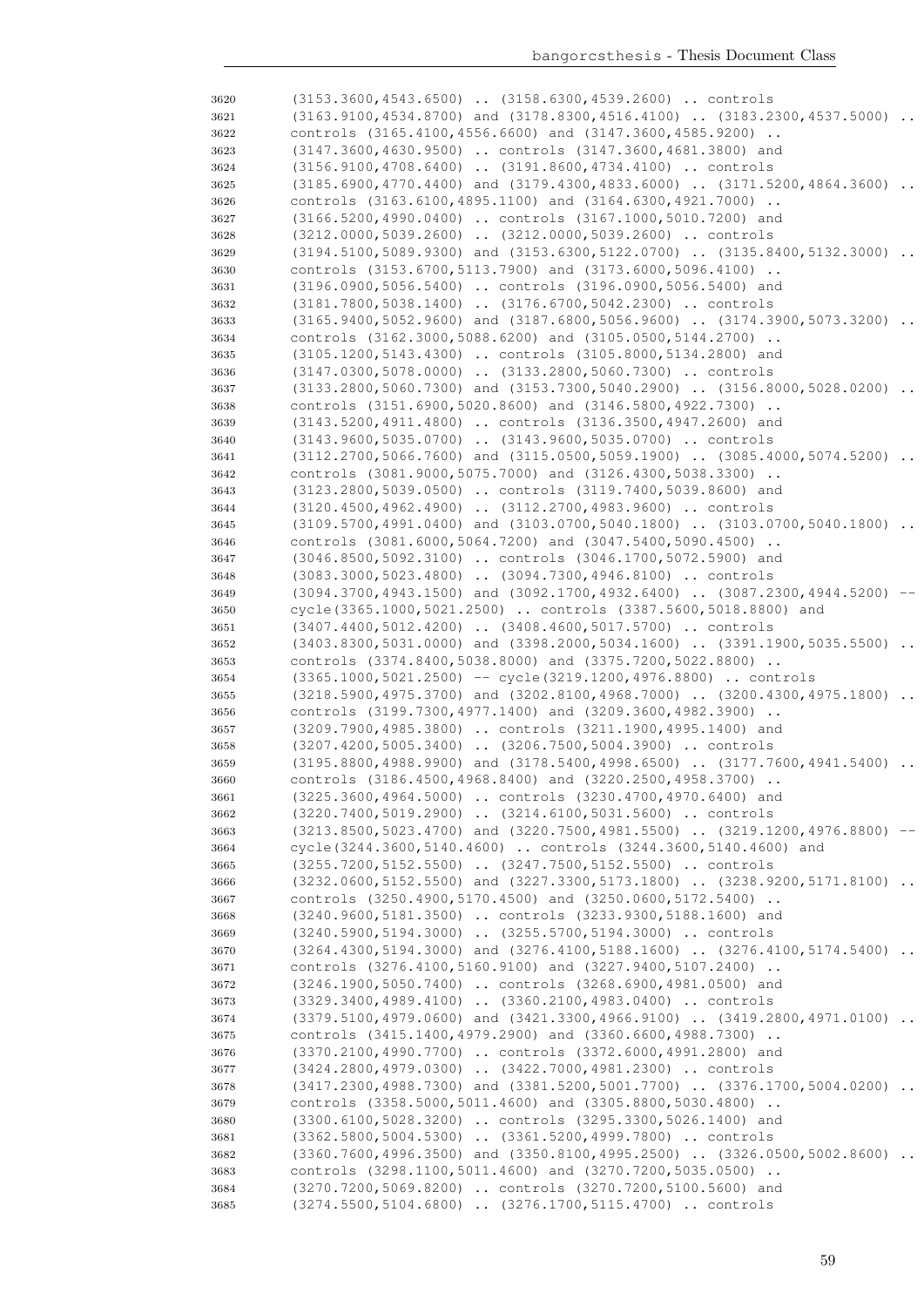bangorcsthesis - Thesis Document Class

```
3686 (3283.6700,5165.2300) and (3282.6000,5077.3900) .. (3287.0800,5082.7700) ..
3687 controls (3290.4900,5086.8600) and (3292.5000,5104.1900) ..
3688 (3296.6200,5115.4800) .. controls (3301.9800,5130.1800) and
3689 (3310.1900,5135.2400) .. (3310.1900,5156.1900) .. controls
3690 (3310.1900,5195.0400) and (3273.5300,5206.2800) .. (3255.7300,5206.2800) ..
3691 controls (3244.1600,5206.2800) and (3213.8900,5199.0300) ..
3692 (3216.4100,5169.4500) .. controls (3219.0200,5138.7700) and
3693 (3244.3600,5140.4600) .. (3244.3600,5140.4600);
3694 \end{scope}
3695 \end{scope}
3696
3697 \end{tikzpicture}
3698 }
3699 \renewcommand{\maketitle}{%
3700 \hypersetup{ % setup the hyperref-package options
3701 pdftitle={\@title},% - title (PDF meta)
3702 pdfsubject={\@scheme}, \frac{1}{6} - subject (PDF meta)
3703 pdfauthor={\@author}, \frac{1}{6} - author (PDF meta)
3704 plainpages=false,% -
3705 pdfborder={0 0 0},% -
3706 breaklinks=true,% - allow line break inside links
3707 bookmarksnumbered=true,%
3708 bookmarksopen=true %
3709 }
3710
3711 \pagenumbering{gobble} % gobble page numbing (invisible for empty page style)
3712 \pagestyle{empty} % no header or footers
3713 \begin{titlepage}
3714
3715 \pdfbookmark[0]{Title Page}{Title Page}
3716 \text{\textdegree} taherosfont
3717 \centering
3718
3719 \scalebox{0.38}{\bangorloq} \ \3720 {School of Computer Science and Electronic Engineering \\
3721 \vspace{-1.5mm}College of Environmental Sciences and Engineering} \\
3722
3723 \forall x \in 113724
3725 {\setstretch{1.0}\LARGE \tgherosfontfoot\textbf{\@title} \\[10mm]}
3726 \begin{center}\vspace{-0.4cm}
3727 \rule{0.6\textwidth}{.4pt}
3728 \end{center}\vspace{-4mm}
3729 {\Large \@author } \\
3730
3731 \vfill
3732
3733 {\setstretch{1.1}\footnotesize Submitted in partial satisfaction of the requiremen
3734 \ifx\pgcert\undefined Degree of\ \fi\degree\\
3735 \vspace{-2.7mm}in \@scheme}
3736
3737 \vspace{1cm}
3738
3739 {\footnotesize\setstretch{1.1}
3740 \ifnum \FSSize{supervisors}>1 \textit{Supervisors} \else \textit{Supervisor} \fi
3741 \newcounter{l}
3742 \forloop[-1]{l}{\FSSize{supervisors}}{\value{l}>0}{%
3743 \FSBottom{supervisors}\FSShift{supervisors}\ifnum \FSSize{supervisors}>0 \ \textit{and} \fi}
3744 \vspace{1cm}
3745
3746 \@date}
3747
3748 \end{titlepage}
3749 }
3750
3751 \RequirePackage{framed}
```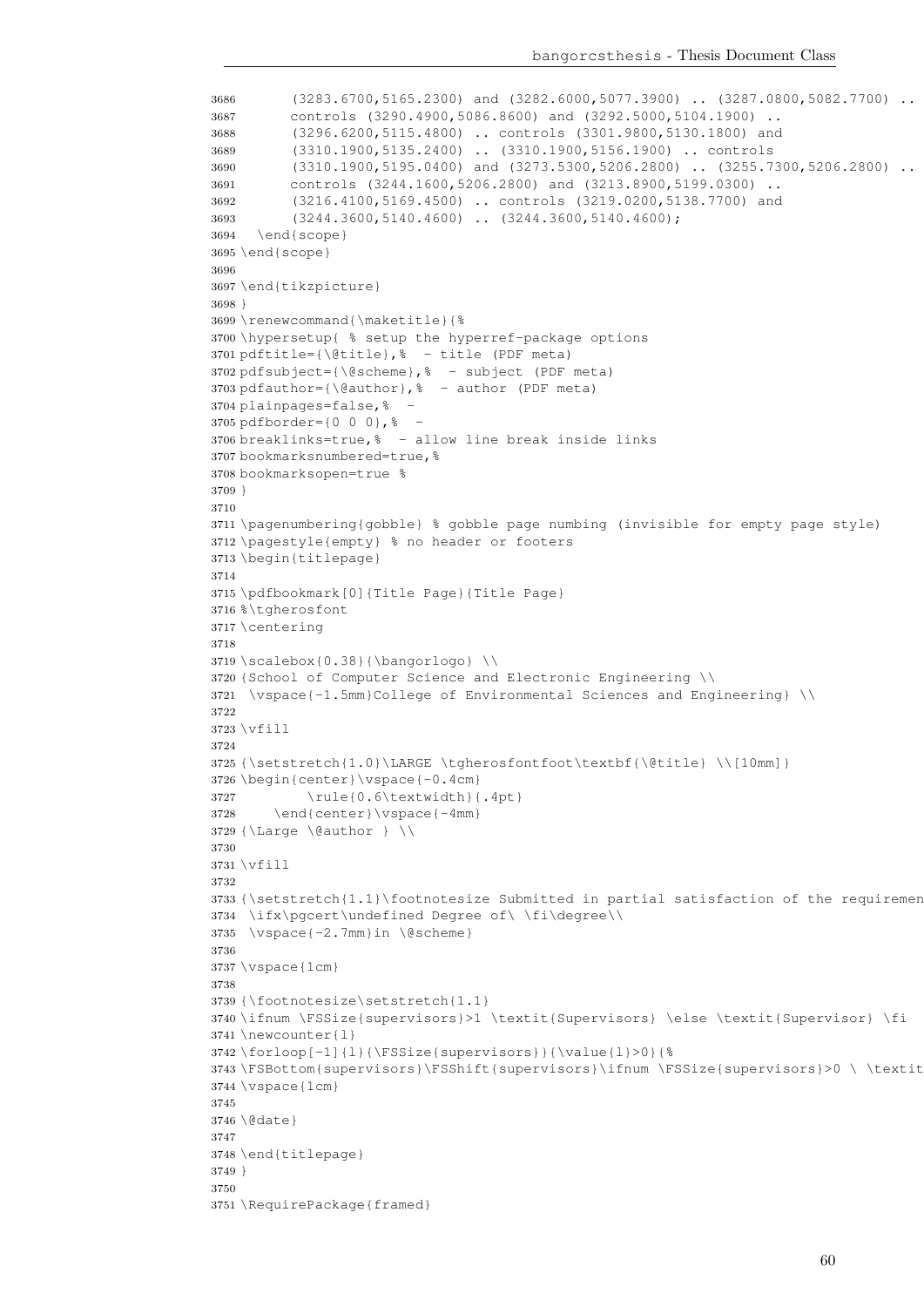```
3752 \DeclareDocumentCommand{\statements}{ O{} }{%
3753 \ifthenelse{\equal{#1}{}}{ \3754 \newcommand{\sig}{\vspace{2cm}}
3755 }{%
3756 \newcommand{\sig}{\includegraphics[height=2cm]{#1}}
3757 }
3758 \cleardoublepage
3759 \pdfbookmark[0]{Statement of Originality \& Availability}{Statements}
3760 %\chapter*{Statements}
3761 \label{chp:statements}
3762 {
3763 \setstretch{1.1}
3764 \null\vfill
3765 \begin{framed}
3766 {\noindent\bf Statement of Originality}\\
3767 \\
3768 The work presented in this thesis/dissertation is entirely from the studie
3769 individual student, except where otherwise stated. Where derivations are presented.
3770 and the origin of the work is either wholly or in part from other sources,
3771 reference is given to the original author. This work has not been presented
3772 for any degree, nor is it at present under consideration by any other degree
3773 body.
3774
3775 \vspace{0.3cm}
3776
3777 \noindent Student:
3778
3779 \simeq3780
3781 \noindent\@author
3782 \end{framed}
3783 \vfill
3784 \begin{framed}
3785 {\noindent\bf Statement of Availability}\\
3786 \\
3787 I hereby acknowledge the availability of any part of this thesis/dissertat
3788 viewing, photocopying or incorporation into future studies, providing that
3789 is given to the origins of any information contained herein. I further gi
3790 for a copy of this work to be deposited with the Bangor University Institutional Digital Digital Digital Digital Digital Digital Digital Digital Digital Digital Digital Digital Digital Digital Digital Digital Digital 
3791 Repository, \ifdefined\phd the British Library ETHOS system, \ \fi and/or in
3792 repository authorised for use by Bangor University and where necessary have
3793 required permissions for the use of third party material. I acknowledge that
3794 University may make the title and a summary of this thesis/dissertation fr
3795
3796 \vspace{0.3cm}
3797
3798 \noindent Student:
3799
3800 \sqrt{31}3801
3802 \noindent\@author
3803 \end{framed}
3804 \vfill
3805 }
3806 }
3807
3808 \RequirePackage[figure,table]{totalcount}
3809 \newcommand{\tables}{
3810 \cleardoublepage
3811 \setcounter{tocdepth}{3}
3812 {\setstretch{1.2}
3813 \tableofcontents
3814 \iftotalfigures
3815 \cleardoublepage
3816 \listoffigures
3817 \fi
```